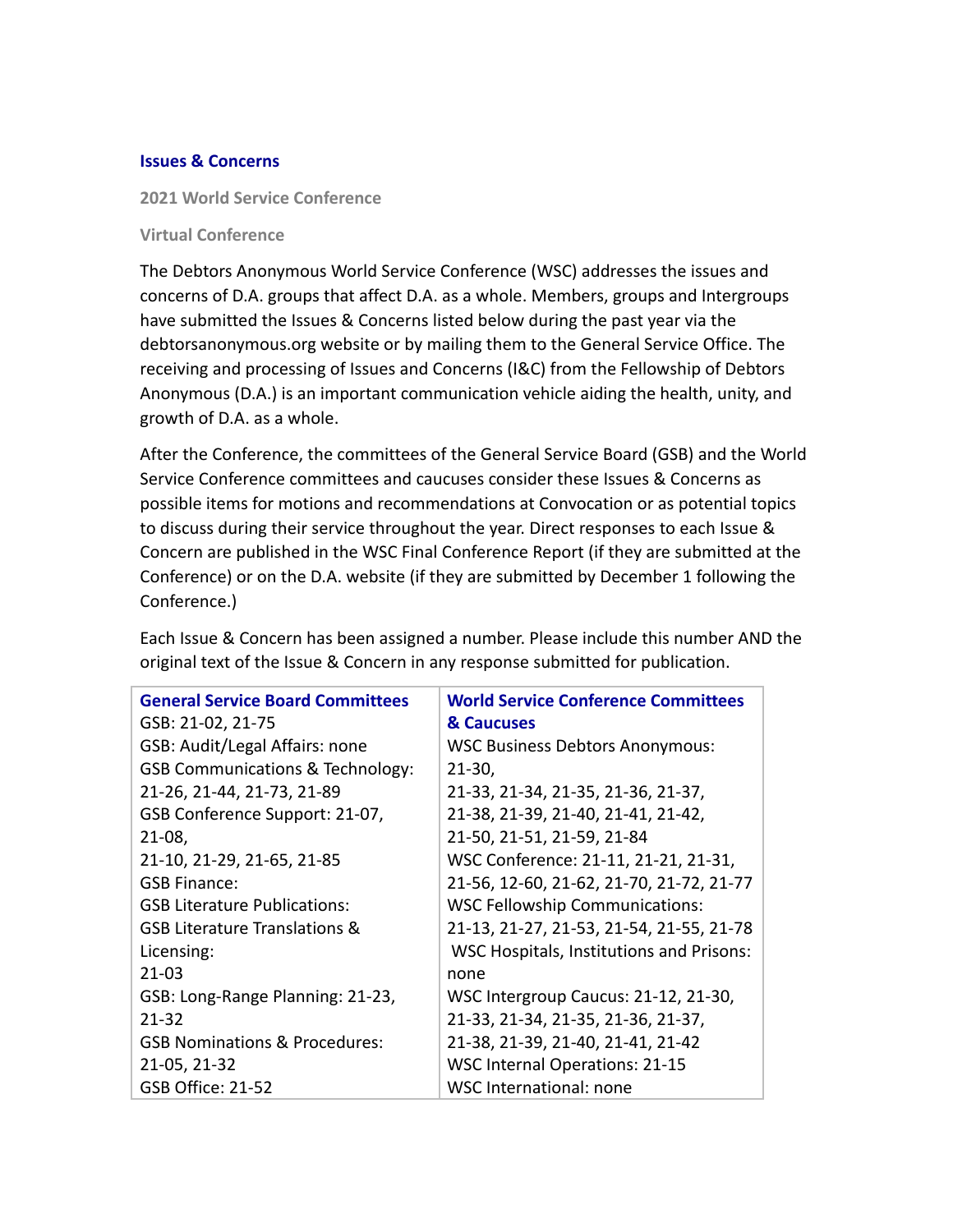| <b>GSB Public Information: none</b><br>WSC Literature: 21-04, 21-09, 21-14,<br>$21 - 25$<br>21-47, 21-64, 21-76, 21-79, 21-81,<br>21-82, 21-83, 21-86<br>WSC Public Information: 21-61, 21-74<br>Did not meet criteria as an Issue &<br>WSC Resource Development: 21-16,<br><b>Concern</b><br>21-01, 21-05, 21-06, 21-18, 21-20,<br>$21 - 17$ ,<br>21-28, 21-45, 21-57, 21-67, 21-68,<br>21-22, 21-48, 21-49, 21-58, 21-63,<br>21-69, 21-88<br>21-80, 21-87<br><b>WSC Spiritually Sustainable Earning</b><br>Caucus: none<br>WSC Technology: 21-24, 21-46, 21-66<br>WSC Underserved and<br>Under-Represented Outreach Caucus:<br>21-19, 21-43, 21-71 |  |
|------------------------------------------------------------------------------------------------------------------------------------------------------------------------------------------------------------------------------------------------------------------------------------------------------------------------------------------------------------------------------------------------------------------------------------------------------------------------------------------------------------------------------------------------------------------------------------------------------------------------------------------------------|--|
|                                                                                                                                                                                                                                                                                                                                                                                                                                                                                                                                                                                                                                                      |  |
|                                                                                                                                                                                                                                                                                                                                                                                                                                                                                                                                                                                                                                                      |  |
|                                                                                                                                                                                                                                                                                                                                                                                                                                                                                                                                                                                                                                                      |  |
|                                                                                                                                                                                                                                                                                                                                                                                                                                                                                                                                                                                                                                                      |  |
|                                                                                                                                                                                                                                                                                                                                                                                                                                                                                                                                                                                                                                                      |  |
|                                                                                                                                                                                                                                                                                                                                                                                                                                                                                                                                                                                                                                                      |  |
|                                                                                                                                                                                                                                                                                                                                                                                                                                                                                                                                                                                                                                                      |  |
|                                                                                                                                                                                                                                                                                                                                                                                                                                                                                                                                                                                                                                                      |  |
|                                                                                                                                                                                                                                                                                                                                                                                                                                                                                                                                                                                                                                                      |  |
|                                                                                                                                                                                                                                                                                                                                                                                                                                                                                                                                                                                                                                                      |  |
|                                                                                                                                                                                                                                                                                                                                                                                                                                                                                                                                                                                                                                                      |  |
|                                                                                                                                                                                                                                                                                                                                                                                                                                                                                                                                                                                                                                                      |  |
|                                                                                                                                                                                                                                                                                                                                                                                                                                                                                                                                                                                                                                                      |  |
|                                                                                                                                                                                                                                                                                                                                                                                                                                                                                                                                                                                                                                                      |  |
|                                                                                                                                                                                                                                                                                                                                                                                                                                                                                                                                                                                                                                                      |  |

| ۰. | 01 |  |
|----|----|--|

**21-01 Did not meet the criteria for an Issue & Concern**

#### **Issue & Concern**

Please post the signposts of B.D.A., (or the B.D.A. debting signals, or whatever its exact title is, in the free downloadable literature section on the D.A. website. This is important literature for B.D.A. meetings and B.D.A. newcomers.

**Submitted May 20, 2020 by Ceilia [Submitter #1]**

**Response:** The Issue & Concern was immediately addressed and this literature is now posted on the downloadable literature webpage. For any suggestion like this that might be easily implemented, we recommend bringing it to the attention of the General Service Office before submitting as an Issue & Concern as it is a lengthy and considered process.

#### **21-02 Assigned to General Service Board (GSB)**

**Issue & Concern:** Please come up with a way to purchase D.A. literature with a debit card or other solvent means of payment. More pamphlets for free online? During the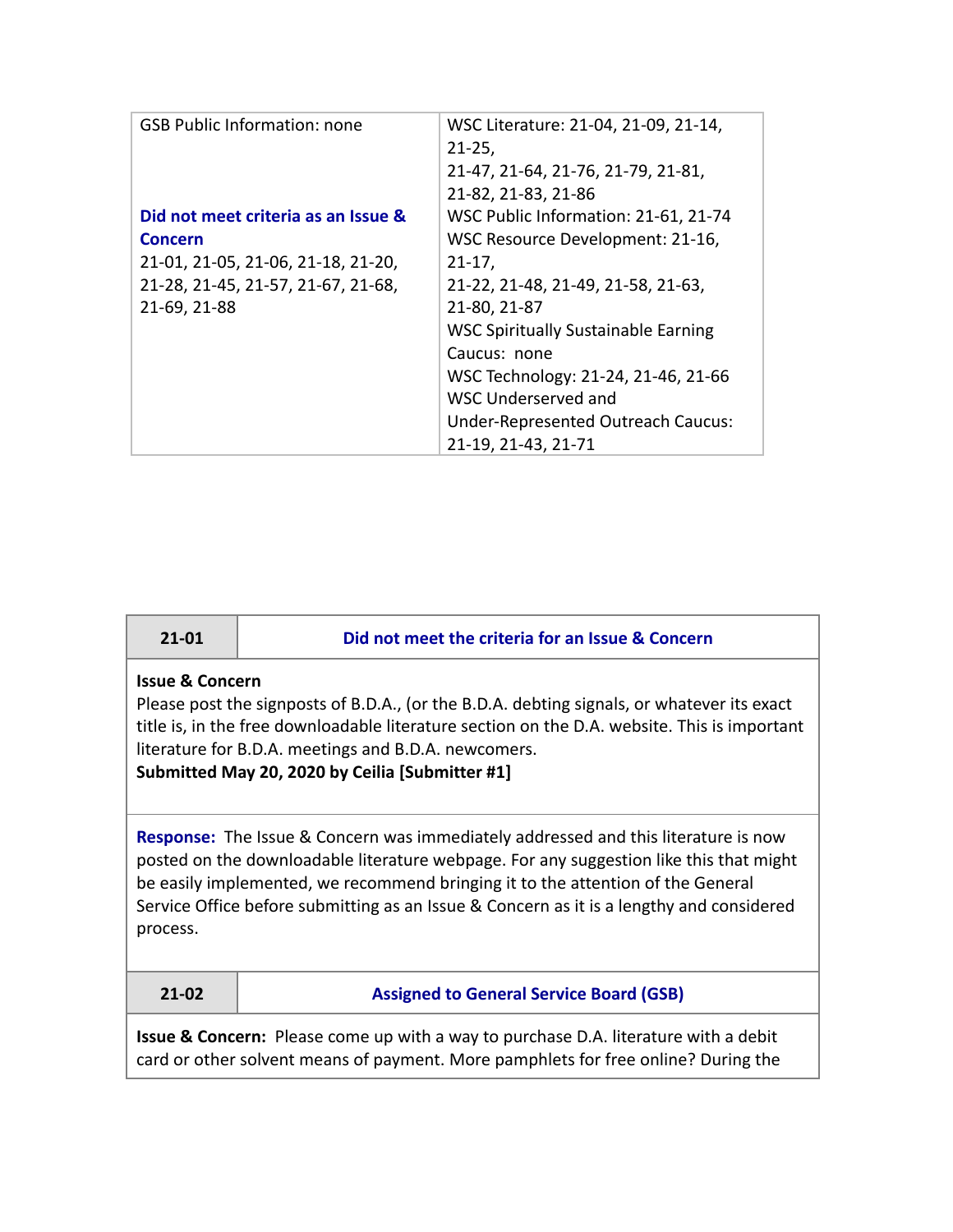pandemic I purchased the books from Amazon but could not find pamphlets anywhere. Thank you very much for your service.

**Submitted May 23, 2020 by Kathie Lou, Brooklyn [Submitter #2]**

#### **Response:**

Thank you for submitting your Issue and Concern. The D.A. Conference-approved pamphlets are available for purchase, individually and in a bundle, on the same platform. You can use a debit card to purchase them, most of them in both English and Spanish.

| $21 - 03$ | Assigned to GSB Literature Translations & Licensing (LTL) |
|-----------|-----------------------------------------------------------|
|           |                                                           |

# **Issue or Concern for the D.A. World Service Conference:**

Hi, in 2016, Rémy GSR of our group 3 Héritages Paris asked a question about the abstinence of insecure debts to the World Service Conference. Then, the Conference of 2016 proposed through a GSR of D.A. WSC Jean Camille that our group write a text about this matter. We did it. This text is based on the experience of 20 old members of D.A. in France in the way of 12th Step. These members are abstinent of unsecure debts and in strong recovery. Can you tell us if this text could be useful for the Fellowship and submitted to the Conference? Are you interested in doing a translation in English?

Summary *(translated by Sandra and Florentine)*: This text aims to clarify what D.A. abstinence is. It explains that abstinence in Debtors Anonymous is abstinence from unsecured debt. It explains the effects of debt and its hindrance to our relationship to our Higher Power. As in D.A., the main focus of recovery is clarity. The text first explains what a secured debt is and then what an unsecured debt is, so that D.A. members understand the difference. Again, following the principle of clarity, it insists on the need to date the beginning of our abstinence as we do in Alcoholics Anonymous in relation to alcohol. At the same time, it is recommended that we make an inventory of our debt situations as part of our 4th Step in order to stop reproducing our debt mechanisms and thus remain sober one day at a time; knowing that this work is inseparable from the work of the 12 Steps of Debtors Anonymous which leads to the liberation of the personality and to prosperity.

Finally, it is vital for us to identify the behaviors that trigger debt. That is, understanding the processes that led us into debt. Specifically, the actions that precede this debt, for example: actions related to the emotional and affective aspects of money. Once started, this process leads us into a spiral of indebtedness, the intensity and duration of which we can neither control, as in Alcoholics Anonymous, "the first drop of the first drink." It is not a matter of intellectualizing the program by searching for months or even years for these triggering behaviors, but rather as soon as we have identified them to stop going back to them one day at a time, one minute at a time. We can, of course, continue with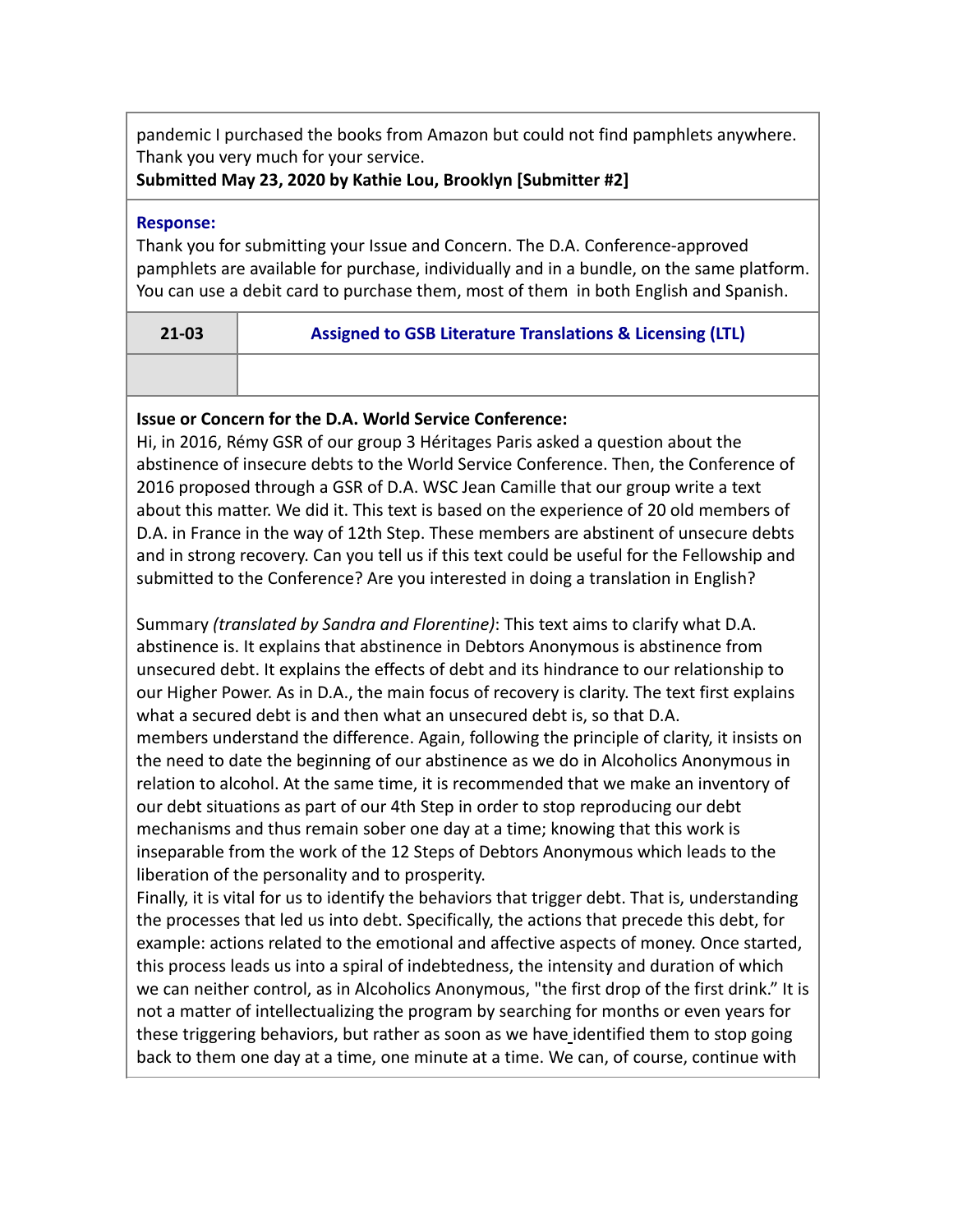the help of our recovering friends and our sponsor to continue to identify them as we recover one day at a time as well.

In fact, to really do the fundamental work, here is how it is recommended to proceed: we make a statement of our unsecured debts. For each of them we take inventory of the causes and prior triggering behaviors (often specific repetitive situations, emotions, negligence) and then we list the consequences of each of our debts. In relation to this identification work, we also identify the underlying character defects at work. This is the 4th step (inspired by the Big Book of Alcoholics Anonymous, Our Method chapter from page 72, 4th edition).

*Examples of unsecured debts:* Overdraft, revolving loan.

*Example of triggering behaviors:* Not doing one's accounting and action plans, being impatient to buy, having the desire to please another, being unable to resist a "good deal", not going to work, going on sick leave to escape one's responsibilities and thus initiating a sabotage process.

*The same method is proposed in B.D.A..*

How to do it now? The goal is HOW: honesty, openness, willingness, one day at a time, be in the solution and avoid returning to our triggering behaviors which in reality are supported by our deficiencies. Always remembering our first day of abstinence is fundamental, writing it down and telling it to ourselves, telling it to our friends in meetings and sharing it.

(GSB NOTE: Draft pamphlet in French will be submitted to GSB LTL for consideration of translation before possibly being submitted to WSC Literature Committee for further consideration.)

**Submitted June 6 2020 by Sandra (GSR), Group 50116 "D.A. 3 Heritages Paris," Paris [Submitter #3]**

### **Response:**

Thank you for submitting this idea for a piece of literature. In principle the World Service Conference is pleased to accept ideas from anywhere in the world. However at the moment a decision about a definition of not incurring unsecured debt is being considered for the Basic Text currently in process. At the time of writing we have decided not to define Abstinence or Solvency, leaving this to the individual. However these things are still under discussion in the editing of the text. You may find that The Basic Text, when published, answers the need for this kind of literature on our Primary Purpose. If not, you are welcome to submit again in the future.

### **21-04 Assigned to WSC Literature**

#### **Issue & Concern: Issue or Concern for the D.A. World Service Conference:** For Literature Committee:

1. To remove all gender references to God. This is not a religious program, and yet there are "male" references to God throughout the literature. Those references come from "religious sources". And not everyone subscribes to them.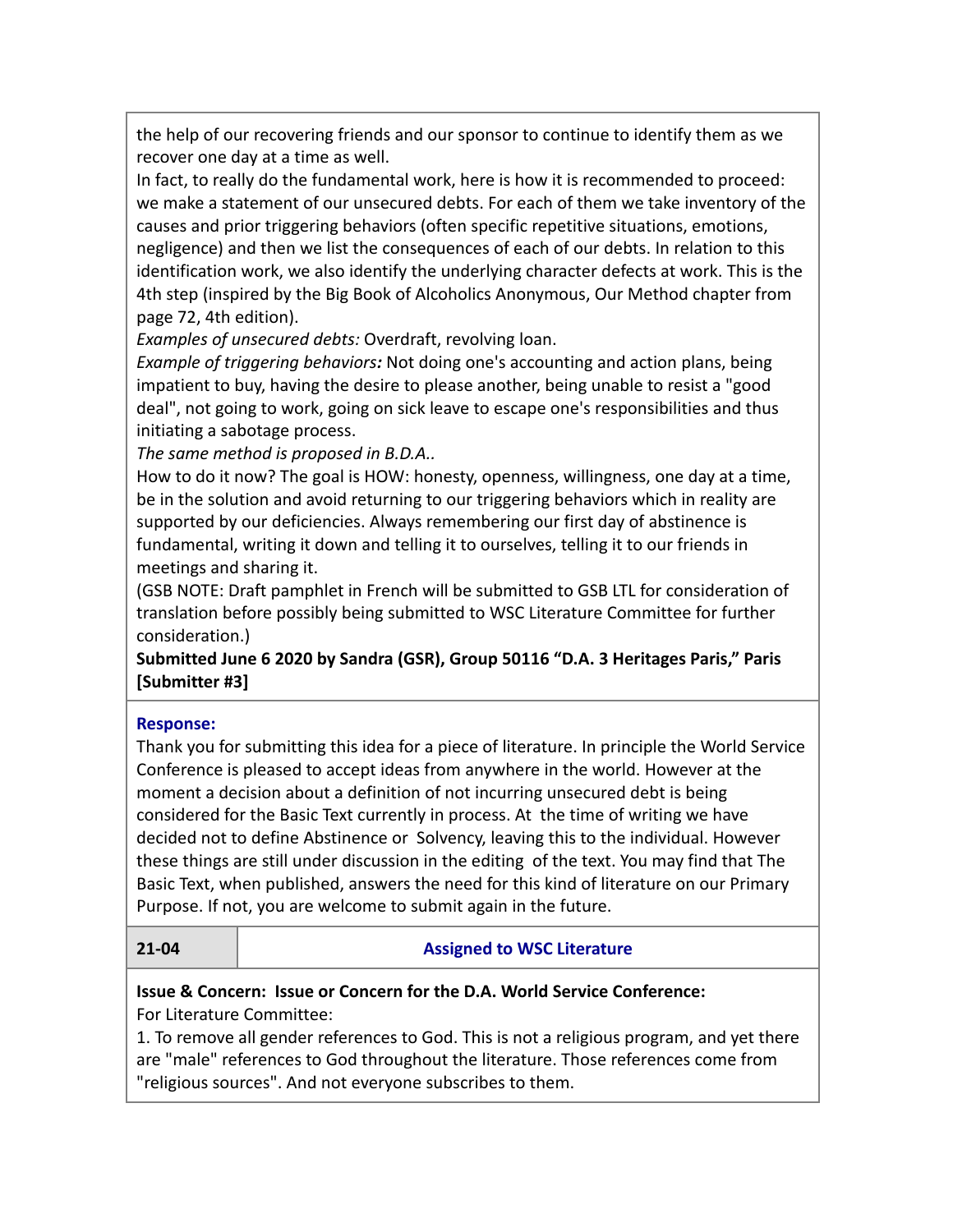2. To replace the word "God" with the phrase "spiritual source". For the very same reason. There are many ways to describe/name a spiritual source: God, Higher Power, Buddha, Shiva, Allah, the Divine, nature, etc. Let's not give "mixed messages'' in our program literature with religious references, when we clearly say: "We are not a religious program, but a spiritual program."

Thank you for your consideration, Sherrie **Submitted June 21, 2020 by Sherrie, NYC [Submitter #4]**

**Response:** The issue of the replacement of gendered by gender neutral pronouns for "God" or "Higher Power" has been submitted as an Issue and Concern for consideration by the World Service Conference a number of times, for example, 2007, 2010, 2015, and 2018. The 2007 World Service Conference voted for all new D.A. literature, including literature in process, to be written so that all references to a Higher Power and/or God are gender neutral. This would exclude personal stories and the Twelve Steps and Twelve Traditions which are Copyright of A.A.

With respect to existing literature, the 2021 World Service Conference, by substantial unanimity, authorized the WSC Literature Committee to identify instances within all existing D.A. literature where gendered language can be replaced with gender neutral language, with revisions to appear in future printings, and again excluding any literature copyrighted by A.A. The Underserved and Underrepresented Outreach Caucus has undertaken this review with the Literature Committee..

The October 2017 version of the Debtors Anonymous Style Guide defines standards for gender neutral usage.

Debtors Anonymous adapted its Twelve Steps and Twelve Traditions from The Twelve Steps and Twelve Traditions of Alcoholics Anonymous with permission from AA, the copyright owner. Because the original Twelve Steps and Twelve Traditions of AA are protected intellectual property of AA, D.A. cannot legally change gendered pronouns - e.g., "Him" and "His" -- used to refer to "God" and "Higher Power" in the Steps and Traditions without permission of AA. The General Service Board (GSB) formally requested such permission in 2019 and is waiting for the AA group conscience.

The group conscience of the D.A. Fellowship, as expressed by the World Service Conference, is to use gender neutral pronouns to refer to "God" or "Higher Power" in both existing and new D.A. literature. That work is underway, and the Literature Committee does not believe this issue warrants further action.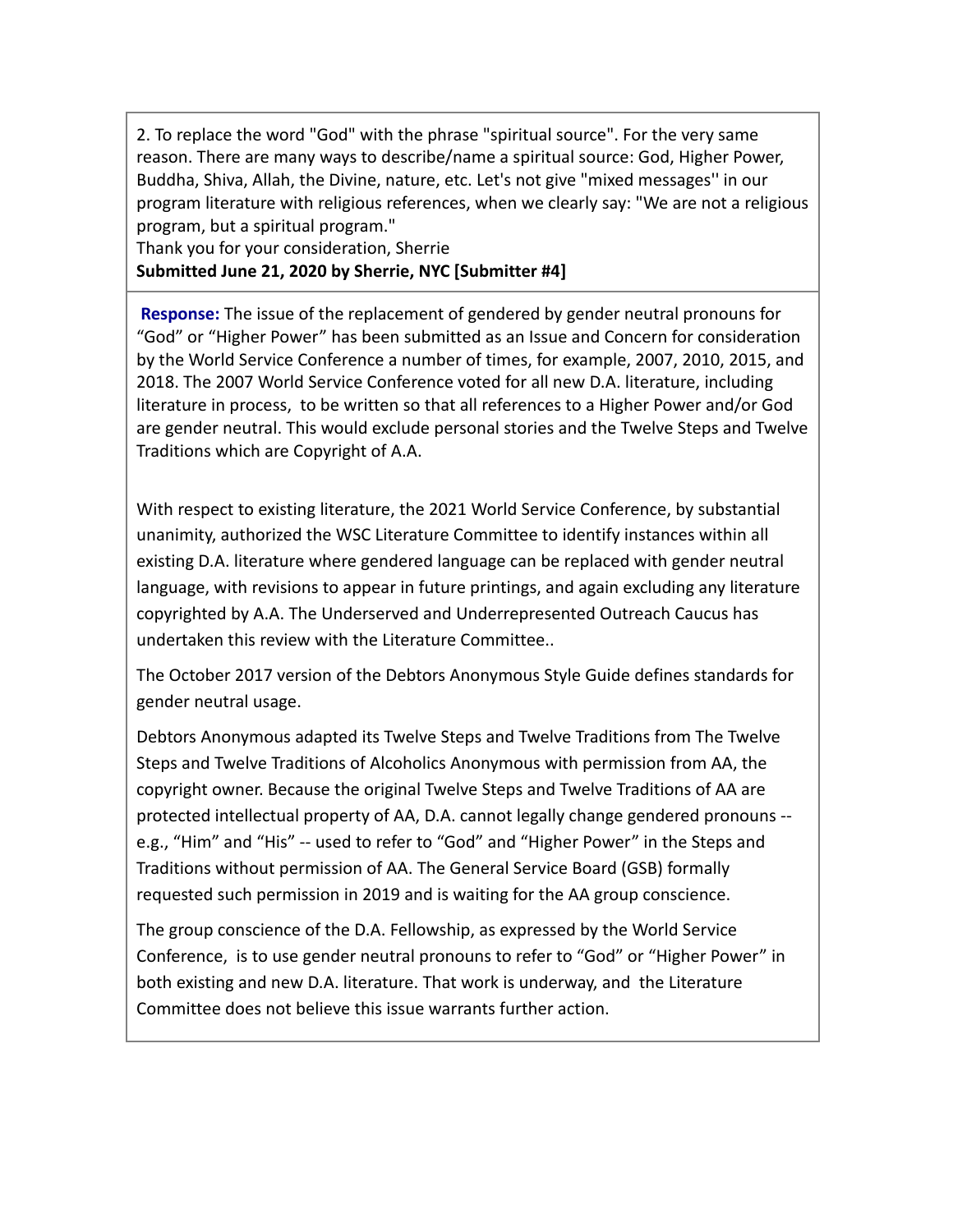As the chapter on Step Two in AA's Twelve Steps and Twelve Traditions (page 27) says "AAs tread innumerable paths in their quest for faith." Many of us find that our understanding of a power greater than ourselves evolves as we recover.

In D.A. and other Twelve Step programs, the term "God" in its essence refers to a Higher Power, that is, a power greater than ourselves, however individual members conceive and name that power for purposes of their own recovery. The use of the word "God" as a synonym for "Higher Power" (and use of gendered pronouns to refer to God) in Twelve Step literature is in part an accident of history, the fact that AA originated with (mostly) white Protestant American men. D.A. is remedying these anachronisms as our fellowship develops its own conference approved literature using more contemporary language. That said, the term "God" and its linguistic equivalents are widely used in many cultures to refer to a Supreme Being, the Divine, and similar concepts of a "power greater than ourselves."

We concur that "[t]here are many ways to describe/name a spiritual source." However, no synonym for Higher Power is likely to find universal acceptance by the fellowship; conversely, based on WSC Literature Committee past experience, any proposed replacement will likely attract objections. (For example, WSC LitCom recently received an Issue & Concern which protested the omission of the term "God" from certain D.A. literature.) However imperfect the term "God" may be, or even objectionable to certain members, it serves its purpose as a reference to a power greater than ourselves as each of us understands it.

The group conscience of the Literature Committee is that the suggested change is not needed and therefore we decline to recommend action.

#### **21-05 Not meeting criteria**

#### **Issue or Concern for the D.A. World Service Conference:**

I am sorry to share that I have had some horrifying experiences with GSB members over the period since WSC 2016, with one GSB member in particular, but not only them. Could the GSB Long-Range Planning Committee and/ or GSB Nominating Committee consider funding psychological evaluations for GSB candidates before they run for election? I am especially concerned about [RED.A.CTED PERSONALLY IDENTIFYING INFORMATION TO PRESERVE ANONYMITY]. I am sincerely -- not sarcastically - suggesting that we might have the mental health of our current GSB members reviewed by a professional.

[RED.A.CTED PERSONALLY IDENTIFYING INFORMATION TO PRESERVE ANONYMITY] has exceeded every one of my expectations for leadership. I have great fear of returning to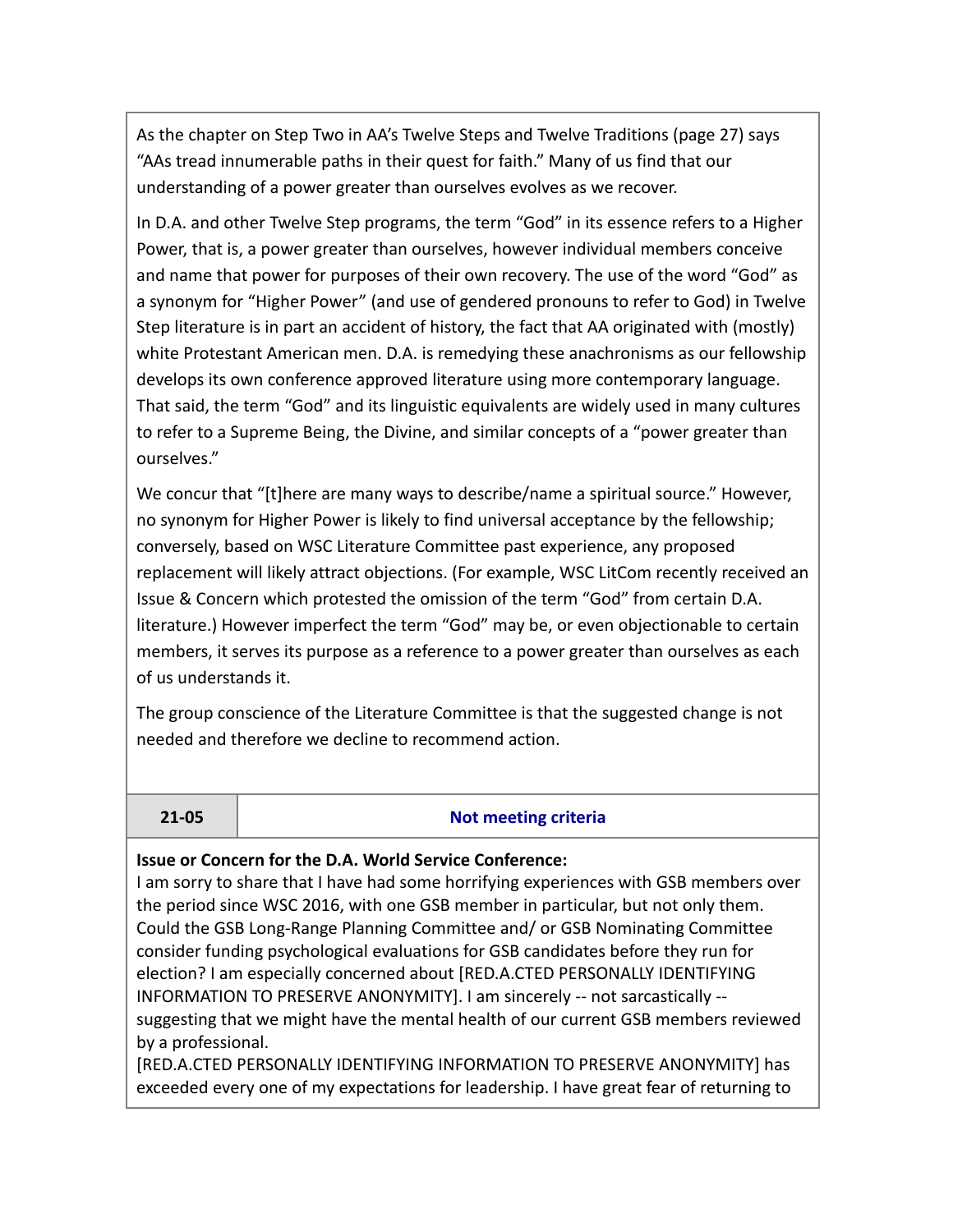the leadership deficit we experienced -- in my opinion and experience -- during [RED.A.CTED PERSONALLY IDENTIFYING INFORMATION TO PRESERVE ANONYMITY].This is no reflection on [RED.A.CTED PERSONALLY IDENTIFYING INFORMATION TO PRESERVE ANONYMITY] who were also phenomenal leaders and quite productive, in my opinion and experience.

Thank you for considering my concern. Please also consider these words from the last paragraph of the long-form of our D.A. Concept 11:

"This Concept on its face applies only to staff and consultants hired by the Trustees. However, it provides a model for the groups and Intergroups as well, in selecting their officers and committees. Thus, great care should be exercised in the selection of a treasurer. Prudent supervision of our finances must always be our goal in Debtors Anonymous. Experience and recovery are important qualifications in this area. The position of GSR or ISR should also be given careful consideration. When a person is selected to fill one of those positions, she or he will be making decisions that may affect the future of D.A. for years to come. We should give at least as much care to the selection of such people as we would give to the selection of those who are to care for our children. After all, D.A. is the future of all of us."

Thank you for your service!

### **Submitted June 23, 2020 by Bob A., Seattle [Submitter #5]**

**Response:** The original Issue & Concern has been edited down. Original versions of 2021 Issues & Concerns are available upon request at the 2021 WSC (with redactions of names of or personally identifying details about other members). The GSB encourages WSC committees/caucuses to request original versions through their GSB liaison. Issues & Concerns are not an appropriate forum for personal resentments or complaints against specific D.A. members as this document will be published on the D.A. website. Members of our Fellowship can have different viewpoints while still adhering to our First Tradition of unity.

#### **21-06 Did not meet criteria**

#### **Issue & Concern:**

**Issue or Concern for the D.A. World Service Conference:**

Submitter pasted a 684-word email announcement sent to their website mailing list that did not have a discernible issue or concern for the Fellowship. The announcement is full of personally identifying information as it includes meeting minutes for a local unregistered group. **Submitted June 23, 2020 by Bob A., Seattle [Submitter #5]**

**Response:** Original versions of 2021 Issues & Concerns are available upon request at the 2021 WSC. We encourage members to ask for them. Issues & Concerns are not an appropriate forum for personal announcements.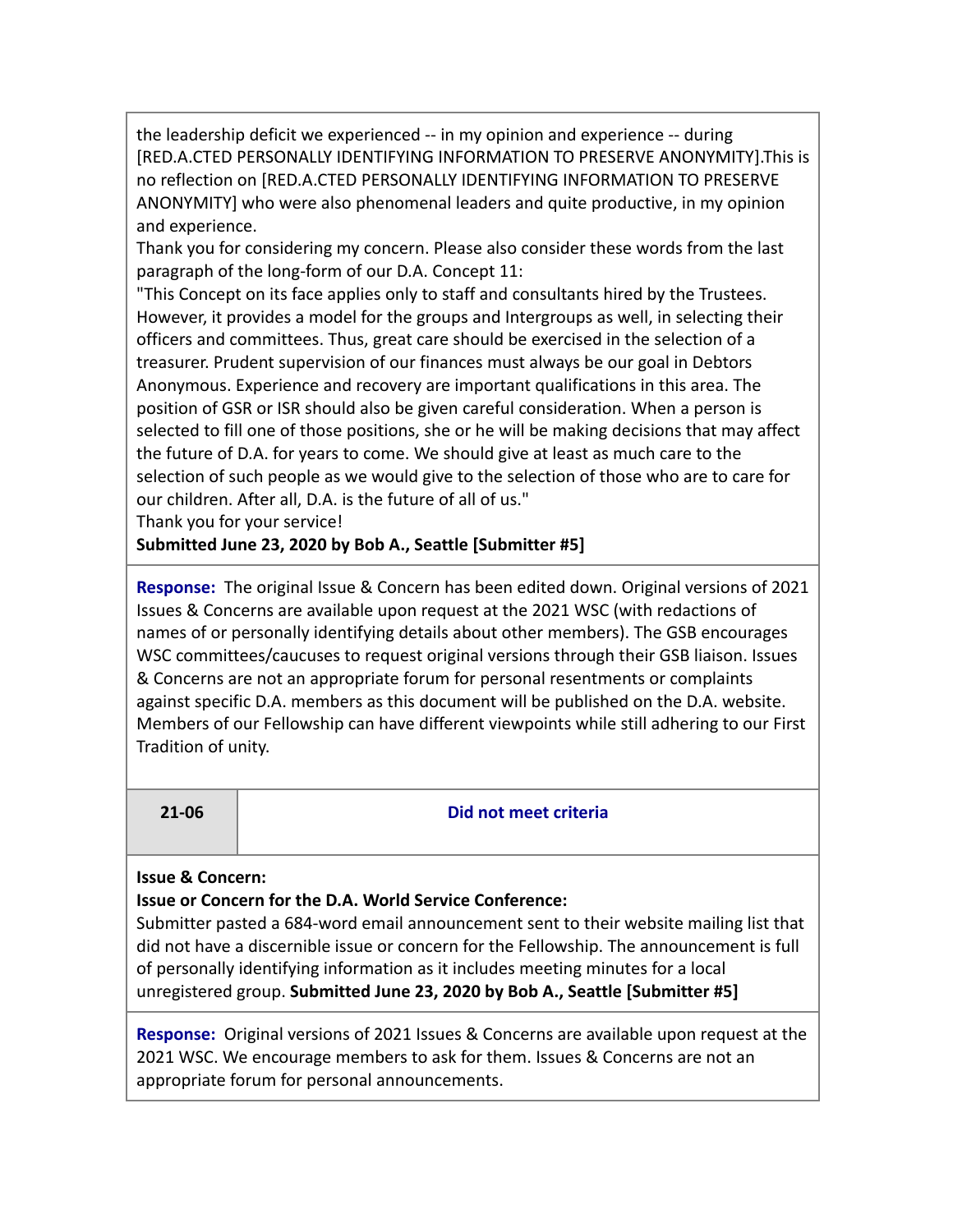#### **21-07 Assigned to GSB Conference Support Committee**

**Issue & Concern:** I'm sorry you have set the deadline for Issues & Concerns so early this year (2020). The leap from approximately two weeks before Conference in past years to more than four months before Conference this year  $-$  if that deadline is upheld  $-$  rules out addressing anything that has happened in the past 90-days or three months. Both are significant amounts of time to our individual members, especially newcomers and to our Fellowship. Please reconsider making the cutoff 30-days or one month before the 2020 WSC, send out an eNews to share the reopening of Issues & Concerns, and discuss the possibility — if you really cannot afford to give us non-representative and sometimes non-represented D.A. and B.D.A. members more time to participate — an incremental plan for diminishing our window for input over a few years, rather than taking such a big leap in one year. Thank you for your consideration of this suggestion. Bob A , primarily a phone member.

**Submitted June 26, 2020 by Bob A., Seattle [Submitter #5]**

**Response:** *Thank you for submitting your Issue & Concern.*

*The Issues & Concerns process has come a long way over the past 10 years. In 2013, for example, the Issues & Concerns were printed, cut into strips of paper, and handed to the newly elected chair of each WSC committee or caucus. Since then, the process for addressing the submitted Issues & Concerns has included an improved system of organizing, cataloging, assigning, and responding to them. We do realize, however, that the system has not been perfect, and we always welcome opportunities for reflection and improvement based on the needs of the fellowship.*

*The GSB has discussed this matter at length and on many occasions. The questions were always, "What is the best way for the fellowship to 'be heard' – and how does that affect the Issues & Concerns process?"*

*The amount of preparation required by the GSB and Host Committee members to plan and host a World Service Conference is considerable and over the past several years, efforts were made to streamline the number of tasks that are required. One of these is the compilation, assignment, and distribution of the Issues & Concerns submitted by members. . Having a deadline of 30 days before the start of the World Service Conference added to the stress of the last-minute preparations of an already challenging process.*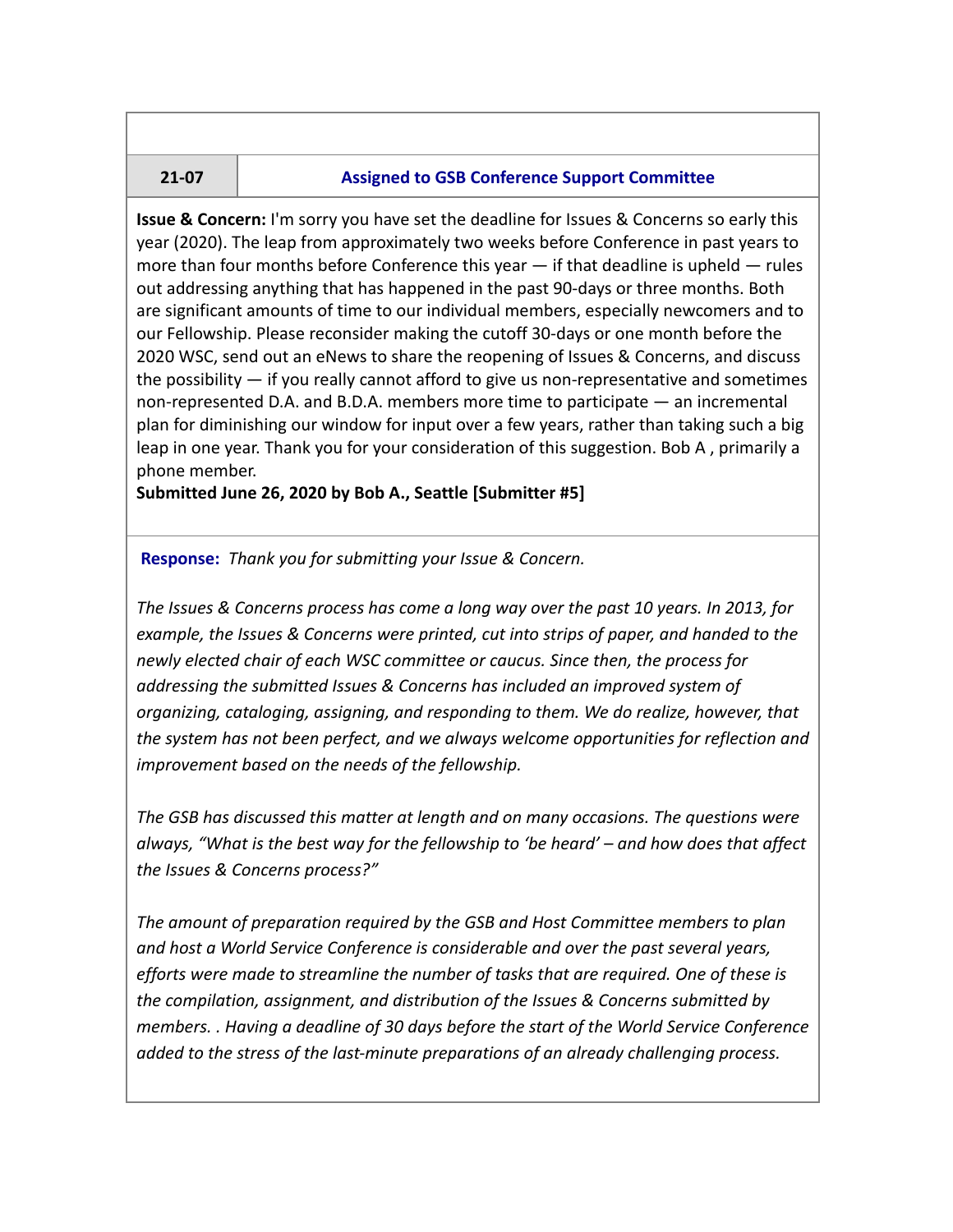*In 2020, the GSB determined that one way to address the number of last-minute tasks required might be to have the deadline for the Issues & Concerns occur earlier in the year. April 1 of each year was determined to be a fair deadline, realizing that the first year of implementation may result in less Issues & Concerns submitted, which, in fact happened. Seventeen (17) Issues & Concerns were submitted by the April 1, 2020, deadline. The April 1, 2020, deadline was announced on the D.A. website and by eNews announcements. All Issues & Concerns submitted after April 1, 2020, were held over for the 2021 WSC. We determined that we had to set a deadline at some point.*

*Eighty-nine (89) Issues & Concerns were submitted for consideration by delegates in 2021, which included all that were submitted after the April 1, 2020, deadline. Several members sent multiple Issues & Concerns, which often happens in D.A. These were distributed for consideration by the 2021 WSC delegates.*

*The board believes that this process and an April 1 deadline serves all members. Any "urgent" issue can be raised by delegates at any time, notwithstanding deadlines for submission, by contacting the D.A. Office. The new deadline for submitting Issues & Concerns was available to be discussed at the 2020 and 2021 WSCs and was not raised by any WSC committee or caucus.*

*All business at the WSC is generated by the members assembled at the WSC. Therefore, we do not believe that an April 1 deadline for submitting Issues & Concerns impacts any member's ability to raise an issue which may require immediate attention. We are reminded that "if it seems 'urgent,' it probably isn't spiritual."*

*Please also note the following updates which are articulated in writing on the D.A. website:*

*From the D.A. website, under "Issues and Concerns" (home page):*

*"An Issue & Concern is a topic for consideration that affects Debtors Anonymous as a whole.*

*Anyone can submit an Issue & Concern at any time of year. All Issues & Concerns submitted on or before each year's deadline of April 1 will be considered at the World Service Conference (WSC) that year by delegates serving at the World Service level on behalf of the Fellowship of Debtors Anonymous.*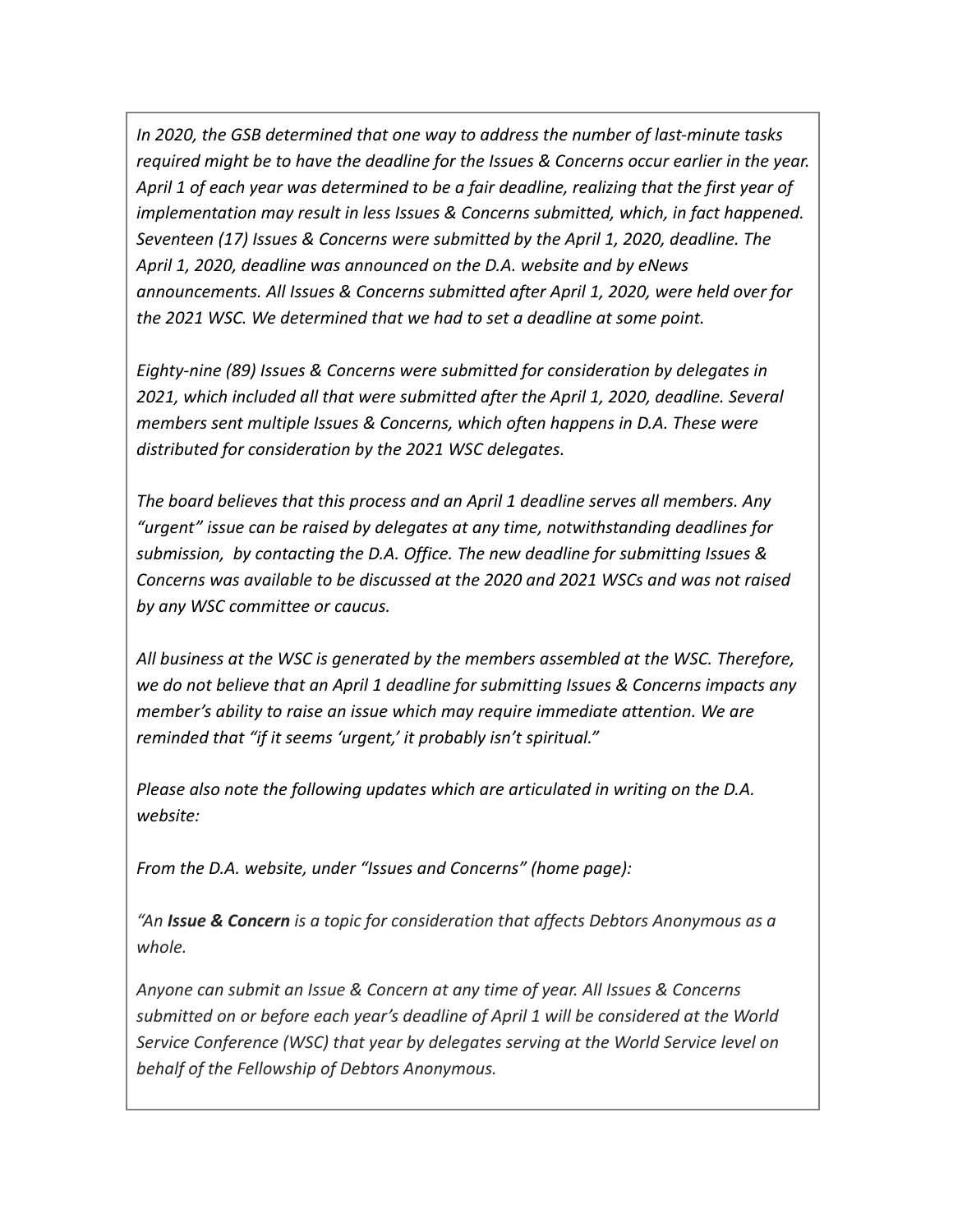*Individual Issues & Concerns are assigned to the committees best equipped to deal with the particular subject. These will be the committees of the General Service Board and committees and caucuses of the WSC.*

*Once an Issue & Concern is submitted it belongs to the group conscience of the World Service Conference. Responses to the Issues & Concerns submitted at each year's Conference will be published during the following year on this webpage.*

*In the interest of equitable attention to all Issues and Concerns, we request a limit of three Issues & Concerns per member, per year. Issues & Concerns will be selected for dissemination and publication at the discretion of the General Service Board based on a number of criteria, i.e. whether the issue has been addressed multiple times already or whether it might be better handled as an inquiry to the General Service Office. To see if your Issue & Concern has ever been addressed, please review past Issues & Concerns at the bottom of this webpage.*

*Before publication, Issues & Concerns may be edited for clarity and brevity. If you have a point of view that you feel needs to be expressed in its original form, you are welcome to submit an article to the* Ways & Means *magazine at [www.debtorsanonymous.org/share.](https://debtorsanonymous.org/share)*

*If you have questions or simple suggestions to be addressed immediately, please contact the General Service Office at [www.debtors anonymous.org/contact.](https://debtorsanonymous.org/contact-us/) Issues & Concerns are for topics that would be best served by involving a multi-year consideration process by representatives of the World Service Conference to reach a group conscience."*

*We wish you all the best in your recovery.*

#### **21-08 Assigned to GSB Conference support**

#### **Issue or Concern for the D.A. World Service Conference:**

Thank you for publishing the 2019 WSC report to the D.A..org website sometime during the past couple weeks. I feel much more informed now. I have read all of the business notes and reports and simply say: Thank you for your service to our GSRs; ISRs; GSB Trustees, both Class As and Class Bs; and to our GSO Office Manager, as well as to our 2019 Host Committee in SoCalD.A.. I feel inspired by reading about all the activities and actions to make D.A. and B.D.A. a bigger, better, and more loving place to recover together. Which brings me to my concern.

I began reading the 2018 Issues & Concerns, then visited this page -- https://debtorsanonymous.org/fellowship-services/issues-and-concerns/ -- to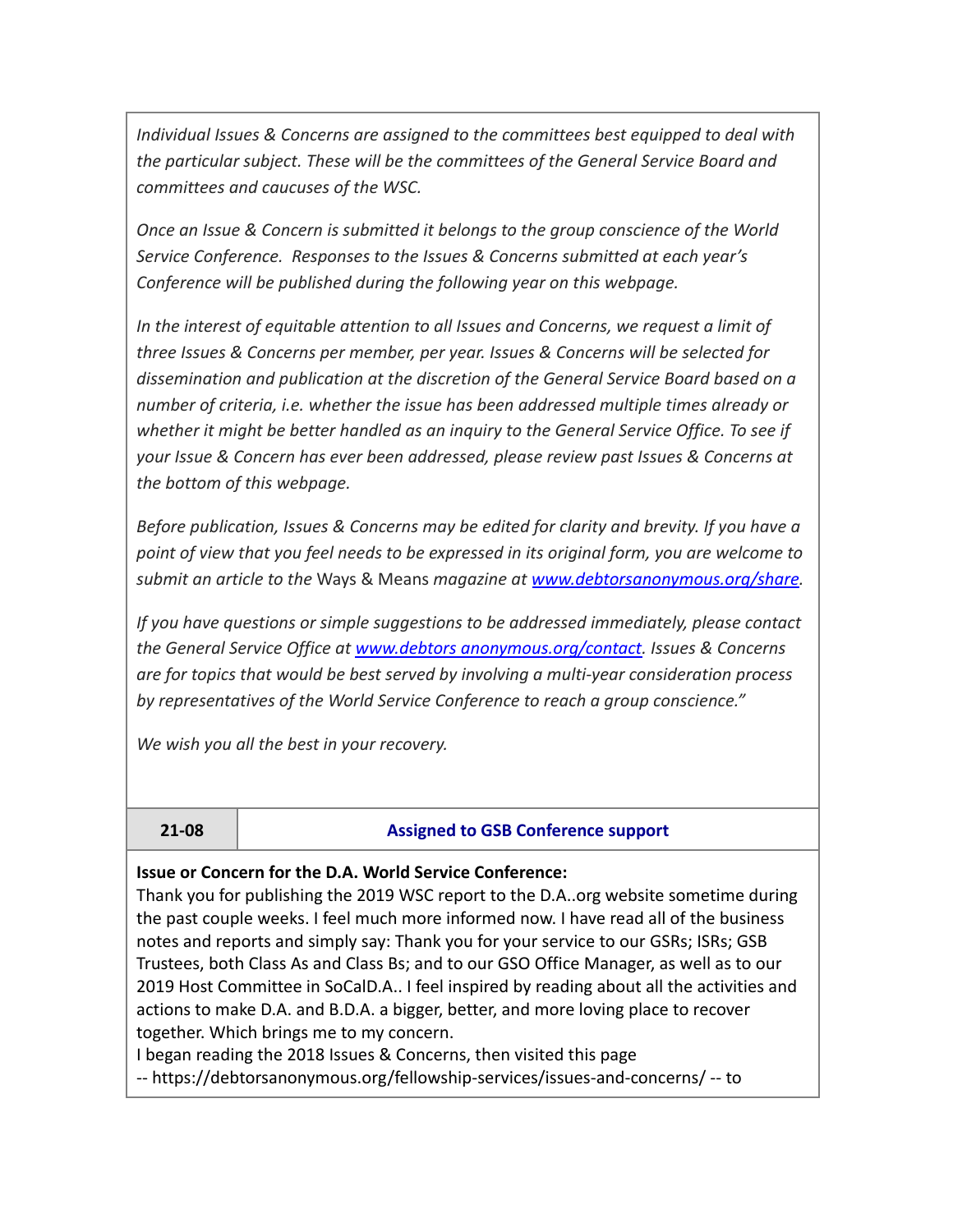download the report with both the submissions and responses for 2018. I have only read through I&C 18-27, and I am aghast.

First, there are a series of seemingly angry statements from [GSB Note: Redacted] that are sometimes attributed to the City, sometimes to a Group, and sometimes to an individual, yet they all read in the same voice including syntax, diction, and punctuation. That feels sketchy to me.

Second, many of these Issues & Concerns feel like they've been recycled from previous years' I&Cs, which I've been reading, along with the annual report, every year since 2010. If these submissions were repeatedly put on a business meeting agenda, they would quickly be rejected by the group or Intergroup, and rightfully so. This repetition and many of the "suggestions" being made fly in the face of many of the 36 Principles of our program and especially Concept 12 and its 8 General Warranties.

Third, in my opinion, any demands for reconsideration, let alone ongoing, repetitious demands for reconsideration are a purposeful disregard of D.A. 's own Warranty 8 of our long-form of Concept 12: always remaining democratic in thought and action. -- "Finally, the Eighth Warranty is a guarantee that D.A. will always adhere to democratic principles in conducting its business. If we adhere to the other Concepts, the Steps, and the Traditions, this should pose no problem. Throughout its history, D.A. has emphasized the right of individual conscience and the rights of individuals. Democracy implies this and more. It implies a corresponding duty on the part of the minority to accept the majority decision as the will of the Higher Power. There should be no efforts to undermine, or walking away in anger. If a mistake has been made, it will eventually become apparent to most. At that time, and only then, should efforts be made to change the decision of the majority reached by substantial unanimity."

Fourth, I find the language and tone used in these submissions completely inappropriate and disrespectful, especially but not only to our GSB members, past and present. The approach and insults used in these writings are also disrespectful to every D.A. and B.D.A. member who has served at the WSC level since 2006, since that's where the rants begin their history of name-calling and opinion venting.

Fifth, I love the "San Diego" statement, and I love the person who wrote it. Yet, it is just one trusted servant's opinion, written while that D.A. member was in a specific service position and given a specific service platform. It ultimately does not speak for the entire Fellowship, and it does not speak for me. Unlike A.A., we do not have a singleness of purpose in D.A. and B.D.A. At minimum, we have a three-fold purpose.

Sixth, although closely related to 5, and more closely focused on the content of some of these unpleasant and unkind diatribes, our Tradition 5 says: "Each group has but one primary purpose—to carry its message to the debtor who still suffers." Each group has this primary purpose. Each group is allowed "its" message. Each group gets to serve the still-suffering debtor in the way its members and group conscience see fit. Each group may have secondary and tertiary purposes, too. My B.D.A. home group has 85 members and up to 50 callers each week. We have lots of purposes, most of them aligned with the Principles of the D.A. and B.D.A. program. Sometimes we get off track, individually and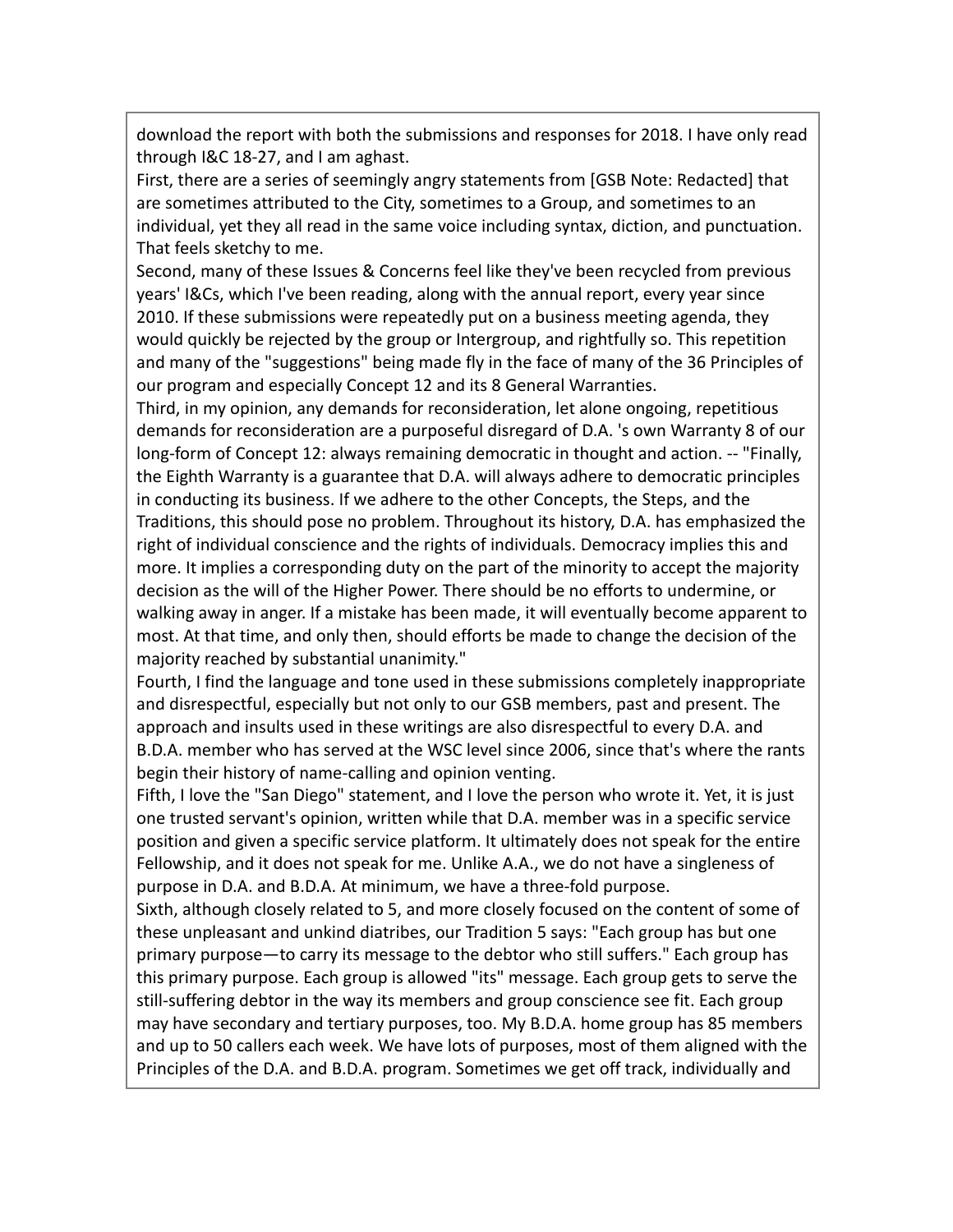collectively. That's okay. God always gets us back where we belong, often through the requested advice and support of our GSB leadership.

Seventh, I may be wrong, but I am sensing a claim of and demand for perfection in these writings. From Chapter 5 of the A.A. Big Book: "Do not be discouraged. No one among us has been able to maintain anything like perfect adherence to these principles. We are not saints. The point is that we are willing to grow along spiritual lines. The principles we have set down are guides to progress. We claim spiritual progress rather than spiritual perfection."

Eighth, I wish for our GSB and WSC and their reports to our Fellowship to always be constructive, positive in tone, and including the sense that our interactions are always guided by the "loving God" of our Second Tradition and more. I didn't find these concerns and demands for change uplifting and inspiring. I felt heartbroken and like a powerless witness to abuse and targeting of others as I read them. On the other hand, I did find the many clear, calm, and thoughtful responses from GSB and WSC Committees and Caucuses exactly the opposite — heart-warming and inspiring. Yet I don't think any of our WSC and GSB trusted servants should have to work this hard to maintain their spiritual equilibrium and courtesy in the face of what feels like toxicity and has felt that way for years.

Lastly, I would ask that our WSC Conference Committee and GSB Conference Support Committee work together to weed meanness, repetition, and disrespect like this out of our Issues & Concerns and the discussions and reports that follow.

Thank you for considering my concern and suggestion. Thank you for your generous, loving service to our D.A. and B.D.A. Fellowship. Bob A, Primarily a phone member of both D.A. and B.D.A.

**Submitted June 26, 2020 by Bob A., Seattle [Submitter #5]**

#### **Response:**

*Thank you for submitting your Issue & Concern.*

*The Issue & Concern process welcomes all members to submit matters they would like the fellowship to consider. Often, some members feel so strongly about something that they continue to request consideration of the same concerns each year. Additionally, there have been years in which responses were not received back from the committees/caucuses or not posted in a timely manner which may have prompted members to resubmit, believing that their Issues & Concerns were not addressed.*

*One of the matters that was discussed by the GSB in February 2020, while looking at the entire Issue & Concern process was precisely this question. The board voted to modify the process to include updates, which can be found on the D.A. website under "Issues and Concerns." It does include responses to some of your concerns:*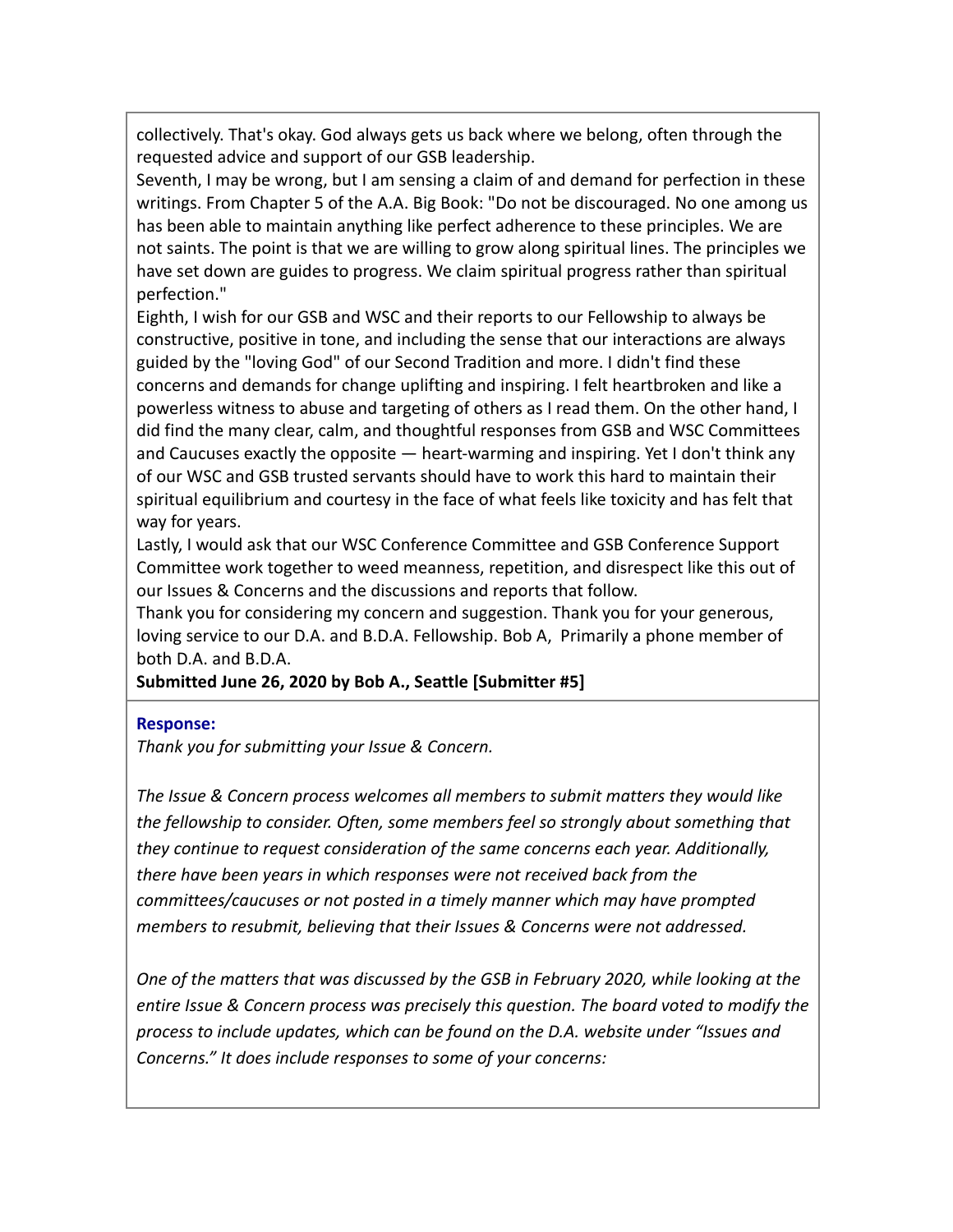*From the D.A. website, under "Issues and Concerns" (home page):*

*"An Issue & Concern is a topic for consideration that affects Debtors Anonymous as a whole.*

*Anyone can submit an Issue & Concern at any time of year. All Issues & Concerns submitted on or before each year's deadline of April 1 will be considered at the World Service Conference (WSC) that year by delegates serving at the World Service level on behalf of the Fellowship of Debtors Anonymous.*

*Individual Issues & Concerns are assigned to the committees best equipped to deal with the particular subject. These will be the committees of the General Service Board and committees and caucuses of the WSC.*

*Once an Issue & Concern is submitted it belongs to the group conscience of the World Service Conference. Responses to the Issues & Concerns submitted at each year's Conference will be published during the following year on this webpage.*

*In the interest of equitable attention to all Issues and Concerns, we request a limit of three Issues & Concerns per member, per year. Issues & Concerns will be selected for dissemination and publication at the discretion of the General Service Board based on a number of criteria, i.e. whether the issue has been addressed multiple times already or whether it might be better handled as an inquiry to the General Service Office. To see if your Issue & Concern has ever been addressed, please review past Issues & Concerns at the bottom of this webpage.*

*Before publication, Issues & Concerns may be edited for clarity and brevity. If you have a point of view that you feel needs to be expressed in its original form, you are welcome to submit an article to the* Ways & Means *magazine at [www.debtorsanonymous.org/share.](https://debtorsanonymous.org/share)*

*If you have questions or simple suggestions to be addressed immediately, please contact the General Service Office at [www.debtors anonymous.org/contact.](https://debtorsanonymous.org/contact-us/) Issues & Concerns are for topics that would be best served by involving a multi-year consideration process by representatives of the World Service Conference to reach a group conscience."*

*We wish you all the best in your recovery.*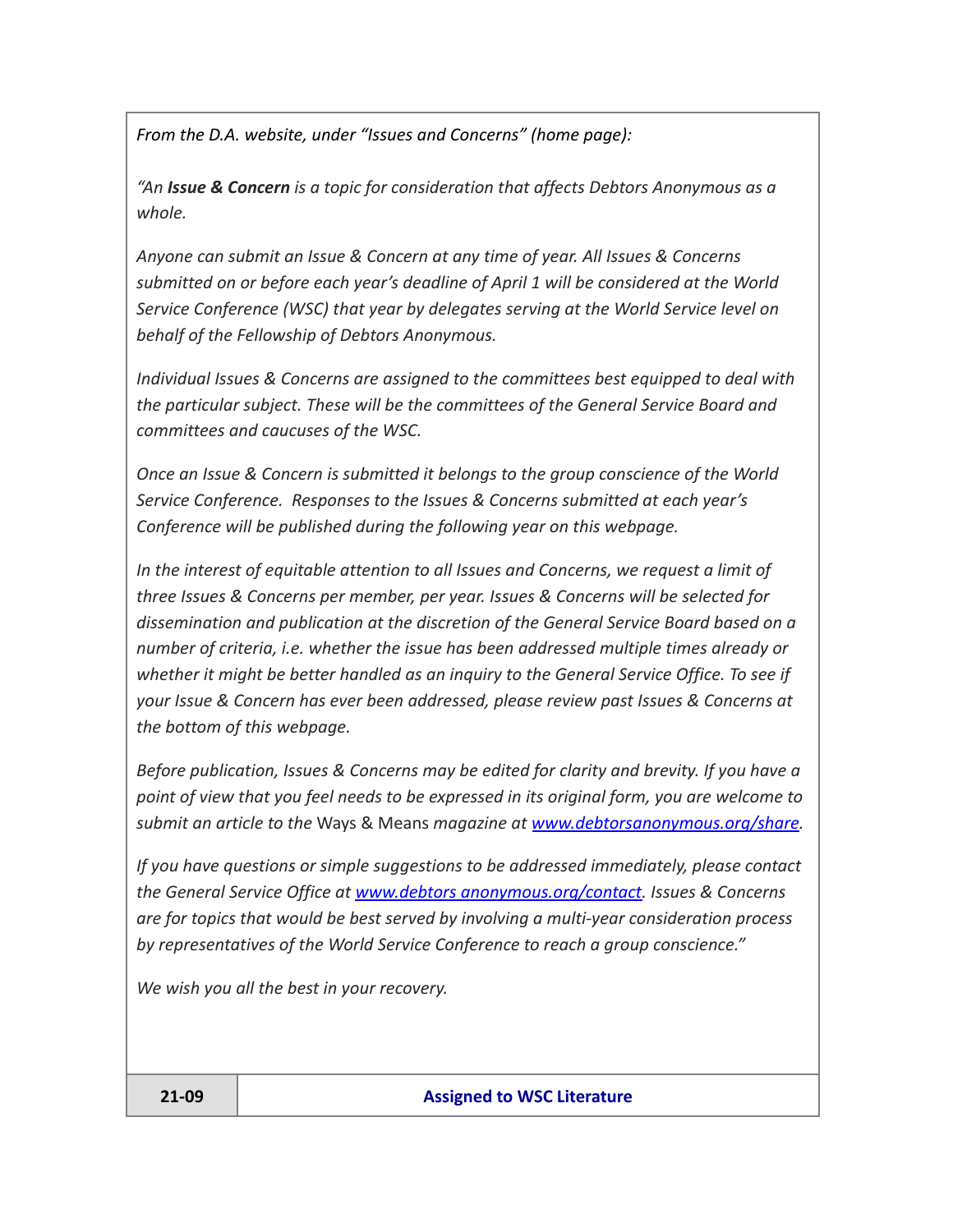#### **Issue & Concern: Issue or Concern for the D.A. World Service Conference:**

I am a grateful member of D.A.. A couple of weeks ago I had a PRG. I also suffer from anxiety panic disorder. One of my PRG wanted me to do an inventory using the Big Book. I said I will do an inventory if I could Al-Anon literature. He kept trying to force me to do something I did not feel comfortable with because I feel all my issues go back to Al-Anon. So, hardheaded me tried to force my way in return. The medical associations have never said Debting is a disease. That is why in our Preamble it says "a spiritual problem with a spiritual solution." Yes there is no mention of Al-Anon literature in the Tools but I was never told I can't use it. I was on the Literature Committee and was a GSR in 2006 and again in 2018 so I know a "How D.A. Book" is in the works. I would like to know if and when that comes out and if it has it's own way of working the Steps; or add Al-Anon literature to the Tools. We in D.A. beat ourselves up enough to use a book that calls us a disease. As Al-Anon says, "Easy Does It." Thanks for letting me share and listening to me. Have a great WSC.

**Submitted July 16, 2020 by John, Group "Visions into Action," St. Petersburg [Submitter #6]**

#### **Response:**

The requirements for a Fourth Step inventory are, first and foremost, that it be searching (i.e., thorough) and fearless. Other requirements are willingness, honesty, courage, humility, perseverance, curiosity, and faith. We keep the focus on ourselves. In conducting our Fourth Step inventory, we make haste slowly, that is with a proper balance of intention,timeliness , thoroughness, and mindfulness. We pace ourselves, practice self-care, and remain vigilant to avoid overwhelm. We seek help and support as needed from our sponsor, fellow D.A.s, our Higher Power, and D.A. and AA literature. D.A. strongly recommends that members take their inventories under the guidance of a sponsor and write down their inventories.

This year the Debtors Anonymous General Service Board, acting on behalf of and in accordance with the group conscience of the Debtors Anonymous Fellowship as expressed by the World Service Conference Convocation, published the conference approved Twelve Steps Study Guide for D.A. available for purchase in both print and digital editions. While the Guide suggests readings, questions, and possible approaches to a Fourth Step inventory, it does not mandate any particular method. The Guide states "There are a number of ways for completing a Fourth Step inventory" and "There are a number of formats for completing a Fourth Step inventory, not just the one suggested in this guide" and further "This is an opportunity, with the guidance of a sponsor, to select those actions and questions most pertinent to your recovery at this time."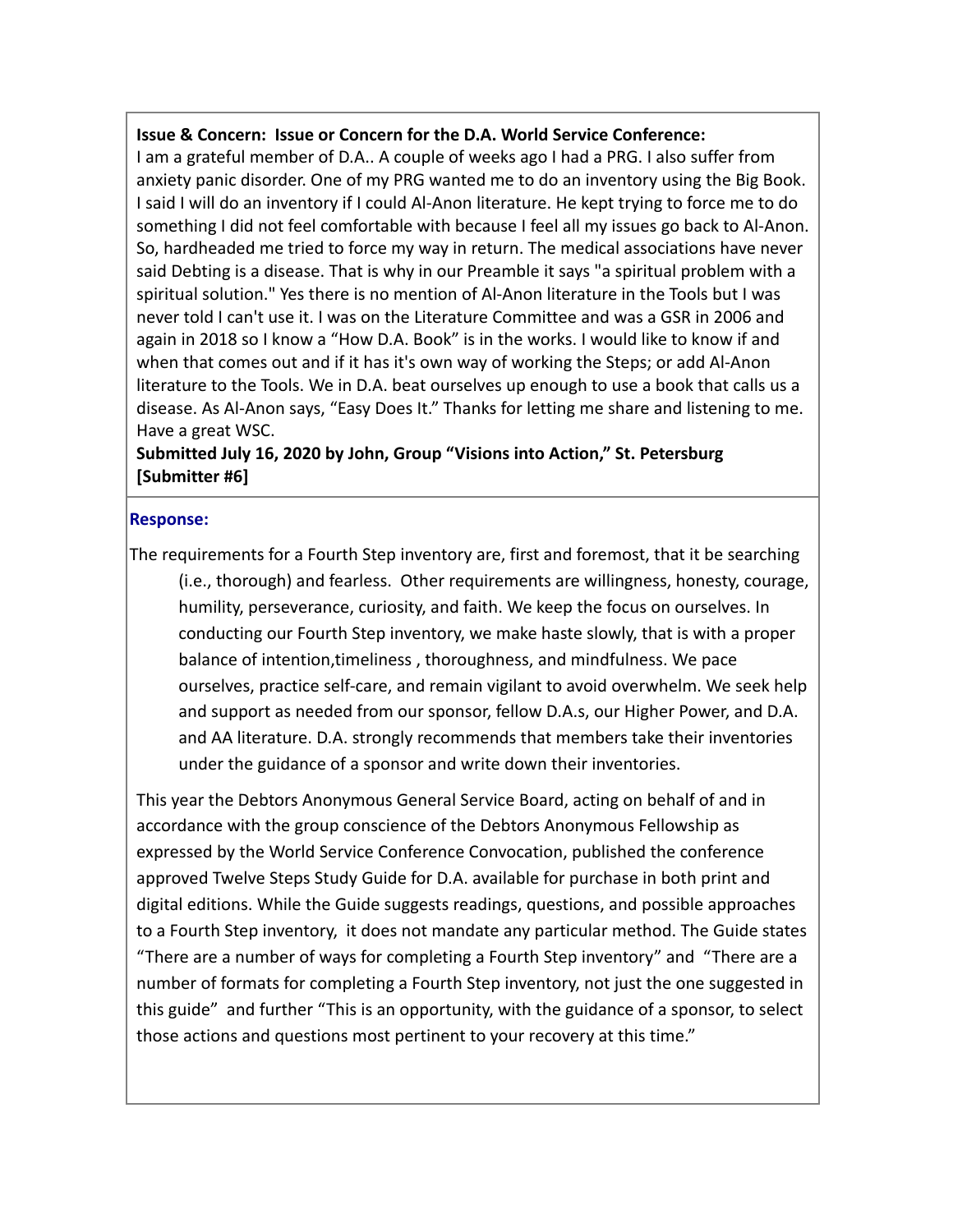Many members of D.A., AA, and other Twelve Step fellowships have used and found helpful the tabular format described on pages 64-71 of Alcoholics Anonymous (the Big Book) to document their resentments, fears, and harms; indeed, some members who have had success with this approach become strident proponents. However, as the Debtors Anonymous Twelve Steps, Twelve Traditions, and Twelve Concepts (page 26) implies and other D.A. literature states explicitly, the tabular method, presented as an example in Alcoholics Anonymous, is only one of many possible approaches to a Fourth Step inventory. The D.A. 12+12+12 elaborates "We have found that the method is important, but the guiding principles are even more important."

While D.A. members are free to use any literature they find helpful to their recovery, Debtors Anonymous does not endorse or promote any literature other than that of D.A. and AA.

With respect to Pressure Relief Groups, the D.A. conference approved pamphlet Pressure Relief Groups & Pressure Relief Meetings reminds us that the recommendations of our Pressure Relief Group are only suggestions. Our Pressure Relief Group neither controls nor dictates to us. While many of us benefit from keeping an open mind and seriously considering the actions suggested by our PRG, we are always free to take what we like and leave the rest. Further, the pamphlet states that if we find that the people we have chosen for our PRG are not a good fit, we are free to replace one or both of the members.

Ultimately, every recovering debtor discovers their own path to recovery, often with the help of Twelve Step fellowships in addition to Debtors Anonymous. We wish you continued success in finding yours.

### **21-10 Assigned to GSB Conference Support**

**Issue or Concern for the D.A. World Service Conference:**

I would be so grateful if the Committee would consider having all the meetings close-captioned. Sometimes it is so difficult to hear, even on the phone meetings. I am a GSR and so glad we can show up on Zoom! Best, Katherine D.

**Submitted August 5, 2020 by Katherine, Group "A Spiritual Solution," Seattle [Submitter #7]**

Response: Thank you for contacting us regarding online meeting "closed captioning" on online meetings. There is an option for closed-captioning on certain online platforms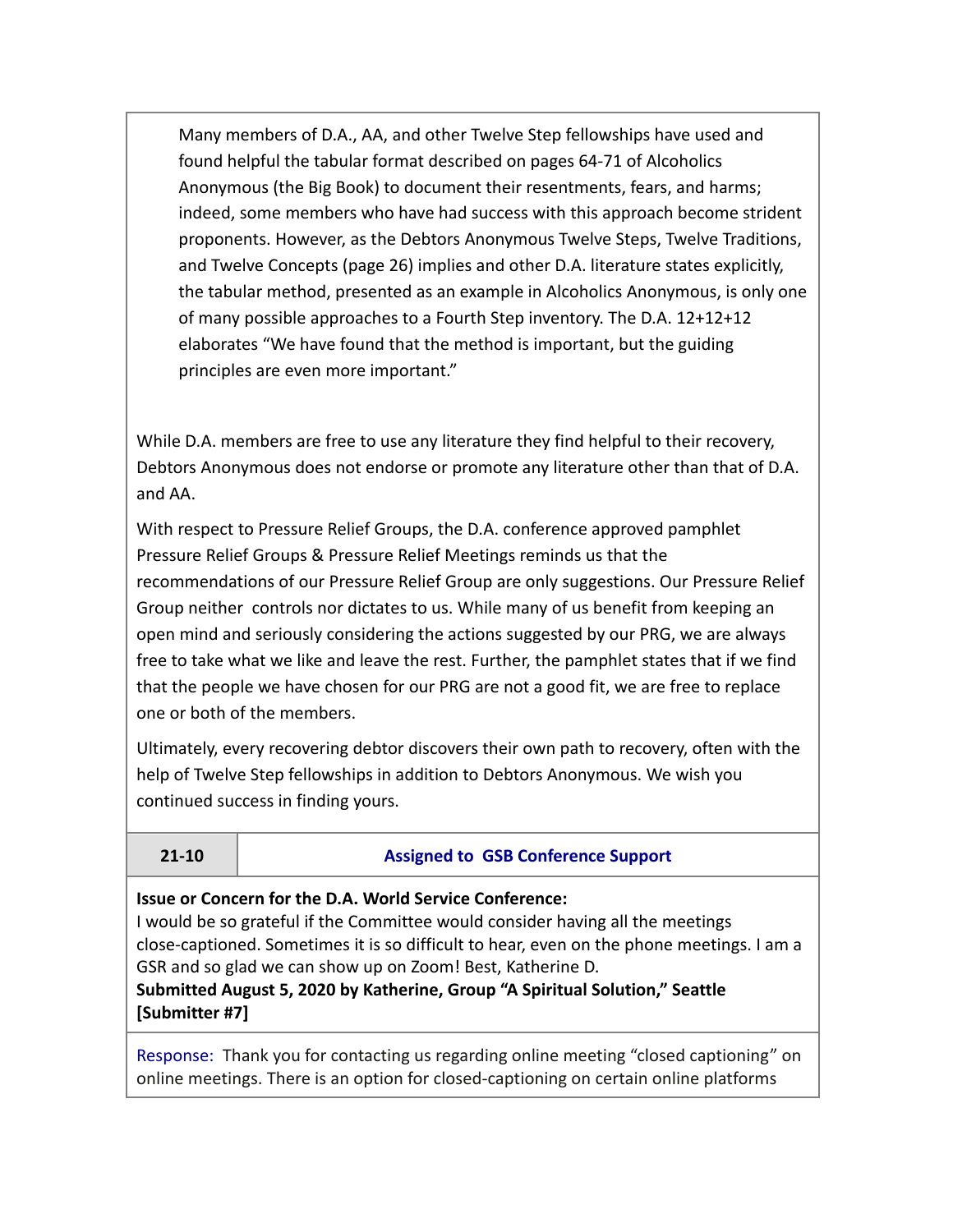which may have been available to individual participants during the online 2020 and 2021 WSCs.

If there is another online WSC, we could determine whether and how individual delegates could avail themselves of this option. There may have been delegates who did this in 2020 and or 2021.

We wish you all the best in your recovery,

#### **21-11 Assigned to WSC Conference Committee**

#### **Issue or Concern for the D.A. World Service Conference:**

Overeaters Anonymous unfortunately has a very deleterious effect on Debtors Anonymous very similar to the Oxford problem with A.A. They have tried to force their method and ways into D.A. using words like abstinence as opposed to solvency, and D.A.-How, etc. Can we restrict their participation in changing our original literature language? Can we ask them to move their D.A.-How program into O.A. and become O.A. money meetings in their own program? Can we restrict the number of Board members from O.A.?

**Submitted August 7, 2020 [Submitter #8]**

**Response:** Thank you for sending in Issue or Concern #21-11. Your participation helps Debtors Anonymous move forward and is important to the continuation of the fellowship.

Please clarify which piece(s) of literature has Overeaters Anonymous language. We have looked through the D.A. pamphlets and the D.A. Twelve, Twelve and Twelve and could not find any examples of the use of abstinence instead of solvency.

As far as restricting members participation in service to members that do or don't belong to a certain fellowship has never been discussed for GSR, ASR or Board positions. It would be in violation of Traditions 3 and 4 and 10.

3. The only requirement for D.A. membership is a desire to stop incurring unsecured debt.

4. Each group should be autonomous except in matters affecting other groups or D.A. as a whole.

10. Debtors Anonymous has no opinion on outside issues; hence the D.A. name ought never be drawn into public controversy.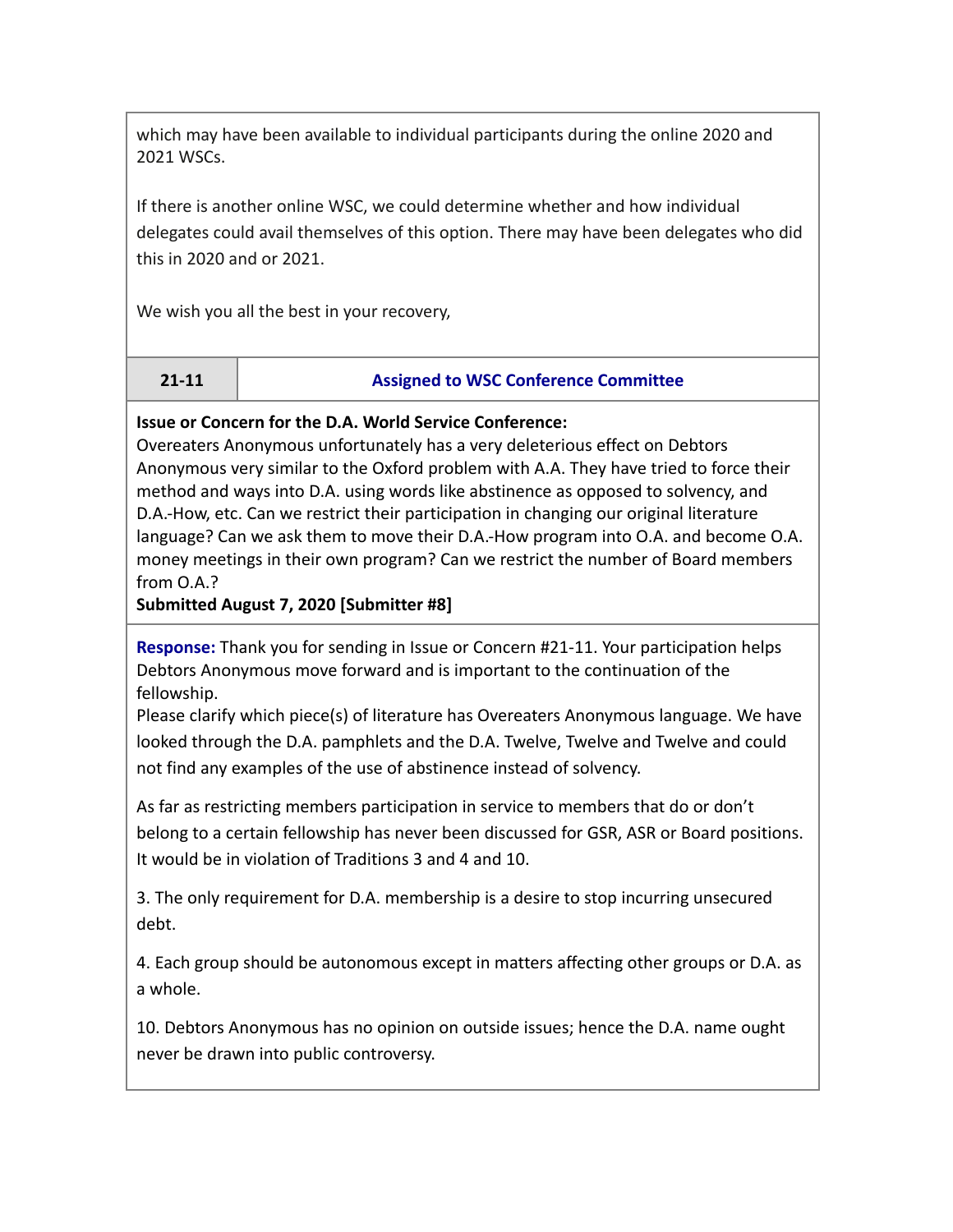Subsequently, since Overeaters Anonymous is an outside issue, we will not be interfering in how they run their meetings or how they qualify for membership.

Since we don't ask D.A. members who apply to be a Board member what other fellowships they belong to, we will not limit a certain number of Board members who belong to other fellowships.

All literature is thoroughly reviewed using the process in the Debtors Anonymous Manual of Service over a long period of time by the Literature Committee, the Board of Trustees, and the Conference before Literature Publication. To the best of our knowledge we do not use other fellowships verbiage or language for publication. If a D.A. meeting uses terms that are not D.A. language, Tradition Four is helpful in each individual meeting's group conscience on how to proceed.

#### **21-12 Assigned to WSC Intergroup Caucus**

#### **Issue or Concern for the D.A. World Service Conference:**

Can we do an investigation and inventory of [GSB Note: Redacted] Intergroup? They are not behaving in accordance with the Steps, Traditions, and Concepts. They are very dysfunctional as a group and try to control other regions of the state where they do not belong. They wreak havoc at World Service meetings because they're so controlling and dysfunctional. GSRs who attend World Service throughout the country have experienced their dysfunctional behavior and are well aware of their bullying behavior. I propose a group inventory conducted by A.A. If reforms are not made a year later we may need to reconsider that if they are not following the group inventory recommendations made by an A.A. inventory, they lose their charter and be dissolved as they no longer follow the charter of D.A. or A.A.

**Submitted August 7, 2020 [Submitter #8]**

**Response:** Thank you for the issue raised. The Intergroup Caucus has looked at, discussed, prayed and sought the guidance of a Higher Power in responding.

"Tradition 9 page 101: "Debtors Anonymous is not structured in this hierarchical manner; instead, the Fellowship functions in a bottom-up fashion." Concept One: "As the Second Tradition recognizes, the ultimate authority in D.A. is a loving God as expressed in our group conscience. The groups are the primary interpreters and discerners of the Higher Power's will for the future of D.A. They remain at the top of the "inverted triangle," which represents the D.A. service structure."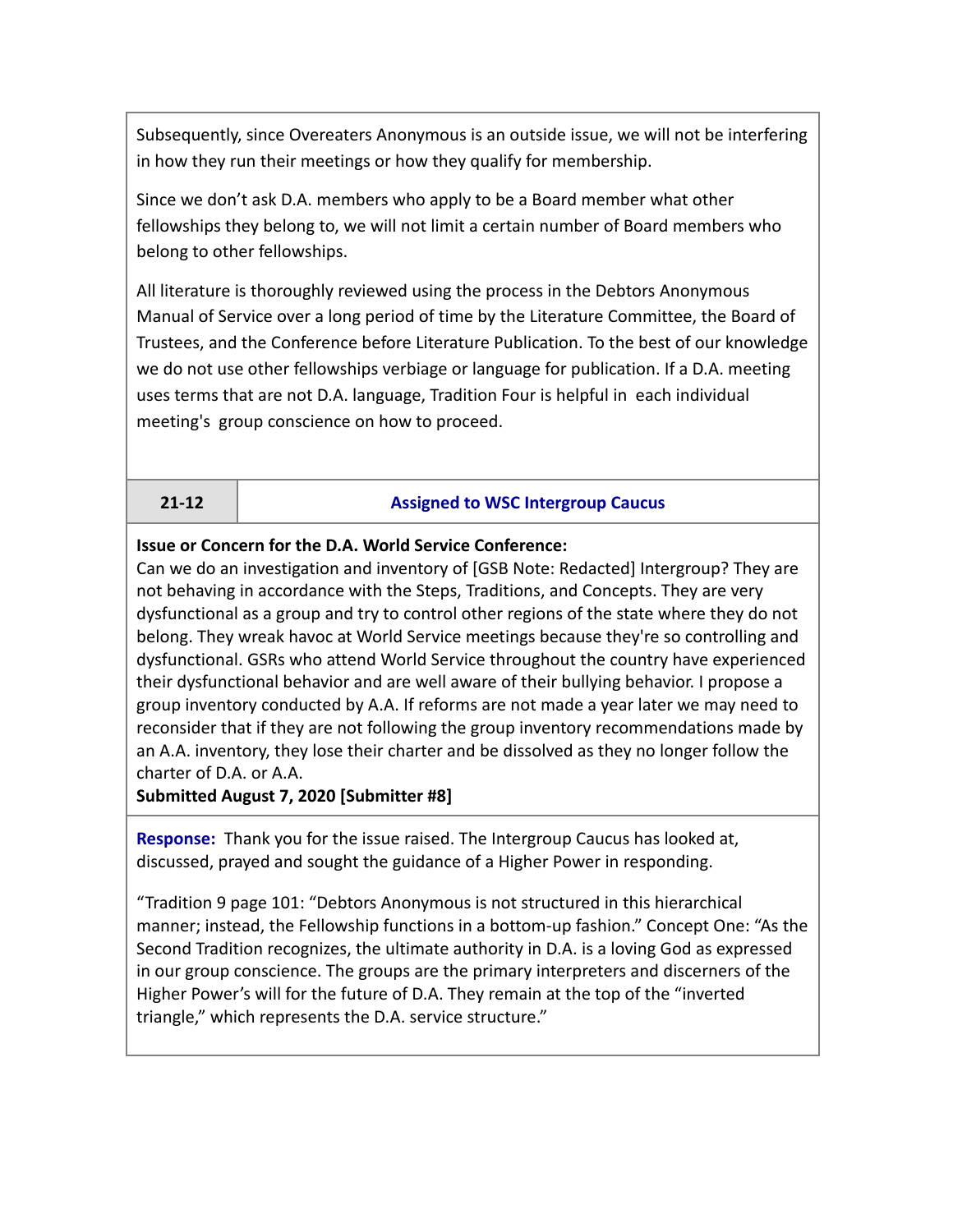D.A.'s Tradition 4 states: "Each group should be autonomous except in matters affecting other groups or D.A. as a whole." and Concept 12 states: "The conference of Debtors Anonymous will observe the spirit of the Traditions…not acting in a punitive way…"

Every group has the right to be wrong as exemplified in AA's 12 Steps and 12 Traditions, Tradition 4, page 149: … "Thus it was that under Tradition Four an A.A. group had exercised its right to be wrong."

Tradition 2 states "our leaders are trusted servants, they do not govern". Thus, if there are specific personal conflicts between different members or different groups, we can only suggest close study of all available D.A. & AA literature on the 12-Traditions and 12-Concepts, and try to apply them to the situation.

D.A. has a piece of literature on how to do a Group Inventory on one's own group. Our experience in 12-step recovery in D.A. has taught us to take inventory on ourselves especially when in conflict with others.

# **21-13**

# **Assigned to WSC Fellowship Communications**

**Issue & Concern:** The [GSB Note: Redacted] phone meeting has allowed a pack of bullies to run this meeting abusively for years. They refuse to follow recommendations of a group inventory. They refuse to rotate service positions. When a newcomer [GSB Note: Redacted]. This is no way to treat the still suffering debtor. The pack of bullies controlling the meeting routinely interrupt the meetings and business meetings, they refuse to follow the rules of the meeting, having one set of rules for others and one for others. Recommend that their meeting be removed from the phone bridge completely as they do not and willfully will not follow recs of group inventories and cause great harm to the newcomer as well as abuse to their GSRs, and other volunteers. They do not represent the best practices of 12-step recovery or of the D.A. Fellowship for many years now and since they will not change, they should be removed. **Submitted August 7, 2020 [Submitter #8**

**Response:** Thank you for bringing up this concern about bullies in the meeting. Traditions which might be especially applicable are 1, 2, and 4

Issues related to safety in meetings are addressed in the D.A. service piece "Debtors Anonymous Guidelines for Safety and dealing with Inappropriate Behaviors In meetings and person to person," which is available on the D.A. website at [https://debtorsanonymous.org/download/safety-guidelines/?wpdmdl=2658.](https://debtorsanonymous.org/download/safety-guidelines/?wpdmdl=2658)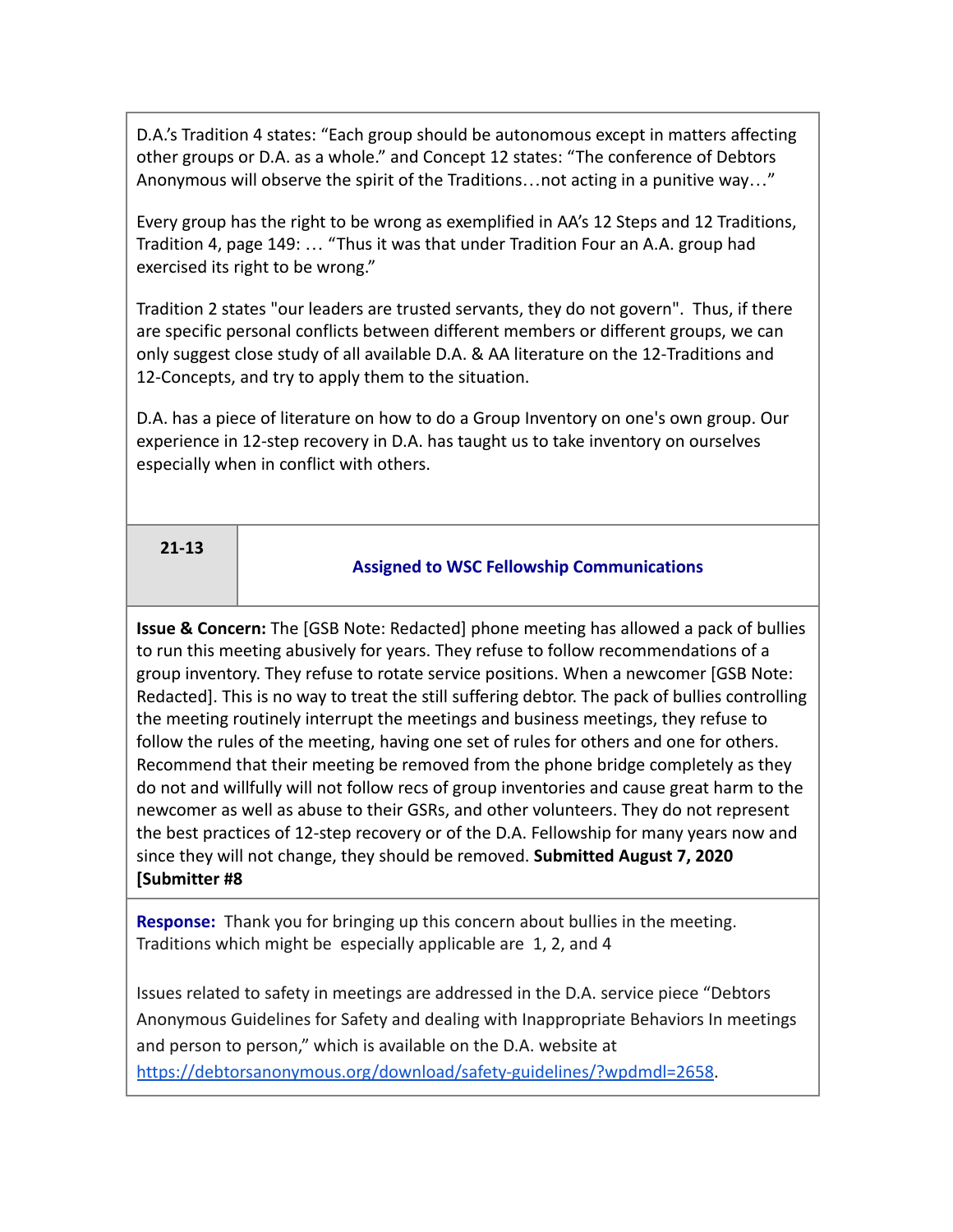While we cannot "enforce the unenforceable," it is vital for D.A. to be guided by the Traditions and principles so clearly defined in our literature. By Traditions Four and Nine, there is no clear process to "kick out" a meeting from D.A.

It appears that the bullying and inappropriate behavior have been addressed but not resolved. One option would be to create a completely new group composed of like-minded members who wish to follow D.A.'s suggested guidelines. Perhaps schedule the new meeting at the same time as the current meeting, so that those who do not want to be involved with the "old meeting" could attend the "new meeting."

Continued prayers for Higher Power's influence on perhaps still-suffering debtors, and for the ability to access the program in a meeting that strives to practice these principles in all its affairs.

#### **21-14 Assigned to WSC Literature**

**Issue & Concern:** That the word "abstinence" used in O.A. be stricken from D.A. literature. Our keyword is solvency. That the O.A. greysheet format and concepts be returned and kept in O.A. program as it does not apply to our Fellowship. Their narrative is their own and does not apply to all of D.A. That this has caused irreparable harm to D.A. and confuses the still struggling debtor the way the Oxford group did A.A. which had similar origins. Please have A.A. and Al-Anon do an inventory of O.A. and D.A.-HOW and those meetings dominated by O.A. bullies who wreck our Fellowship and contaminate our Fellowship with their disease. They should run their own program, inventory themselves, and follow A.A. and Al-Anon principles, the original High Powered programs, not force their agendas on our Fellowship. Submitted August 8, 2020 by Member in Mamaroneck [Submitter #8]

**Response:** The concept of abstinence has long been recognized by Debtors Anonymous. The concept as well as the terms "abstain," "abstinence," and "abstinent" are also used in many Twelve Step fellowships. The term "abstinence" appears rarely in D.A. conference approved literature, with most occurrences in the personal stories collected in A Currency of Hope. Electronic search of Debtors Anonymous literature for the terms "abstinence," "abstinent," and "abstain" yields the following:

~ Debtors Anonymous Twelve Steps, Twelve Traditions, and Twelve Concepts -- no occurrences of "abstinence" or "abstinent" and one each of "abstained" and "abstaining," both in reference to incurring unsecured debt: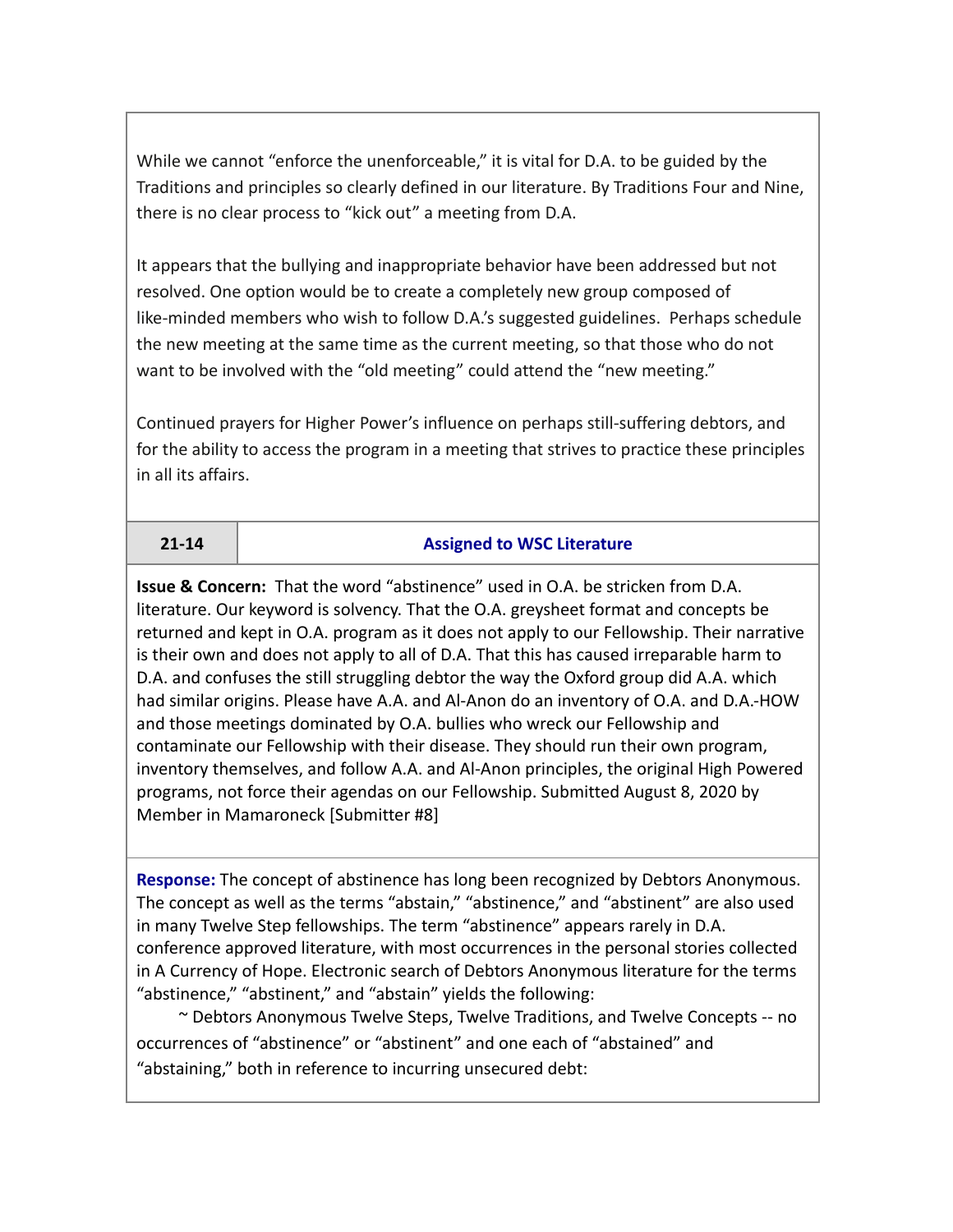- "As we abstained from incurring unsecured debt, each action we took along the way—canceling credit cards, spending according to plan, communicating with creditors, practicing humility—made it a little easier for the people around us to believe that we were serious about our D.A. recovery." (page 44)

- "In abstaining from incurring new unsecured debt, having pressure relief meetings, developing spending plans, and communicating with creditors, we laid the groundwork." (page 46)

~ The Debtors Anonymous 2020 Pamphlet Collection -- no occurrences of "abstinence" or "abstinent" and two of "abstain:"

- "In addition, we turn to our Higher Power for help to abstain from compulsive spending and debting and maintain our resolve not to incur unsecured debt, one day at a time." (Awareness, pamphlet P-116, 2016)

- "How many times had we tried through bribery, manipulation, or sheer stubbornness of will to abstain from debting?" (The Twelve Steps of D.A., pamphlet P-125, 2005)

~ A Currency of Hope, Second Edition (2014) --one occurrence of "abstinent," four of "abstinence," and two of "abstained:"

- "Readers will find both the word 'solvency' and the word 'abstinence'; in Debtors Anonymous, the meaning is identical: not incurring new, unsecured debt." (page 10, in "Foreword to the Second Edition")

- "These two D.A. members should have abstained from incurring unsecured debt for at least ninety days and had two Pressure Relief Meetings, and if possible they should have recovery from issues similar to yours." (page 32, in the chapter "Getting Started," in connection with choosing members of a Pressure Relief Group)

- The other occurrences appear in personal stories.

 $\sim$  The Debtors Anonymous Manual for Service (2021) -- no occurrences of "abstinence" or "abstinent," seven of "abstained," all with reference to service position qualifications.

The Literature Committee recalls that the Literature Publication Committee received an Issue and Concern in 2010 which strongly objected to the removal of the word "abstinence" from particular D.A. literature.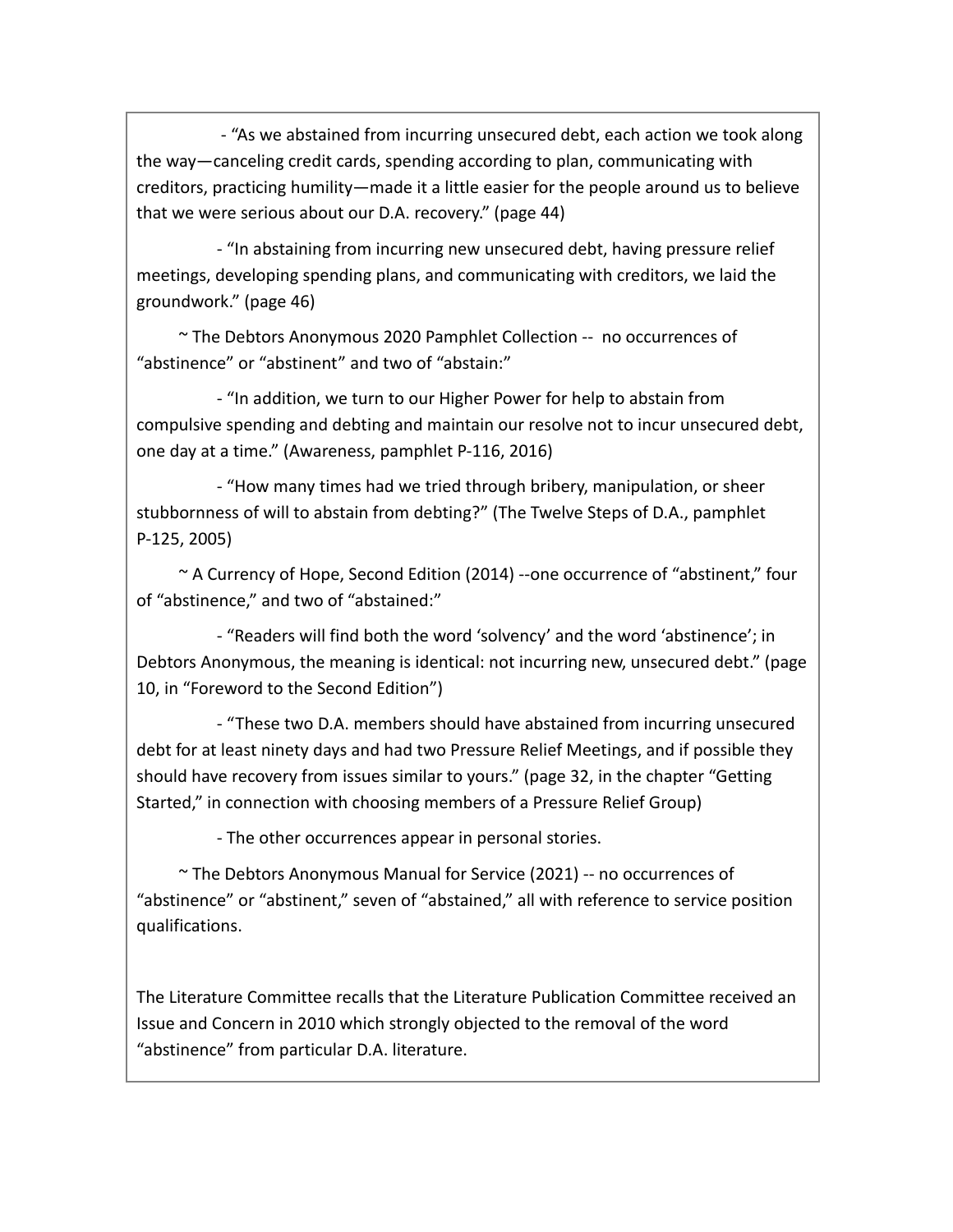Since the concept and term "abstinence" are an integral part of D.A. literature and recovery, and their inclusion in other Twelve Step programs in no way negates their usefulness in D.A., the Literature Committee sees no need for action on this issue.

We observe Tradition Four which states that Each group should be autonomous except in matters affecting other groups or D.A. as a whole and note that D.A. meetings encompass a wide diversity of formats. Each member of D.A. is free, and encouraged, to attend those meetings they find most supportive of their recovery and, conversely, avoid meetings which they don't find supportive, don't address their situations, challenges, and goals, or with which they're otherwise incompatible. There are now hundreds of D.A. meetings in a variety of formats conducted via internet and telephone.Again in accordance with Tradition Four, group inventories are a matter over which each D.A. group exercises autonomy. While D.A. service literature offers guidance on group inventories, the D.A. fellowship as a whole has no authority to demand or request such an inventory and AA, Al-Anon, and OA are independent of D.A. and have no means of authority to do an inventory for us.

Tradition Four imposes an important caveat: except in matters affecting other groups or D.A. as a whole. D.A. group autonomy is not absolute but rather conditioned by each group's responsibility to other D.A. groups and the D.A. fellowship. The interdependence groups have with each other and with the worldwide D.A. Fellowship manifests as a unified message of recovery from debting. Healthy groups recognize their essential interconnection with other D.A. groups and the Fellowship as a whole [Debtors Anonymous 12+12+12, page 77].

We hope these observations are of help to you in your situation. We wish you continued success in your recovery.

### **21-15 Assigned to WSC Internal Operations**

### **Issue or Concern for the D.A. World Service Conference:**

That A.A. office do an inventory of our D.A. office which seems to live in a prolonged state of deprivation lacking resources. Establish similar practices that have helped A.A. have abundance and prosperity while we flounder. Adjusting D.A. spending plans to include less or no money to defunct ISRs, more money to harden their plans, more to tech and phone bridge costs. Currently the recommended spending plans for groups are outdated and fund dangerous cliques that have a controlling agenda and who do not support a full group conscience but impose their own agenda on the program. **Submitted August 8, 2020 by Member in Mamaroneck [Submitter #8]**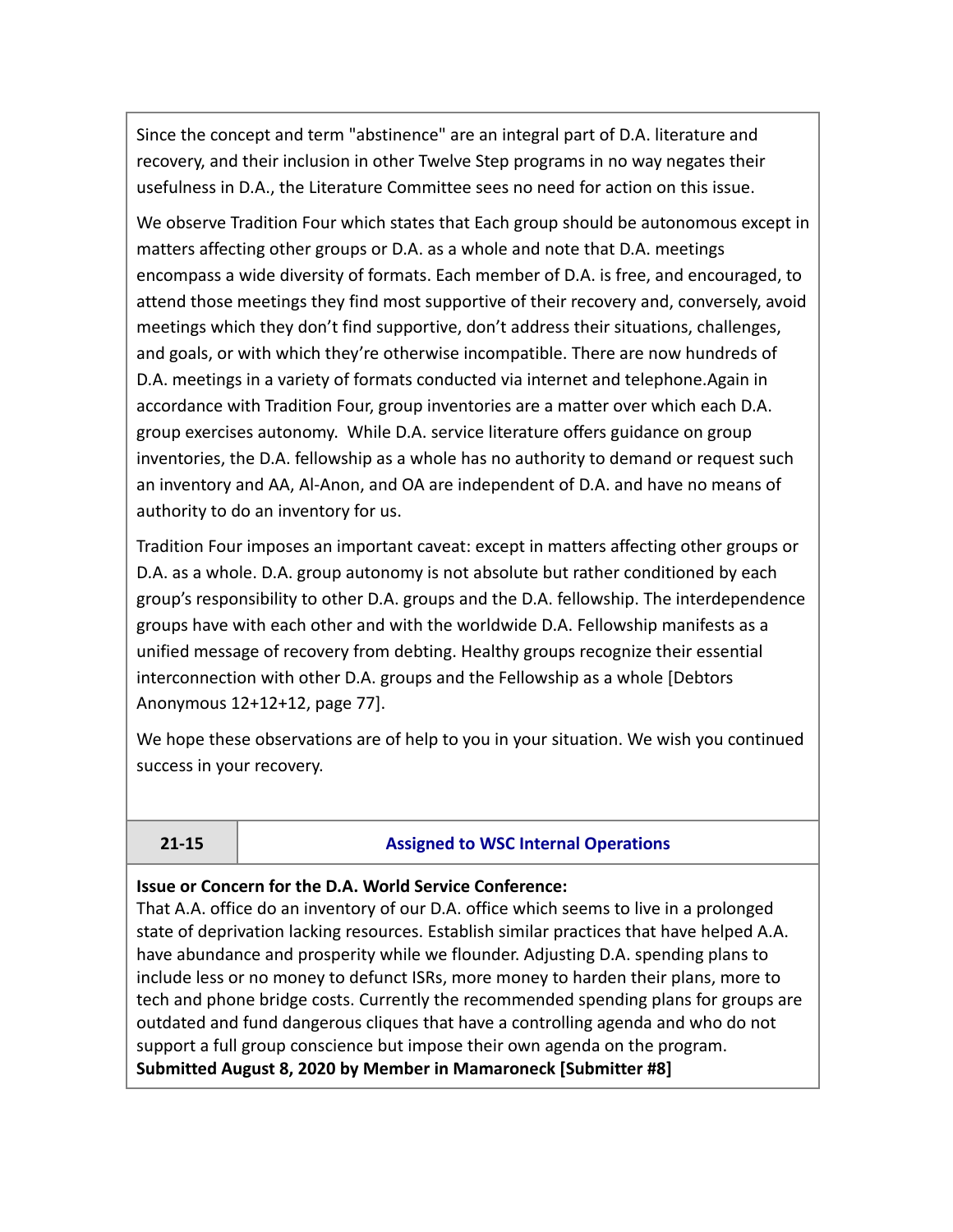**Response:** The Internal Operations Committee of the WSC 2021 thanks you for taking the time to submit this concern. We have discussed these Issues in our committee and would like to answer you.

In regards to Debtors Anonymous General Service Office we refer you to the GSO pamphlet as well as our Service Manual.

The mission statement: "The mission of the Debtors Anonymous General Service Office is to provide timely consistent service and D.A. information to suffering debtors, D.A. groups, and other interested parties. Using the spiritual principles of the 12 Steps and 12 Traditions, the General Service Office facilitates communication and unity within D.A. and meets the challenges of a growing fellowship with professionalism and compassion."

Secondly, many of us have greatly benefited from the AA and D.A. Tradition #11: "Our public relation policy is based on attraction rather than promotion; we need always maintain personal anonymity at the level of press, radio and film."

To address your concern regarding Intergroups, we invite you to go to th[e](http://www.datig.net) [www.D.A.TIG.net](http://www.datig.net) website. Similar to AA, we in D.A. have an extensive network of online, zoom, skype and telephone meetings. D.A.TIG is the Intergroup for these meetings. Last year D.A.TIG hosted a telephone marathon for Pressure Relief Meetings at a time when many of us were isolated or quarantined. The Intergroups, just like the meetings are autonomous and generate their own funds.

We consistently utilize Concept #4 from the AA and D.A. Service Manual, "Right of Participation." We are careful to discuss thoroughly, vote and then ask for the minority opinion. This assures us of a fully discussed group conscience. Some groups have found it beneficial to take issues like cliques, people who impose their agenda, or not hearing everyone in a full discussion, they bring these issues to their business meeting, talk it over at the meeting level or ask your group to take a group inventory.

Our ultimate goal is to have a rich diverse representation at each meeting. We trust that a Higher Power speaks through our collective voice.

#### **21-16 Assigned to WSC Resource Development**

**Issue or Concern for the D.A. World Service Conference:**

That D.A. re-examine how it was that taking out loans for flipping real estate was deemed not debting and contributed to the crash of the real estate market and banking system. We need to go back to the original program of resisting predatory mortgage loans and lending that the original founders of D.A. espoused very specifically in our charter. This practice is not only dangerous, but extremely toxic to our economy and the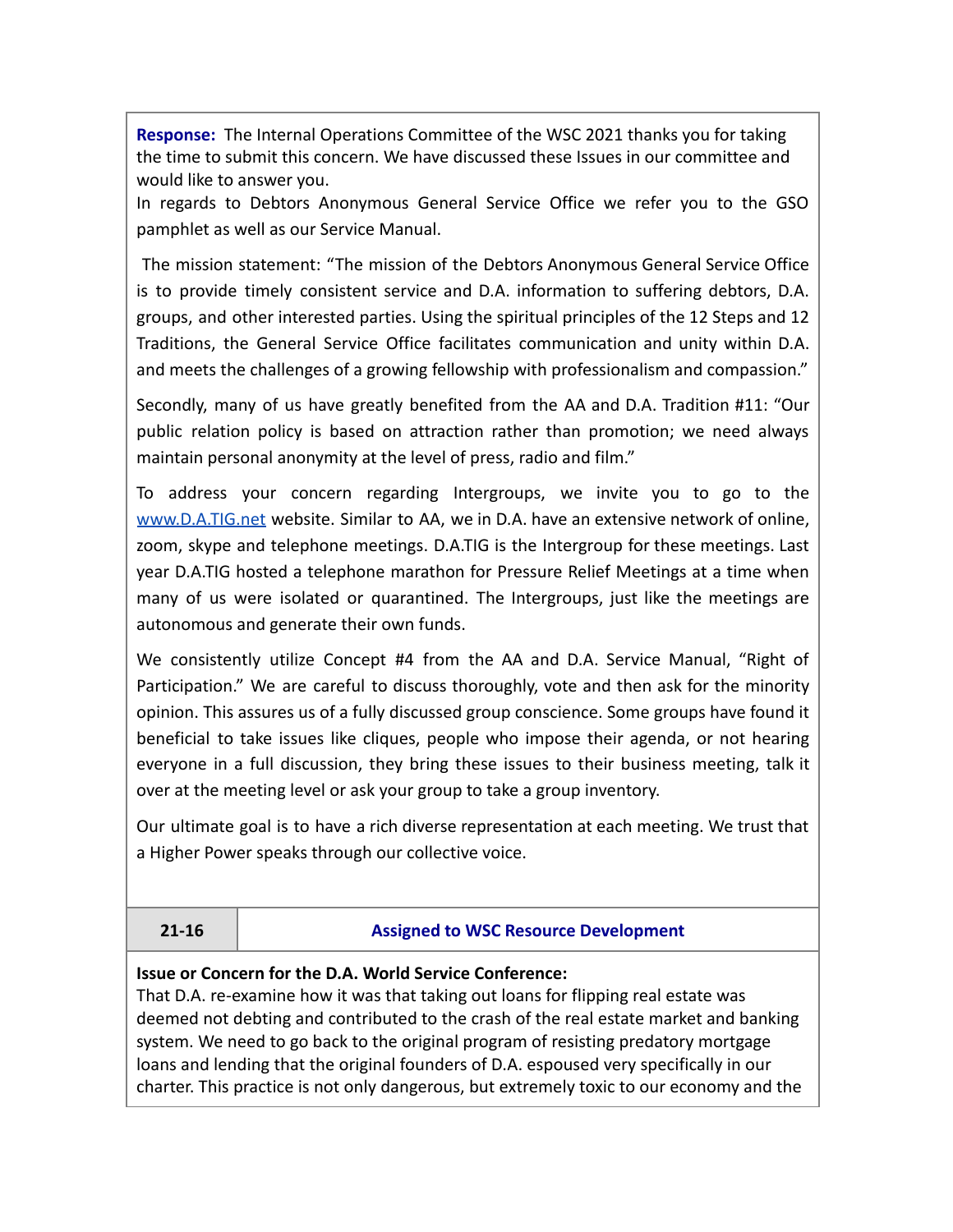global economy and resulted in huge bailouts to the banking system. This undermines our credit rating as a country. The only businesses and banks and people that survive are those with adequate prudent reserves. Not those overextended in predatory bank loans and mortgages.

### **Submitted August 7, 2020 by Member in Mamaroneck [Submitter #8]**

**Response:** Thank you, Submitter #8, for your Issue/Concern. To our knowledge, Debtors Anonymous has not ever taken a position on whether "loans for flipping real estate" is or is not debting nor any position on "predatory mortgage loans and lending." Debtors Anonymous does not take positions on the global economy, the banking system, or the U.S. credit rating. As reflected in our Third Tradition, in Debtors Anonymous, we have a desire to not incur unsecured debt. Anything beyond that would be an outside issue on which Debtors' Anonymous takes no position, in accord with our Tenth Tradition.

#### **21-17 Assigned to WSC Resource Development**

### **Issue or Concern for the D.A. World Service Conference:**

Individual meetings have not been kind to GSRs in their spending plans. Many resort to reimbursing GSRs after the GSR shells out money and then spending months and months to reimburse them which is denying. D.A. should set up a format where the GSR does not put up their own money and is reimbursed as soon as possible after the Conference. The [GSB Note: Redacted] took 4 months to reimburse several hundred dollars to the GSR, the treasurer postponing this matter for all that time deliberately to harass the GSR and exercise their helpfulness and control issues with the group's money. This needs to be addressed.

### **Submitted August 8, 2020 by Member in Mamaroneck [Submitter #8]**

**Response:** Thank you, Submitter #8, for your Issue/Concern. As you know, as reflected in our Fourth Tradition, each group is autonomous except in matters affecting other groups or D.A. as a whole. The system a group might set up to reimburse their GSR is not a matter affecting other groups or D.A. as a whole. D.A. has literature on how to do a Group Inventory on one's own group. Our experience in 12-step recovery in D.A. has taught us to take inventory on ourselves especially when in conflict with others.

| ъ | ÷ | ۰<br>o |
|---|---|--------|
|   |   |        |

### **21-18 Not Meeting Criteria**

**Issue or Concern for the D.A. World Service Conference:** I am new and need some help. Where can I find a meeting, etc. Can one of the members drive me? Please help me.

**Submitted August 8, 2020 [Submitter #9]**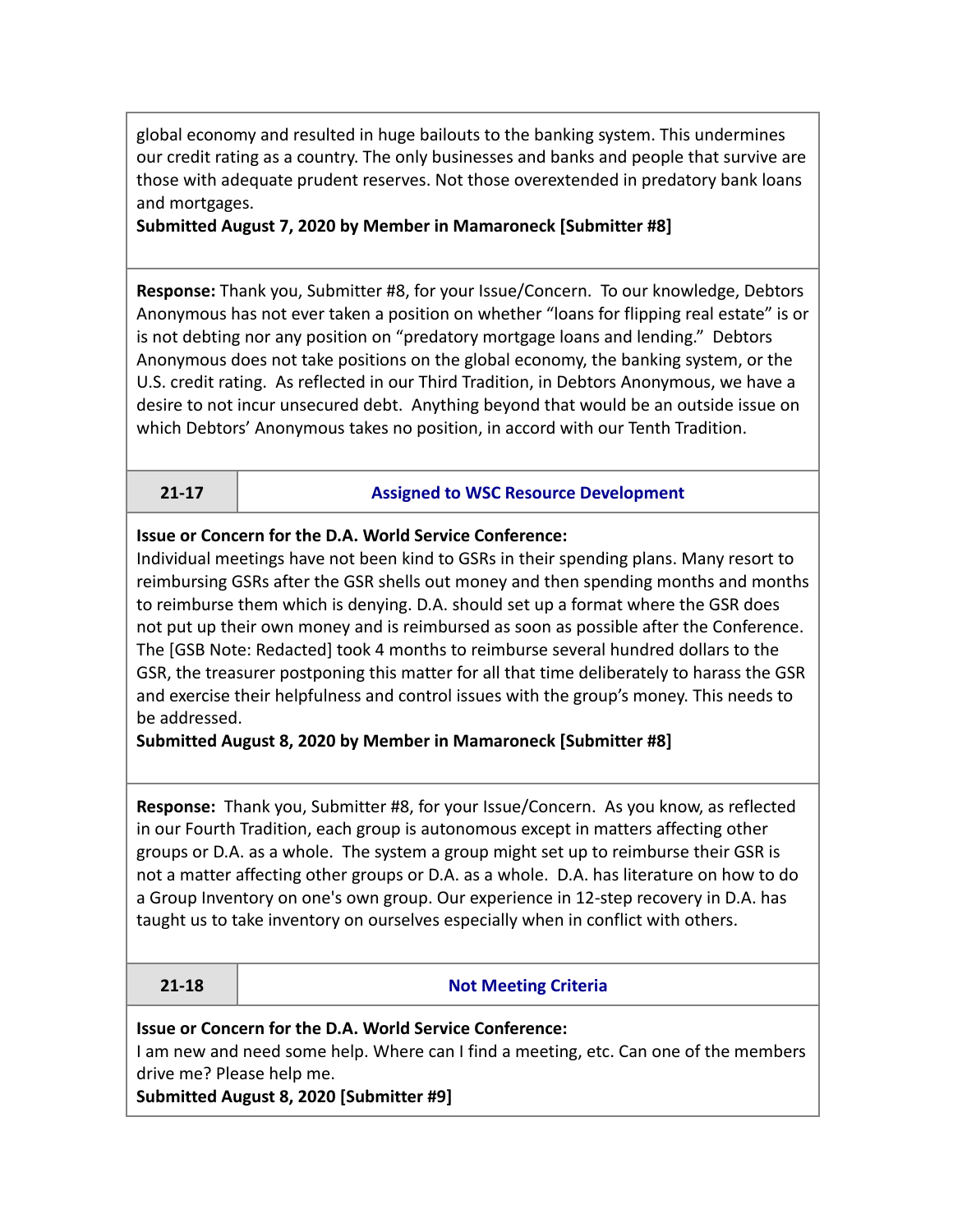**Response:** The submission was immediately addressed upon reading. Language and a link has been added to the Issue & Concern submission webpage letting members know to contact the General Service Office if they need immediate help since I&C submissions are often not read until after each year's deadline.

#### **21-19 Assigned to UUOC**

### **Issue or Concern for the D.A. World Service Conference:**

I'm wondering what might be done for accessibility to literature for visually impaired individuals. Some options might include large print literature, audio books & pamphlets, and certain specific electronic formats which can be read by devices.

# **Submitted September 30, 2020 by Member in Denver [Submitter #10]**

**Response:** Thank you for submitting this I&C. This need will be addressed by our 2021-22 subcommittee "Debtors with Disabilities & Health Issues" during the conference year.

**21-20 Not Meeting Criteria**

### **Issue or Concern for the D.A. World Service Conference:** Guilt from relapsing. And no one contacts me. **Submitted October 5, 2020 [Submitter #11]**

**Response:** The submission was immediately addressed upon reading. Language and a link has been added to the Issue & Concern submission webpage letting members know to contact the General Service Office if they need immediate help, since I&C submissions are often not read until after each year's deadline.

### **21-21 Assigned to WSC Conference**

# **Issue & Concern:**

# **Issue or Concern for the D.A. World Service Conference:**

To whom do I direct what I believe to be a real concern about the disrespect shown Black, Indigenous, and people of color at the World Service Conference? Now more than ever we need to address the particular struggles of these communities and should have literature particular to their real world experience. It is not an outside issue anymore than someone being abused by a family member or suffering PTSD or even starting a business. All can affect earning and debting. (I have a now treatable mental illness. I had a PRG that said, "Apply for disability. You need assistance until you get stable." If they had said, 'That's an outside issue,'' I never would have gotten any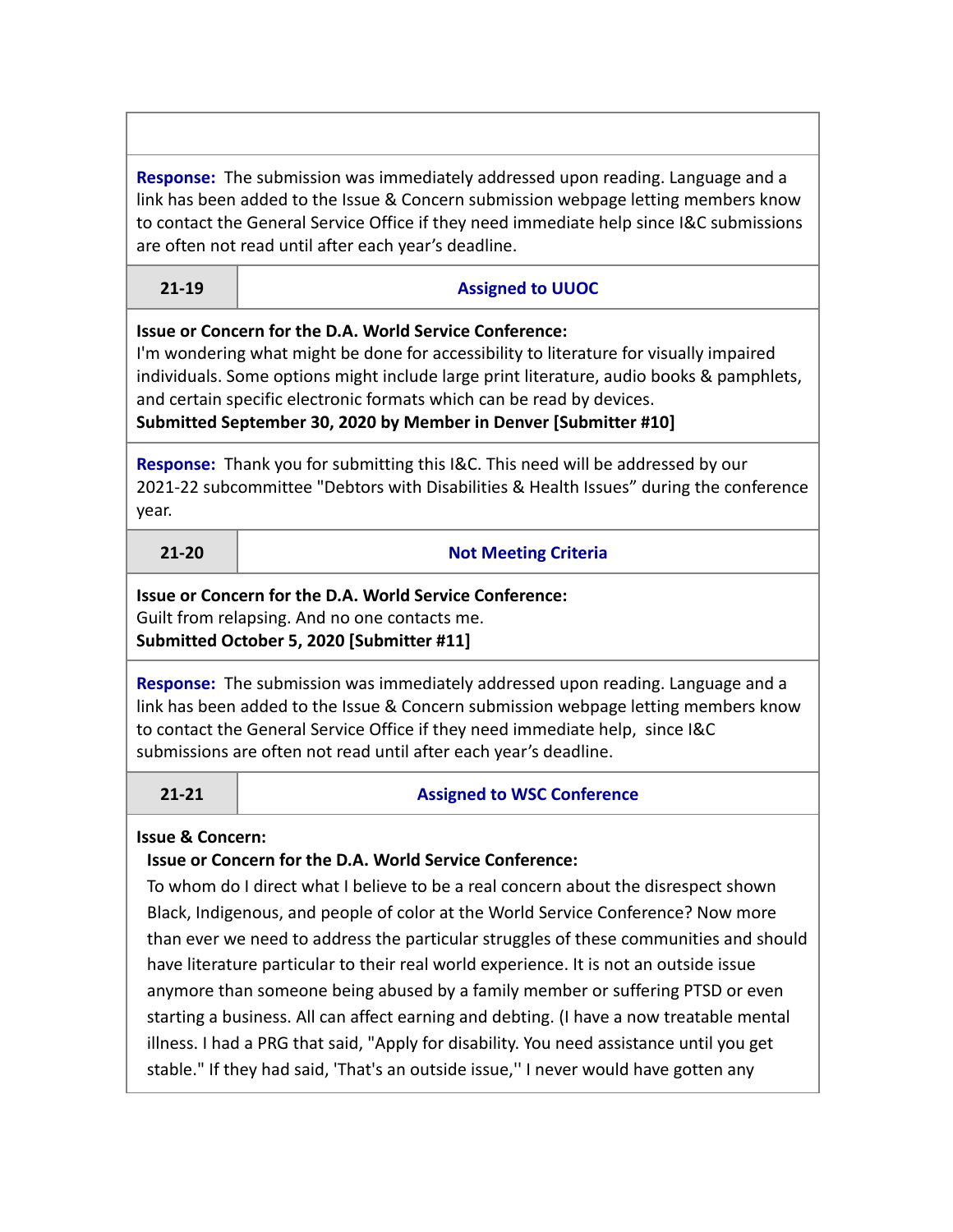recovery. The only time I ever overspent was when I was manic. We would never say, "We don't want to hear about your specific struggle with the IRS, that's a government agency, and so outside issue." When a person shares non Conference-approved literature that is an outside issue. When you say, 'The President is an \*\*\* and people who think he isn't are \*\*\*," that is an outside issue. However, if I say, "I'm affected and triggered by what I believe is power- hungry, narcissistic leadership in this country that makes me frightened and angry and makes me feel like not even trying to work my program because I feel like everything is hopeless anyway," it is not an outside issue. **Submitted October 15, 2020 by Hannah in San Diego [Submitter #12]**

**Response:** Thank you for writing about your concern. Though we cannot change the events that transpired at the 2020 World Service Conference, Debtors Anonymous is committed to being a welcoming place for all debtors seeking a spiritual solution to their debting disease, no matter their ethnicity. The safety and well-being of members at D.A. conferences are of utmost importance. The WSC Conference Committee will encourage the General Service Board (GSB) to continue to uphold boundaries that prohibit disrespectful comments during conferences.

We rely on our Traditions and Concepts to facilitate making the Fellowship respectful, accessible, and inclusive for all debtors who desire the spiritual recovery available in working the D.A. program. "...We avoid bias based on race, ethnicity, age, sex, sexual or gender orientation, ability or disability, religion or lack of religion, politics, socioeconomic status, and other such factors. The only important question is whether an individual has the desire to stop incurring unsecured debt. And it is up to each individual to answer that question for him or herself." *Page 76, Tradition Three, The Twelve 12 Steps, Twelve Traditions, and Twelve Concepts of Debtors Anonymous.*

D.A. is a worldwide fellowship of diverse members. The disease of debting can manifest in a variety of ways depending on the member and their personal circumstances to include and not be limited to, race, ethnicity, and socio-economic status. D.A's Concept 1 states, "The ultimate responsibility and authority for Debtors Anonymous World Services should always remain with the collective conscience of our whole Fellowship as expressed through the D.A. groups."

GSRs and ISRs are a vital link in sharing the issues and concerns brought forward in their groups. Recent issues acted upon at the D.A. World Service Conference by GSRs and ISRs include: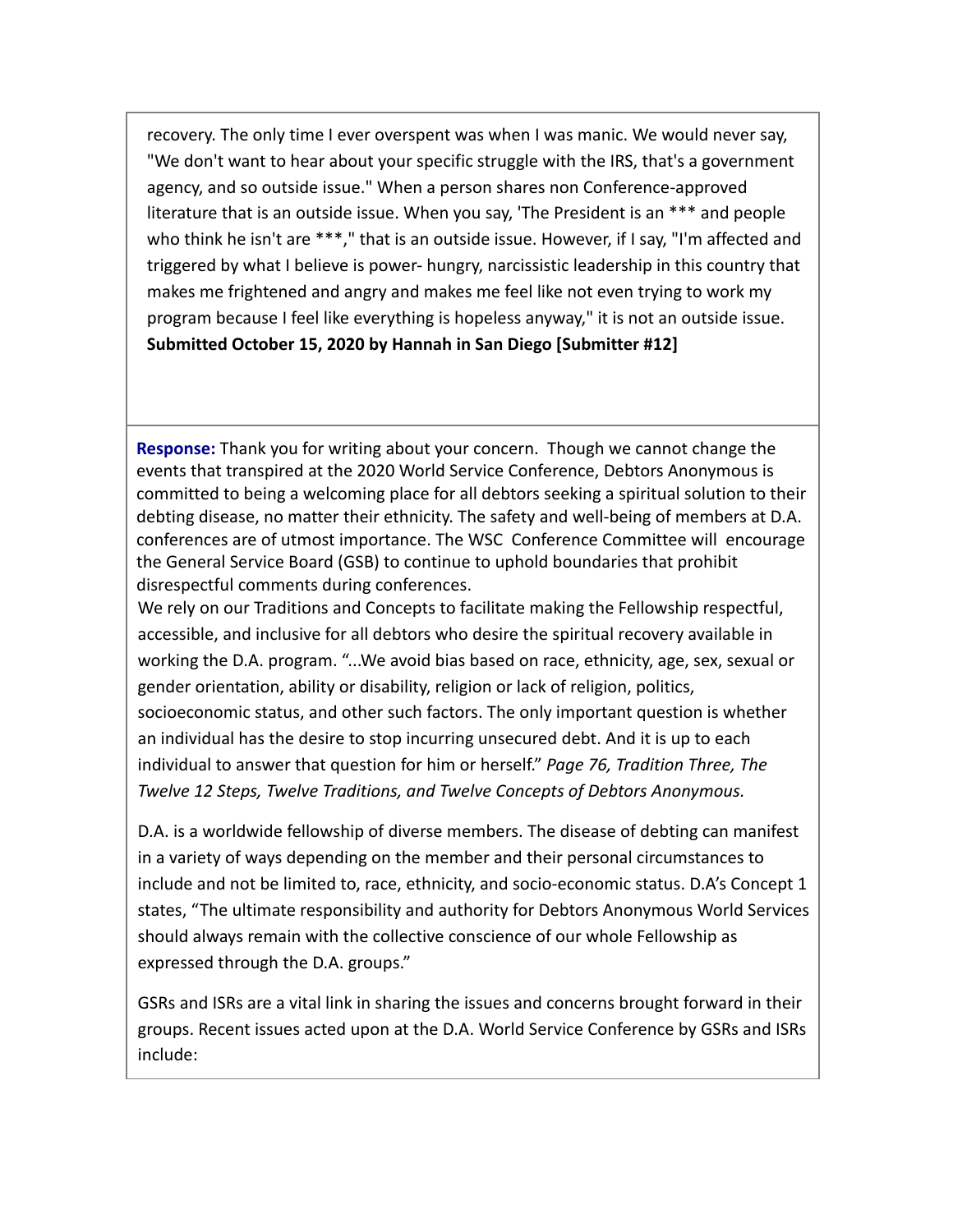- At the 2021 World Service Conference, the Underserved and Underrepresented Outreach Caucus (UUOC) became a Committee.
- The concept for a Race and Debt pamphlet was passed and is now in the WSC Literature Committee.
- The concept for a Black Voices in D.A. pamphlet is being worked on by the WSC Literature Committee.

The above initiatives are examples of D.A.'s Tradition One and Tradition Two in action. Debtors Anonymous used the collective group conscience to address issues pertinent to the well-being of the fellowship.

#### **21-22 Assigned to WSC Resource Development**

#### **Issue or Concern for the D.A. World Service Conference:**

Hello I am having some frustration with the contribution system on the website. My other fellowship as well as my group's old way of contributing with D.A.-HOW use PayPal for contributions. PayPal is much more user-friendly and my sponsor agrees I can login with my password and my accounts are memorized. It's a simpler method with less clicks and less typing. With the current system I have to enter in a 16 digit card number every time expiration date and even email is memorized in my PayPal account. Hopefully you will consider adding PayPal as an option for contributions and with PayPal I get a type in the dollar amount every time simply without having to worry about selecting the amounts and having a default of \$50 selected for me as is the current method. Thank you for your consideration. I'm happy to add any more information if you have questions.

# **Submitted October 23, 2020 by Andy in Kansas City, group 1129171 "D.A. Mens HOW Saturday morning" [Submitter #13]**

#### **Response:**

Thank you for submitting your Issue and Concern and for financially supporting D.A.

The GSB has done extensive research on the best and most cost-effective method for receiving online contributions and settled on First Data for our vendor. This vendor should be able to securely store your payment information. PayPal's rates are slightly higher, so we decided that First Data would best meet D.A.'s needs.

Alternatively, you might consider making recurring contributions from your bank account which would eliminate the need to fill out the forms every month. This would not work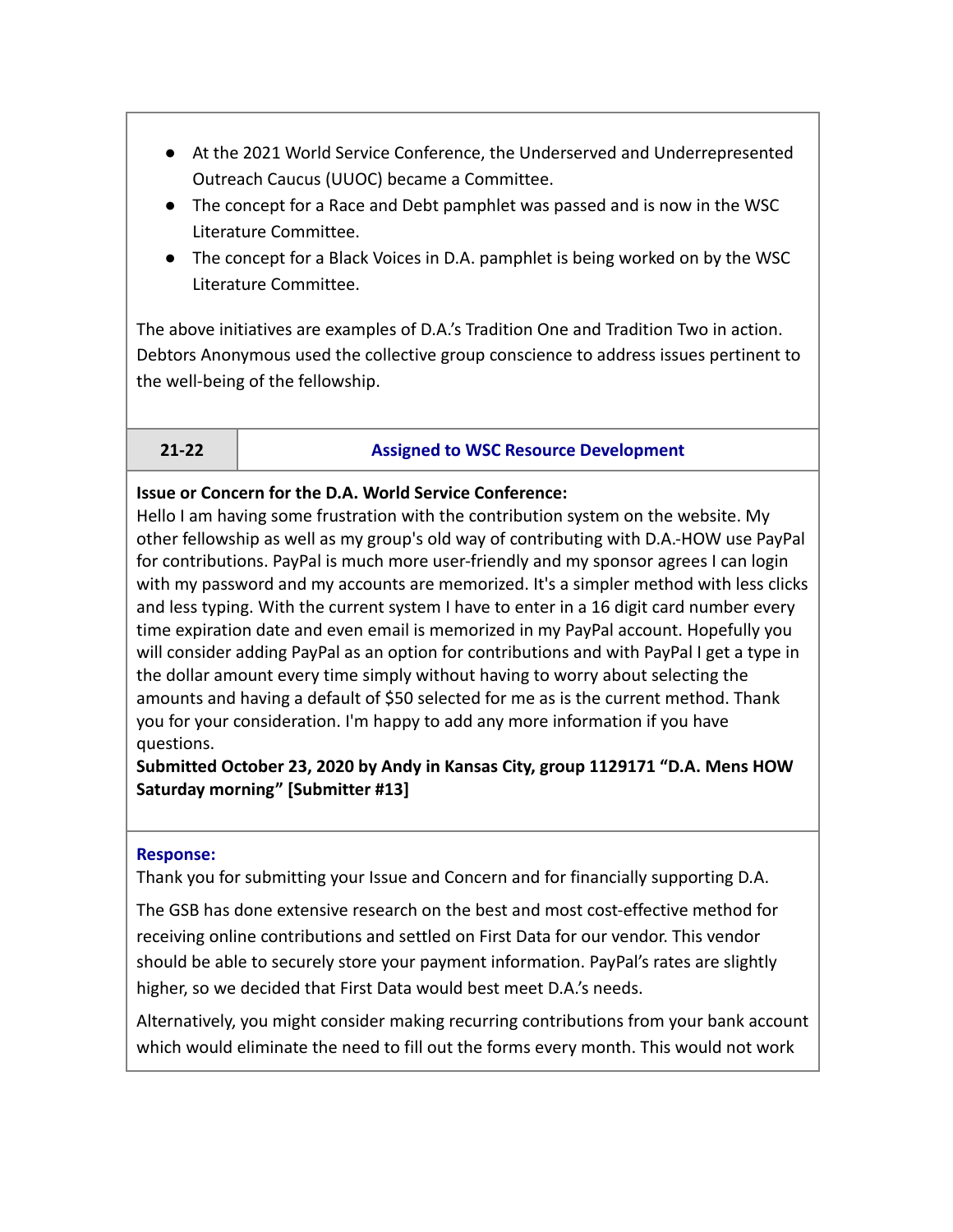for group contributions, however. Instructions on how to set up that process are available on the D.A. website.

Thank you again for your support of D.A.

#### **21-23 Assigned to GSB Long Range Planning**

**Issue or Concern for the D.A. World Service Conference:**

A few years ago, there used to be a section in the D.A.MS about GSR Regional Area Groups. Now there is just one paragraph. Please add a section on GSR Regional Area Groups in the D.A.MS. It would ideally include questions like: What is a GSR Regional Area Group? Why have a GSR Regional Area Group? Where/how often does the GSR Regional Area Group meet? What does it do in it's meetings? How is a GSR Regional Area Group different from an Intergroup? It would also ideally include some basic information on creating/running a GSR Regional Area Group, such as the need to set up a non-profit corporation with a bank account, Bylaws, have annual meetings, elect officers, how to set up getting contributions from the area's meetings, how to manage scholarships from the GSR Regional Area Group's funds for local GSR's to attend the WSC, etc. **Submitted November 2, 2020 [Submitter #1]**

**Response:** Thank you for your Issue and Concern. Please see the answer below to 21-62. The WSC Conference Committee has given this some thought and found some further references in the D.A.MS that might answer your concern.

### **21-24 Assigned to Assigned to WSC Technology**

### **Issue or Concern for the D.A. World Service Conference:**

I am at the website and can not find a way to print a list of the telephone meetings. **Submitted November 13, 2020 [Submitter #14]**

#### **Response:**

On the meeting page on the website (debtorsanonymous.org/meetings), there is a way to search by type of meeting. Click on the drop-down menu that says "Any Type" and then select "Telephone". This list can be printed either by going to "File -> Print" or by copying the text you would like and pasting it into a word processing software of your choice (Microsoft Word, Google Docs, etc.) and printing from there. The list of Telephone Meetings can be found here[:](https://debtorsanonymous.org/meetings/?tsml-day=any&tsml-type=TE)

<https://debtorsanonymous.org/meetings/?tsml-day=any&tsml-type=TE>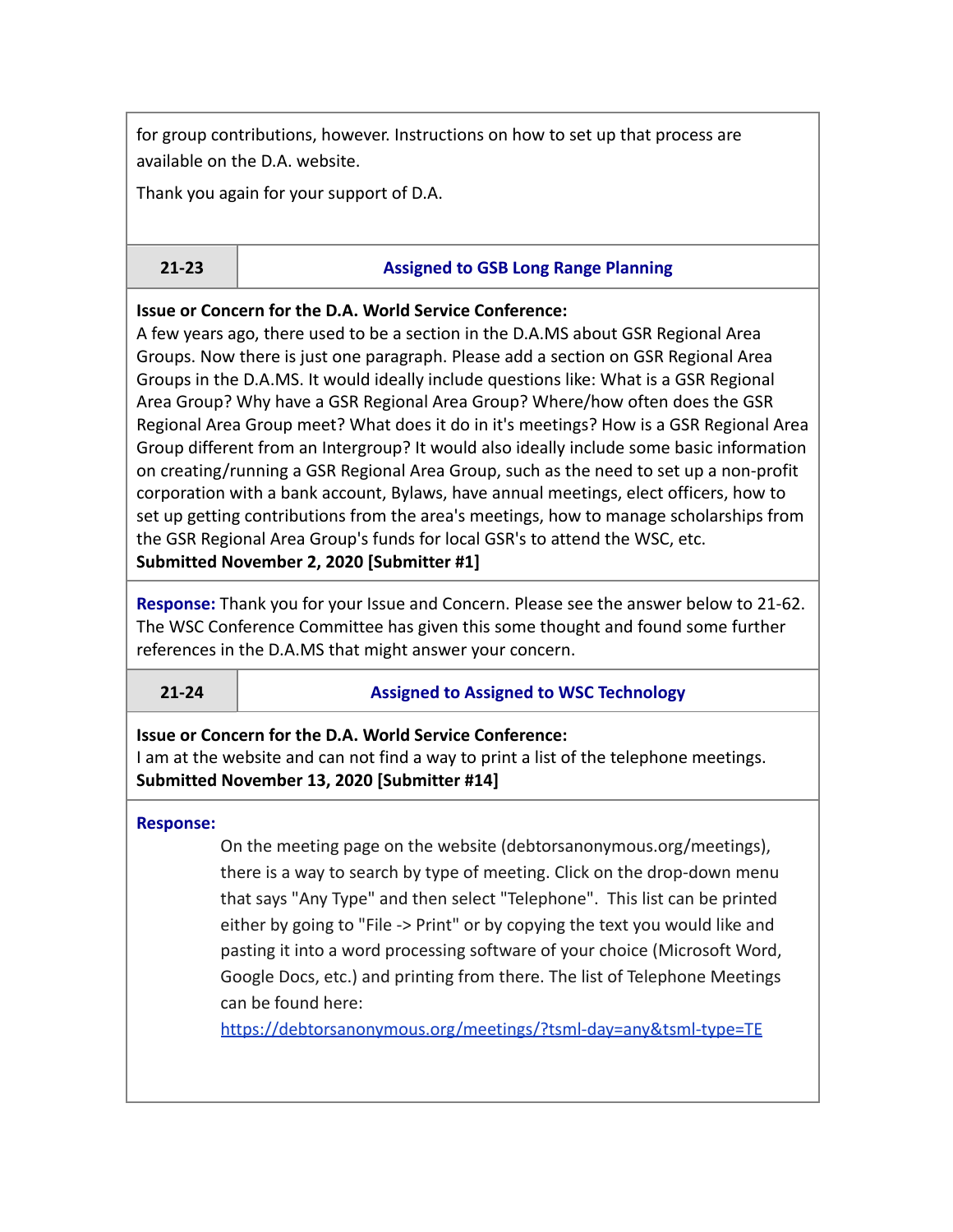#### **21-25 Assigned to WSC Literature**

**Issue & Concern: Issue or Concern for the D.A. World Service Conference:**

Hi. I've been in program since February of 1996. Have given more than 200 PRG's during that time. I'm thankful. Have noticed some people incur unsecured debt due to having sudden large losses and not having sufficient or any insurance to cover them. As a reminder to people to consider this topic I would like to suggest we add the words "insurance policies" after the word "assets" in number 3 of the B.D.A. Tools. Questions are welcome. Thank you very much. Sincerely David W

### **Submitted November 14, 2020 by David in Los Angeles of Group "Brentwood Business Debtors Anonymous (B.D.A.)" [Submitter**

**Response:** Thank you for submitting Issue and Concern 21-25 to the 2021-2022 World Service Conference Literature Committee. The members of the Literature Committee addressed your concerns to the best of our ability while seeking the wisdom of a loving Higher Power as expressed in our group conscience. The Literature Committee referred this Issue and Concern to the Business Debtors Anonymous Committee for their consideration. The B.D.A. Committee reported that while they recognize that insurance is important, their group conscience was not to add insurance to the Tool at this time. In accordance with the B.D.A. Committee's group conscience, the Literature Committee declines to recommend action concerning this issue at present.

#### **21-26 Assigned to GSB Comm Tech**

**Issue or Concern for the D.A. World Service Conference:**

Hello, yesterday I attended a Fellowship-wide call [GSB Note: Details Redacted]. I am writing to share my feedback and concerns as a long term member of the Fellowship. The first speaker was amazing. Beautiful share and inspiring B.D.A. recovery. The second speaker named multiple employers/outside organizations by name as part of their share. They also named non-D.A. financial support groups they were part of. I'm sure all of the employers and groups were very helpful to them, but referencing these outside groups is a direct violation of our D.A. Traditions. The third speaker did not speak about D.A. or B.D.A. They simply read from the Big Book of A.A. for almost their full 20-minute share. If I were a newcomer I would have been very confused by both the 2nd and 3rd speakers. Even as an old-timer, it was confusing and disheartening to be on that call. I am curious who is vetting our Fellowship-wide speakers? And what are the requirements and suggested guidelines for speaking? Thank you for allowing me to submit my concerns. I love D.A. and am forever grateful for our beloved Fellowship. Thank you for your service! Shoshana

**Submitted November 16, 2020 by Shoshana in Richmond of Group 1315 "Sedona Into Action" [Submitter #16]**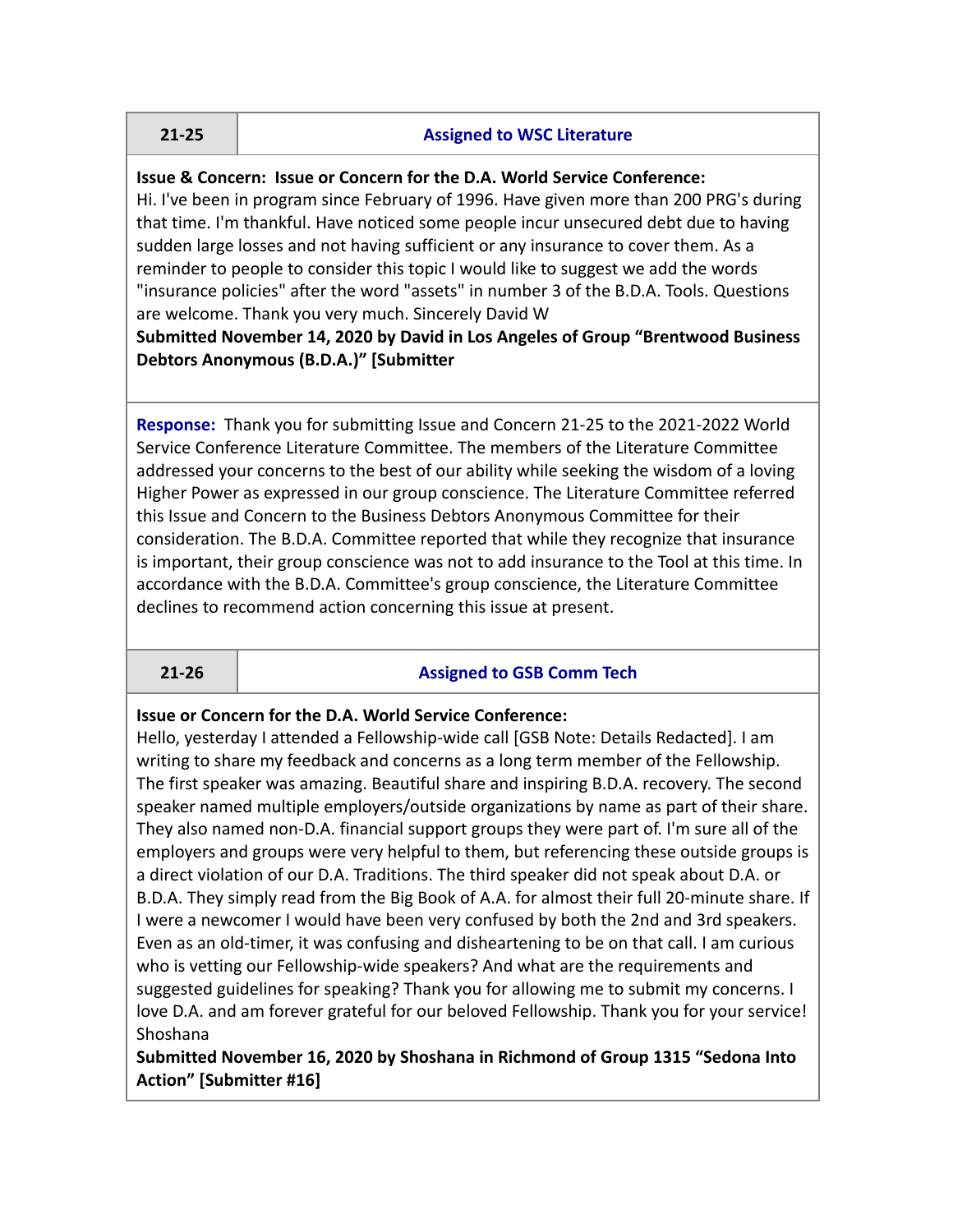**Response:** The GSB thanks you for bringing this as an Issue and Concern. The WSC Committees have always had autonomy in planning for these calls. We have overhauled our approval processes as a result of this and other concerns received about this call. We will also exercise our discretion about what content in calls goes on the website as a podcast. Thank you for taking time to do service.

# **21-27 Assigned to WSC Fellowship Communications**

# **Issue or Concern for the D.A. World Service Conference:**

In recent phone workshops sponsored and hosted by the D.A.-GSB and WSC committees, D.A. speakers ignored the letter and spirit of Traditions 6 and 12 by promoting their personal businesses and breaking their anonymity at the level of online media. These breaches of our Traditions place the integrity of the entire Fellowship at risk. After attending these workshops, if I were a newcomer, I might think joining D.A. means I must break my anonymity. I might believe it is okay to use D.A. to promote my business. The progressive, insidious, and fatal disease of compulsive debting tells me that I can (and deserve) to do whatever I want, even without regard for the common welfare of the D.A. Fellowship. When I was a newcomer, I didn't understand the critical importance of the Traditions. Over my 25 years in D.A., I have learned how to uphold the Traditions from D.A. members who came before me. I ask our trusted servants on the D.A. GSB and D.A. WSC committees to fulfill their fiduciary responsibility to uphold the Traditions at D.A.-GSB and WSC-sponsored events and take every opportunity to educate the Fellowship on why upholding the Traditions is a matter of life and death for the survival of D.A.

# **Submitted November 27, 2020 by Carol [Submitter #17]**

**Response:** Thank you for bringing up this issue, Carol. It is very important that D.A. members adhere to Traditions Six, Eleven, and Twelve by preserving anonymity at the public level and refraining from promoting businesses in D.A. venues. In response to this problem with speakers on Fellowship-wide calls, the General Service Board has chosen to omit the recordings of some of those speakers from the podcasts posted on the D.A. website. In addition, many Fellowship-wide calls now begin with a Focus Statement reminding speakers to avoid mentioning personal businesses, outside issues, etc. Ultimately, we cannot control what speakers choose to say on these calls, but we can remind everyone to respect the Traditions, and we can choose not to include speakers on the podcasts if Traditions are violated.

### **21-28 Not Meeting Criteria**

### **Issue or Concern for the D.A. World Service Conference:**

I made donations in the following amounts and dates and I did not see them reported in the Group Treasurer's report. [GSB Note: Financial details have been deleted]. I asked my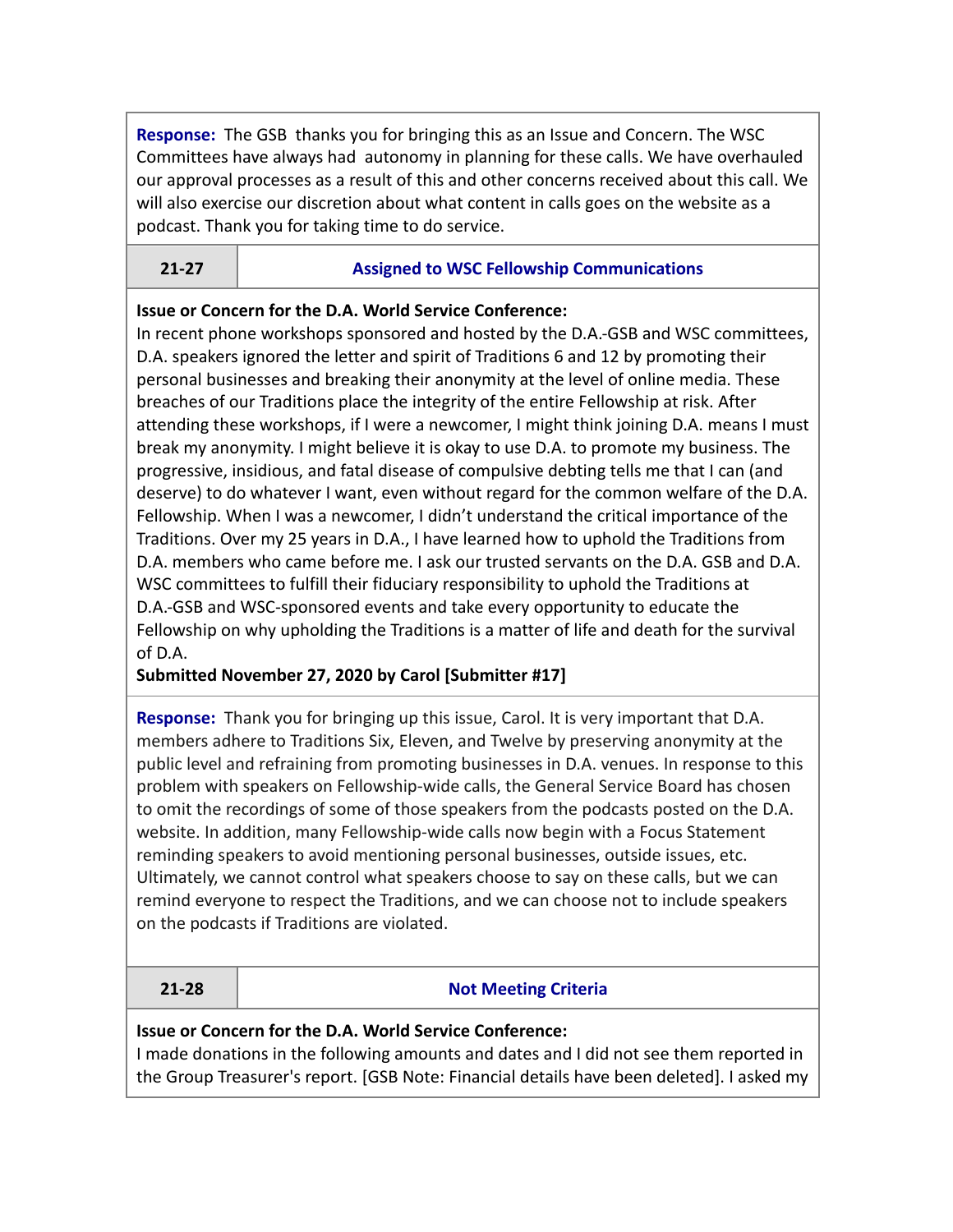Sponsor for help and they would not answer me. I have reason to believe that [GSB Note: Personal names have been redacted] are breaking the 12 step Tradition for nefarious reasons and have broken my anonymity outside the group and amongst other members. As a result my computer systems have been breached and for many reasons I do not feel safe.

Submitted December 24, 2020 [Submitter #18]

**Response:** Behavior that does not observe the Twelve Traditions of D.A. can usually be dealt with In the first place in a group. This kind of thing can also be taken to a local Intergroup where members will find much Experience, Strength and Hope in dealing with issues. Also please see D.A.'s safety guidelines for ideas of how to deal with unsafe behavior https://debtorsanonymous.org/download/safety-guidelines/?wpdmdl=2658 We wish you the very best in your recovery.

**21-29 Assigned to GSB Conference Support**

**Issue or Concern for the D.A. World Service Conference:**

Issues & Concerns used to be due much closer to the start of the WSC. While the old due date was too close to Conference — one year the urgency caused [GSB Note: Redacted] of the GSB in the past at the time to lose 80% or 90% of the concerns submitted and then refuse to apologize or to even admit they'd made a mistake; my Intergroup, having taken the time to prepare a handful of concerns by group conscience, felt completely underserved by the GSB that year — the new due date has gone too far in the opposite direction. With a due date of April 1, there are 4.5 months in which member concerns fall into a chasm and wait for more than an entire year to be accepted, let alone discussed or addressed. Please change the Issues & Concerns due date to July 1st, just over 30 days before WSC.

**Submitted January 5, 2021 by Member in Seattle [Submitter #5]**

#### **Response:**

*Thank you for submitting your Issue & Concern.*

*The same issue is presented in Issue & Concern 21-07. Please refer to the response for Issue & Concern 21-07, which addresses this topic.*

*We wish you all the best in your recovery.*

**21-30 Assigned to WSC Business Debtors Anonymous and WSC Intergroup**

**Issue or Concern for the D.A. World Service Conference:**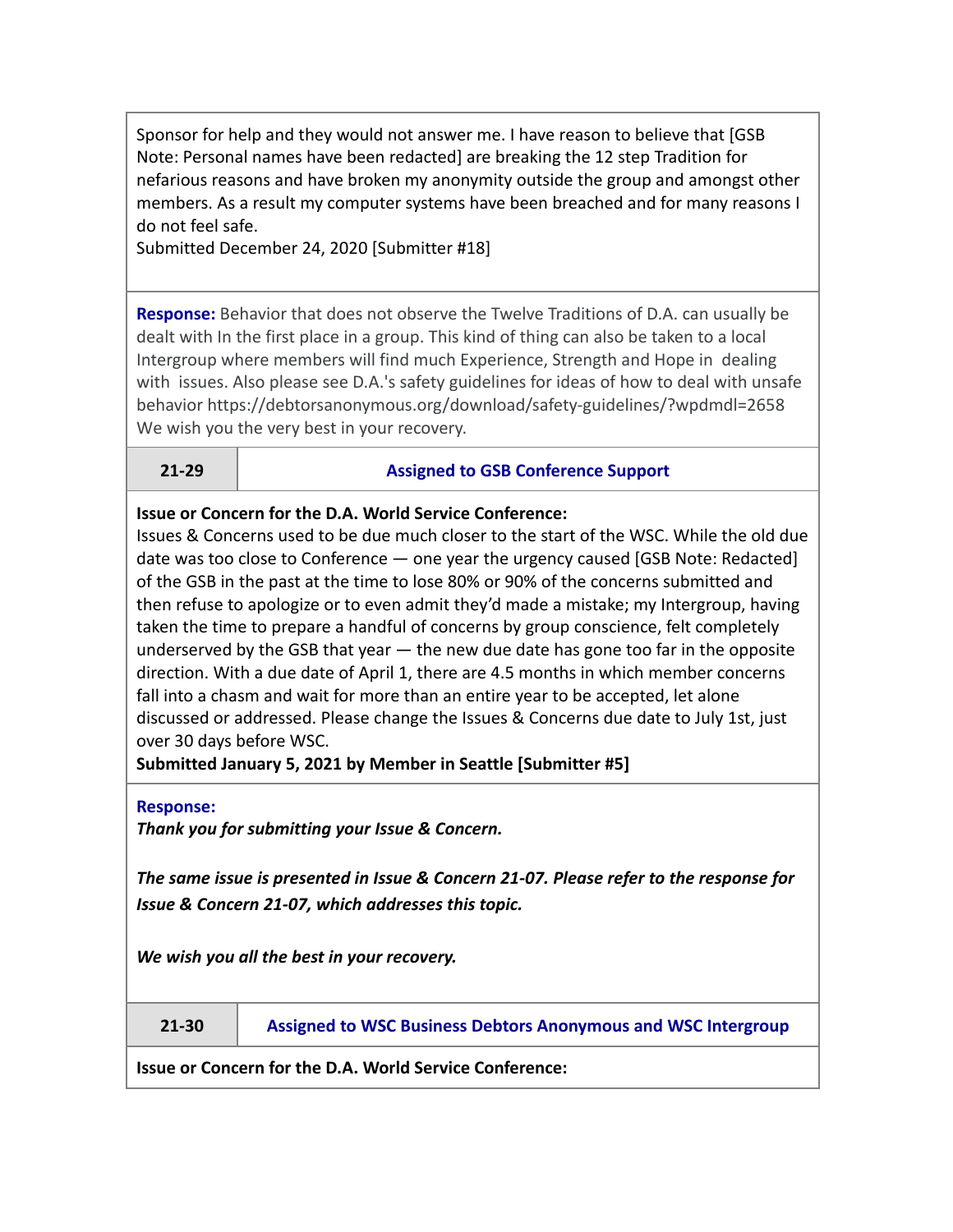This issue and concern would be submitted by the B.D.A. Intergroup, but the GSB has refused to recognize the autonomy of our group of B.D.A. groups to form an Intergroup, because we're not regional. For self-contradiction by the GSB, please visit the website of a non-regional phone Intergroup for D.A.-HOW which has been registered and listed on the D.A. website for at least two years, based on a note on their listing, probably much longer. We've asked why D.A.-HOW is more autonomous than B.D.A. — many, many times — but have received no response. So this Issue & Concern is being submitted personally:

The GSB has refused to support or even acknowledge the need for B.D.A. groups and members to serve together beyond our geographic regions, at least through the B.D.A. Intergroup, which formed in June 2020, just in time to attend WSC 2020. The GSB refused to give us a group (or Intergroup) number, which automatically made us unwelcome at WSC.

This lack of trust and support has been devastating to our home group, Sunday B.D.A. Phone, and to our efforts to be of service to B.D.A. groups, members, and newcomers. We have continued to serve, by consolidating with an existing group, Let's Do B.D.A., and taking on their Public Information efforts, under the name B.D.A. Intergroup Startup Project, and the existing group #13017. The GSB has again refused to support or acknowledge the need for B.D.A. groups and members to serve together beyond our geographic regions, despite the fact that we have purchased \$3,204.85 in Conference-approved literature from the GSO in just 10 weeks and anticipate spending consistently on literature throughout 2021 and beyond.

I've never understood the politics of the GSB and WSC so, as a political novice, I ask that every WSC Committee that sees value in the services being provided by B.D.A. Intergroup, let the GSB know that we want and need a B.D.A. Intergroup now, through motions and/or recommendations. We do understand that Caucuses can't make motions, so we ask that every WSC Caucus that sees value in the services being provided by B.D.A. Intergroup, let the GSB know that we want and need a B.D.A. Intergroup now, through recommendations.

There are things we can do in service at the grassroots level, which groups and Intergroups are, which cannot be done at the national or international level. We are providing those services without the GSB's or WSC's recognition, forced to serve outside of the D.A. and B.D.A. service structure. We ask that our delegates change that and support us in providing service in the light, rather than in the shadows. We're fans of transparency in service. We would appreciate the same from the GSB. **Submitted January 5, 2021 by Member in Seattle [Submitter #5]**

**Response:** Thank you for the issues raised. The Intergroup Caucus has looked at, discussed, prayed and sought the guidance of a Higher Power in responding.We have addressed questions directly relevant to our caucus. Thank you for raising the subject of the HOW Intergroup. We understand the HOW Intergroup was registered in error as it is not a geographical/medium based intergroup. It is no longer registered as an intergroup and we believe this answers the core of these I&Cs. Tradition 9 in D.A.'s \*12,12 & 12 on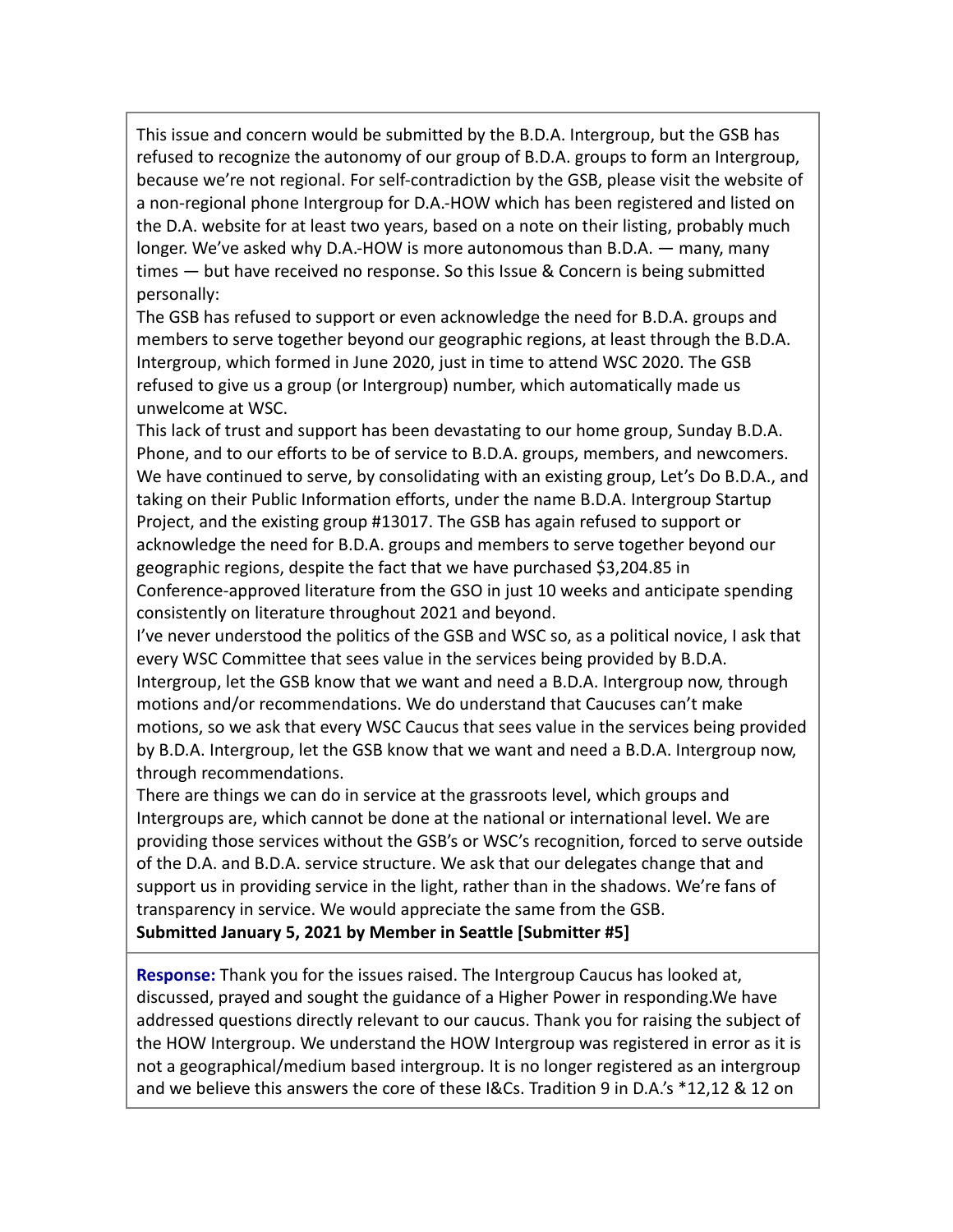page 102 says: "Some activities must be centralized, so we form Intergroups, which connect groups by geographical area or medium" ('Medium' covers zoom, phone, email etc.)

Anyone can register a group and we encourage every group to participate with their regional intergroup or medium (eg. D.A.TIG for telephone/internet meetings). Special interest groups (B.D.A., HOW, Fear of Success, etc.) within any specific regional intergroup is what gives D.A. diversity and attraction in accordance with our 4th, 5th and 11th Traditions.

We looked at whether a change in intergroups being 'geographical area or medium' would be of value in delivering our primary purpose and whether we should also consider special interest intergroups. Our group conscience is that we retain the current definition of intergroups as representing geographical area or medium.

\*Debtors Anonymous. The Twelve Steps, Twelve Traditions, and Twelve Concepts of Debtors Anonymous: Thirty-Six Principles of Recovery. Debtors Anonymous.)

NB: The WSC B.D.A. Committee declined to answer this Issue and Concern.

### **21-31 Assigned to WSC Conference**

### **Issue or Concern for the D.A. World Service Conference:**

I ask the GSB to be better guardians of our funds. We've had the experience of a virtual Conference, about which I have heard nothing but raves. Why will we be returning immediately to spending \$140,000 to \$200,000 per year as a Fellowship to hold a face-to-face Conference when we now have a viable alternative? Maybe the Charter of the GSB and of the Conference will need to be revised to move to virtual conferences. So be it.

Let's look at those numbers: Average 80 participants attending the Conference including our GSB members and GSO Manager — spending an average of \$1,800 each equals \$144,000 for a single year. I know many GSRs and ISRs who have spent more like \$2,000 to \$2,500 each, and some years there are more than 100 participants. I read something in the motions from WSC 2020 that the Conference would be going to the UK in 2022. I was and am gobsmacked (that's British). Won't that raise our Conference expenses by half that year with international travel and other expenses, including unforeseen expenses in a foreign country for Americans? We'd be looking at \$250,000 easy, maybe \$300,000. That is not rational nor good fiduciary responsibility. We also burn out the host committee most years. Hosting the Conference in 2012 almost destroyed the local D.A. community in Seattle, and hosting in 2013 did destroy Arizona's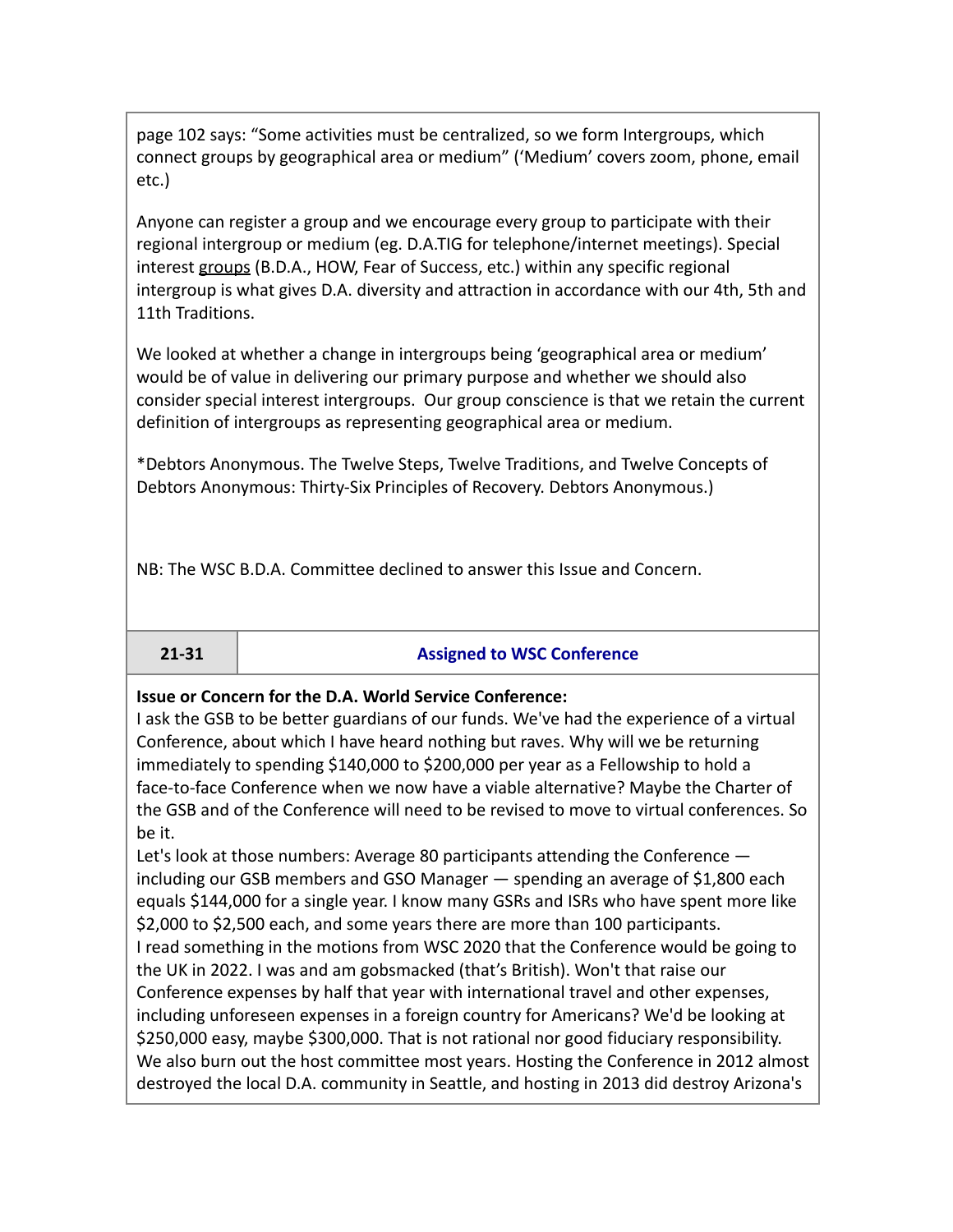community and Intergroup. These people expenses need to be recognized, admitted to, and addressed. Our groups and members are not expendable.

Lastly, if we go to the midpoint of the annual Conference expense estimates above  $-$ \$170,000 per year — we spent more than two million dollars on WSC in the twelve years between 2008 and 2019. I believe that is insanity. I think our leaders and decision makers need to take a group inventory, perhaps with facilitation from A.A. leadership, and work out some of these compulsive spending issues. Can you imagine what just a half or a quarter or a tenth of those dollars would have accomplished had they been applied to Public Information?!

Please ask the GSB to figure out a way to make our annual WSCs virtual on an ongoing basis and to begin spending \$20,000 to \$50,000 per year on outreach opportunities instead. I would contribute more to those efforts and so would my fellow home group members, not to mention the participants of the B.D.A. Intergroup. **Submitted January 5, 2021 by Member in Seattle [Submitter #5]**

#### **Response:**

Thank you for raising these issues. In this fast-changing environment, the Conference Committee is discussing options for future WSCs including face to face, virtual and hybrid conferences.

Many who have experienced face to face WSCs express the value of this medium in carrying out the business of the D.A. fellowship. Attendance broadens their ability to experience the business of D.A. and its structure. It's a wonderful experience to work alongside fellow GSRs, ISRs and Trustees who are dedicated and supportive, and to do so in person. As ours can be a disease of isolation; meeting in person is an important tool of our recovery.

It is an expression of abundance in trusting a Higher Power to guide the group conscience and provide what we need. Promise 12: We will recognize a Power greater than ourselves as the source of our abundance. We will ask for help and guidance and have faith that they will come.

We celebrate the decision of the conference to hold the first WSC outside the US in 2022 as a reflection of the growth of our wonderful fellowship as we carry the message to the debtor who still suffers globally.

Funding for individual participants is raised by each group, and according to tradition 4 "Each group should be autonomous except in matters affecting other groups or D.A. as a whole". We also support other committees and caucuses, including Public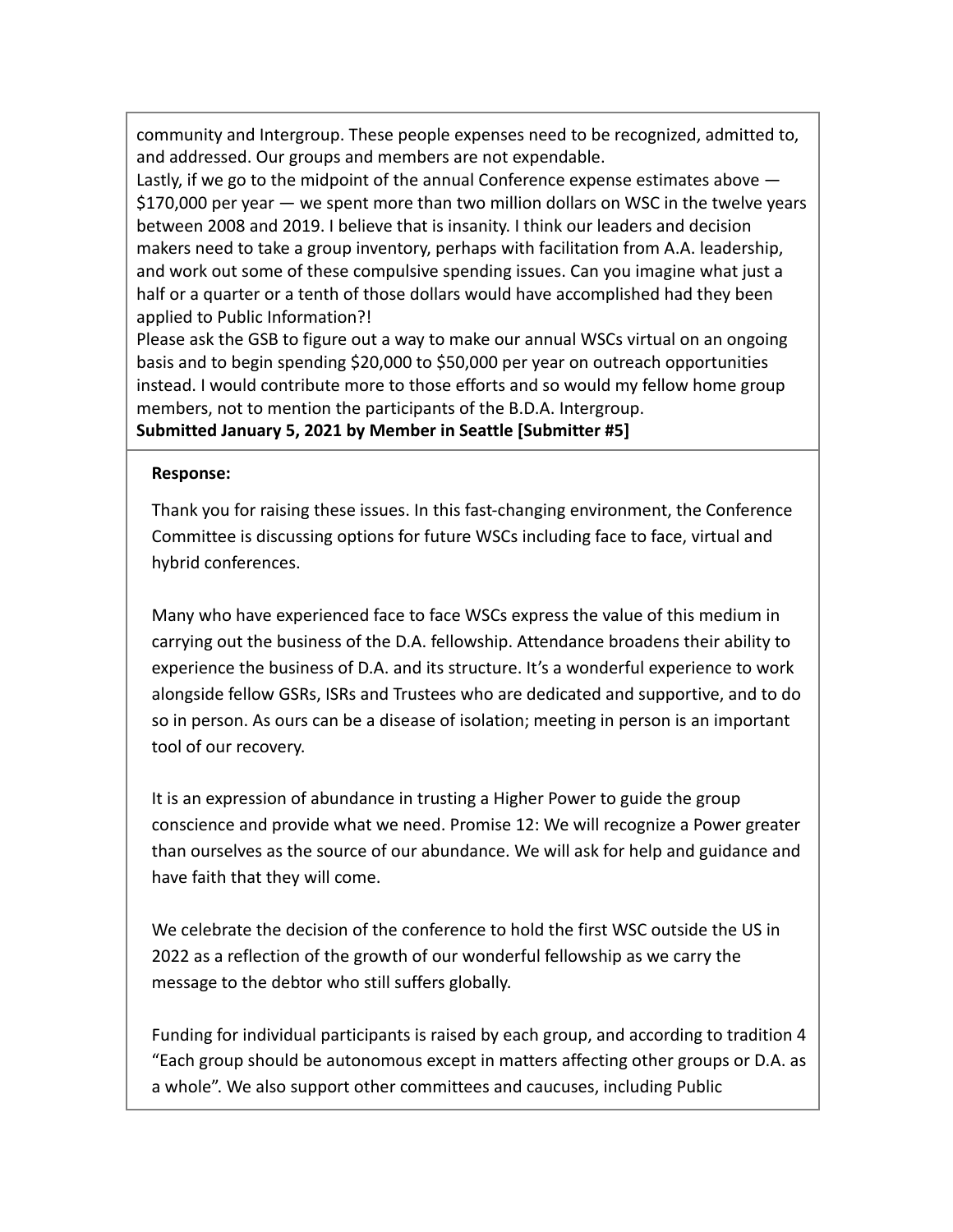Information, to make motions and recommendations for projects in the spirit of B.D.A. Tool 9: "... and trust that it is an abundant universe with more than enough for everyone."

According to D.A.'s Inverted triangle structure (Concept 1), decisions about future conferences will be made by GSRs and Trustees at the General Assembly of the World Service Conference.

| 21-32 | <b>Assigned to GSB Long-Range Planning and GSB Nominations &amp;</b> |
|-------|----------------------------------------------------------------------|
|       | <b>Procedures</b>                                                    |

# **Issue or Concern for the D.A. World Service Conference:**

Could the GSB Long-Range Planning Committee and / or GSB Nominating Committee consider funding psychological evaluations for GSB candidates before they run for election?

For reference, please see the end of the chapter on Concept 11 in our own 12, 12, and 12 book:

"This Concept on its face applies only to staff and consultants hired by the Trustees. However, it provides a model for the groups and Intergroups as well, in selecting their officers and committees. Thus, great care should be exercised in the selection of a treasurer. Prudent supervision of our finances must always be our goal in Debtors Anonymous. Experience and recovery are important qualifications in this area. The position of GSR or ISR should also be given careful consideration. When a person is selected to fill one of those positions, she or he will be making decisions that may affect the future of D.A. for years to come. We should give at least as much care to the selection of such people as we would give to the selection of those who are to care for our children. After all, D.A. is the future of all of us."

**Submitted January 5, 2021 by Member in Seattle [Submitter #5]**

**Response:** Thank you for your concern for the psychological health of the GSB. Our current selection procedure for Trustees is rigorous, applying no less than fifteen criteria to a candidate's application before interview by three Trustees, and if their candidacy is moved forward, it is voted on by the entire GSB. Please see the application procedure here on the website[:](https://debtorsanonymous.org/download/general-service-board-trustee/?wpdmdl=1276)

[https://debtorsanonymous.org/download/general-service-board-trustee/?wpdmdl=127](https://debtorsanonymous.org/download/general-service-board-trustee/?wpdmdl=1276) [6](https://debtorsanonymous.org/download/general-service-board-trustee/?wpdmdl=1276)

We can assure you that great care is taken at every stage of this process, and that the Trustees are then ratified by the World Service Conference. We all rely on a power greater than ourselves to guide us in our decision making and feel this is appropriate to the business of our fellowship. For these reasons, we do not feel the fellowship's funds would be well spent on outside consultancy.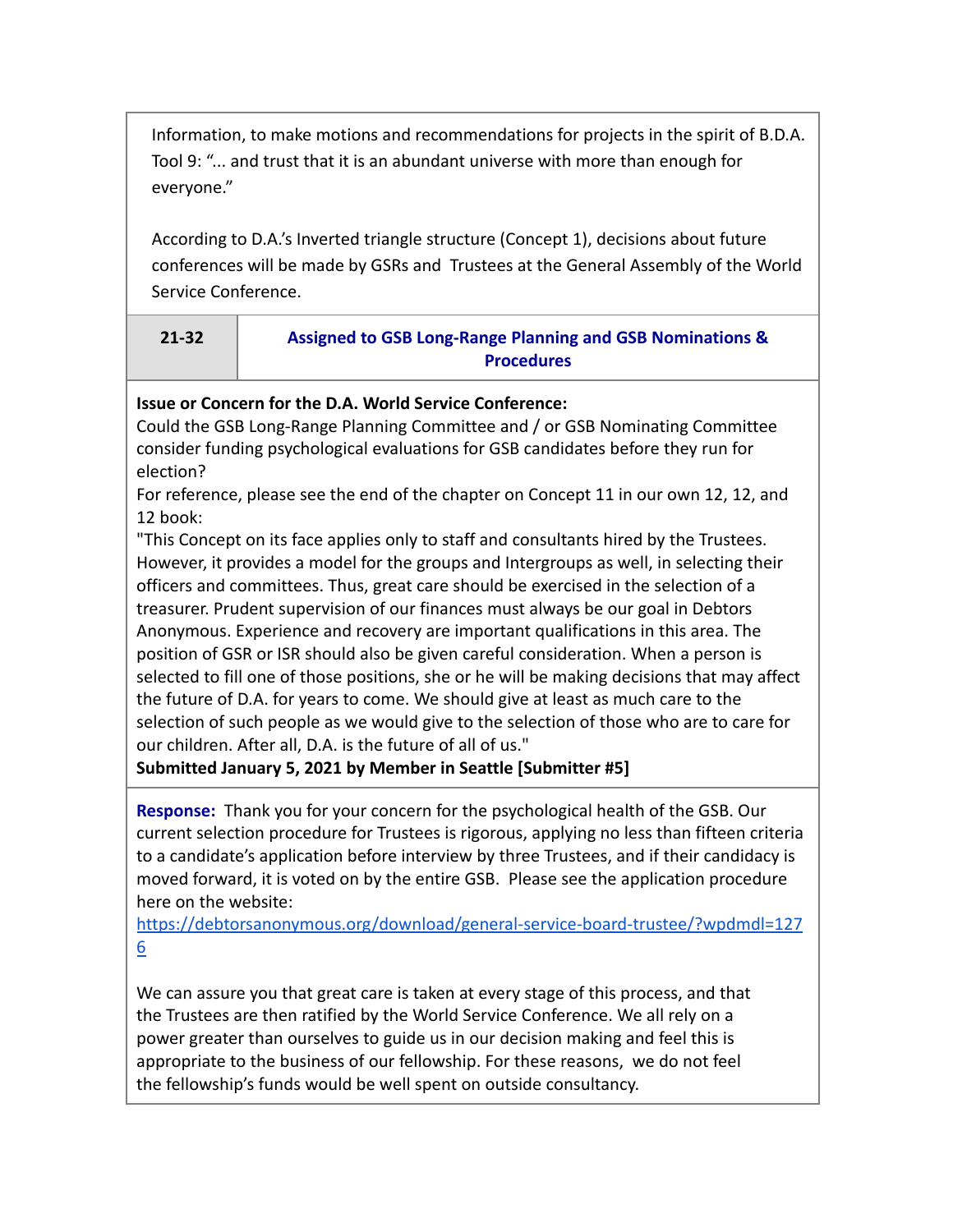# **21-33 Assigned to WSC Business Debtors Anonymous and WSC Intergroup**

### **Issue or Concern for the D.A. World Service Conference:**

As I continue to pray and meditate and to talk with other D.A. and B.D.A. members including talking about this situation with past GSB members — about the GSB's refusal to recognize the B.D.A. Intergroup's right to form and to serve, we are ALL baffled by the GSB's unwillingness to let us move forward with collective, coordinated, Traditions-based service by B.D.A. groups and members. The only rationalization — ummm … I mean … reason … — the GSB has offered for refusing to admit us into the service structure is that we are not a regional Intergroup.

But then, I must ask, for the fifth or sixth time: Why is D.A.-HOW an exception to the rule the GSB has applied to the B.D.A. Intergroup? We know they're listed as the "D.A.-HOW Phone Meeting Intergroup'' at debtorsanonymous.org, but a quick visit to their meeting schedule at https://dahowintergroup.weebly.com/find-a-meeting.html will show that they are in fact an Intergroup for meetings in at least three formats — phone, online, and face-to-face.

Are we required to similarly misrepresent ourselves to be listed on the debtorsanonymous.org meeting list? Will D.A.-HOW be removed any time soon, since they do not meet the GSB's stated standards for Intergroup registration and participation? Or does D.A.-HOW simply have more autonomy and freedom to serve than B.D.A.?

#### **Submitted January 5, 2021 by Member in Seattle [Submitter #5]**

**Response:** Thank you for the issues raised. The Intergroup Caucus has looked at, discussed, prayed and sought the guidance of a Higher Power in responding.

We have addressed questions directly relevant to our caucus. Thank you for raising the subject of the HOW Intergroup. We understand the HOW Intergroup was registered in error as it is not a geographical/medium based intergroup. It is no longer registered as an intergroup and we believe this answers the core of these I&Cs. Tradition 9 in D.A.'s \*12,12 & 12 on page 102 says: "Some activities must be centralized, so we form Intergroups, which connect groups by geographical area or medium" ('Medium' covers zoom, phone, email etc.)

Anyone can register a group and we encourage every group to participate with their regional intergroup or medium (eg. D.A.TIG for telephone/internet meetings). Special interest groups (B.D.A., HOW, Fear of Success, etc.) within any specific regional intergroup is what gives D.A. diversity and attraction in accordance with our 4th, 5th and 11th Traditions.

We looked at whether a change in intergroups being 'geographical area or medium' would be of value in delivering our primary purpose and whether we should also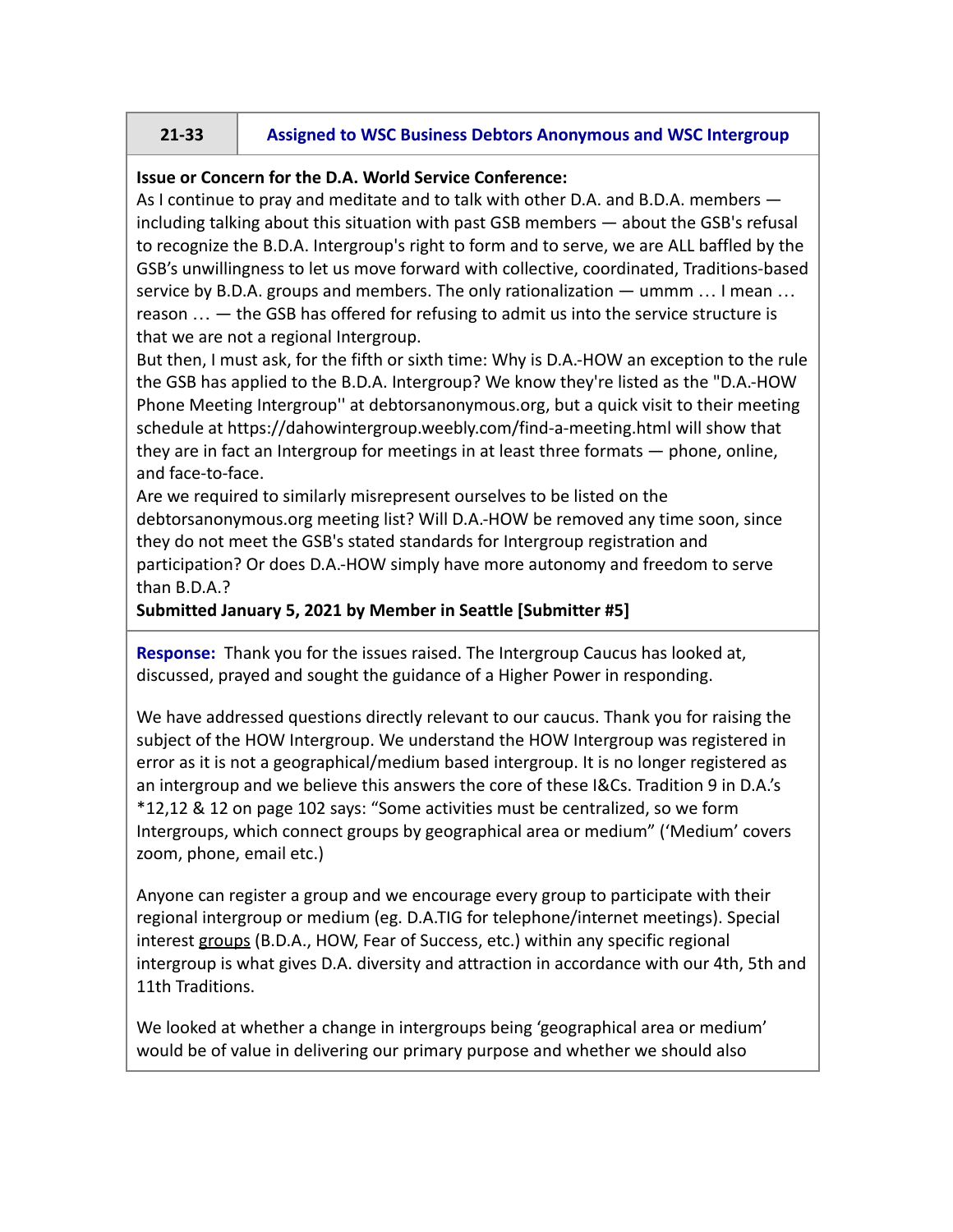consider special interest intergroups. Our group conscience is that we retain the current definition of intergroups as representing geographical area or medium.

\*Debtors Anonymous. The Twelve Steps, Twelve Traditions, and Twelve Concepts of Debtors Anonymous: Thirty-Six Principles of Recovery. Debtors Anonymous.)

GSB Note: The 2021/22 WSC B.D.A. Committee declined to answer this Issue and Concern.

# **21-34 Assigned to WSC Business Debtors Anonymous and WSC Intergroup**

### **Issue or Concern for the D.A. World Service Conference:**

Once more, the GSB challenged the creation of the B.D.A. Intergroup immediately upon our attempt to register as an Intergroup in June. The rationalization of this rejection and refusal of our participation based on the word "regional" came later.

Is rationalization and justification what we want and need from GSB leadership? **Submitted January 5, 2021 by Member in Seattle [Submitter #5]**

**Response:** Thank you for the issues raised. The Intergroup Caucus has looked at, discussed, prayed and sought the guidance of a Higher Power in responding.

We have addressed questions directly relevant to our caucus. Thank you for raising the subject of the HOW Intergroup. We understand the HOW Intergroup was registered in error as it is not a geographical/medium based intergroup. It is no longer registered as an intergroup and we believe this answers the core of these I&Cs. Tradition 9 in D.A.'s \*12,12 & 12 on page 102 says: "Some activities must be centralized, so we form Intergroups, which connect groups by geographical area or medium" ('Medium' covers zoom, phone, email etc.)

Anyone can register a group and we encourage every group to participate with their regional intergroup or medium (eg. D.A.TIG for telephone/internet meetings). Special interest groups (B.D.A., HOW, Fear of Success, etc.) within any specific regional intergroup is what gives D.A. diversity and attraction in accordance with our 4th, 5th and 11th Traditions.

We looked at whether a change in intergroups being 'geographical area or medium' would be of value in delivering our primary purpose and whether we should also consider special interest intergroups. Our group conscience is that we retain the current definition of intergroups as representing geographical area or medium.

\*Debtors Anonymous. The Twelve Steps, Twelve Traditions, and Twelve Concepts of Debtors Anonymous: Thirty-Six Principles of Recovery. Debtors Anonymous.)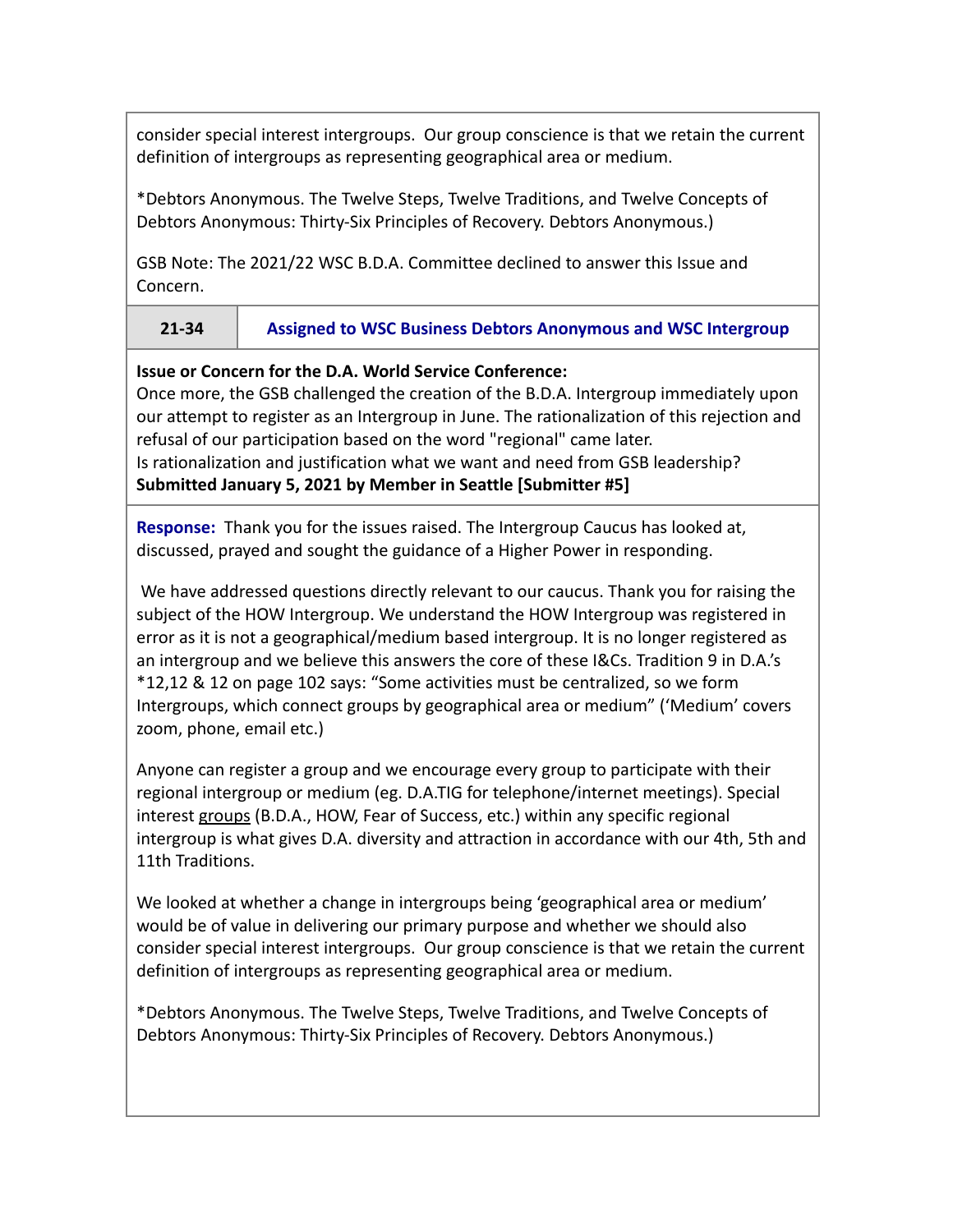GSB Note: The 2021/22 WSC B.D.A. Committee declined to answer this Issue and Concern.

## **21-35 Assigned to WSC Business Debtors Anonymous and WSC Intergroup**

## **Issue or Concern for the D.A. World Service Conference:**

Continuing on the refusal of the GSB to allow the B.D.A. Intergroup to serve, I am the same D.A. and B.D.A. member who founded a D.A. and B.D.A. meeting, Let's Grow D.A., focused on providing Public Information support and resources for members throughout our fellowship, and led that group for three years. I also initiated and led the creation of the B.D.A. Intergroup back in May and June 2020. I am still the leader of the B.D.A. Intergroup Startup Project, a consolidation of the B.D.A. Intergroup effort and the public info efforts of Let's Grow D.A., group #13017.

Is this rejection of the B.D.A. Intergroup strictly personal, rather than principles-based? Are our GSRs, ISRs, and GSB members okay with that?

**Submitted January 5, 2021 by Member in Seattle [Submitter #5]**

**Response:** Thank you for the issues raised. The Intergroup Caucus has looked at, discussed, prayed and sought the guidance of a Higher Power in responding.

We have addressed questions directly relevant to our caucus. Thank you for raising the subject of the HOW Intergroup. We understand the HOW Intergroup was registered in error as it is not a geographical/medium based intergroup. It is no longer registered as an intergroup and we believe this answers the core of these I&Cs. Tradition 9 in D.A.'s \*12,12 & 12 on page 102 says: "Some activities must be centralized, so we form Intergroups, which connect groups by geographical area or medium" ('Medium' covers zoom, phone, email etc.)

Anyone can register a group and we encourage every group to participate with their regional intergroup or medium (eg. D.A.TIG for telephone/internet meetings). Special interest groups (B.D.A., HOW, Fear of Success, etc.) within any specific regional intergroup is what gives D.A. diversity and attraction in accordance with our 4th, 5th and 11th Traditions.

We looked at whether a change in intergroups being 'geographical area or medium' would be of value in delivering our primary purpose and whether we should also consider special interest intergroups. Our group conscience is that we retain the current definition of intergroups as representing geographical area or medium.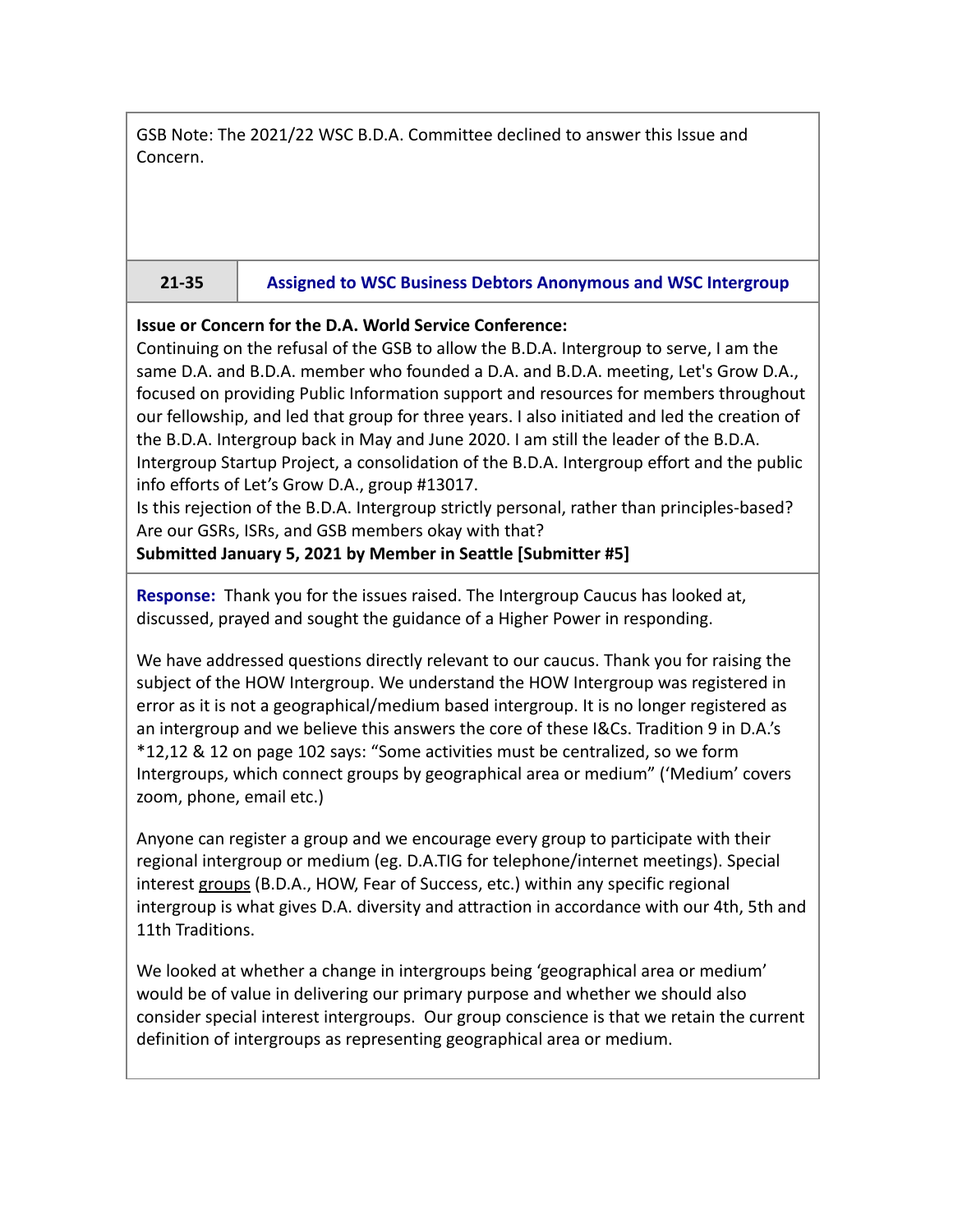\*Debtors Anonymous. The Twelve Steps, Twelve Traditions, and Twelve Concepts of Debtors Anonymous: Thirty-Six Principles of Recovery. Debtors Anonymous.)

NB: The 2021/22 WSC B.D.A. Committee declined to answer this Issue and Concern.

## **21-36 Assigned to WSC Business Debtors Anonymous and WSC Intergroup**

## **Issue or Concern for the D.A. World Service Conference:**

Let's Grow D.A. was quite successful in its service efforts despite the ongoing gossip and criticism done by [RED.A.CTED PERSONALLY IDENTIFYING INFORMATION TO PRESERVE ANONYMITY]. Imagine how much more we could have done had we not been trying to overcome the maliciousness, recklessness, and shenanigans of at least one member of the GSB.

Is it the GSB's intention to undermine any effort of B.D.A. groups and members to serve cooperatively and in unity, or just this one?

**Submitted January 5, 2021 by Member in Seattle [Submitter #5]**

**Response:** Thank you for the issues raised. The Intergroup Caucus has looked at, discussed, prayed and sought the guidance of a Higher Power in responding.

We have addressed questions directly relevant to our caucus. Thank you for raising the subject of the HOW Intergroup. We understand the HOW Intergroup was registered in error as it is not a geographical/medium based intergroup. It is no longer registered as an intergroup and we believe this answers the core of these I&Cs. Tradition 9 in D.A.'s \*12,12 & 12 on page 102 says: "Some activities must be centralized, so we form Intergroups, which connect groups by geographical area or medium" ('Medium' covers zoom, phone, email etc.)

Anyone can register a group and we encourage every group to participate with their regional intergroup or medium (eg. D.A.TIG for telephone/internet meetings). Special interest groups (B.D.A., HOW, Fear of Success, etc.) within any specific regional intergroup is what gives D.A. diversity and attraction in accordance with our 4th, 5th and 11th Traditions.

We looked at whether a change in intergroups being 'geographical area or medium' would be of value in delivering our primary purpose and whether we should also consider special interest intergroups. Our group conscience is that we retain the current definition of intergroups as representing geographical area or medium.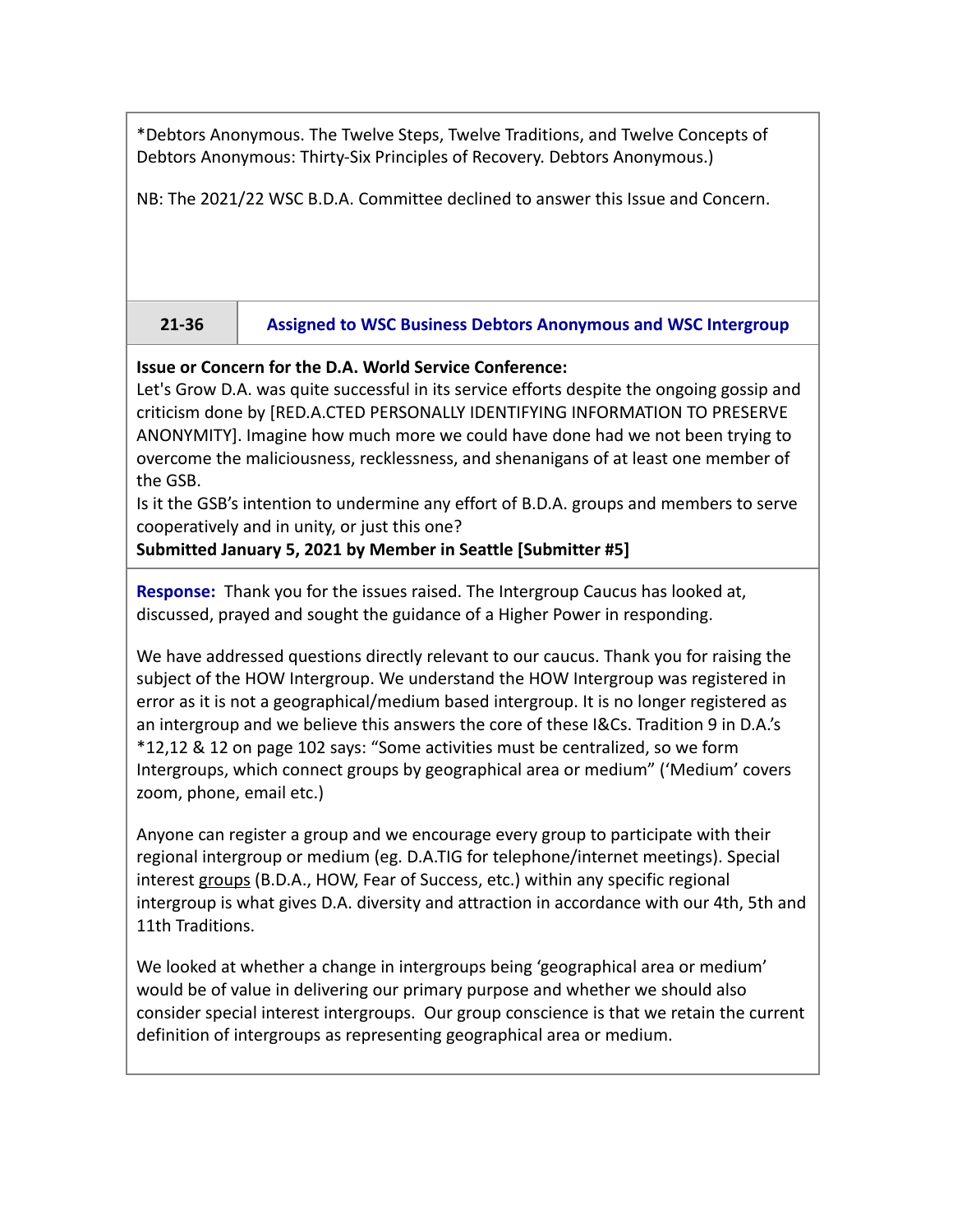\*Debtors Anonymous. The Twelve Steps, Twelve Traditions, and Twelve Concepts of Debtors Anonymous: Thirty-Six Principles of Recovery. Debtors Anonymous.)

NB: The 2021/22 WSC B.D.A. Committee declined to answer this Issue and Concern.

## **21-37 Assigned to WSC Business Debtors Anonymous and WSC Intergroup**

## **Issue or Concern for the D.A. World Service Conference:**

Continuing on the refusal of the GSB to allow the B.D.A. Intergroup to serve, I am not now, nor have I ever acted alone in service. As the GSB well knows, [RED.A.CTED PERSONALLY IDENTIFYING INFORMATION TO PRESERVE ANONYMITY] was a huge advocate of and participant in the B.D.A. Intergroup and there are many other B.D.A. members currently involved in serving and funding the B.D.A. Intergroup Startup Project. So while this may be personal, the harm the GSB is doing is affecting many B.D.A. members and newcomers.

In fact, I'm the D.A. and B.D.A. member least being harmed. I'm just doing service in support and protection of my own solvency and recovery, along with an abiding love for debtors and business owners. If anyone doubts that, please join us for Sunday B.D.A. Phone or register for an upcoming cycle of the B.D.A. Virtual Mini-Conference. Or simply look at the services being provided by the B.D.A. Intergroup Startup Project by my fellow trusted servants and me.

I've been the victim of slander, libel, and character assassination by at least one member of the GSB and punishment, isolation, and ostracization from WSC by a vote of the GSB in January 2017. There's not much more the GSB can do to harm or abuse me; I've been inoculated against further pain caused by abuse from the GSB and its members by years of mistreatment.

But for other D.A. and B.D.A. members, especially newcomers, are our WSC representatives okay with the misplacement of the harms the GSB is visiting upon the D.A. and B.D.A. fellowship, and those innocent of the GSB's obvious wrath and contempt?

**Submitted January 5, 2021 by Member in Seattle [Submitter #5]**

**Response:** Thank you for the issues raised. The Intergroup Caucus has looked at, discussed, prayed and sought the guidance of a Higher Power in responding. We have addressed questions directly relevant to our caucus. Thank you for raising the subject of the HOW Intergroup. We understand the HOW Intergroup was registered in error as it is not a geographical/medium based intergroup. It is no longer registered as an intergroup and we believe this answers the core of these I&Cs. Tradition 9 in D.A.'s \*12,12 & 12 on page 102 says: "Some activities must be centralized, so we form Intergroups, which connect groups by geographical area or medium" ('Medium' covers zoom, phone, email etc.)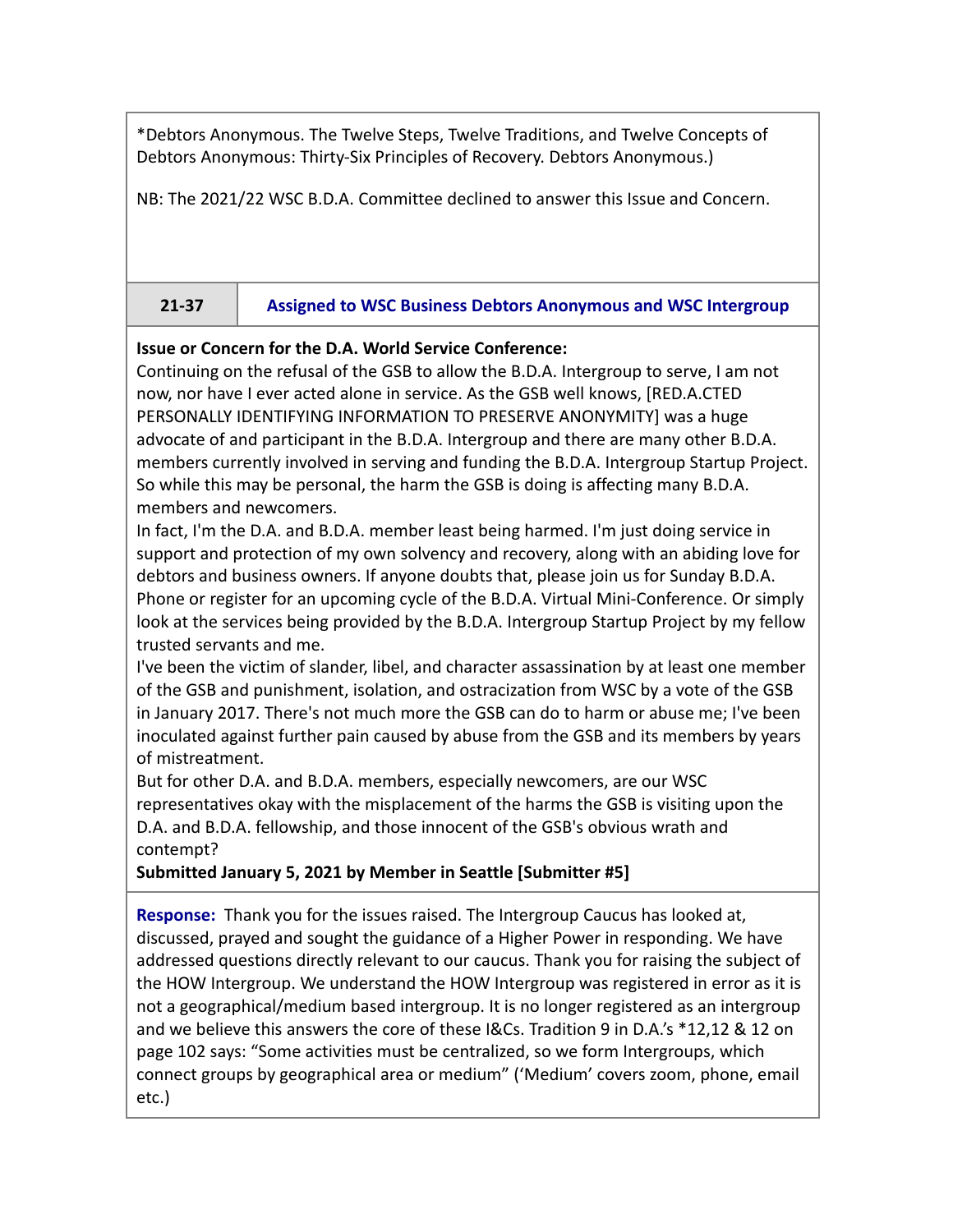Anyone can register a group and we encourage every group to participate with their regional intergroup or medium (eg. D.A.TIG for telephone/internet meetings). Special interest groups (B.D.A., HOW, Fear of Success, etc.) within any specific regional intergroup is what gives D.A. diversity and attraction in accordance with our 4th, 5th and 11th Traditions.

We looked at whether a change in intergroups being 'geographical area or medium' would be of value in delivering our primary purpose and whether we should also consider special interest intergroups. Our group conscience is that we retain the current definition of intergroups as representing geographical area or medium. \*Debtors Anonymous. The Twelve Steps, Twelve Traditions, and Twelve Concepts of Debtors Anonymous: Thirty-Six Principles of Recovery. Debtors Anonymous.)

GSB note: The 2021/22 WSC B.D.A. Committee declined to answer this Issue and Concern.

## **21-38 Assigned to WSC Business Debtors Anonymous and WSC Intergroup**

## **Issue or Concern for the D.A. World Service Conference:**

The B.D.A. Intergroup Startup Project is really Let's Grow D.A. 2.0, and we have re-registered — in good faith and in service — with our new name, our new monthly meeting time, and our new website address. We are using group # 13017, because it's ours. Ours isn't a new group; it's a continuation of an existing group with a refined mission and vision. If we were allowed to participate in the D.A. service structure, we would be submitting these issues and concerns as a group. But the GSB told the new GSO manager to refuse our group re-registration, pending discussion at an upcoming GSB meeting. That was on October 15, 2020. We've heard nothing more, and no progress has been made, almost three months later, at this writing. Does the GSB really have the right to approve or reject groups changing their focus and services to the fellowship? To "cancel" them, as the kids are saying these days? Do we really want the GSB to feel entitled to and to exercise rights like these with the very real sense of governing and assumed power and control that entails?

**Submitted January 5, 2021 by Member in Seattle [Submitter #5]**

**Response:** Thank you for the issues raised. The Intergroup Caucus has looked at, discussed, prayed and sought the guidance of a Higher Power in responding. We have addressed questions directly relevant to our caucus. Thank you for raising the subject of the HOW Intergroup. We understand the HOW Intergroup was registered in error as it is not a geographical/medium based intergroup. It is no longer registered as an intergroup and we believe this answers the core of these I&Cs. Tradition 9 in D.A.'s \*12,12 & 12 on page 102 says: "Some activities must be centralized, so we form Intergroups, which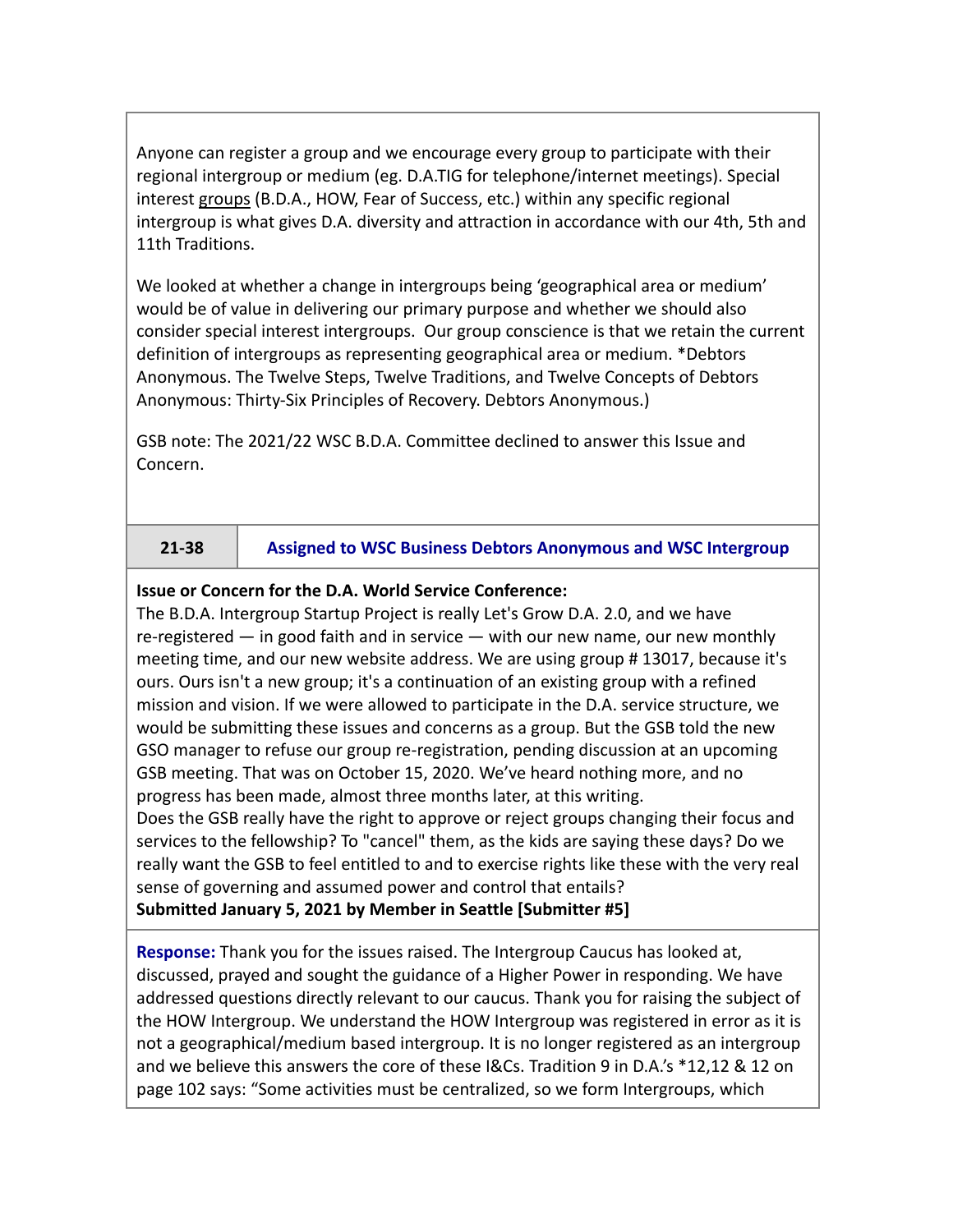connect groups by geographical area or medium" ('Medium' covers zoom, phone, email etc.)

Anyone can register a group and we encourage every group to participate with their regional intergroup or medium (eg. D.A.TIG for telephone/internet meetings). Special interest groups (B.D.A., HOW, Fear of Success, etc.) within any specific regional intergroup is what gives D.A. diversity and attraction in accordance with our 4th, 5th and 11th Traditions.

We looked at whether a change in intergroups being 'geographical area or medium' would be of value in delivering our primary purpose and whether we should also consider special interest intergroups. Our group conscience is that we retain the current definition of intergroups as representing geographical area or medium.

\*Debtors Anonymous. The Twelve Steps, Twelve Traditions, and Twelve Concepts of Debtors Anonymous: Thirty-Six Principles of Recovery. Debtors Anonymous.)

NB: The 2021/22 WSC B.D.A. Committee declined to answer this Issue and Concern.

**21-39 Assigned to WSC Business Debtors Anonymous and WSC Intergroup**

## **Issue or Concern for the D.A. World Service Conference:**

We were told in an email from the GSB in mid-October 2020 that being a non-regional Intergroup was the issue that would not allow us to register. In fact, the exact words from their email were:

Intergroups in Debtors Anonymous have traditionally been composed of "individual local groups and their members," (D.A.MS, 2019, p. 59). As stated in the D.A. Intergroup Service Handbook (2018, p. 4), "The primary purpose of each Intergroup is to support the D.A. meetings within its regional area and to help direct newcomers to those meetings." Additionally, "an Intergroup can also serve the needs of members who attend meetings on the telephone (Debtors Anonymous Telephone Intergroup – D.A.TIG), or on the Internet." (Intergroup Service Handbook, 2018, p. 4)

That's confusing to me because I'm the D.A. and B.D.A. member who added the word "regional" to the Intergroup definition as I was writing the Intergroup Service Handbook. I wrote the handbook first for the Intergroup up here in Washington State, then rewrote it for the Intergroup Caucus, then worked with the Caucus, including our GSB Liaison, who was the GSB Chair at the time, to rewrite the handbook to include the input of more than 10 ISRs — and so 10 Intergroups — over two years' time.

The word "regional" was added in the Puget Sound area, because we had a few newer and very vocal Intergroup members who wanted to shrink the services of the Northwest D.A. Intergroup to the Seattle metro area. At the time, we were serving groups in Alaska,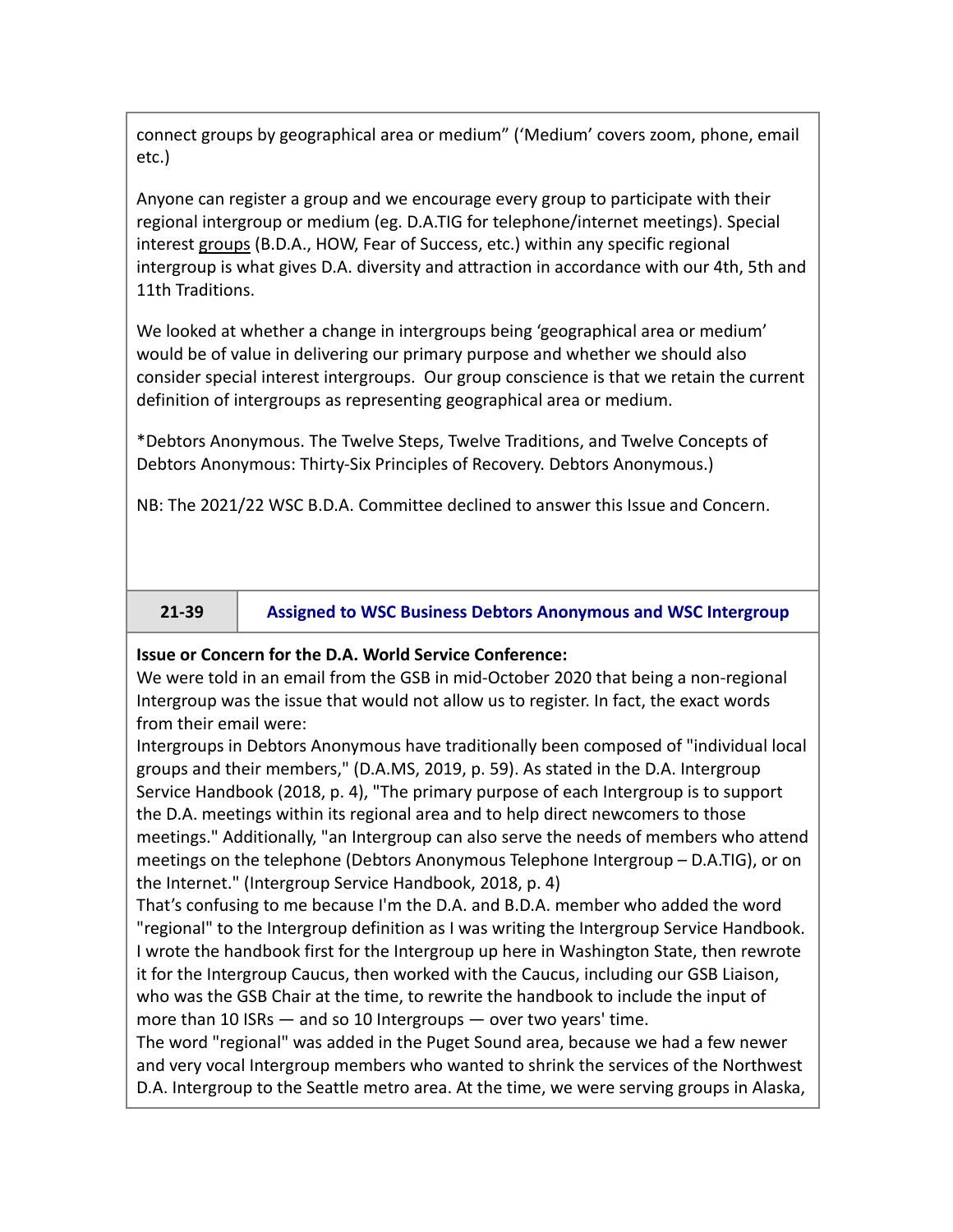Idaho, Montana, and Wyoming. These groups and their members would have been willfully abandoned. The addition of the word "regional" in place of "local" was to EXPAND service opportunities and offerings, not to shrink them.

During the Caucus rewrites and revisions, we had a vision of every northern North American — we didn't have any international or Mexican representatives to engage with

— D.A. and B.D.A. group having an Intergroup that they could reach out to for help. With "local" Intergroups serving only within metropolitan areas, that was impossible. So, we reached out to Intergroups in both the US and Canada and asked if they would be willing to serve a geographical region rather than just their home city.

All the Intergroups we reached out to, including Northwest D.A. in Seattle, said yes at that point, so we developed an Intergroup service map that would have provided service to every D.A. and B.D.A. group and member throughout the US and Canada. Again, an EXPANSION of service opportunities and offerings, not a shrinkage.

For confirmation that I am the writer of record for the Intergroup Service Handbook, the GSB can check their files. [RED.A.CTED PERSONALLY IDENTIFYING INFORMATION TO PRESERVE ANONYMITY], while serving as GSB Liaison to the Intergroup Caucus, secured a signed release from me.

But, probably more importantly, the referenced Intergroup Service Handbook (2018), is not conference-approved literature. It is GSB-approved service literature. What I've quoted from their email above would be more accurate if it simply read: "You can't be a B.D.A. intergroup because we say you can't be a B.D.A. Intergroup." I'm feeling a little bullied and abused again ...

Are we, as a fellowship, really okay with the current GSB manipulating the efforts and intentions of not only me — but of at least 20 ISRs serving the WSC over several years, as well as ALL of the GSB members who participated in polishing and approving the handbook, and at least 50 Intergroup trusted servants engaged in the development of this material over those years — to LIMIT service to still-suffering debtors and business debtors, as well as to our D.A. and B.D.A. newcomers and members? **Submitted January 5, 2021 by Member in Seattle [Submitter #5]**

**Response:** Thank you for the issues raised. The Intergroup Caucus has looked at, discussed, prayed and sought the guidance of a Higher Power in responding.

We have addressed questions directly relevant to our caucus. Thank you for raising the subject of the HOW Intergroup. We understand the HOW Intergroup was registered in error as it is not a geographical/medium based intergroup. It is no longer registered as an intergroup and we believe this answers the core of these I&Cs. Tradition 9 in D.A.'s \*12,12 & 12 on page 102 says: "Some activities must be centralized, so we form Intergroups, which connect groups by geographical area or medium" ('Medium' covers zoom, phone, email etc.)

Anyone can register a group and we encourage every group to participate with their regional intergroup or medium (eg. D.A.TIG for telephone/internet meetings). Special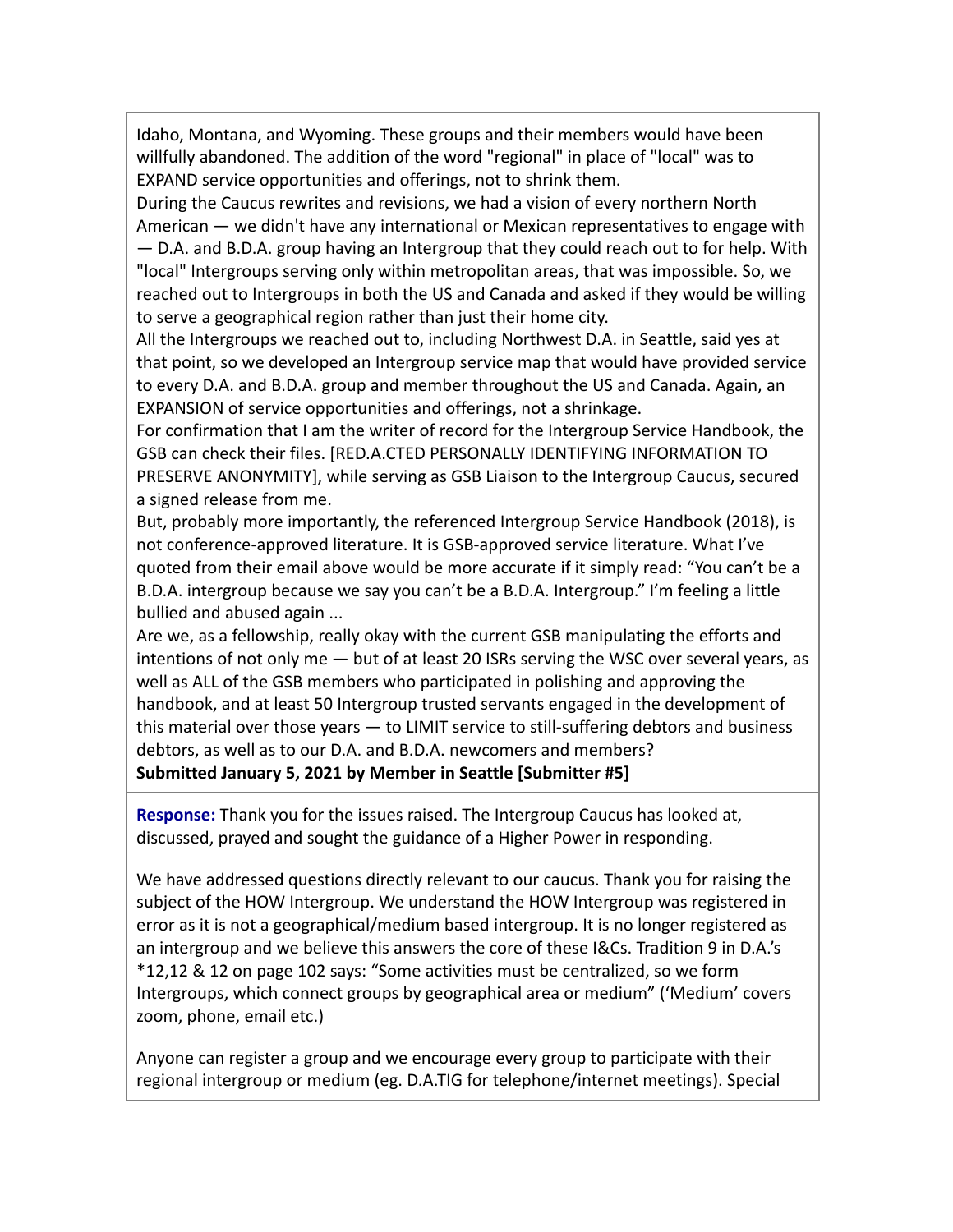interest groups (B.D.A., HOW, Fear of Success, etc.) within any specific regional intergroup is what gives D.A. diversity and attraction in accordance with our 4th, 5th and 11th Traditions.

We looked at whether a change in intergroups being 'geographical area or medium' would be of value in delivering our primary purpose and whether we should also consider special interest intergroups. Our group conscience is that we retain the current definition of intergroups as representing geographical area or medium.

\*Debtors Anonymous. The Twelve Steps, Twelve Traditions, and Twelve Concepts of Debtors Anonymous: Thirty-Six Principles of Recovery. Debtors Anonymous.)

NB: The WSC B.D.A. Committee declined to answer this Issue and Concern.

**21-40 Assigned to WSC Business Debtors Anonymous and WSC Intergroup**

## **Issue or Concern for the D.A. World Service Conference:**

We were told in an email from the GSB in mid-October 2020 that:

"In consultation with the Parliamentarian at the World Service Conference, the GSB has been advised that for the GSO to recognize a non-regional Intergroup, a motion would need to be brought to Convocation by the WSC Conference Committee to change the Charter.

"At the 2020 WSC, there was no Committee or Caucus that voted to request this of the Conference Committee. The GSB has decided to follow the advice of the Parliamentarian that the GSO recognize and register only region-based Intergroups going forward unless and until the Fellowship moves and approves a change to the Charter."

I read the annual reports every year and have since my first year in D.A. in 2009. I searched all of the annual reports I could find, and I could not find a change to the conference charter to add the word "regional" to Intergroups. Yet we're told above that a change to the charter would have been necessary to let us register as the B.D.A. Intergroup, apparently whether or not we sent a representative to the 2020 conference. If there was no motion and vote to add "regional" to the charter, why must there be a

motion and vote to remove "regional" from the charter?

I'm sorry to sound repetitive, but these appear to be obvious rationalizations and justifications developed in hindsight. Is this really how we want to be led by the GSB now and in the future?

This conflict has been 100% initiated by GSB members, despite our previous GSB Chair's support of our efforts to create a B.D.A. Intergroup. Is that — the creation of internal conflict and controversy — the service we want from the GSB? Are we okay with the GSB exerting this kind of control and governance over our D.A. and B.D.A. groups and members?

**Submitted January 5, 2021 by Member in Seattle [Submitter #5]**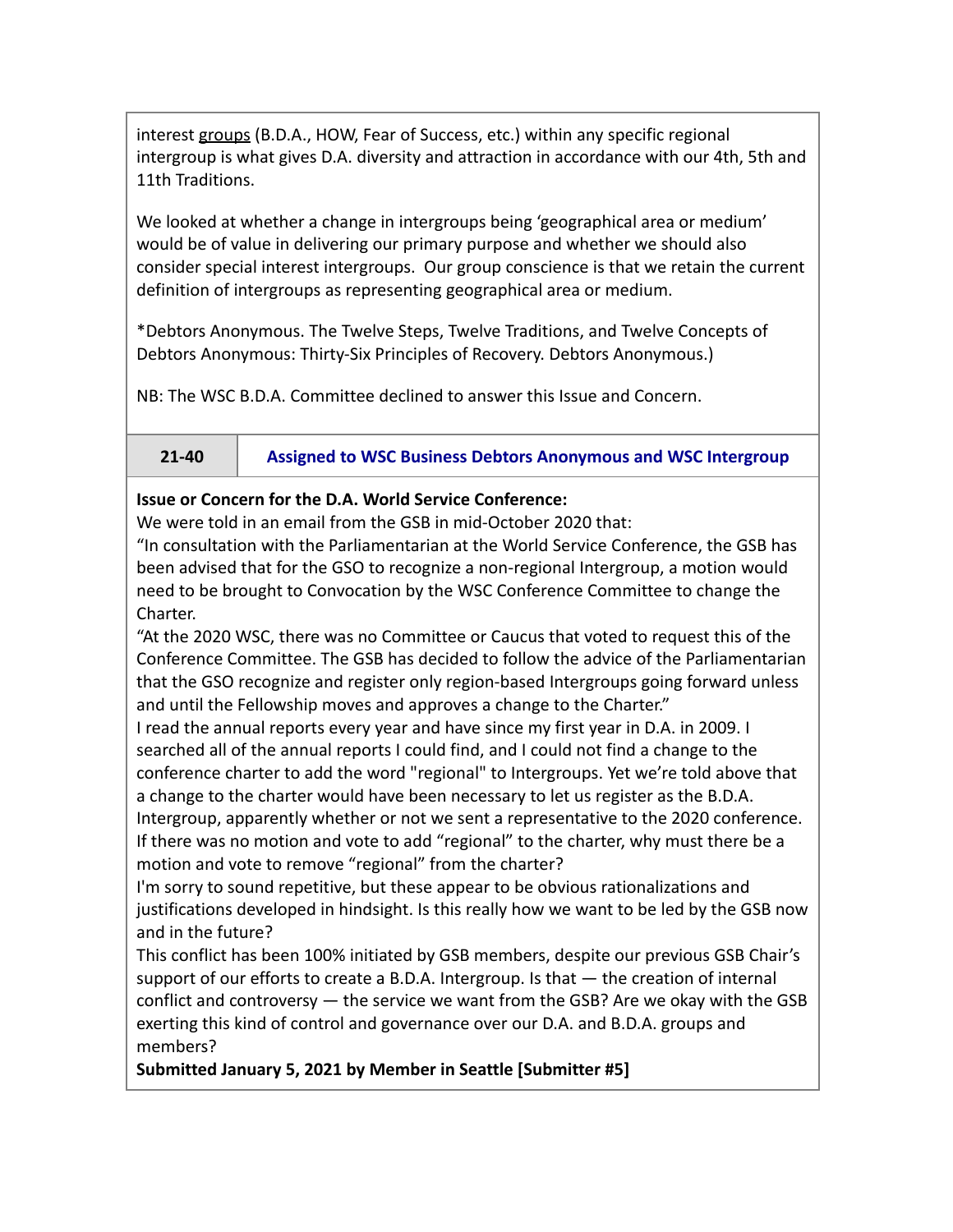**Response:** Thank you for the issues raised. The Intergroup Caucus has looked at, discussed, prayed and sought the guidance of a Higher Power in responding.

We have addressed questions directly relevant to our caucus. Thank you for raising the subject of the HOW Intergroup. We understand the HOW Intergroup was registered in error as it is not a geographical/medium based intergroup. It is no longer registered as an intergroup and we believe this answers the core of these I&Cs. Tradition 9 in D.A.'s \*12,12 & 12 on page 102 says: "Some activities must be centralized, so we form Intergroups, which connect groups by geographical area or medium" ('Medium' covers zoom, phone, email etc.)

Anyone can register a group and we encourage every group to participate with their regional intergroup or medium (eg. D.A.TIG for telephone/internet meetings). Special interest groups (B.D.A., HOW, Fear of Success, etc.) within any specific regional intergroup is what gives D.A. diversity and attraction in accordance with our 4th, 5th and 11th Traditions.

We looked at whether a change in intergroups being 'geographical area or medium' would be of value in delivering our primary purpose and whether we should also consider special interest intergroups. Our group conscience is that we retain the current definition of intergroups as representing geographical area or medium.

\*Debtors Anonymous. The Twelve Steps, Twelve Traditions, and Twelve Concepts of Debtors Anonymous: Thirty-Six Principles of Recovery. Debtors Anonymous.)

NB: The 2021/22 WSC B.D.A. Committee declined to answer this Issue and Concern.

**21-41 Assigned to WSC Business Debtors Anonymous and WSC Intergroup**

## **Issue or Concern for the D.A. World Service Conference:**

Related to the refusal to let the B.D.A. Intergroup serve, there's also the issue of the GSB saying one thing and doing another, unfortunately. [RED.A.CTED PERSONALLY IDENTIFYING INFORMATION TO PRESERVE ANONYMITY] told us, when they informed us that a few GSB members had demanded that they reject our registration as the B.D.A. Intergroup, that the topic would be raised at WSC, although we could not send a representative to speak for us. But the GSB's refusal to let us form was not raised at WSC. Even though that approach was confirmed in a meeting between various GSB members and two of our elected B.D.A. Intergroup officers just weeks before WSC 2020. We were told by [RED.A.CTED PERSONALLY IDENTIFYING INFORMATION TO PRESERVE ANONYMITY] a week or two before the Conference that the Parliamentarian had expressed concerns that perfectly aligned with those of the unwelcoming, discouraging GSB members (which does feel awfully convenient). Yet I was told in the referenced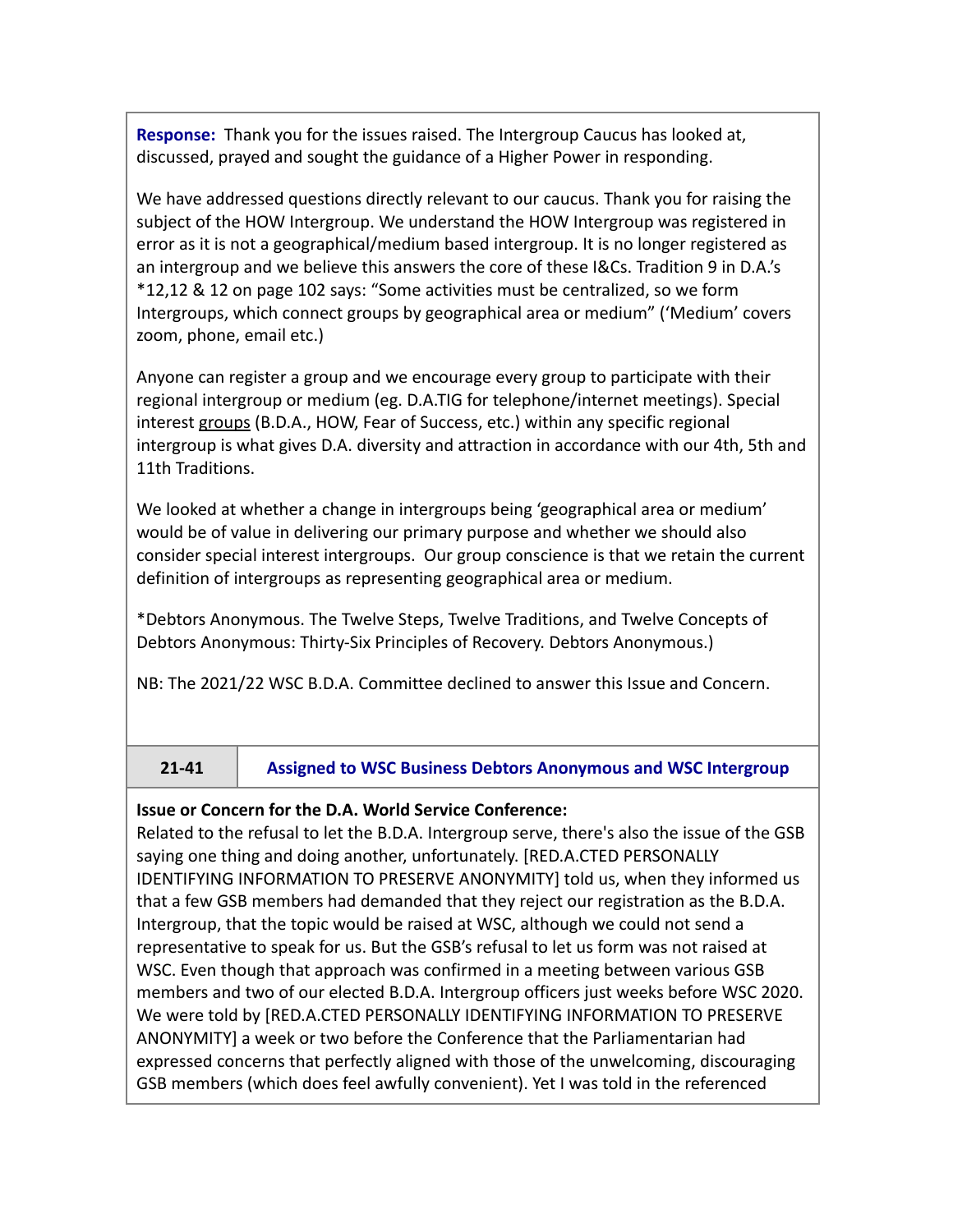mid-October 2020 email from the GSB that included the two previous items that the Parliamentarian had made that determination after the Conference had started. A small thing, I suppose, but an untruth just the same.

"In consultation with the Parliamentarian at the World Service Conference, the GSB has been advised that for the GSO to recognize a non-regional Intergroup, a motion would need to be brought to Convocation by the WSC Conference Committee to change the Charter."

I suppose the timing was manipulated to avoid my next question: Since the GSB knew that your intended actions had changed, literally mismatching your words and actions, why didn't you tell us?

**[GSB NOTE: The GSB had concerns that to register a topic-focused Intergroup would detract from Intergroup Reps participating in their local regional Intergroup. There were also concerns that other topic-focused Intergroups would then be allowed to form for men's groups, women's groups, artists' groups, etc., and that these would all detract from local regional Intergroup participation which depend on local support. The GSB discussed whether or not to recognize a new category of "Interest Groups" rather than designate such groups like B.D.A. Intergroup as an "Intergroup." The GSB defers to the WSC and there are multiple Issues & Concerns in 2021 for the WSC to address this complaint. If the Parliamentarian came to the same conclusions as the GSB, it is because there is no precedent in other 12-step fellowships for topic-focused Intergroups – they are all regional (phone/virtual is considered a region).]** In the email referenced above, we were told that someone would have had to ask the WSC Conference Committee to bring a motion for the B.D.A. Intergroup to be "given permission" to form and to exist. Was anyone outside of the GSB informed of this determination? Does that make sense or feel like transparency in service and leadership?

Here's that paragraph from the GSB again:

"At the 2020 WSC, there was no Committee or Caucus that voted to request this of the Conference Committee. The GSB has decided to follow the advice of the Parliamentarian that the GSO recognize and register only region-based Intergroups going forward unless and until the Fellowship moves and approves a change to the Charter."

One of the elected B.D.A. Intergroup officers who had attended the "refusal and rejection" meeting with the GSB served as a GSR for a registered B.D.A. group (#122319) at the 2020 WSC. She, or the GSR from my B.D.A. home group (#968), could have taken the necessary steps to engage the WSC Conference Committee in the "approval" of the B.D.A. Intergroup to exist. They were both on the B.D.A. Committee for 2020-2021. Why weren't we and they given the opportunity to pursue this course, which apparently was the only opportunity to even ask for what we want, let alone to get it? Is that really how we want to be led by the GSB now and in the future?

**[GSB NOTE: The delegates from groups #122319 and #968 were given the opportunity to discuss the topic on their committee/caucus at the 2020 WSC, and the topic was introduced. GSB liaisons reported that there was no consensus on each**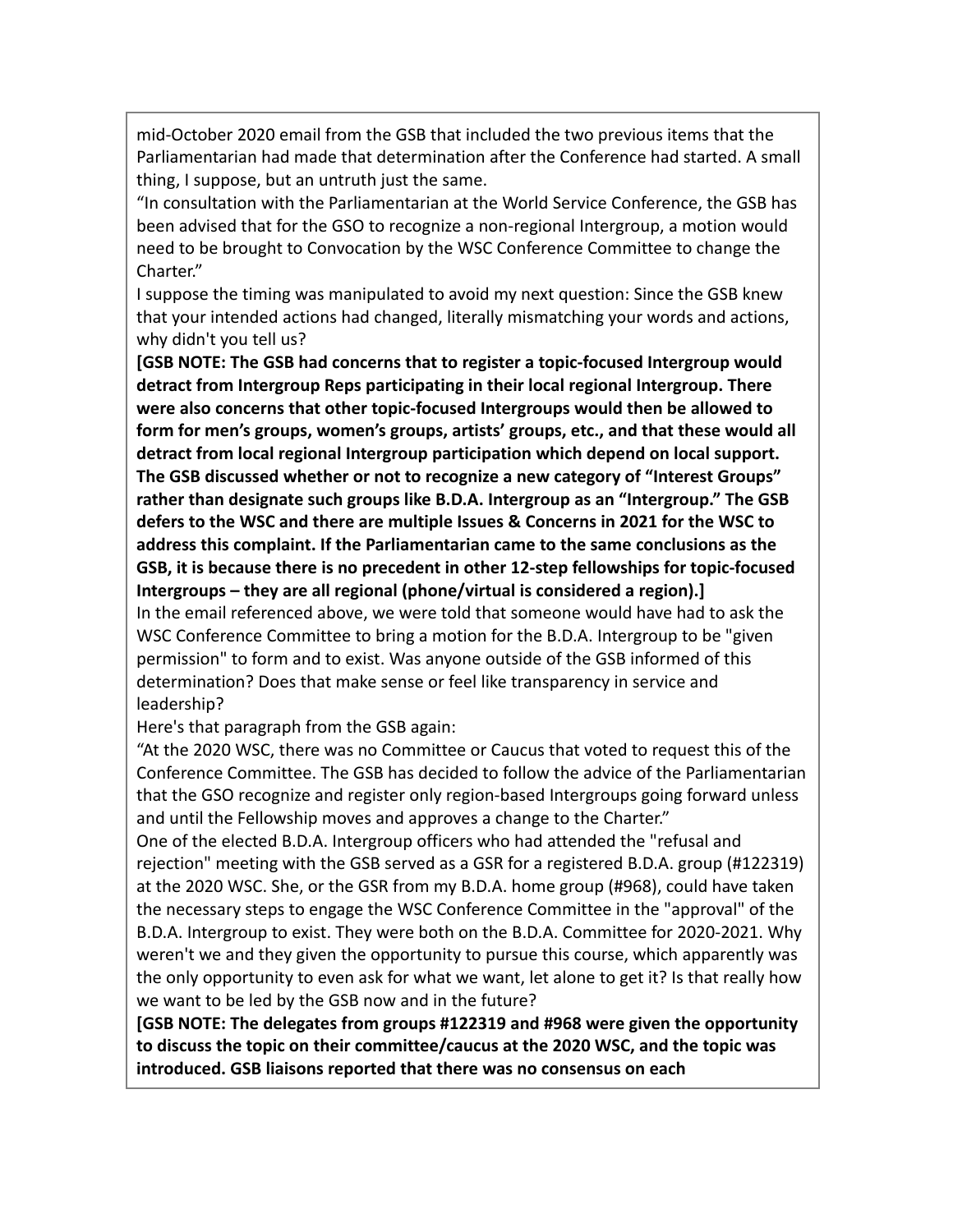**committee/caucus to address the complaint, much less to introduce a motion at Convocation].**

**Submitted January 5, 2021 by Member in Seattle [Submitter #5]**

**Response:** Thank you for the issues raised. The Intergroup Caucus has looked at, discussed, prayed and sought the guidance of a Higher Power in responding.

We have addressed questions directly relevant to our caucus. Thank you for raising the subject of the HOW Intergroup. We understand the HOW Intergroup was registered in error as it is not a geographical/medium based intergroup. It is no longer registered as an intergroup and we believe this answers the core of these I&Cs. Tradition 9 in D.A.'s \*12,12 & 12 on page 102 says: "Some activities must be centralized, so we form Intergroups, which connect groups by geographical area or medium" ('Medium' covers zoom, phone, email etc.)

Anyone can register a group and we encourage every group to participate with their regional intergroup or medium (eg. D.A.TIG for telephone/internet meetings). Special interest groups (B.D.A., HOW, Fear of Success, etc.) within any specific regional intergroup is what gives D.A. diversity and attraction in accordance with our 4th, 5th and 11th Traditions.

We looked at whether a change in intergroups being 'geographical area or medium' would be of value in delivering our primary purpose and whether we should also consider special interest intergroups. Our group conscience is that we retain the current definition of intergroups as representing geographical area or medium.

\*Debtors Anonymous. The Twelve Steps, Twelve Traditions, and Twelve Concepts of Debtors Anonymous: Thirty-Six Principles of Recovery. Debtors Anonymous.)

NB: The 2021/22 WSC B.D.A. Committee declined to answer this Issue and Concern.

**21-42 Assigned to WSC Business Debtors Anonymous and WSC Intergroup**

## **Issue or Concern for the D.A. World Service Conference:**

By the way, the B.D.A. Intergroup could have chosen to remain the B.D.A. Intergroup without a group number. We re-formed as a B.D.A. group because we're trying to work with the GSB and within the D.A. service structure. Please ask the GSB to consider some reciprocal flexibility.

Our desire remains to form as a registered Intergroup, serving B.D.A. groups and members, especially newcomers, worldwide. And D.A. members, too, of course, especially if they need free conference-approved literature.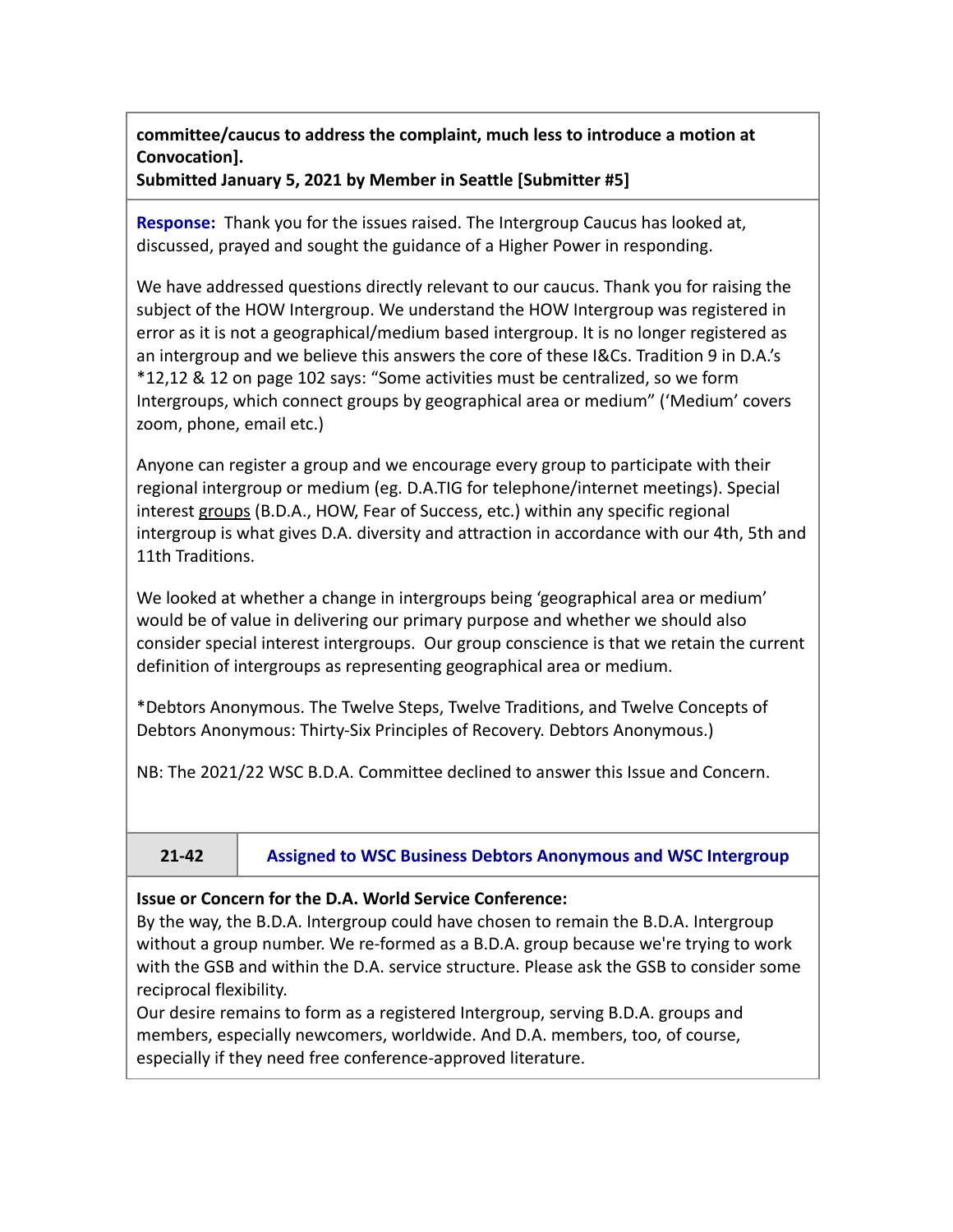What, EXACTLY, do we have to do to make our desire to be a registered B.D.A. Intergroup into a reality? And to receive permission — although we feel we shouldn't need permission, of course — from the GSB to engage in our service vision? What, EXACTLY, do we have to do to be led, served, and treated in alignment with the Steps, Traditions, and Concepts of the D.A. and B.D.A. program and organization? What, EXACTLY, do we need to do to end this GSB-initiated conflict and to remove ourselves as targets in the line of fire of the GSB's members, present and future? I have many, many more questions directly related to the Traditions and Concepts especially related to the spirituality and unity of our program and principles and to the exertion of control and governance by the GSB — but I'll hold those until I get responses to the questions I've posed here and in my many previous issues and concerns. **Submitted January 5, 2021 by Member in Seattle [Submitter #5]**

**Response:** Thank you for the issues raised. The Intergroup Caucus has looked at, discussed, prayed and sought the guidance of a Higher Power in responding.

We have addressed questions directly relevant to our caucus. Thank you for raising the subject of the HOW Intergroup. We understand the HOW Intergroup was registered in error as it is not a geographical/medium based intergroup. It is no longer registered as an intergroup and we believe this answers the core of these I&Cs. Tradition 9 in D.A.'s \*12,12 & 12 on page 102 says: "Some activities must be centralized, so we form Intergroups, which connect groups by geographical area or medium" ('Medium' covers zoom, phone, email etc.)

Anyone can register a group and we encourage every group to participate with their regional intergroup or medium (eg. D.A.TIG for telephone/internet meetings). Special interest groups (B.D.A., HOW, Fear of Success, etc.) within any specific regional intergroup is what gives D.A. diversity and attraction in accordance with our 4th, 5th and 11th Traditions.

We looked at whether a change in intergroups being 'geographical area or medium' would be of value in delivering our primary purpose and whether we should also consider special interest intergroups. Our group conscience is that we retain the current definition of intergroups as representing geographical area or medium.

\*Debtors Anonymous. The Twelve Steps, Twelve Traditions, and Twelve Concepts of Debtors Anonymous: Thirty-Six Principles of Recovery. Debtors Anonymous.)

NB: The 2021/22 WSC B.D.A. Committee declined to answer this Issue and Concern

**21-43 Assigned to WSC Underserved and Under-represented Outreach**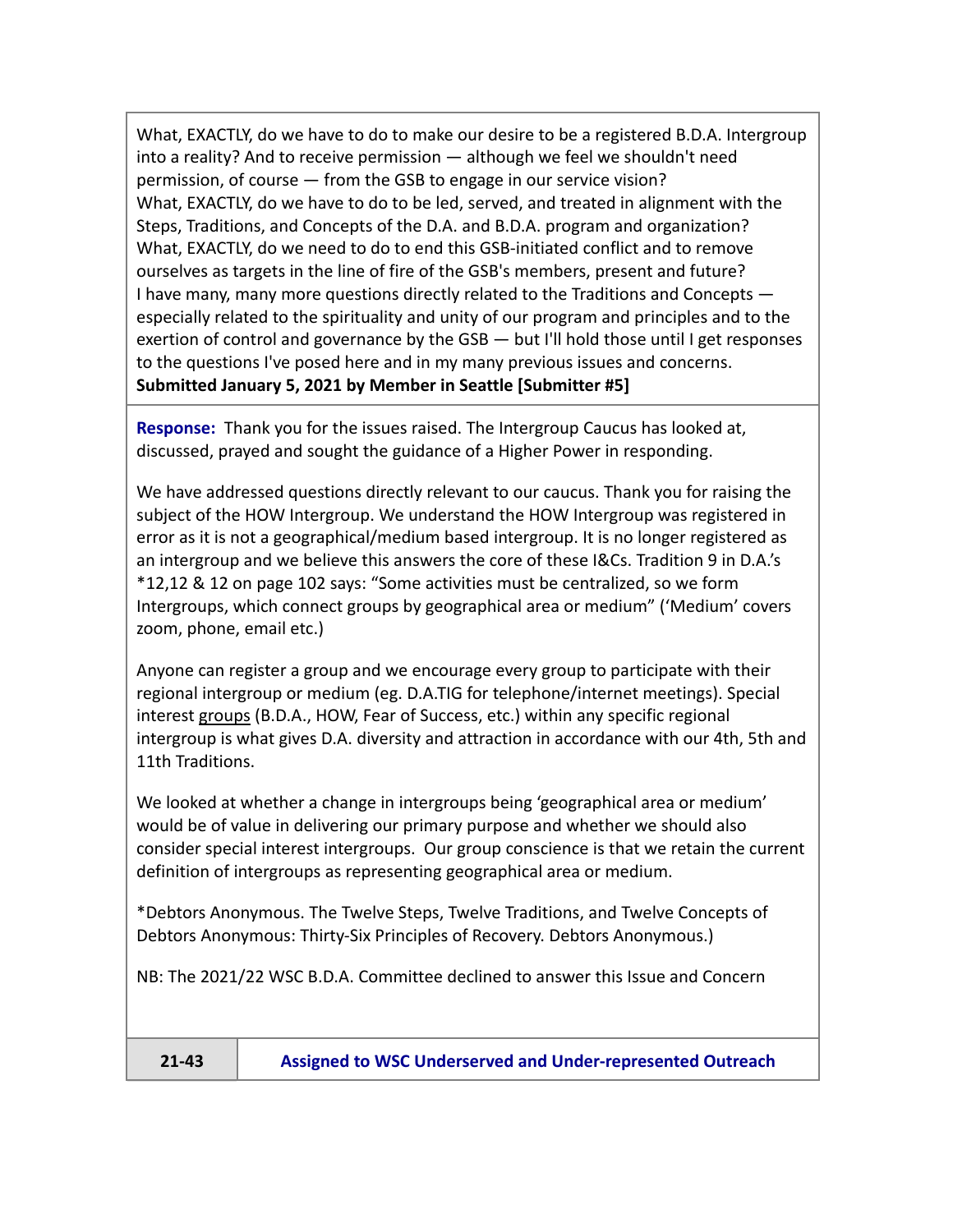## **Issue or Concern for the D.A. World Service Conference:**

I'm a long-time member of D.A. I am concerned about the language used in the Underserved and Under-Represented Outreach Caucus. In recommendation 1, b: the word "alien" is used to describe undocumented immigrants. The word alien is very inappropriate to use. They are people not aliens. They are undocumented immigrants or residents, not aliens. I proposed changing that language here and in any other place it appears and dropping the word alien. Thank you for your consideration.

**Submitted January 6, 2021 by Linda in Washington, DC [Submitter #19]**

**Response:** Thank you for submitting this I&C. This vital change will be addressed by our 2021-22 subcommittees during the conference year.

| 21-44 | <b>Assigned to GSB Communications &amp; Technology Committee</b> |
|-------|------------------------------------------------------------------|
|       |                                                                  |

**Issue or Concern for the D.A. World Service Conference:**

Can it be set up to order literature directly from D.A. website instead of printing out the form and mailing it in? Thanks.

**Submitted January 16, 2021 by Janice M. in Morton [Submitter #20]**

**Response:** The GSB Technology, Finance and Office Committees are working together this year to align the inventory, financial and technological processes behind what will be a shopping cart on the website. We hope we can go live as soon as we are comfortable that the system can properly serve us. We thank you for your patience.

## **21-45 Not Meeting Criteria**

## **Issue or Concern for the D.A. World Service Conference:**

Hi. My group is attempting to adopt the most current Conference-approved version of the Twelve Promises. I notice that the version on the website does not match the version printed in *A Currency of Hope*. We are preferring the version in the book because it seems to be free from grammar errors. It would probably be pretty easy to make the web version match the print version. When you get some spare time :) . Thanks for your service, Carol

**Submitted January 30, 2021 by Member Carol B. in Portland, Oregon, of Group 1014 "Step Study D.A." [Submitter #17]**

**Response:** Thank you for noticing this. Website anomalies can be directed to the General Service office. This is a more effective and timely way of correcting a fault than an Issue and Concern.

## **21-46 Assigned to WSC Technology**

**Issue or Concern for the D.A. World Service Conference:**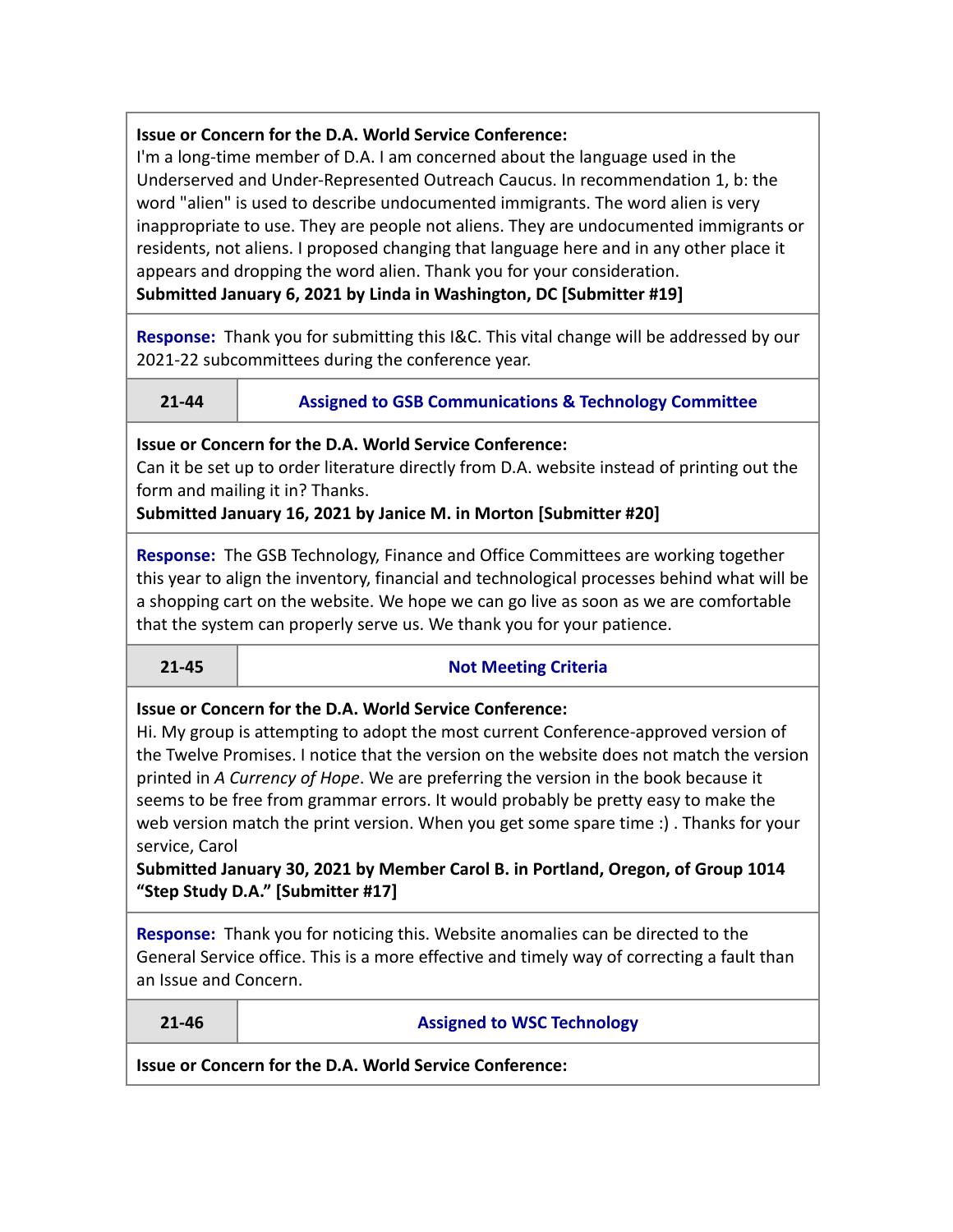I would like to bring to the D.A. WSC the following: Suggest to D.A. meetings a new Service Position. This Service Position would address the technology needed for PRGS during and after Covid. There are economic disparities between a number of D.A.s. Many D.A.s had to buy a computer after the start of COVID. Public libraries with their computers for the public are closed now for almost a year. The FedEx computers are expensive to use. Spreadsheets are large and cumbersome. Suggesting that a new D.A. take photographs of their numbers and forward them might be overwhelming. How about a Tech Service person within a meeting who can advise how to do this? That person will know a variety of ways to handle this. I would also have Intergroups have a list of names of designated people who can help. It is stressful enough to call numerous D.A.s for PRGs and Sponsors. Let's give the Debtor/pauper a break. We sell (or used to sell) D.A. literature at the meetings. We frequently offer a sample template for spreadsheets to give the newcomer an idea of how their spreadsheets could look. Please don't say, well this is an outside issue. If we only have D.A.s who are sophisticated in the use of computers, we are going to have dropouts. Thanks.

**Submitted February 19, 2021 by Member in Silver Spring [Submitter #21]**

**Response:Thank you for your question. While libraries are now reopening and other technology services are becoming more available, Covid has amplified the digital divide and the need for computer skills to support general functions in D.A.. For example, many meetings have moved online and people are learning new skills to support these virtual meetings. However, we would like to note that it is possible to fully work the D.A. program without being tech savvy. For example, we can keep our numbers on paper, then take a photo of that paper to send to our PRG—or even mail a physical copy ahead of time to members of a remote PRG.**

**Furthermore, one area of growth where D.A. supports us is around identifying our needs and asking for help. If we need assistance with a specific technological challenge (like with any challenge) we can bring that to our Sponsor, our PRG, or even ask our group(s) and seek out the information & support we need for our own recovery.**

**Some meetings are deciding to create a new tech support person service position to assist the group with a virtual meeting platform and related tech needs. You are welcome to ask each meeting that you attend to create such a position, or to strategize how to otherwise meet the needs you are identifying in this I&C for the specific members of that meeting.**

**We are learning together how to support each other and our beloved fellowship as society changes and technological needs & possibilities evolve.**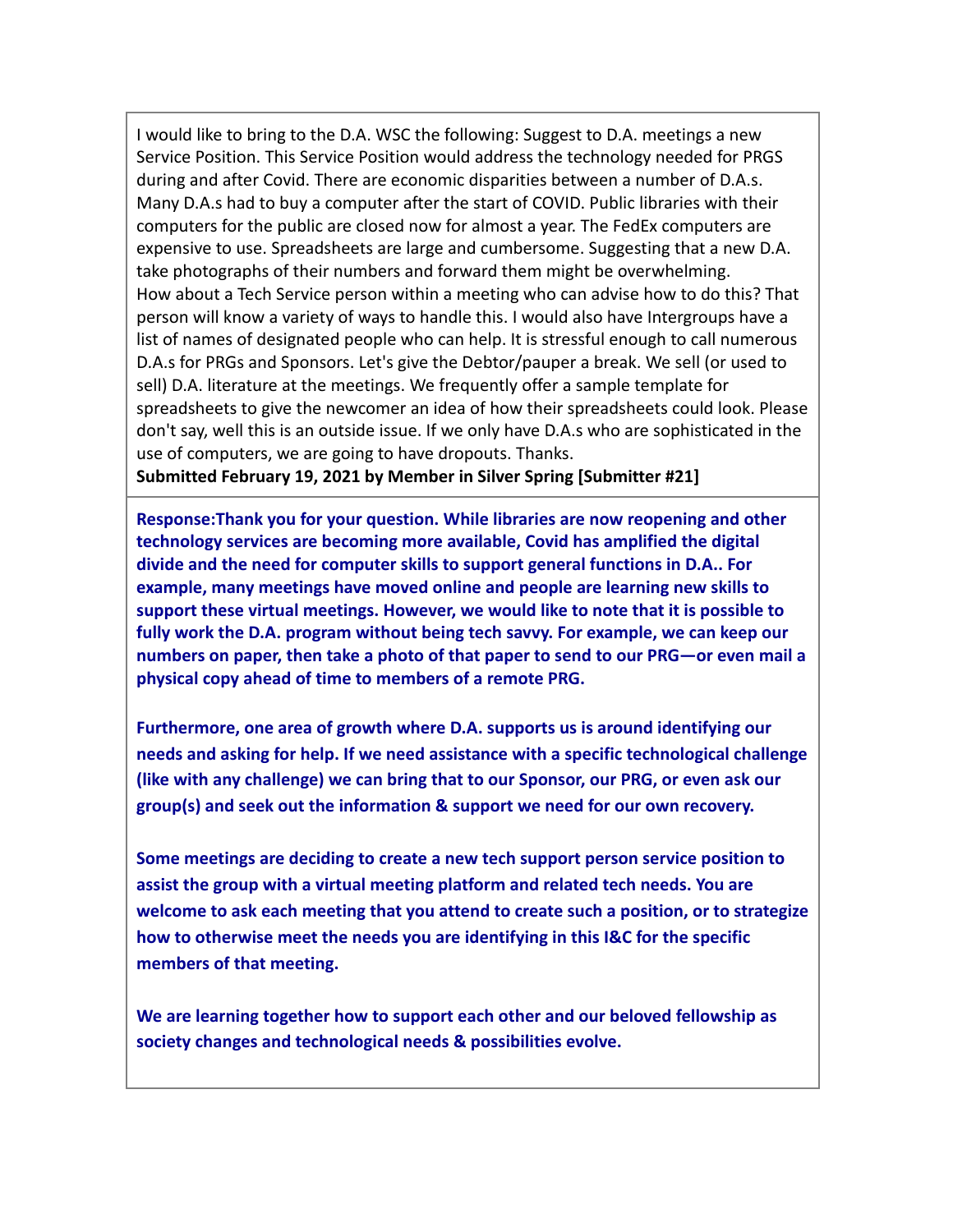## **21-47 Assigned to WSC Literature**

## **Issue or Concern for the D.A. World Service Conference:**

What are the values that go with each of the 12 Steps? These values are inferred in the phrase, "We place principles before personalities."

**Submitted February 21, 2021 by Blessing in Pleasant Hill of Group 1063 "Saturday Oakland Visions Meeting with Rotating Format" [Submitter #22]**

## **Response: Proposed response issue 21-47 :**

Your question offers a wonderful opportunity to deepen our understanding of the Twelve Steps. A place to start might be The Twelve Steps, Twelve Traditions, and Twelve Concepts of Debtors Anonymous: Thirty-Six Principles of Recovery, page 61:

Step One – honesty

Step Two – hope and faith

Step Three – acceptance and surrender

Steps Four and Five – honesty and courage

Step Six – willingness

Step Seven – humility

Steps Eight and Nine – forgiveness, freedom, and integrity

Step Ten – perseverance, gratitude, honesty

Step Eleven – openness and spirituality

Step Twelve – service

We trust that you will discover more as you pursue your study and practice of the Steps.

| $-4c$<br>۰. |
|-------------|
|             |
|             |

## **21-48 Assigned to WSC Resource Development**

## **Issue or Concern for the D.A. World Service Conference:**

Lack of anonymity for Treasurer at virtual-only start up meetings. **Submitted February 23, 2021 [Submitter #23]**

**Response:** Thank you, Submitter #23, for your Issue/Concern regarding the anonymity of a group Treasurer. For the protection of Debtors Anonymous we remain anonymous at the level of press, radio and films. We also practice anonymity, as it is the spiritual foundation of all our Traditions, reminding us to place principles before personalities. However, a Treasurer cannot remain anonymous from the group he or she serves; otherwise, there would be no accountability for the Treasurer's stewardship of group funds. We recognize that some members may need to remain completely anonymous, for reasons individual to them. Perhaps such members would not be appropriate for service as the group Treasurer.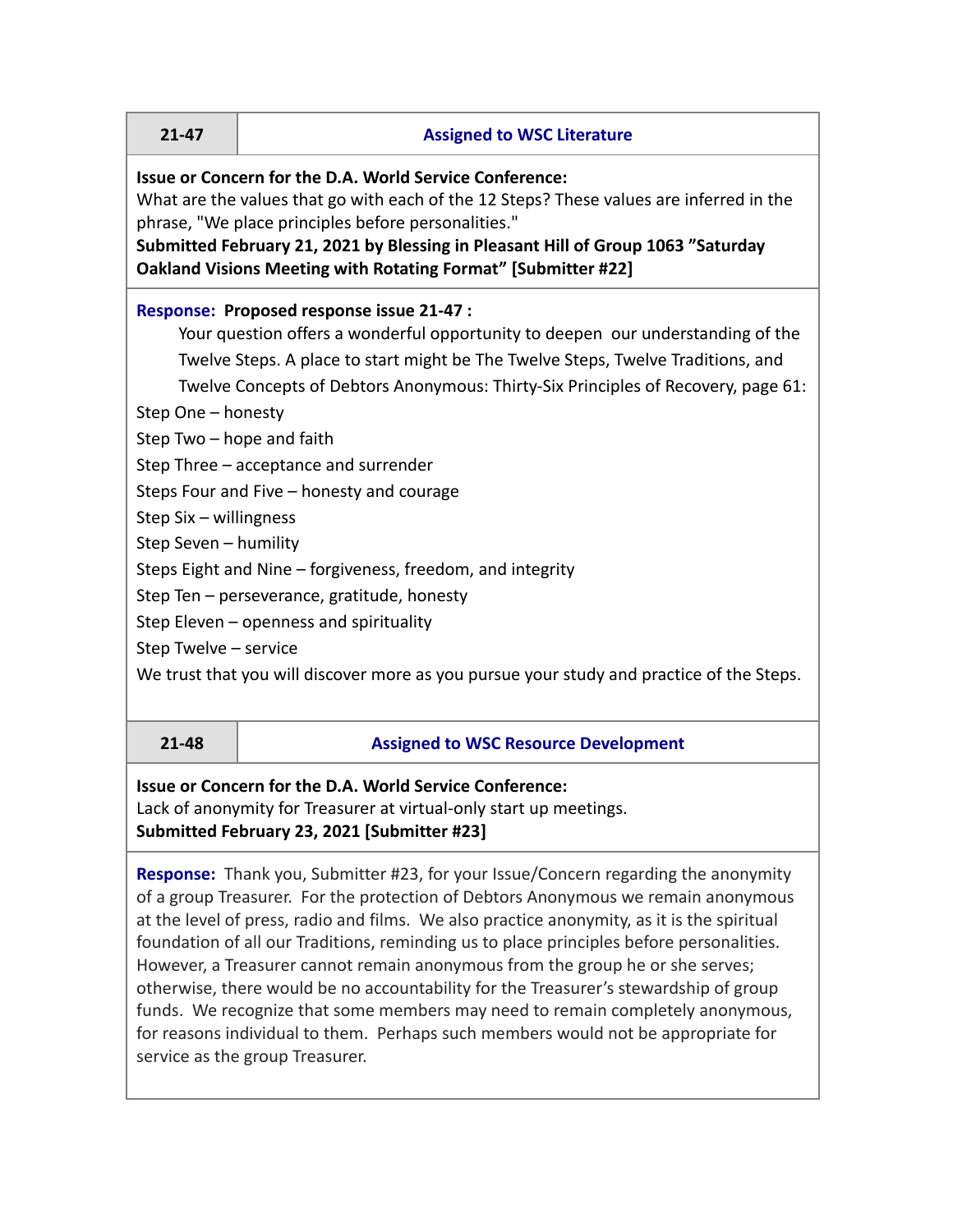### **21-49 Assigned to WSC Resource Development**

## **Issue or Concern for the D.A. World Service Conference:**

I recently received an email from a D.A. member with this statement in it: "As for funding of this project, last week we received a pledge from an active D.A. and B.D.A. member for \$1,000 by the end of March." Can the GSB and the WSC committees please clarify the nature of a "pledge" in the context of compulsive debting? I am not a lawyer. I'm guessing these "pledges'' are not enforceable because the entity collecting pledges is not a nonprofit. I would love to "pledge" to help all sorts of causes. As a compulsive debtor, I've found it works best for me if I only donate money I actually have. If I promise payment in the future without actual cash in hand, I know what will happen. I will spend that "promise" ten ways to Sunday, then feel utterly baffled when all my promises come clamoring for me to pay up. Maybe a short blurb in *the D.A. Focus* would help. Something I can point to when I receive solicitations for pledges, to help me explain when asked that making a pledge could put me at risk of debting.

**Submitted March 8, 2021 by Carol B. of Portland [Submitter #17]**

**Response:** Thank you, Carol B., for your Issue/Concern regarding pledges. It appears the genesis of your concern is an individual commenting about a pledge, apparently for a specific group's project. Generally, as you know, a group is autonomous except in matters affecting other groups or D.A. as a whole, and it does not appear this specific issue does involve other groups or D.A. generally. We are also mindful that we remain self-supporting through our own contributions – we do not seek outside support or pledges and would caution groups to not cross the line to seeking support other than through our own members. Again generally, it is not within D.A. 's responsibility to define for a member whether any specific financial arrangement may or may not be deemed to be "debting," other than to note the only requirement for membership is a desire to avoid unsecured debt.

## **21-50 Assigned to WSC Business Debtors Anonymous**

## **Issue or Concern for the D.A. World Service Conference:**

Group # 122319 submits the following draft of 12 B.D.A. Promises, written in a format similar to the D.A. Tools, for consideration by the relevant Committees of both the WSC and the GSB. We have purposely ordered these proposed promises to align with the 12 Steps. We assign and surrender all rights to the following to the GSB and anticipate many rewrites before publication as either Conference-approved literature or service material. Thank you for reviewing our submission. (GSB Note: the 1250-word draft will be forwarded to the WSC Business Debtors Anonymous Committee for review). **Submitted March 10, 2021 by Bob A. in Seattle of Group 122319 "B.D.A. Workshops" [Submitter #5]**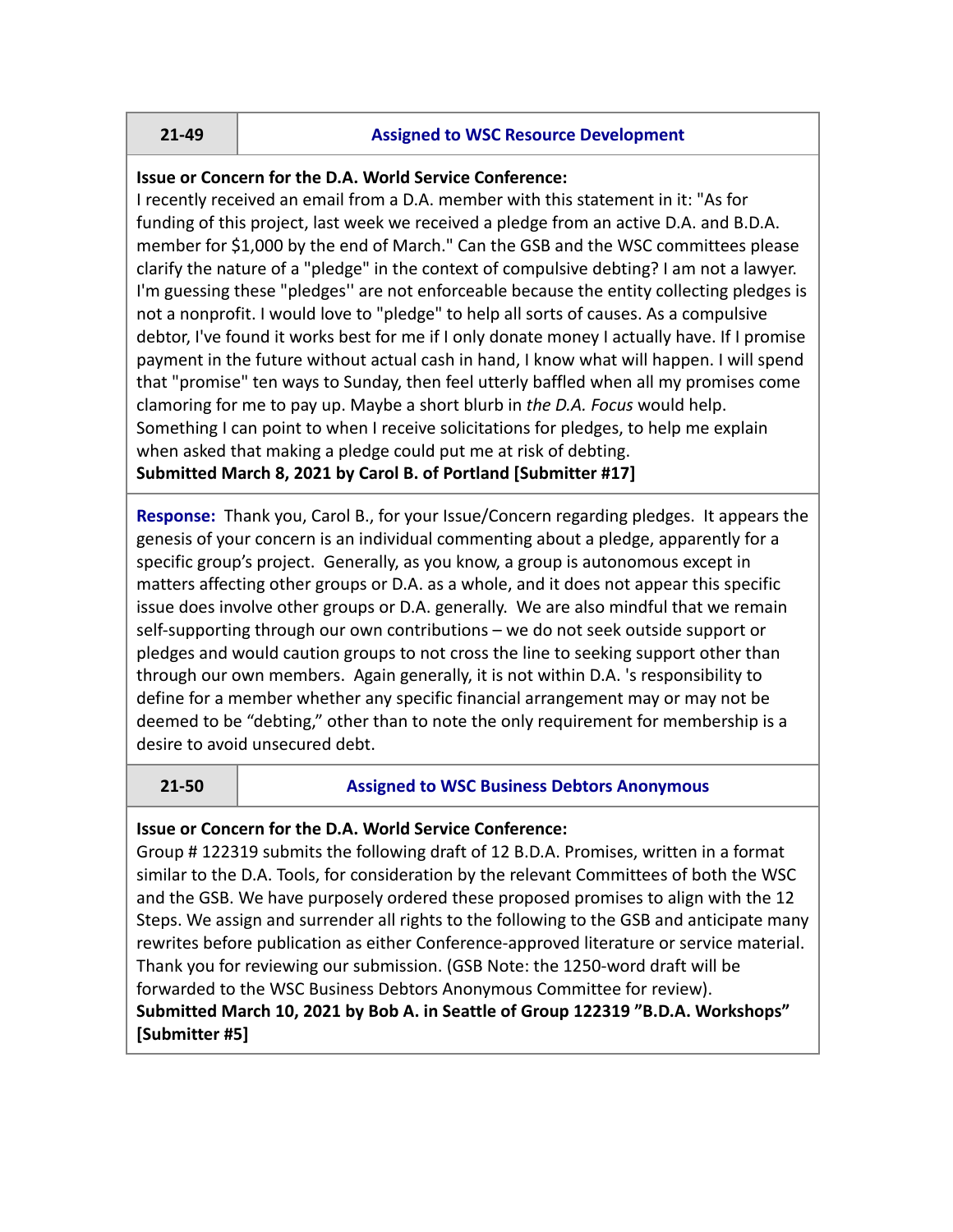**Response:** GSB note: The 2021/2 WSC B.D.A. Committee declined to answer this Issue and Concern. We encourage you to re-submit to next year's committee.

## **21-51 Assigned to WSC Business Debtors Anonymous**

#### **Issue or Concern for the D.A. World Service Conference:**

Group # 122319 submits the following draft of 12 B.D.A. Promises, written in a short format, for consideration by the relevant Committees of both the WSC and the GSB. We have purposely ordered these proposed promises to align with the 12 Steps. We assign and surrender all rights to the following to the GSB and anticipate many rewrites before publication as either Conference-approved literature or service material. Thank you for reviewing our submission.

Proposed B.D.A. Promises (short form)

1. We are committed to our recovery from compulsive debting.

2. We are growing spiritually and are unafraid of letting others know about our recovery.

3. We properly fund our personal lives and live within our businesses' means.

4. We are rapidly becoming free of shame.

5. We focus on learning from our experiences and grow to appreciate both positive and negative feedback.

6. We have positive self-esteem.

7. We can identify and define the contributions we make.

8. We see ourselves as equals with everyone we meet through our jobs or businesses.

9. We charge appropriately for our time and services.

10. We are clear about our limits; we set boundaries.

11. We are engaged in work that is fulfilling and rewarding.

12. We know that we are enough.

We have found that it is only through working the Twelve Steps of Debtors Anonymous that lasting solvency, recovery, and serenity may be obtained for our businesses and ourselves. Until we take all Twelve Steps, these promises for business owners and the other promises of D.A. will likely remain out of our reach. Please take the Steps and join us in the new life and experience described here.

**Submitted March 10, 2021 by Bob A. in Seattle of Group 122319 "B.D.A. Workshops" [Submitter #5]**

**Response:** GSB note: The 2021/22 WSC B.D.A. Committee declined to answer this Issue and Concern. We encourage you to re-submit to next year's committee.

**21-52 Assigned to GSB Office**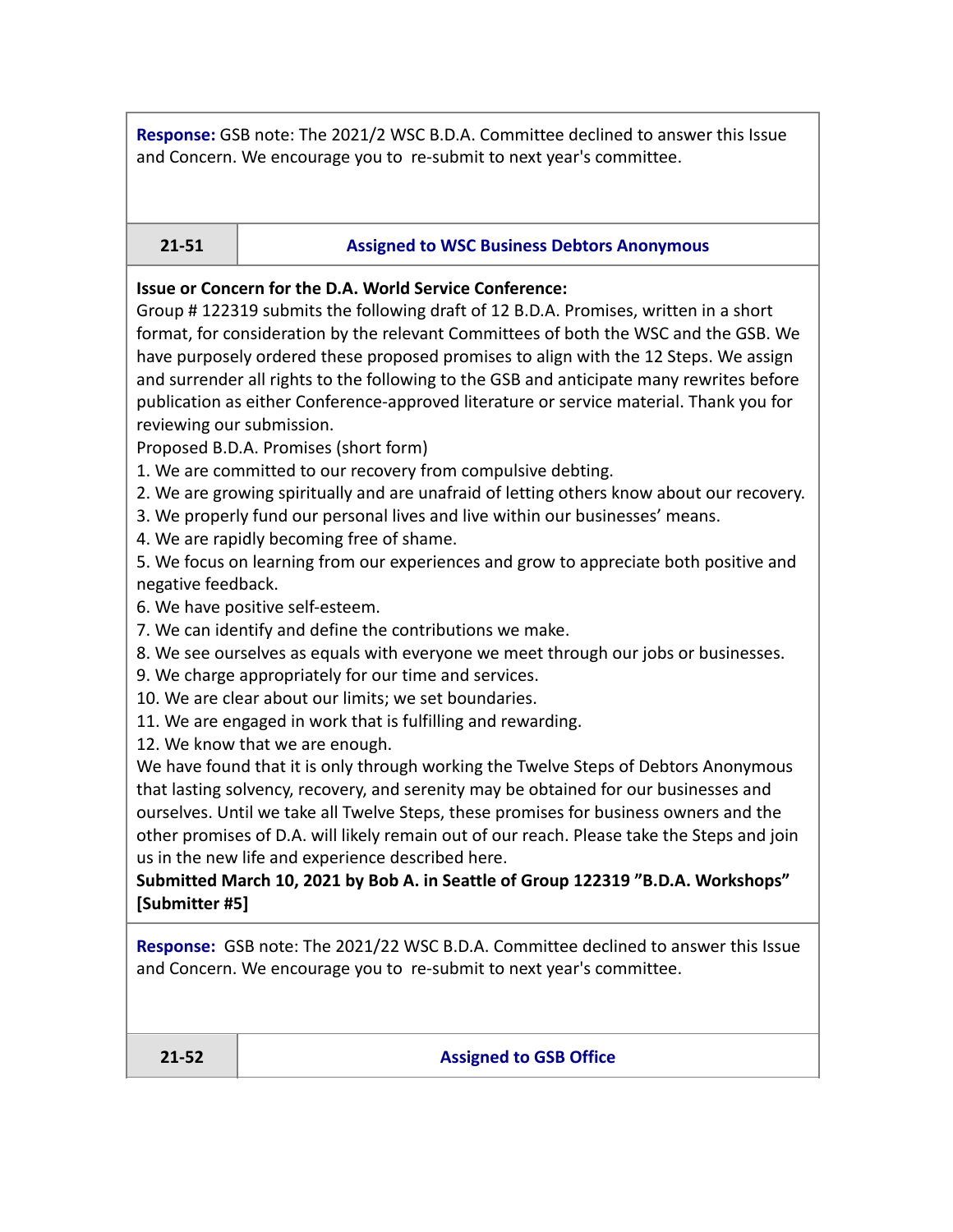## **Issue or Concern for the D.A. World Service Conference:**

The Resource Development Committee has been donating electronically to D.A. down to an efficient process with excellent donor buttons. Please consider working on the process of paying electronically for the purchase of D.A. literature. If this is in the works, please let me know the estimated tentative date for implementation. Thank you for your service to WSC.

## **Submitted March 19, 2021 by Linda in Philadelphia of Group 496 "Simple Abundance" [Submitter #24]**

**Response:** Thank you for your Issue and Concern. Please see the answer to the Issue and Concern 21-44 above, which covers the same issue.

## **21-53 Assigned to WSC Fellowship Communications**

**Issue or Concern for the D.A. World Service Conference:** Members bringing their personal politics into meetings or PRGs, etc. **Submitted March 21, 2021 by Member in NYC [Submitter #25]**

**Response:** Thank you for your issue and concern regarding members bringing their personal politics into meetings or PRGs, etc. Traditions we think might be especially applicable are 1, 2, 4, 6, 10 and 12. While we cannot "enforce the unenforceable," it is vital for D.A. to be guided by the Traditions and principles so clearly defined in our literature.

If it appears that outside issues (including personal politics) have been consistently discussed at the meeting level or in a D.A. service capacity and do not appear to be stopping, an individual or the group should address the issue.

These issues can be addressed at meetings or in PRGs by bringing attention to the Twelve Traditions, particularly Tradition One ("Our common welfare should come first; personal recovery depends upon D.A. unity."), Tradition Two ("For our group purpose, there is but one ultimate authority—a loving God as He may express Himself in our group conscience. Our leaders are but trusted servants; they do not govern."), Tradition Four ("Each group should be autonomous except in matters affecting other groups or D.A. as a whole."), Tradition Six ("A D.A. group ought never endorse, finance, or lend the D.A. name to any related facility or outside enterprise, lest problems of money, property or prestige divert us from our primary purpose."), and Tradition Ten ("Debtors Anonymous has no opinion on outside issues; hence the D.A. name ought never be drawn into public controversy.")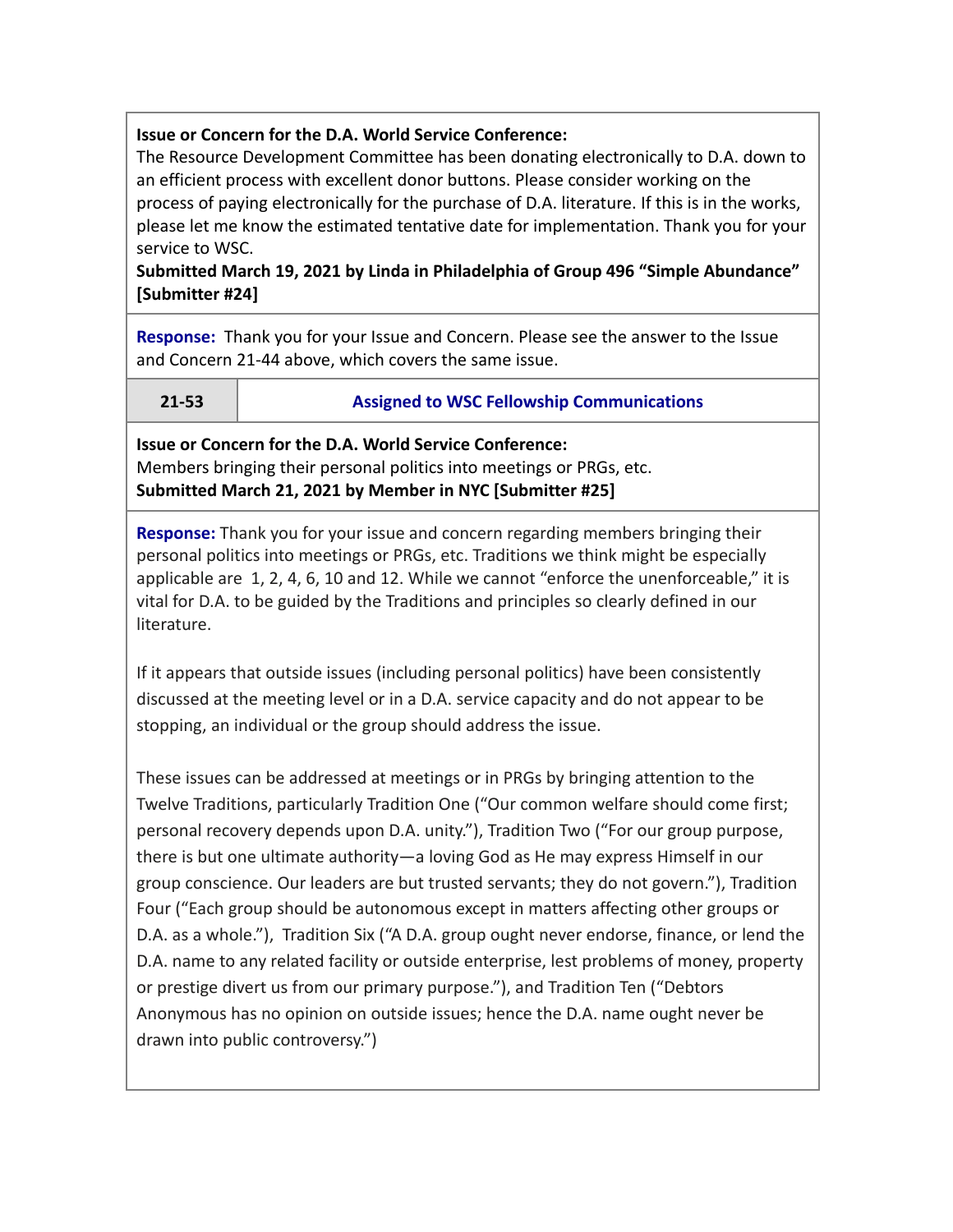If a person is comfortable speaking up, they may address the difficulty using some of the suggestions in the

<https://debtorsanonymous.org/download/safety-guidelines/?wpdmdl=2658>

They may rely on the principles set forth in the Traditions listed above and ask that outside issues remain outside the scope of a D.A. meeting or function. The real concern is taking away from the D.A. focus.

At a business meeting, a group could discuss the principles and guidance in these Traditions, with a plea to follow the suggested guidelines to keep D.A. 's singleness of purpose so that D.A. is available to members and the still-suffering debtor. The group could discuss how it wishes to emphasize the avoidance of outside issues. The meeting format could include a statement read before sharing begins, which could include a reading of Tradition Ten and a gentle reminder that discussion of personal politics, religion, etc. is an outside issue and does not belong in a D.A. meeting. There could be a study of the issue; Higher Power as expressed through the group conscience could set the parameters.

If discussion of outside issues continues, the group may choose to conduct a group inventory. Suggestions can be found in the D.A. service piece "Group Inventory: All Shapes and Sizes," which can be found on the D.A. website at <https://debtorsanonymous.org/download/group-inventory/?wpdmdl=1247>.

In all our discussions we turn to Higher Power for guidance and help.

## **21-54 Assigned to WSC Fellowship Communications**

## **Issue or Concern for the D.A. World Service Conference:**

The name of our beloved Fellowship's magazine, "*Ways & Means*," is confusing to many, especially newcomers. I propose changing the name to "*Within Our Means."* I believe that captures our primary purpose. By not incurring new unsecured debt one day at a time, we learn to live within our means (yet our means will not define us). It reflects what has become a way of life for us (just as sobriety is a way of life for recovering alcoholics). And it reflects the gift we discover by working our program — that the D.A. Promises are in fact well within our means. Respectfully submitted for the Conference's consideration.

**Submitted March 21, 2021 by Allen in Croton-on-Hudson, NY [Submitter #26]**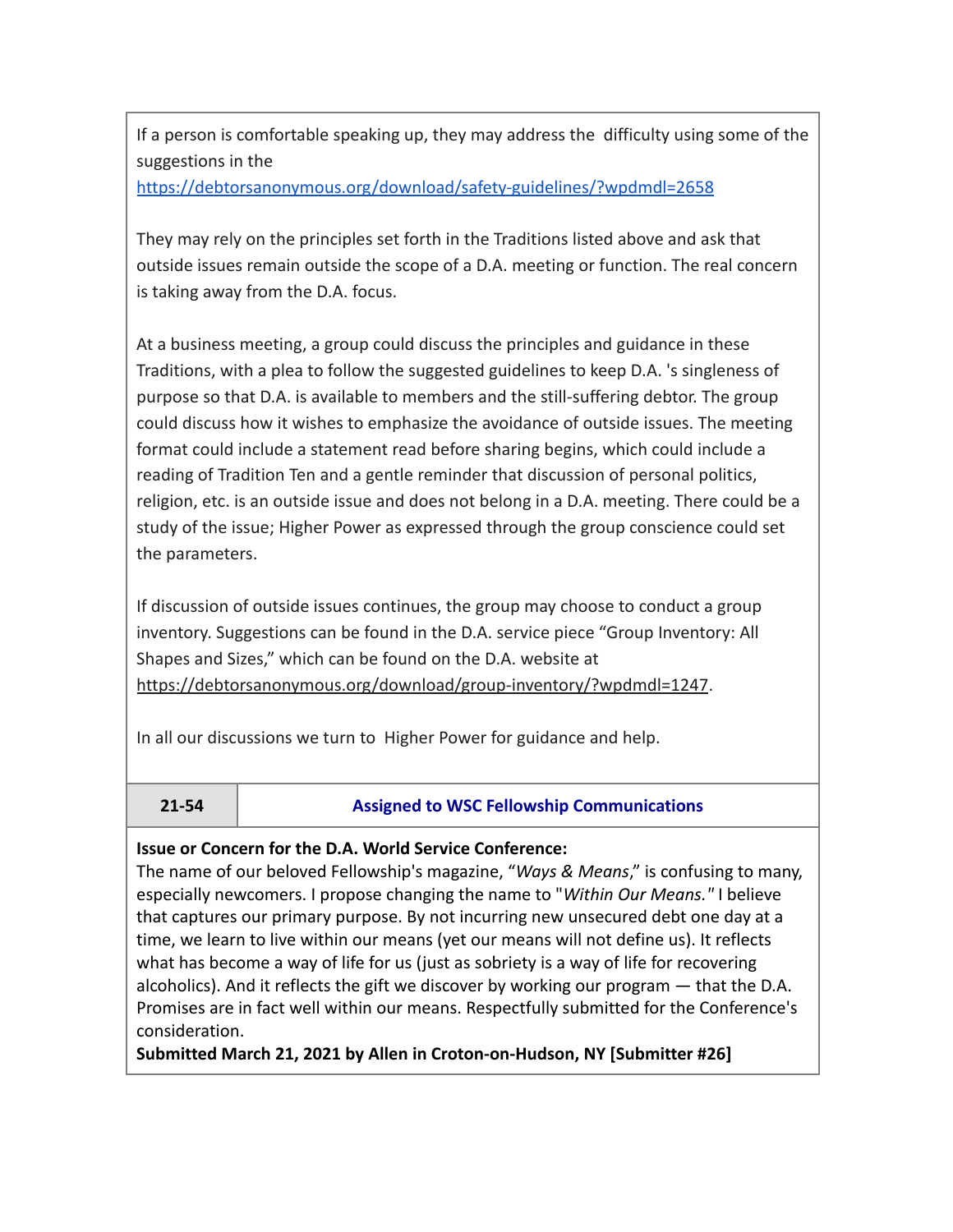**Response:** Thank you for your thoughtful suggestion to change the name of our D.A. magazine from *Ways & Means* to *Within Our Means*. Making that change would require passing a motion at the World Service Conference.

The Fellowship Communications Committee discussed the suggested change and has decided not to propose it through a motion at this time. As you pointed out, living within our means is certainly essential to staying solvent. However, we feel that *Ways & Means* is a fitting title for the magazine, since the articles in it describe the various ways and means by which D.A. members stay solvent, work the program, and live in recovery. Because the magazine has been known as *Ways & Means* for so many years, changing the title now could lead to a lot of confusion. We appreciate your providing us an opportunity to consider the title of the magazine and to come to a deeper understanding of this rich resource of our D.A. Fellowship.

## **21-55 Assigned to WSC Fellowship Communications**

## **Issue or Concern for the D.A. World Service Conference:**

Workshops that continue to incorporate non Conference-approved literature.

Submitted March 21, 2021 [Submitter #27]

## **Response:**

Tradition Six States:

"A D.A. group ought never endorse, finance or lend the D.A. name to any related facility or outside enterprise, lest problems of money, property, and prestige divert us from our primary purpose."

In reference to special events such as workshops, page 50 of the *D.A. Manual for Service* states:

"The more mindful the event [workshop] committee is of this [Tradition Six] when deciding on the format and venue for the event, the more successful the event will be. This Tradition is also critical for spreading the word about the event to other D.A. members while being careful not to imply an association or authorization for the event by Debtors Anonymous as a whole. This Tradition also is a good reminder to avoid topics from outside sources and to avoid using non-conference approved literature at events."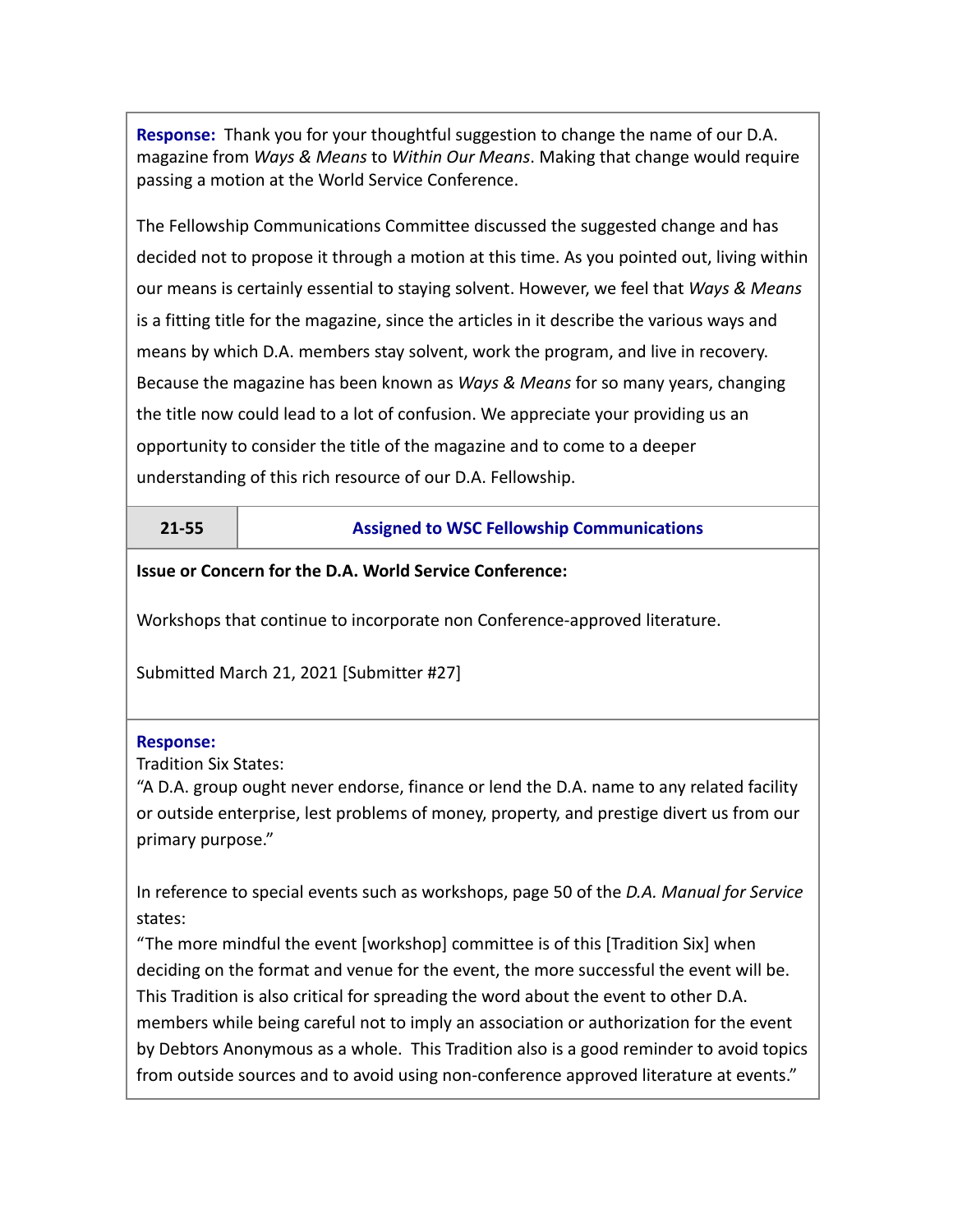By Tradition Nine, D.A. and its service bodies do not have the authority to dictate what literature is used at meetings or other events, but the event organizers can be reminded of the importance of Tradition Six. Members who are aware of the Traditions can participate in the planning of workshops and share those principles with other members who may not yet have knowledge of the Traditions.

## **21-56 Assigned to WSC Conference**

**Issue or Concern for the D.A. World Service Conference:**

Request that the World Service Conference representatives and Board members uphold the primary purpose of D.A. and decline to address outside issues or addictions other than compulsive debting in the financial sense.

**Submitted March 21, 2021 by Blessing in Pleasant Hill of Group 1029 "Saturday Oakland Visions Meeting with Rotating Format" [Submitter #22]**

## **Response: Response:**

Thank you for bringing us your concerns. It may be helpful to refer to the following D.A. conference-approved literature regarding the D.A. primary purpose, outside issues and other addictions. It is always the goal of the WSC and the Board to follow the Steps, Traditions, and Concepts.

The following response is taken from the Debtors Anonymous (D.A.) approved literature, *The Twelve Steps, Twelve Traditions, and Twelve Concepts of Debtors Anonymous: Thirty-six Principles of Recovery (12,12,&12).*

**Tradition Five** addresses the term "primary purpose": "Each group has but one primary purpose- -to carry its message to the debtor who still suffers." (p. 81).

**Tradition One** clarifies that D.A. unity concerns not only D.A. as a whole, but "D.A. unity within each D.A. group," and that "unity is not uniformity" (p. 65).

According to **Tradition Two**,"Our leaders are but trusted servants; they do not govern." We vest final authority "in a Higher Power that speaks through a group conscience" (p. 68).

**Tradition Four** addresses meeting groups. "Each group should be autonomous except in matters affecting other groups or D.A. as a whole" (p. 77).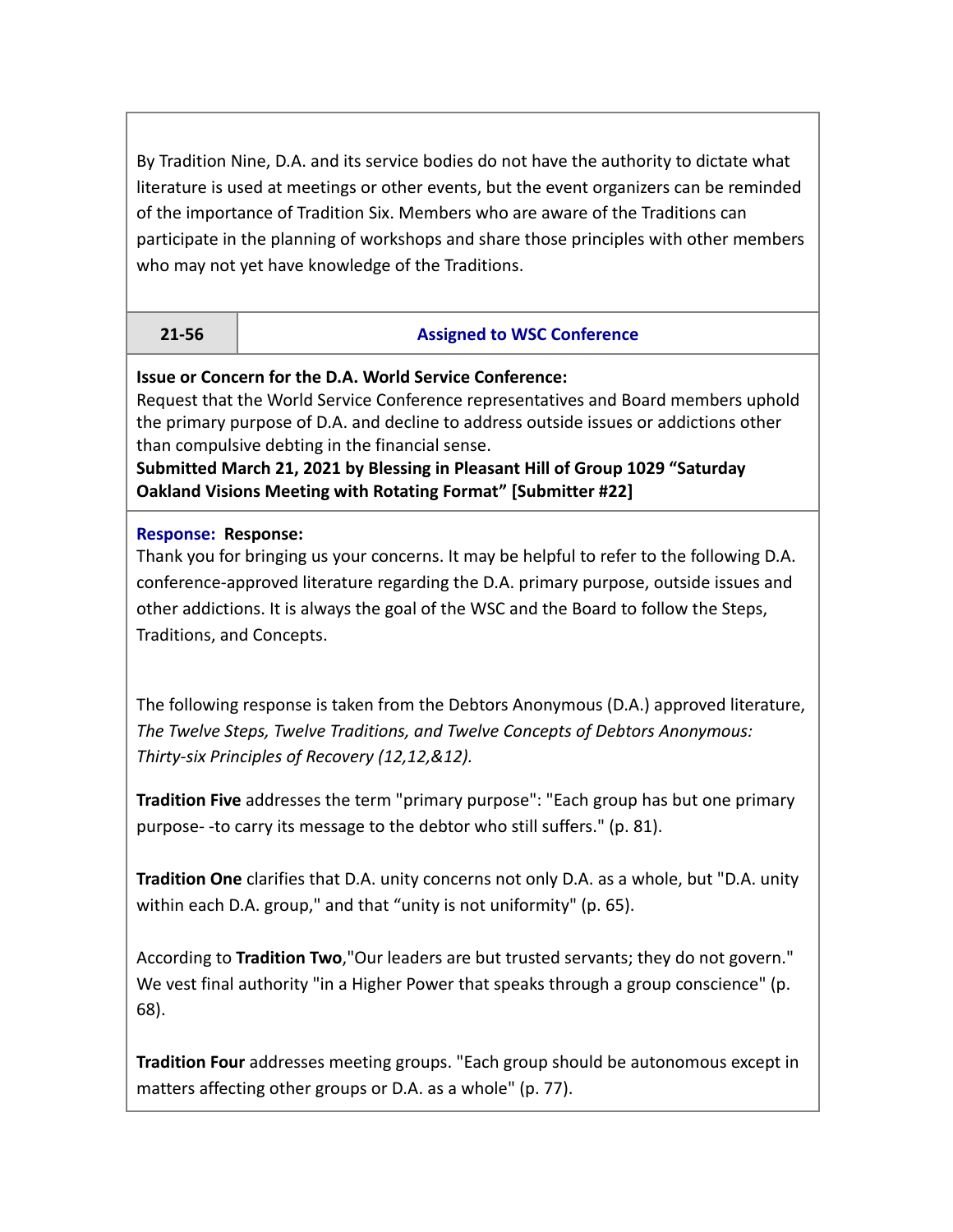**Tradition Ten** talks about primary purpose and also addresses outside issues. The D.A. primary purpose is "to help debtors attain and maintain recovery from debting." A meeting's focus is determined by its group conscience. Outside issues are public matters that "have nothing to do with debting" and that do not affect personal recovery (pp. 105-106). "Debtor's Anonymous has no opinion on outside issues; hence the D.A. name ought never be drawn into public controversy" (p. 104).

**Step Four** addresses "probing deeply," examining our character defects, describing our destructive actions, and identifying "the shortcomings that gave rise to them" (p. 22). Time, clutter, and earning, for example, pertain to shortcomings that underlie financial debting and may be the focus of specific meeting groups. One's earning capacity can be affected by the inability to get to work on time, to find car keys to drive to a job, or to pay a bill due to clutter. Some debtors experience specific challenges in their neighborhoods, industries, chosen professions, or because of their identities. These shortcomings or circumstances affect personal recovery.

We hope this addresses your concern and adds clarity.

## **21-57 Not Meeting Criteria**

**Issue or Concern for the D.A. World Service Conference:**

Other 12-step fellowships have a 12-step workbook. N.A. has an approved 12-step workbook. OA has an approved 12-step workbook, and ACA has an approved 12-step workbook, but D.A. has no approved 12-step workbook yet. A 12-step workbook is good for the Sponsor and Sponsee relationship. The newcomer can work the 12 Steps in the workbook and go over it with his or her sponsor.

**Submitted March 22, 2021 by Benjamin in Virginia Beach of Group 1469 "Virginia Beach #1" [Submitter #28]**

**Response:** Thank you. This coincided with the D.A. and B.D.A. Twelve Step Workbooks coming out in 2021.

**21-58 Assigned to WSC Resource Development**

## **Issue or Concern for the D.A. World Service Conference:**

We have had extreme difficulty setting up a PayPal account without a member having to use their own personal bank account. Since the banking laws have changed under homeland security rules it is no longer possible to open a bank account for a group unless it is classified as a non-profit or LLC. Setting up an LLC is very expensive and is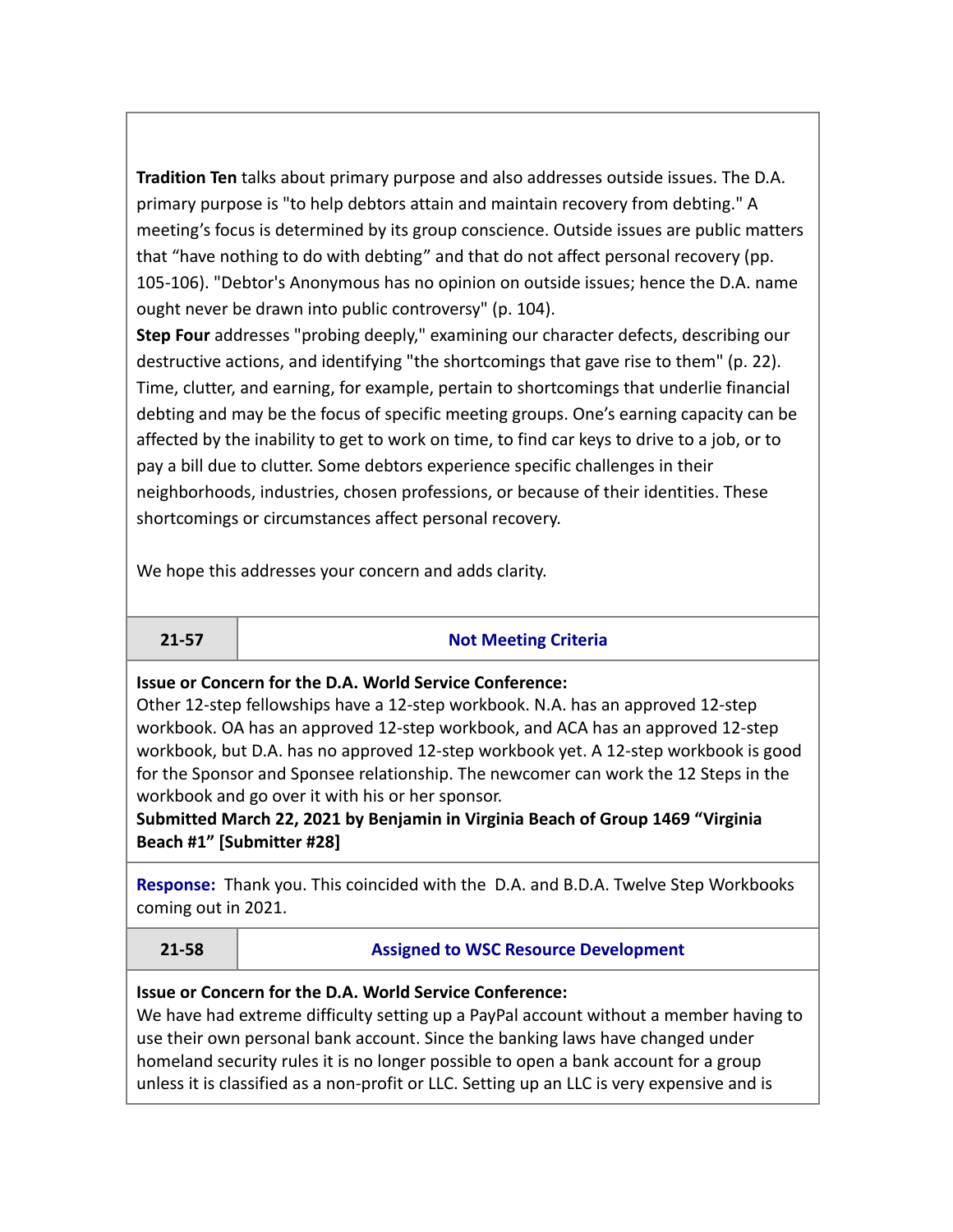difficult to do when we are a virtual group with members all over the world. If PayPal is set up linked to an individual member's bank account and that position changes leadership, we have to recreate the PayPal account with another member's bank account. It would be helpful to have guidance from WSC.

**Submitted March 22, 2021 by Jeanne in Arroyo Grande of Group "D.A. Telephone-Internet Intergroup" [Submitter #29]**

**Response:** We share your concerns about the difficulties in groups engaging in banking relationships in the United States. We have no real guidance we can offer other than to say that as D.A. Members we comply with current laws in setting up such banking relationships. As to your comments about setting up a PayPal, we note that many of the same difficulties exist if the group, itself, has a banking relationship and changes leadership – issues regarding the changing of signature cards and the like. The D.A. Manual for Service provides the suggestions we have regarding service as a group treasurer.

## **21-59 Assigned to WSC Business Debtors Anonymous**

**Issue or Concern for the D.A. World Service Conference:**

I have been in D.A. for 2 years and am now debt free, financially serene, and prosperous. I wish to bring forward a major concern. I am a 64 year old female and am partially disabled. I have a considerable amount of money in retirement accounts. Due to my disability, my monthly income was limited when I can to D.A. I was emotionally and financially fragile. One of my first PRG members had a background in financial planning. They suggested I use their services for a substantial fee to determine if my investments were at an appropriate risk level.

Looking back, this member practically groomed me for their proposition. they asked me out to coffee. They approached me after meetings. I can't help but think they had further plans for managing my money. Whether this was conscious or unconscious on their part is uncertain and irrelevant. I almost took them up on their offer.

Due to years in our flagship program, I was familiar with the concept of "13th stepping." Due to a history of childhood trauma and subsequent therapy, I was (fortunately) able to identify predator behavior and discontinue the PRG relationship. Fortunately, members of my local groups confronted this member about their unethical behavior.

Please find a way to make it well-known that that type of predatory, opportunistic behavior is not tolerated in our Fellowship. It should be common knowledge and in the forefront of all members' awareness that we call it out immediately. It needs to be a value the we own. It needs to be part who we are.

Also, using our Fellowship as a means to build other types of business should be discouraged. Using Contact List emails to offer "Complimentary" or "Free Initial Services" is contrary to our Traditions. It should be common knowledge that this type of activity is not acceptable. Thank you for your service and for the read.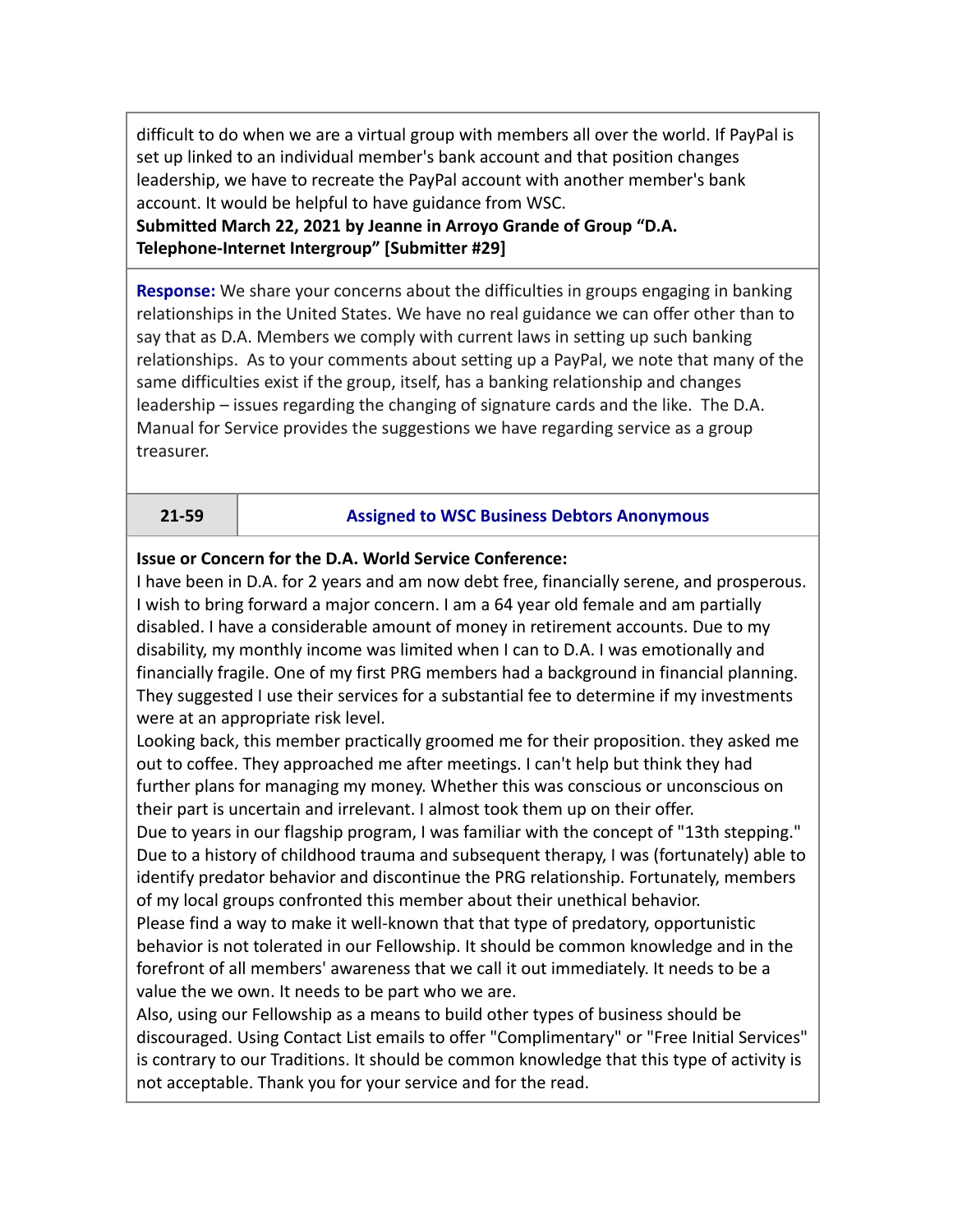| Submitted March 22, 2021 [Submitter #30]                                                                                                                                                                                                                                                                                                                                                                                                                                                                                                   |                                   |  |  |  |
|--------------------------------------------------------------------------------------------------------------------------------------------------------------------------------------------------------------------------------------------------------------------------------------------------------------------------------------------------------------------------------------------------------------------------------------------------------------------------------------------------------------------------------------------|-----------------------------------|--|--|--|
| <b>Response:</b> GSB note: The 2021/22 WSC B.D.A. Committee declined to answer this Issue<br>and Concern. We encourage you to re-submit to next year's committee.                                                                                                                                                                                                                                                                                                                                                                          |                                   |  |  |  |
| 21-60                                                                                                                                                                                                                                                                                                                                                                                                                                                                                                                                      | <b>Assigned to WSC Conference</b> |  |  |  |
| <b>Issue or Concern for the D.A. World Service Conference:</b><br>Is the John H. Fund to send someone to the 2022 World Service Conference in London?<br>This is what has been announced at the meeting I attend yet I see no description of this<br>Conference at the website (no designated date, agenda, workshops, etc.). Please explain<br>or provide a link to a flyer like other Twelve-step recovery programs do.<br>Submitted March 23, 2021 by Laura in Houston of Group "8pm Holy Name Retreat<br>Zoom Meeting" [Submitter #31] |                                   |  |  |  |
| <b>Response:</b> Thank you for your question.<br>The 2022 WSC will be held in London.<br>John H funds are for supporting members to attend WSC each year.<br>Link to John H Scholarship information:<br>https://debtorsanonymous.org/fellowship-services/world-service-conference/                                                                                                                                                                                                                                                         |                                   |  |  |  |

| $21 - 61$                                                                                                                                                                   | <b>Assigned to WSC Public Information</b>                                                                                                                                         |  |  |
|-----------------------------------------------------------------------------------------------------------------------------------------------------------------------------|-----------------------------------------------------------------------------------------------------------------------------------------------------------------------------------|--|--|
| Issue or Concern for the D.A. World Service Conference:<br>How to attract younger (18-35 year old) debtors into the Fellowship?<br>Submitted March 23, 2021 [Submitter #32] |                                                                                                                                                                                   |  |  |
|                                                                                                                                                                             | Response: Response: The WSC Public Information Committee has formed a Subcommittee for<br>Youth Outreach. The subcommittee has developed an informal and anonymous survey for the |  |  |

 $\Box$ 

Fellowship to ascertain age and geographic demographics. This is the first step in developing an action plan. The WSC P.I. Committee is coordinating approval from the GSB to distribute the survey to the Fellowship.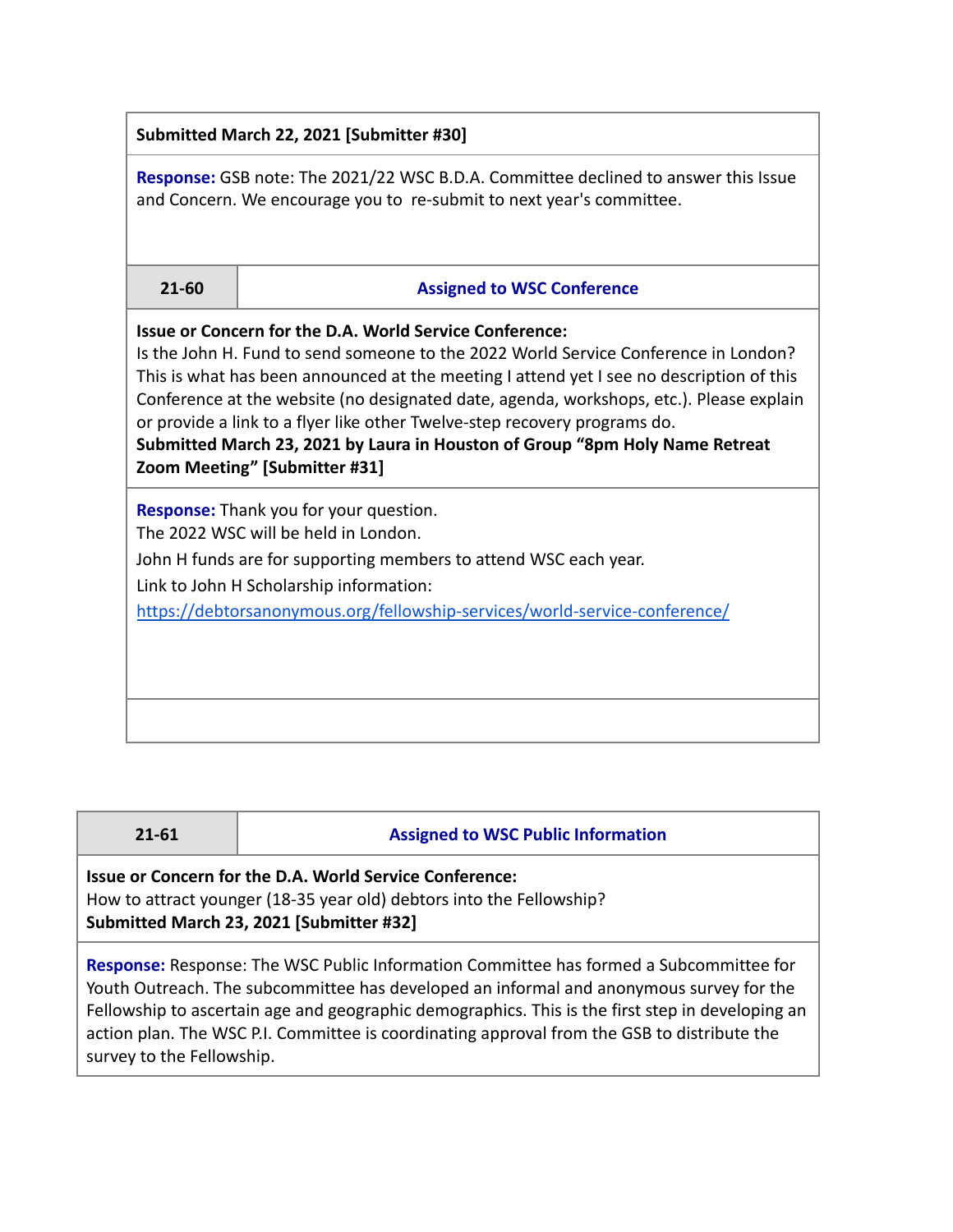### **21-62 Assigned to WSC Conference**

## **Issue or Concern for the D.A. World Service Conference:**

Please add into the D.A.MS a description of what the purpose a GSR Regional Area Group is, what the benefits are, why and when should starting a GSR Regional Area Group be considered, and some details on how it might be efficiently run.

## **Submitted March 24, 2021 by Celia in Montara [Submitter #1]**

**Response:** Thank you for your suggestion. The Conference Committee is discussing how best to address this, and which other D.A. committees to ask to contribute to the solution you suggest.

In the meantime, please be aware of the following current information in the D.A.MS:

## Page 66

## Service to the GSR Area Group

If a GSR Area Group exists, the GSR meets with other GSRs from the region to discuss D.A. issues that affect D.A. as a whole or those that affect the area. If an area group does not exist, the GSR may work with the area Intergroup, which coordinates activities and interests among groups in a close geographical area. As an area grows, groups prosper, and more GSRs are elected, the GSRs are encouraged to form a GSR area group.

Some communities have only one or two meetings, and therefore forming a GSR area group is impractical. It is important, however that groups elect GSRs and, no matter how few or how many meetings there are in the area, GSRs can meet with each other and share their common work of carrying the message. GSRs and ISRs can locate other groups in the area by using the searchable database available online at the D.A. website, www.debtorsanonymous.org

## page 69:

Service to the Intergroup or Area Group•

If an area GSR group exists, you meet with other GSRs from your region to discuss D.A. issues that affect D.A. as a whole or those that affect your area. If an area group does not exist, you may work with the area Intergroup, which coordinates activities and interests among groups in a close geographical area. As an area grows, groups prosper, and more GSRs are elected, you are encouraged to form a GSR area group.

## **21-63 Assigned to Resource Development**

**Issue or Concern for the D.A. World Service Conference:**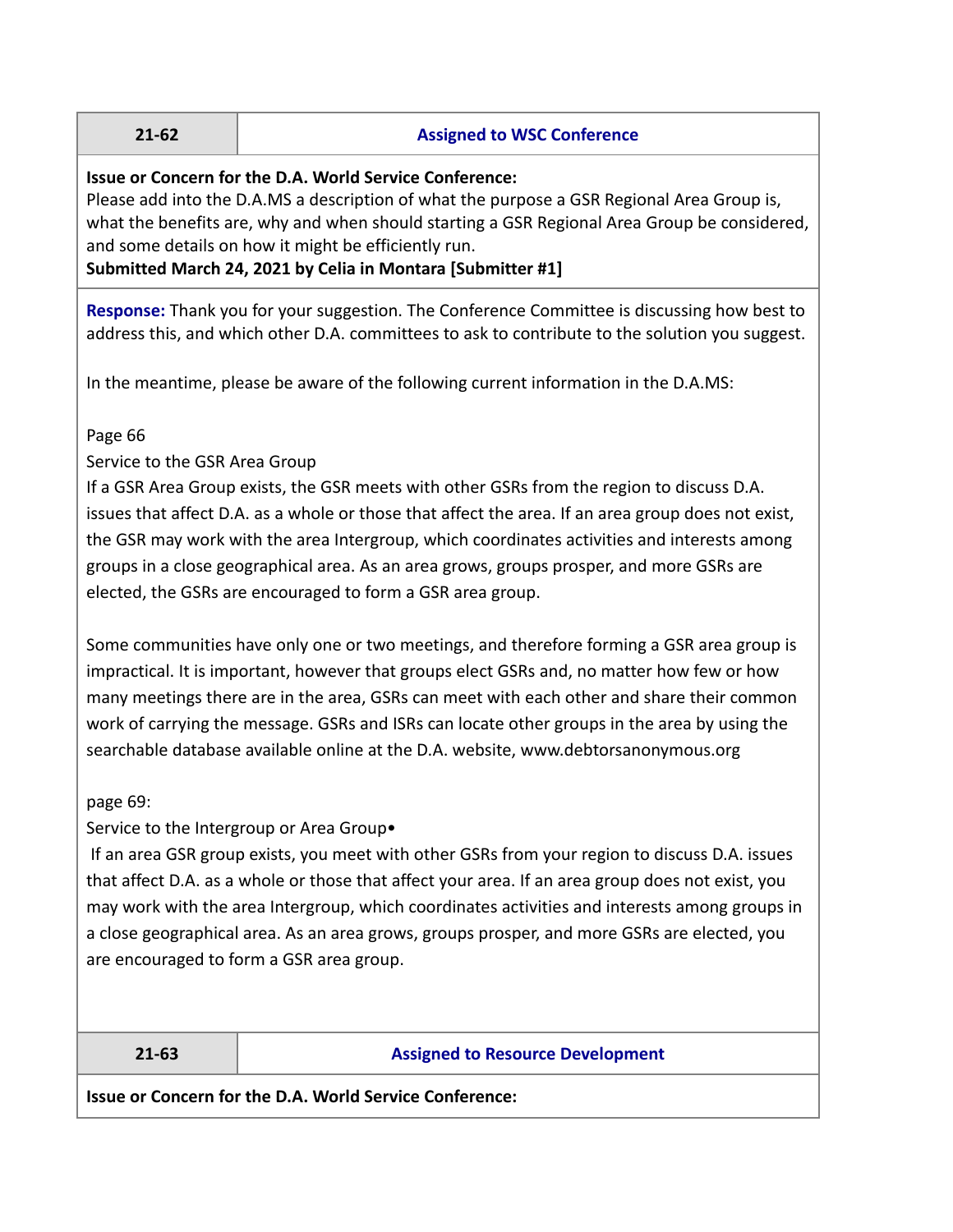Please add into the D.A.MS a description of what a Service sponsor is/does, why it is beneficial to have one, and when a member should consider getting a Service sponsor. Currently the only mention of Service Sponsor is in the Glossary at the end of the D.A.MS. **Submitted March 24, 2021 by Celia in Montara [Submitter #1]**

#### **Response:**

The Resource Development Committee is considering proposing additional language this year for the D.A. Manual for Service regarding sponsorship.

## **21-64 Assigned to WSC Literature**

**Issue or Concern for the D.A. World Service Conference:**

Please keep the focus of D.A. on debting itself, not other outside issues. I believe the San Diego Statement says it all.

**Submitted March 24, 2021 [Submitter #33]**

## **Response: Proposed response issue 21-64:**

Thank you for submitting this Issue and Concern. The members of the WSC Literature Committee have endeavored to address your concerns to the best of our ability while seeking the wisdom of a loving Higher Power as expressed in our group conscience.

In the 16 years since the "San Diego statement" was written, our fellowship has evolved. The question of whether underearning is an outside issue for D.A. recurs in Issues & Concerns from 2010, 2012, 2013, 2016, 2018, and 2019. The "San Diego Statement" was proposed, but not adopted by 2007 WSC. Our Underearning pamphlet repeatedly emphasizes the primary purpose of D.A., which is to stop incurring unsecured debt. Our history reflects a group conscience that underearning is within the scope of our recovery.

Therefore, our committee's group conscience is that the term underearning will remain.

## **21-65 Assigned to GSB Conference Support**

## **Issue or Concern for the D.A. World Service Conference:**

Please, could the I & C's and the actions taken of the most recent World Service Conference be posted on the website at least a month (or more) before the due date for submission of I&C's for the upcoming Conference year? I submit each year but often I do not know if the items I submitted the previous year were addressed or what happened with them. It would save redundancies. Thanks for all you do.

**Submitted March 26, 2021 [Submitter #34]**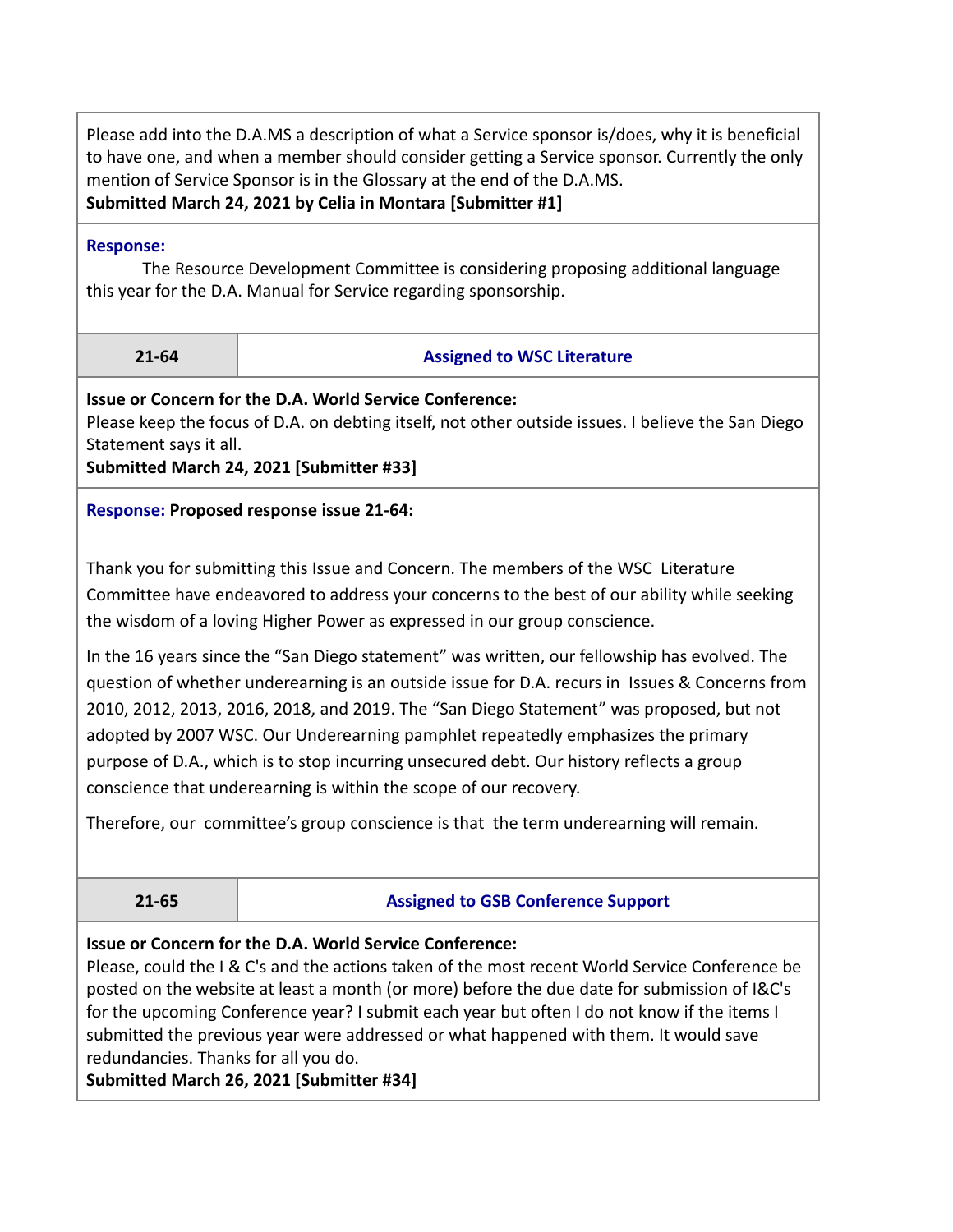**Response:** *Thank you for submitting your Issue & Concern. We appreciate your attention to the timeliness of posting the responses.*

*The goal of the Issue & Concern process is to have all responses answered and submitted in a timely manner, specifically by December 1 of that Conference year. However, because the WSC and GSB committees and WSC caucuses often have many Issues & Concerns to consider – in 2015, the WSC Literature Committee had 35 Issues & Concerns, for example - it is often not possible to have those responding to adhere to the December 1 deadline, while providing thoughtful consideration of the matters presented.*

*In fact, some members of the WSC committees/caucuses believe that they do not have enough time to adequately address the very crucial and germane issues presented by December 1, often involving "primary purpose" or Traditions concerns. There are often passionate disagreements among committee/caucus members about how to respond to particular Issues & Concerns and additional time is needed to come to a collective group conscience.*

*The goal is to post the responses as soon as they are collected and reviewed. There is often other committee business to attend to, as well. However, your point is very well taken. It is difficult to know whether to resubmit if the prior years' responses have not been posted.*

*By the time you see this, the responses will have been posted.*

*We wish you all the best in your recovery.*

## **21-66 Assigned to WSC Technology**

## **Issue or Concern for the D.A. World Service Conference:**

Suggestion re: Literature Accessibility: On the D.A. website, would it work to have the links to all 3 types of literature appear each place that literature appears? So, for instance, in the "getting started" section, right after the Free Literature there could be a notation explaining we have lit for purchase as well, and then include the links to the paper lit order form and the digital lit page on Amazon all together in a grouping. The links for all 3 types could also appear on the 'order lit' page and other locations on the site where a user might look. **Submitted March 26, 2021 [Submitter #34]**

**Response:** Thank you for your suggestion to list all three types of literature anywhere literature is mentioned on our website. Modifying wording to mention and link to all 3 types of literature in key places on the website is now on the agenda for discussion at WSC TechCom's website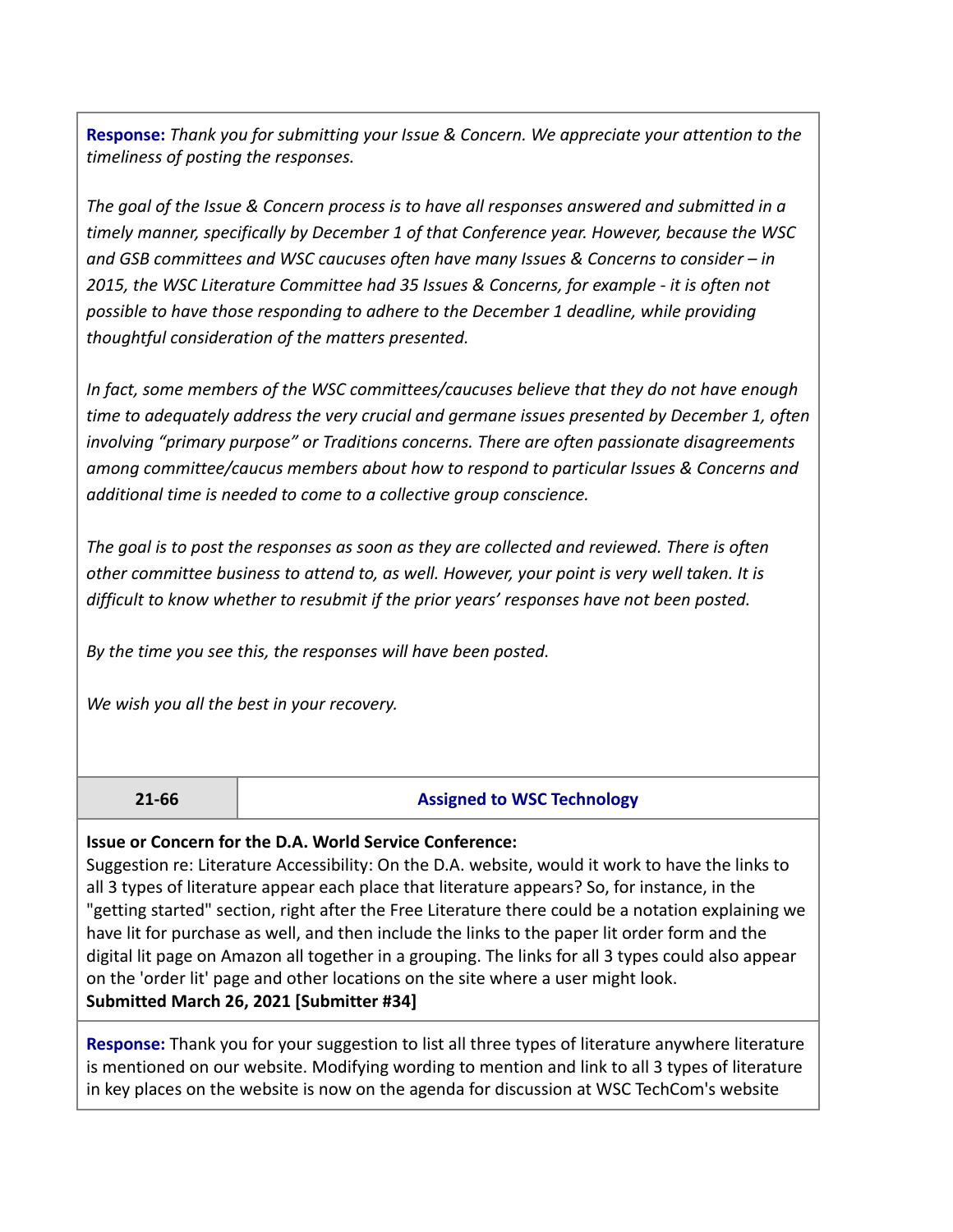Ssbcommittee, who will then pass specific recommendations on to the Board. We all benefit when all types of D.A. literature are easier to find in more places!

|  |  | , |
|--|--|---|
|  |  |   |

## **21-67 Not Meeting Criteria**

## **Issue or Concern for the D.A. World Service Conference:**

Gratitude. Thanks to the Host Committee, board, and all involved with the first World Service Conference remote event on Zoom. The tech especially was done so professionally and seamlessly, and everything about it was such a pleasure — Fellowship Day, gala, talent show, speakers, music, all of it. Thanks.

**Submitted March 26, 2021 [Submitter #34]**

**Response:** We thank you for this kind note. Service can be rewarding. We do however recommend members send this kind of feedback to the General Service Office for the attention of the GSB or for whom it may concern rather than submitting it as an Issue & Concern.

## **21-68 Not Meeting Criteria**

## **Issue or Concern for the D.A. World Service Conference:**

Gratitude. Thanks to staff, Board, techies, and anyone I did not think of — all involved in keeping D.A. going during this year of the 'plague.' The website especially was helpful in connecting debtors. Thanks so much.

**Submitted March 26, 2021 [Submitter #34]**

**Response:** We thank you for this kind note. Service can be rewarding. We do however recommend members send this kind of feedback to the General Service Office for the attention of whom it may concern rather than submitting it as an Issue & Concern.

## **21-69 Not Meeting Criteria**

**Issue or Concern for the D.A. World Service Conference:**

Gratitude for literature accessibility. In this year of remote meetings we had many visitors from overseas. We had a lot of great feedback on the digital literature available on Amazon and how much faster and simpler it was to help newbies. Thanks.

**Submitted March 26, 2021 [Submitter #34]**

**Response:** We thank you for this kind note. Service can be rewarding. We recommend members send this kind feedback to the General Service Office for the attention of the GSB or for whom it may concern rather than submitting it as an Issue & Concern.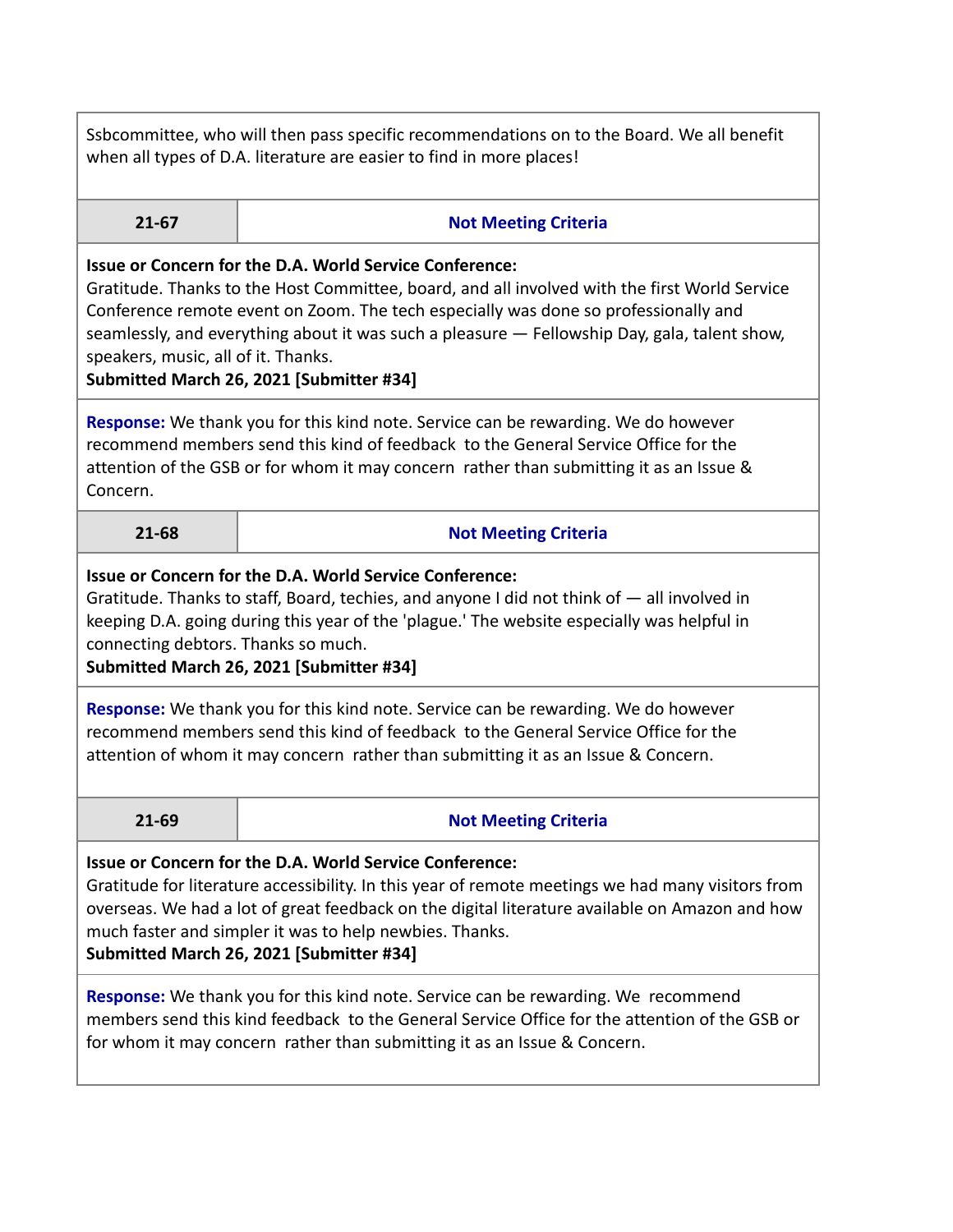#### **21-70 Assigned to WSC Conference Committee**

## **Issue or Concern for the D.A. World Service Conference:**

Upholding the primary purpose: I am still finding the lack of emphasis on D.A.'s primary purpose problematic. During my GSR years the board members assigned to us were way more hands on. They were with us on our calls, and at Conference were in the rooms with us on break-out committee meetings. They did not tell us what to do per se but did support us by explaining how the Traditions apply and how the processes of accomplishing agenda items worked. This practice greatly helped us avoid getting items on the D.A. agenda that are not 12-step nor pertinent to recovery from compulsive debting. If the current board is spread too thin, could there be a "TAP" or Traditions and Processes" advisory council made up of Project Contributors that could advise and educate each committee? I am not in a position to run for the board but would be very willing to do work like this as a Project Contributor. **Submitted March 26, 2021 [Submitter #34]**

#### **Response:**

Thank you for sending in Issue or Concern #21-70. Your participation helps Debtors Anonymous respond to the needs of its members and is important to the continuation of the fellowship We understand the concern to be that the Board Liaisons are not attending all meetings or that they are not giving as much focus and direction as you would like on communicating the Traditions and how they apply to the work of a committee.

- 1. Tradition Four states: "Each group should be autonomous except in matters affecting other groups or D.A. as a whole;" this Tradition applies to committees and sub-committees as well. A committee or sub-committee may begin a meeting by reading D.A.'s primary purpose and/or the statement of the committee's purpose; some committees choose to read the Steps and/or Traditions and/or Concepts as well, reinforcing those guidelines.
- 2. Typically Board members do participate in meetings at the World Service Conference of the committee(s) they are assigned to as a Board liaison and at committee meetings throughout the year via Zoom or teleconference. If you do not feel you are getting the support you need from your Board Liaison we suggest that you discuss your concerns directly with that Board Liaison or the Board Chairperson.
- 3. You related that Board members you have worked with in the past "did not tell us what to do per se" which is consistent with Tradition Two: "For our group purpose there is but one ultimate authority—a loving God as He may express Himself in our group conscience. Our leaders are but trusted servants; they do not govern."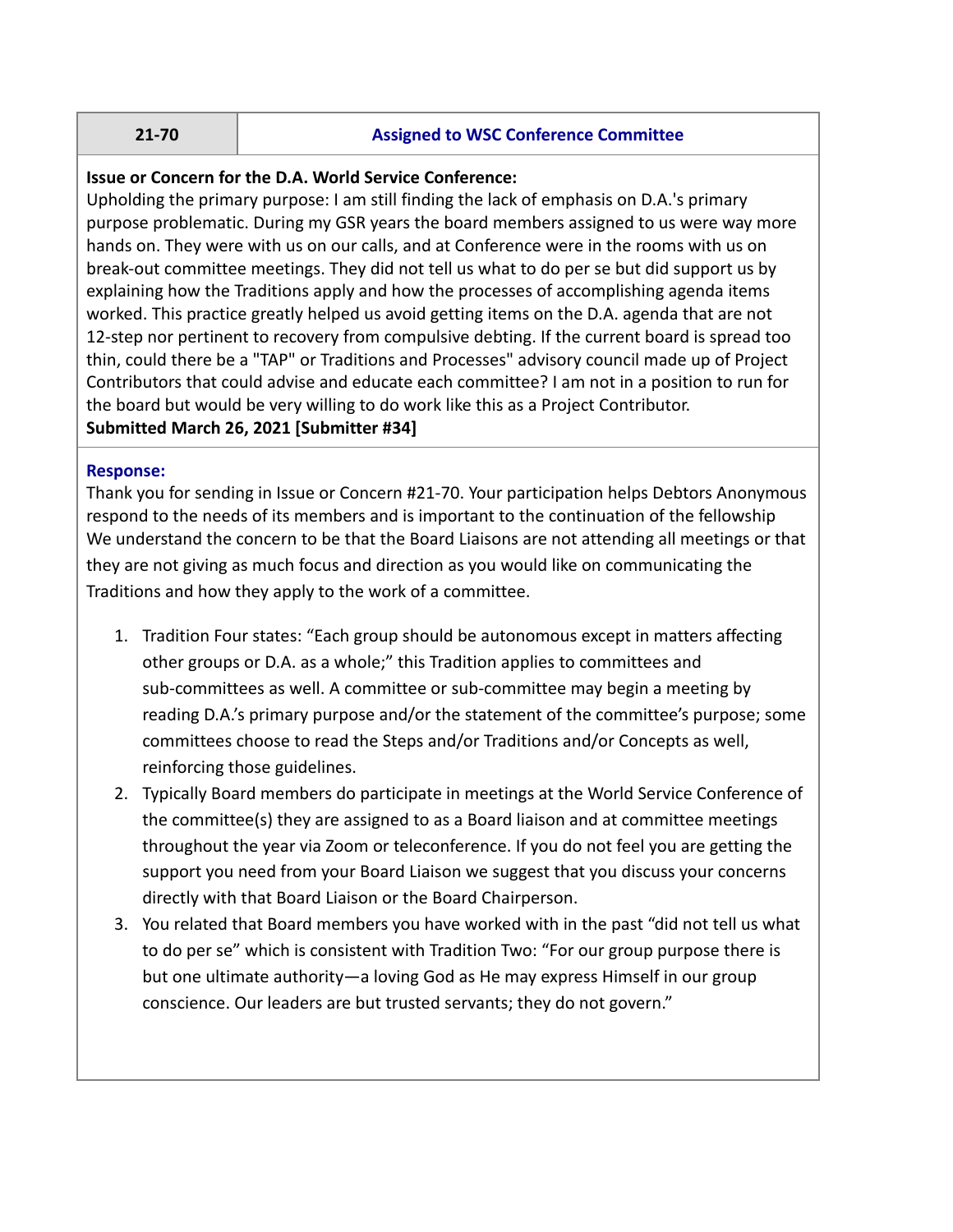# **21-71 Assigned to WSC Underserved & Under-represented Outreach**

## **Issue or Concern for the D.A. World Service Conference:**

I am expressing concerns about the language used to describe the scope of the Underserved Outreach Recommendations. Here is the language:

Underserved Outreach Recommendation

The General Service Board of Debtors Anonymous recommends the following as guidelines for Intergroups to reach out to the still-suffering debtor in underserved communities:

Create a mailing list of community centers or places of worship that serve any of the following communities in your area:

- Minorities
- Undocumented or resident aliens
- Gay, lesbian, bisexual, transgender
- The disabled

These descriptions come across as demeaning to these groups. No where is the word "people,," as if those in these groups are only defined by the descriptions.

Would suggest:

- People of color
- Undocumented immigrant populations (certainly not aliens!)
- People who are Gay, lesbian, bisexual and transgender
- People with disabilities

Thanks

## **Submitted March 26, 2021 by Linda in Washington, D.C. [Submitter #19]**

**Response:** Thank you for submitting this I&C. This vital change will be addressed by our 2021-22 subcommittees during the conference year.

## **21-72 Assigned to WSC Conference Committee**

## **Issue or Concern for the D.A. World Service Conference:**

Please consider writing something and publishing it in multiple channels about the importance of electing and sending solvent GSRs to the WSC. At past F2F conferences, we've had concerns about the handful of GSRs who are not solvent participating in the service work of the Conference. Remote participation has given the gift of doing World Service to so many more delegates, which is great; however, it is important that GSRs be solvent (not currently incurring unsecured debt) when making decisions for D.A. as a whole. We aren't the solvency police, but we can take steps to educate potential reps and group members about the critical importance of electing qualified reps. Thanks for your service.

**Submitted March 28, 2021 by Carol [Submitter #17]**

**Response:** Thank you for expressing your concern. It is important for GSRs, and others doing service at the world level, to have suitable recovery and solvency is a crucial aspect of that. At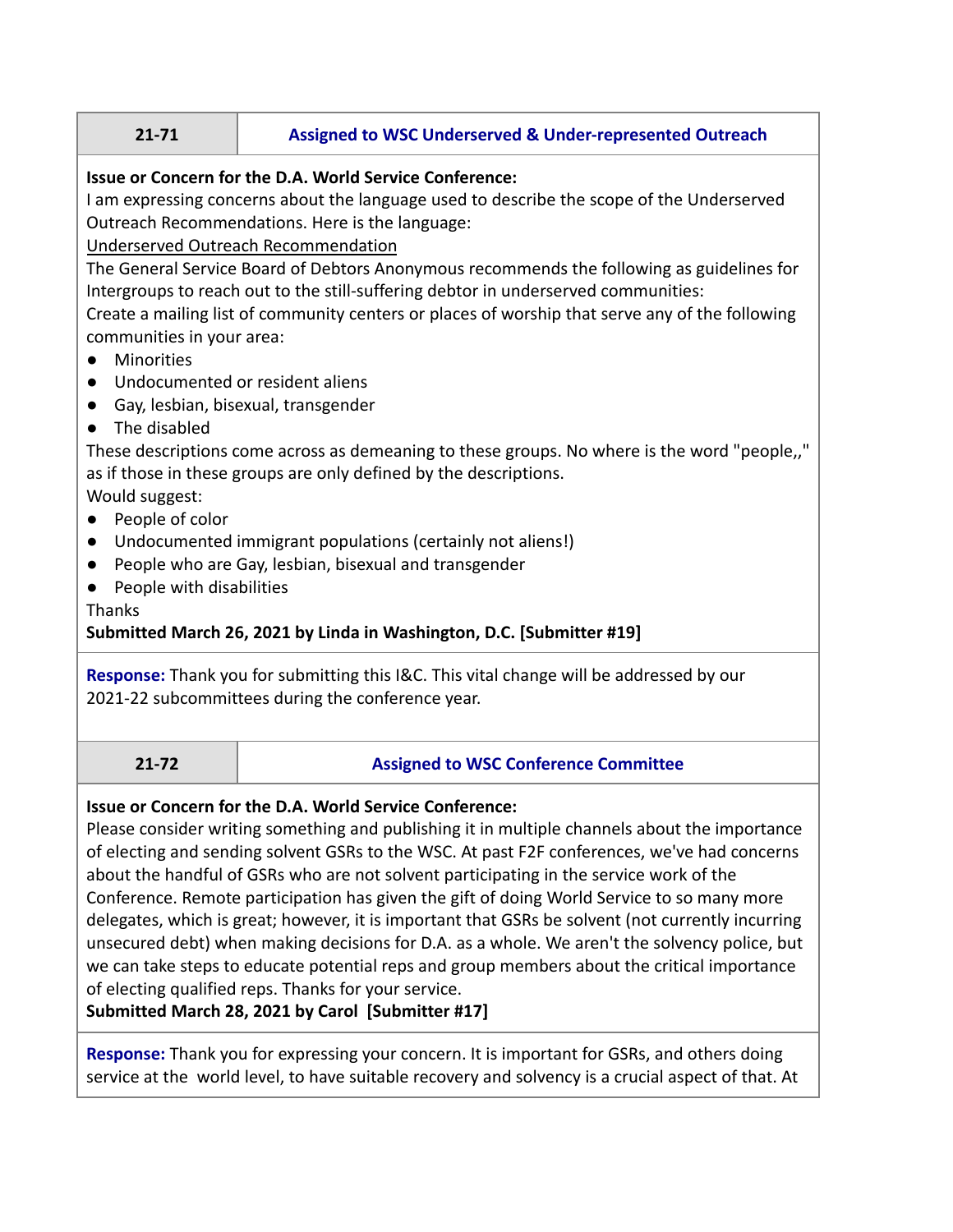least one year of solvency is a suggested requirement in both the D.A. Manual for Service (D.A.MS p.67) and in D.A. 's GSR Pamphlet. Both of these are downloadable from the D.A. website.

GSR Pamphlet p. 3:

https://debtorsanonymous.org/download/gsr/?wpdmdl=849

"Individual groups determine the qualifications for the GSR position. It is suggested that a person being considered for GSR have the following qualifications: to be actively working the Twelve Steps, to have had at least two Pressure Relief Meetings (PRMs), to have abstained from incurring new unsecured debt for at least one year, to have given service to a local group and/or as an Intergroup officer, and to be an active member of a home group."

We are looking at ways to remind groups of the suggested qualifications for potential GSRs and ISRs. We also recognize that each group determines their own qualifications for service positions. There may be younger meetings whose members may not have long-term solvency who still have a desire for representation at the World Service Conference. It is their right to do so and they may determine qualifications that work for their meeting.

Competent service at the world level is essential to the continued health of D.A. and we appreciate your reminder to keep groups informed of the type of fellows who make for good GSRs and ISRs.

## **21-73 Assigned to GSB Communications & Technology Committee**

**Issue or Concern for the D.A. World Service Conference:**

I'm concerned that the first and only reminder that I received about submitting Issues & Concerns came on March 21. The Fellowship would be better served if a reminder was sent earlier and more often.

**Submitted March 28, 2021 by Eileen N. in Prospect Park [Submitter #35]**

**Response:** Thank you for submitting this issue and concern. We recognise that a late reminder was sent. We will endeavor to remedy this in future conference years

**21-74 Assigned to WSC Public Information**

## **Issue or Concern for the D.A. World Service Conference:**

I am a PI rep for my local meeting. But now we've gone online, we get people from all over the world come to our meeting, so I'm confused how to do local PI work on what is essentially now an international meeting even though we call ourselves a local meeting? **Submitted March 29, 2021 [Submitter #36]**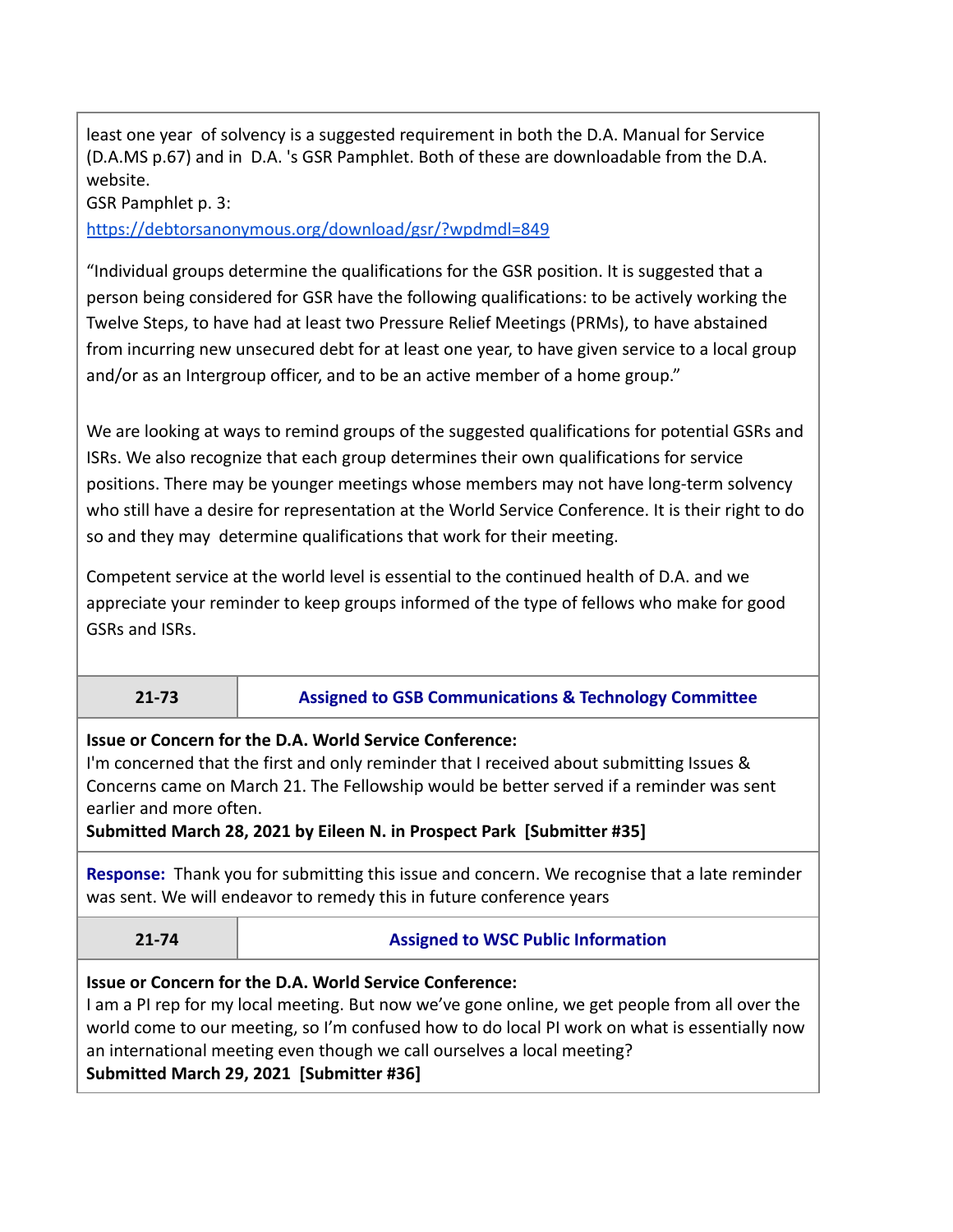**Response:** The WSC Public Information Committee has formed a Subcommittee on Helping Professionals/Information Services. The subcommittee has a contact for distribution to groups encouraging them to elect a P.I. rep. Acknowledging that P.I. work is most effective at a local level. The subcommittee is discussing the use of multimedia.

#### **21-75 Assigned to GSB**

## **Issue or Concern for the D.A. World Service Conference:**

Supporting Debtors Anonymous' Primary Purpose - Reclaiming D.A.'s Focus: I am suggesting possibly have a task force of former GSR's GSB trustees, ACM's, archivists and historians, and other interested parties to come up with some actionable items and recommendations to reclaim D.A.'s focus on: Don't Debt - Clean House - Trust God - Help Others.

One idea that comes to mind is sharing an expanded version of D.A. history by numbers —or the numbers it took the D.A. founders to form Debtors Anonymous: 20+8+3+3.

20: D.A. was founded by an alcoholic with a 20 year A.A. background.

8: The Fellowship that evolved into Debtors Anonymous took founders 8 years to realize a Fellowship for debtors was needed.

3: It took 3 tries — a group about saving, one group about frugality, and the final one about not debting — to uncover the "drug of choice" behavior that needed to stop.

3: Fellowships that our founders emerged from  $-$  (1) A.A. but it took some of them doing a hitch in (2) Gamblers Anonymous and (3) Overeaters Anonymous to uncover:

G.A.'s were in money trouble, a circumstance, but their problem causing the circumstance was compulsive gambling. D.A.'s got the idea for the pressure meeting from G.A.'s who were being pressured by their bookies for gambling debts. But D.A.'s had to learn what their true compulsive addiction was through trial and error. D.A.'s only realized the need to stop debting on the 3rd try, after eight years.

Overeaters (OAs) were addicted to a substance — food that could not be given up entirely. Their fellowship introduced D.A.'s to the concepts of quantifying — counting calories, weighing and measuring food, as well as food planning and allocating what food was for self-care vs. what food was self-medication.

The Tools to stay stopped from debting — telephone, service, sponsorship, record maintenance, pressure relief meeting, spending plan and the like — came from three fellowships: A.A., G.A. and O.A. It took all of that for it to "sink in" to the founders what it would take to recover from compulsive debting. WSC ends up composed of mostly members that only have one suggested year of abstinence from debting at the delegate level, and three years at the Board/ACM level. I would suggest, like the founders, that many members of Conference are not in the phase of D.A. recovery where the real problem has "sunk in." They are still in that trial and error process, like the founders were, thinking that more saving, frugality, and increased income will fix them.

I would love to see an initiative of some sort, composed of D.A.'s for whom the full D.A. Concepts have "Sunk in." These PC's could serve in an advisory (not policing) capacity to share the trials and errors of the past, and support literature/message consistency going forward. I personally am not in a position health-wise, to travel, or to take on D.A. Board level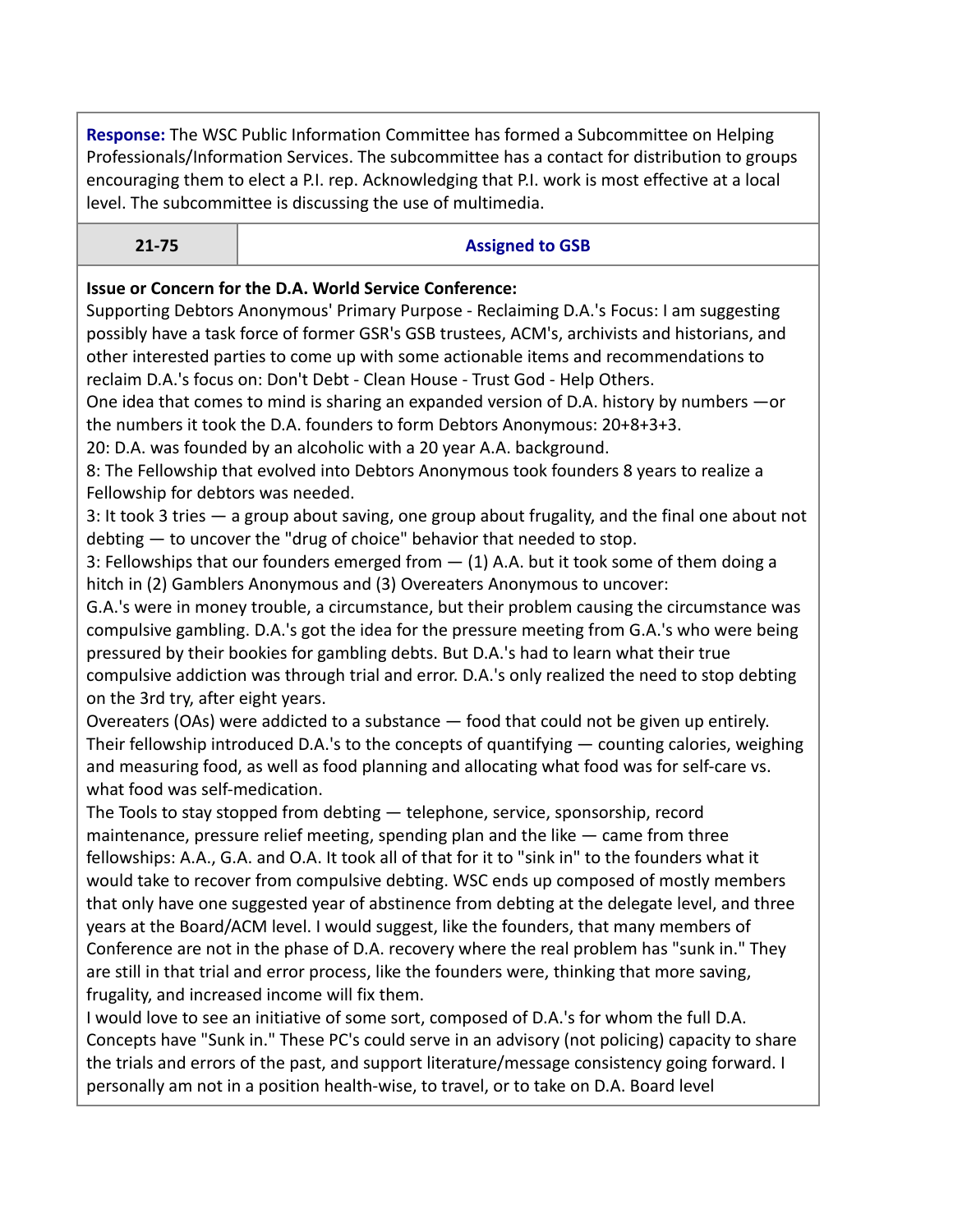responsibility. But I would happily participate remotely as Project Contributor in such an effort, or join one if there is one already in place.

**Submitted March 29, 2021 [Submitter #34]**

**Response:** Thank you for such a thoughtful Issue and Concern. We will continue to discuss your suggestions. At present no such committee exists. It may interest you that the D.A. Basic Text is currently being written and so the Literature Approval Process could well achieve the effect of focussing on the primary purpose as you suggest. If you were willing to help in this vital editing process you might consider applying to be a Project Contributor.

## **21-76 Assigned to WSC Literature**

## **Issue or Concern for the D.A. World Service Conference:**

My concern: The Tools of Debtors Anonymous are way too long and too detailed.

Example: the Fourth Tool goes into minutiae of when PRGs are scheduled, who participates, etc. The Tool, when read, loses its effect. It could be rewritten much more simply, such as: "We organize Pressure Relief Groups which meet in Pressure Relief Meetings to review our financial situation."

Another example: the Fifth Tool could be shortened to, "Through our Pressure Relief Meeting, we develop a spending plan which puts our needs first." The minutiae of the categories is not needed for the Tool to be understandable.

One more example: the Tenth Tool could be rewritten to, "We attend business meetings of our Group and Fellowship."

I can give a number of other examples, but I believe the point is made.

My suggested solution: We should task the Conference with writing either a shortened set of the Tools or produce a Conference-approved short form of the Tools (similar to A.A. 's short and long forms of the Traditions).

## **Submitted March 29, 2021 by Mike in Dallas of Group 364 "Prosperity Group" [Submitter #37]**

Response:Proposed response issue 21-76:

Thank you for submitting Issue and Concern #21-76 to the 2021-22 World Service Conference Literature Committee. The members of the Literature Committee endeavored to address your concerns to the best of our ability while seeking the wisdom of a loving Higher Power as expressed in our group conscience.

The list of tools in Debtors Anonymous offers essential information to the debtor coming through the doors of Debtors Anonymous. They are a kind of life raft extended to the desperate newcomer. Many D.A. meetings devote a portion of their meeting time to reading and discussing the tools, encouraging newcomers to ask questions related to the tools. The detailed list of tools provides vital food for thought and for discussion, and offers a necessary preliminary to working through the Twelve Steps of Recovery. In one-on-one discussion, D.A.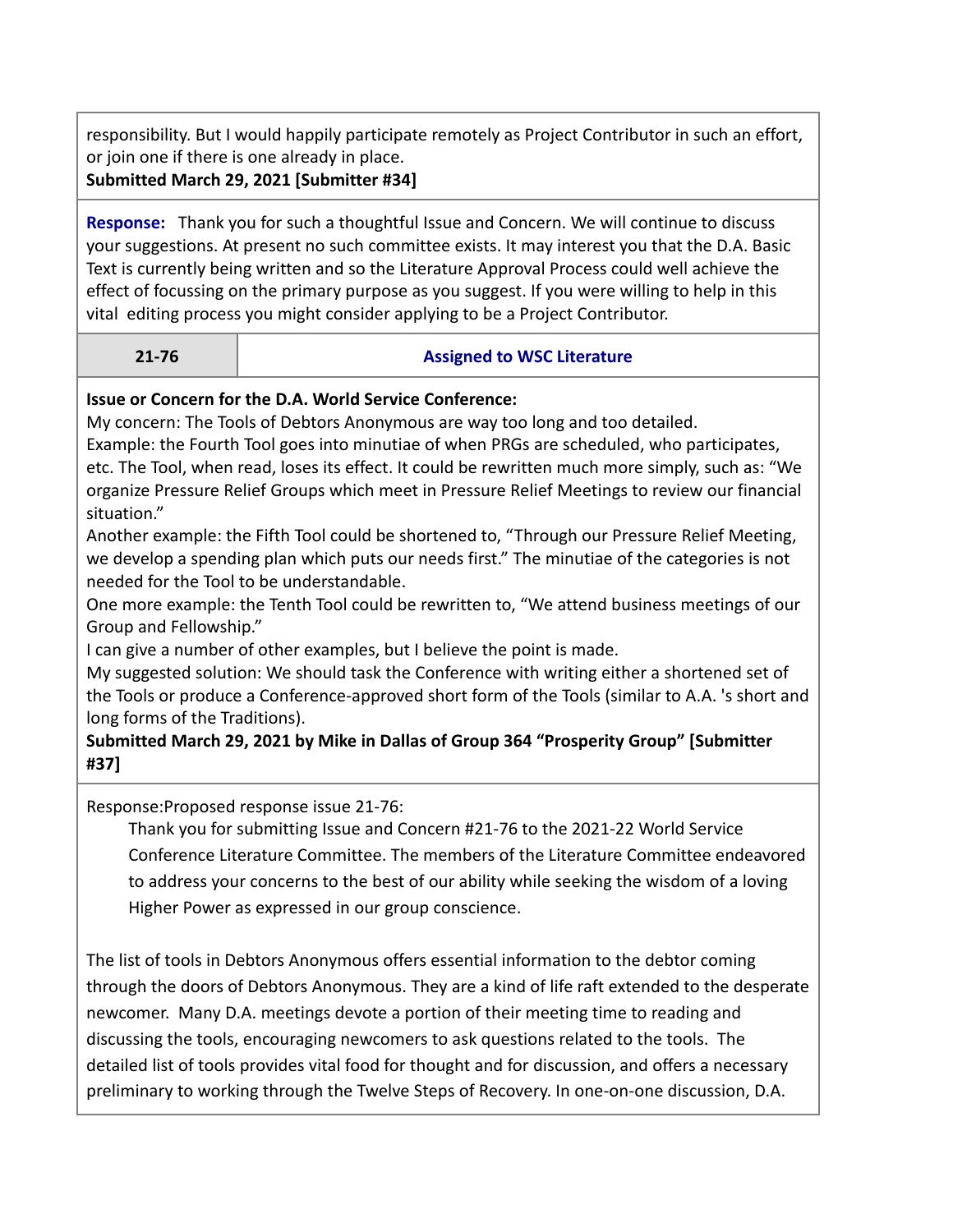members can certainly truncate a tool's description, but the extended form needs to remain as it is for meeting purposes.

Revising the tools would require making subjective choices on what information to include or delete; information useful to one member might be seen as superfluous to another. Leaving the text intact offers each D.A. member the overall picture of a tool, leaving the D.A. individual free to take what they like and leave the rest.

The Literature Committee declines the suggestion to write an abbreviated version of the tools or produce a Conference-approved short form of the tools.

## **21-77 Assigned to WSC Conference**

## **Issue or Concern for the D.A. World Service Conference:**

My sense is this Issue and Concern should be referred to the WSC Conference Committee for consideration and response. My concern is that we, as a Fellowship, have lost any sense of guidance through the Traditions. In particular, we have lost trust in and belief regarding the ultimate authority, a loving God as He may express Himself in our group conscience. Instead, we believe that our Fellowship's ails, whatever they may be, can be solved through better governance by the Board and the Conference. Further, we have lost recognition that Debtors Anonymous has NO opinion on outside issues. Period. We have forgotten that our public relations policy is based on attraction. And, turning to the Concepts, many of our committees have lost sense that their responsibilities are limited to their authority as defined by tradition, resolution, or the Charter. Thus, we have arguments about whether D.A. should be heard regarding the racial and gender politics of contemporary culture. We fight about the nature of God, beyond the simple idea that He is a loving God who can restore us to sanity and expresses Himself in our group conscience (if we let Him). We debate about whether better marketing ideas would improve the Fellowship's finances. We have committees weighing in on matters that are the responsibility of other committees. I can go on, but I think the problems are obvious and, to a point, were apparent during the 2020 Open Forum and 2020 Convocation. My recommendation is that the Conference develop guidelines to ensure that every decision made by the Conference is considered in the light of the Traditions and that every committee be reminded that committee activities and discussions are limited to those matters falling within the committee's purpose, as set forth in the D.A. Manual of Service (D.A.MS). **Submitted March 29, 2021 by Mike in Dallas of Group 364 "Prosperity Group" [Submitter #37]**

**Response:** Thank you for sending in Issue or Concern #21-177. Your participation helps Debtors Anonymous move forward and is important to the continuation of the fellowship.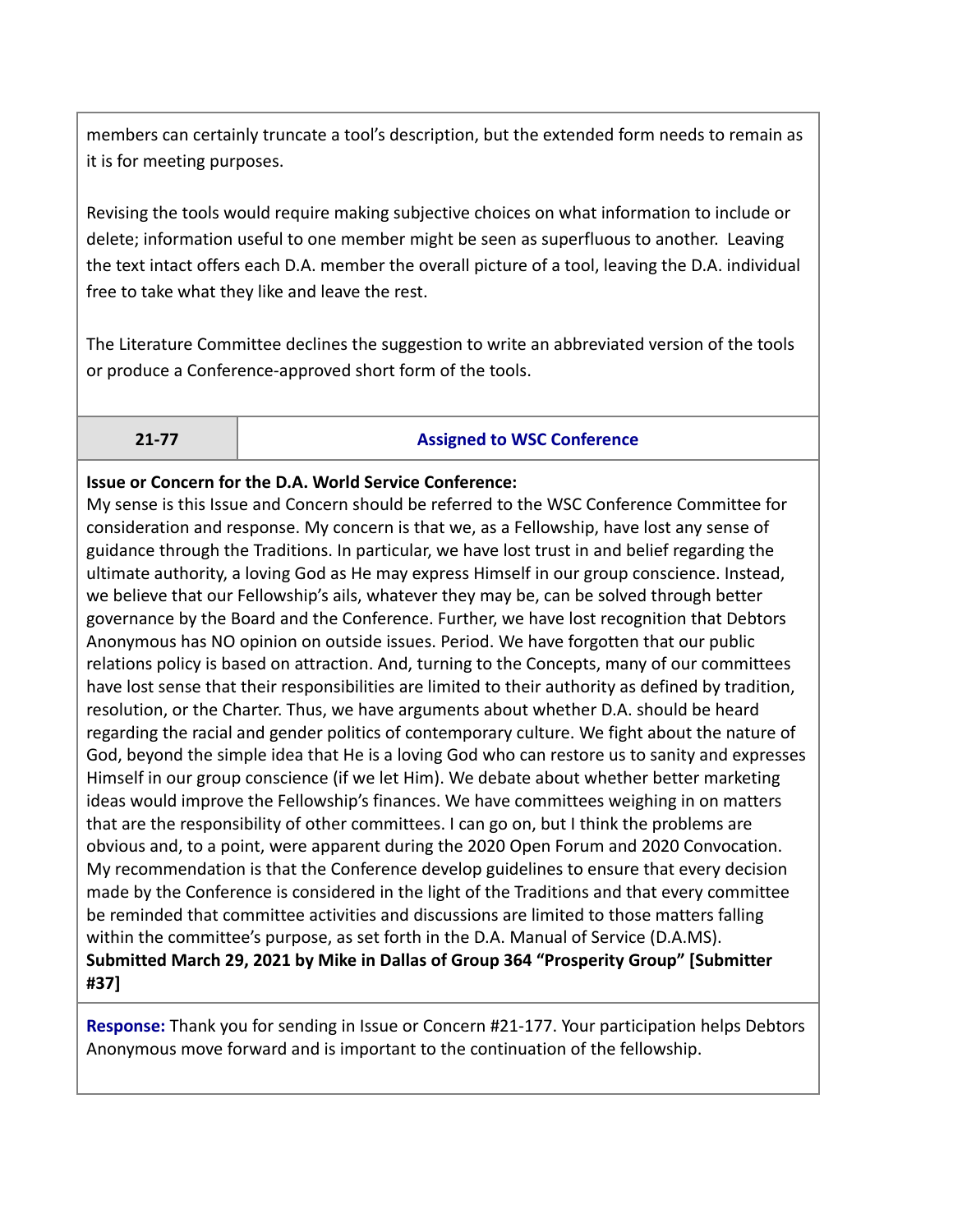We understand that you are concerned that recent decisions about literature on race and debt, gender-neutral language in our literature, and discussions about differences about the nature of God depart from our Traditions, and that they are outside issues.

The fellowship is deeply committed to the Traditions and Concepts as elaborated in the Debtors Anonymous Manual of Service (D.A.MS). We are guided by the Traditions, specifically Tradition 2:

"For our group purpose there is but one ultimate authority - a loving God as He may express Himself in our group conscience."

We are also guided by the Concepts, specifically Concepts 1 and 2:

1. The ultimate responsibility and authority for Debtors Anonymous World Services should always remain with the collective conscience of our whole Fellowship as expressed through the D.A. groups.

2. The D.A. groups have delegated complete administrative and operational authority to the General Service Board. The groups have made the Conference the voice and conscience for the whole Fellowship, excepting for any change in the Twelve Steps, Twelve Traditions, and in Article 10, the General Warranties, of the Conference Charter.

As for the decisions you refer to, they have come up through the Conference, acting as the voice and conscience of the Fellowship. We must also remember Concept 12, that "the Conference has no authority over any other members…always remaining democratic in thought and action."

The view of the Conference Committee is that we already have extensive guidance in place in the D.A.MS about following the Traditions – but that does not mean that everyone will agree on their appropriate application. The ultimate check on committees going beyond their competence is for the Conference to reject their motion.The Conference committee believes that we need to have faith in our Higher Power's will as it continues to express itself through our group conscience as embodied in the Conference. Higher Power will surely guide us if we err at some point.

## **21-78 Assigned to WSC Fellowship Communications**

**Issue or Concern for the D.A. World Service Conference:**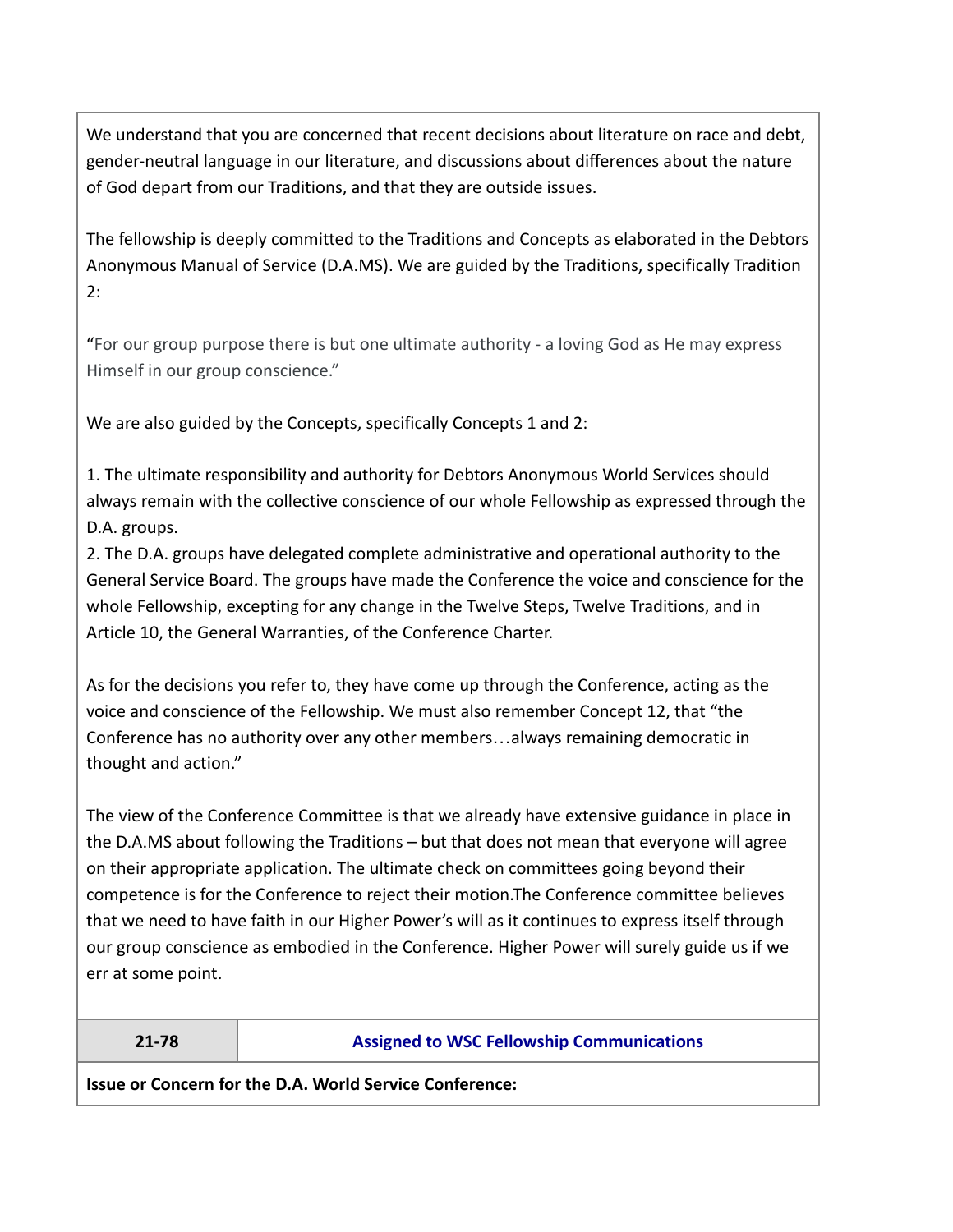Having been in D.A. for 17 years, I am saddened that our Singleness of Purpose is being splintered. My perception and concern is twofold:

1) a seemingly promotional effort to appeal to the "masses."

2) a sidestepping or naiveté that a Spiritual Awakening is the true recovery.

Historic patterns are guides to current events. In 1840, the "Washingtonian Movement" was founded by alcoholics who desired to stop drinking. The group was unrelated to A.A. The Washingtonian's Primary Purpose became fragmented when members involved themselves in politics and social movements separate from alcoholism. Within +/- 10 years they no longer existed. To my understanding, this event along with other information served to inspire the development of the A.A. Traditions. A.A.'s basic message has endured through the years. It has served well for D.A. and has never failed when groups and individuals follow the guidance provided.

Diversity is a current social issue. As a double minority I truly support Diversity as well as Inclusion. My concern is that in an attempt to mollify everyone's comfort zone, the essence of D.A.'s Primary Purpose is diluted. Issues such as location, culture, nurture, gender preference and/or physicality are but symptoms. These are the excuses for, not the causes of, our debting behaviors. Our common problem is Compulsive Debting. It is a Spiritual Disease with a Spiritual Solution. Sincerely working through the Steps with a sponsor, a Steps partner, or group helps address the issues. I believe that when we carry the D.A. message we are practicing diversity and inclusion, as we witness that Compulsive Debting is worldwide, unbiased, and indifferent to who, what, or where we are. Everyone is welcome in D.A.

Clarity of D.A. terms and concepts might make the program more understandable and more "user friendly" for many people. Perhaps Fellowship Conference Calls and/or workshops could emphasize Steps and Traditions; and in e-Newsletters, inclusions of recovery "lingo" such as Singleness of Purpose, or the difference between Spiritual Awakening and Spiritual Experience. In a speech regarding the Traditions, Bill W. said, "May we never forget that without permanent unity we can offer little lasting relief to those scores of thousands yet to join us in their quest for freedom."

## **Submitted March 29, 2021 by Jo in Los Angeles [Submitter #38]**

## **Response:**

Thank you for your issue and concern regarding the singleness of purpose in D.A..

Tradition Five in *The Twelve Steps, Twelve Traditions, and Twelve Concepts of Debtors Anonymous* states, "It is vital to the very existence of our group that we maintain the integrity of our primary purpose. Extending our purpose to other matters would profoundly compromise our ability to carry our twelve-step message of recovery."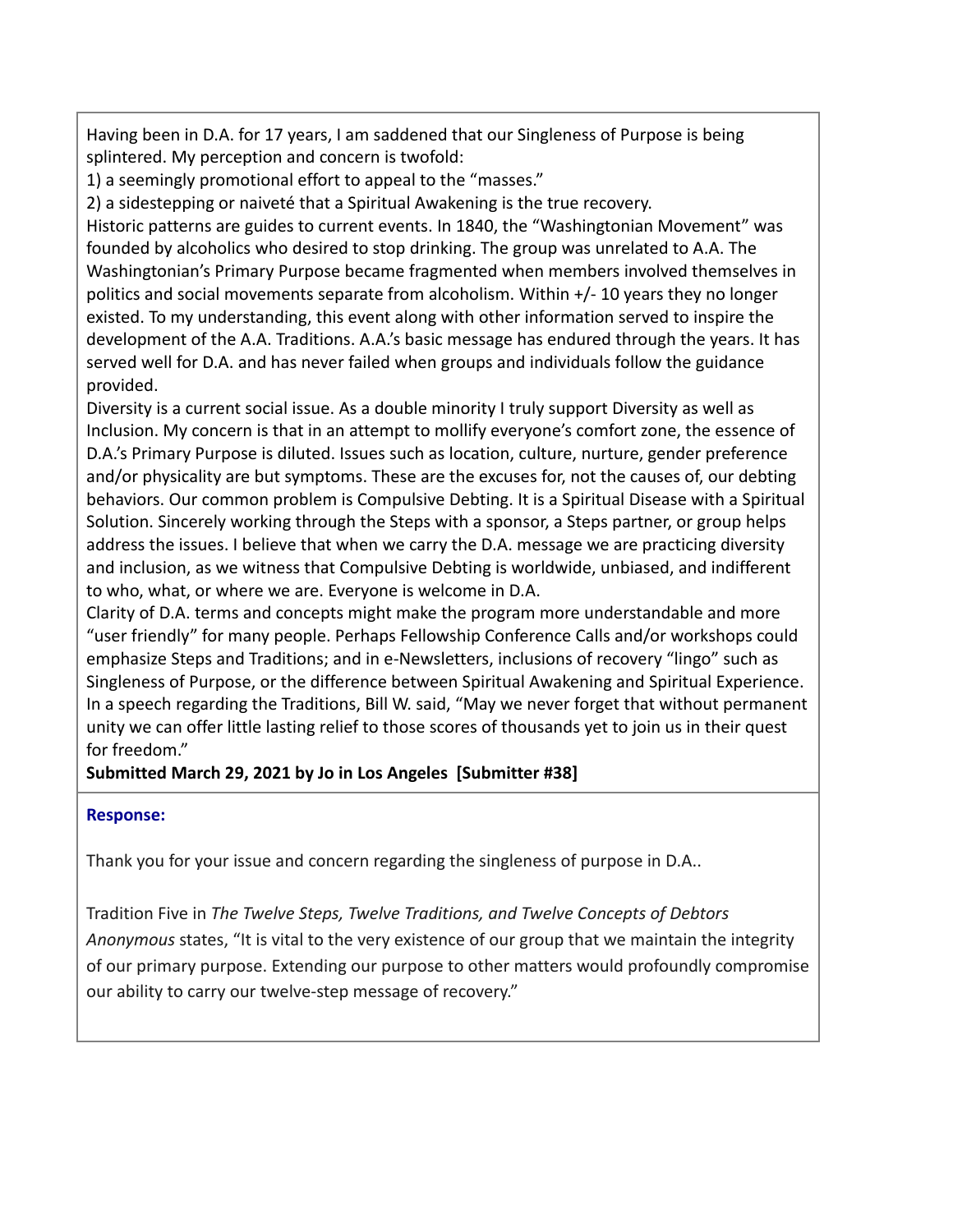The General Service Representatives of D.A. participate in the World Service Conference, and through the guidance of the collective conscience of the Fellowship as a whole, work to carry out the mission of the World Service Committees and Caucuses.

The subject of diversity and inclusivity may be current social issues, but in observance of the Fifth Tradition, "Each Group has but one primary purpose—to carry its message to the debtor who still suffers." the D.A. World Service Committees have worked to identify those members and extend support to the debtor in underserved populations and locations. In 2019 the World Service Conference delegates voted for the Literature Committee to develop a pamphlet entitled "D.A. Voices from the Black Community," which addresses black debtors' unique financial problems. According to an article in the D.A. newsletter *Ways & Means*, "It has been observed that black debtors arrive in D.A. but may not stay. This could be because they do not identify with what they hear in meetings." Alcoholics Anonymous published a similar pamphlet called "A.A. for the Black and African American Alcoholic," which was reprinted in 2018.

Over the past year the World Service Committees have held Fellowship-wide Calls on topics that include Spirituality, Solvency, the Traditions, Service, and Sponsorship. The calls are archived as podcasts on the D.A. website. The International Committee sponsored a Step Study Workshop on New Year's Day to celebrate recovery through working the Twelve Steps and sharing members' experience around the world. The *Ways & Means*," 2020-Q3, curated by the Underserved and Under-represented Outreach Caucus, included stories of recovery from debting by members from Brazil, Kenya, and Spain, from LGBTQ community members, from members with Autism and with chronic pain, as well as from a Native American member. Our members shared how they found spiritual solutions to recovering from compulsive debting, illustrating how diverse D.A. 's membership has become. In addition, the World Service Committees have been working with Spain, Brazil, Kenya, Iran, and many other countries to help establish meetings, translate literature, and help establish Intergroups, with guidance of the Traditions, the Concepts and the GSB. This work began long before diversity and inclusivity were social issues. Because our fellowship and Traditions focus on unity, we can share these ever-expanding experiences with the debtor who is still suffering.

"Staying focused on the core of our program is essential to individual recovery, to D.A. unity, to the purpose of our groups, and to keeping Debtors Anonymous a place where those who still suffer can find freedom from the devastation of compulsive or habitual debting." —Tradition Five, *The Twelve Steps, Twelve Traditions, and Twelve Concepts of Debtors Anonymous*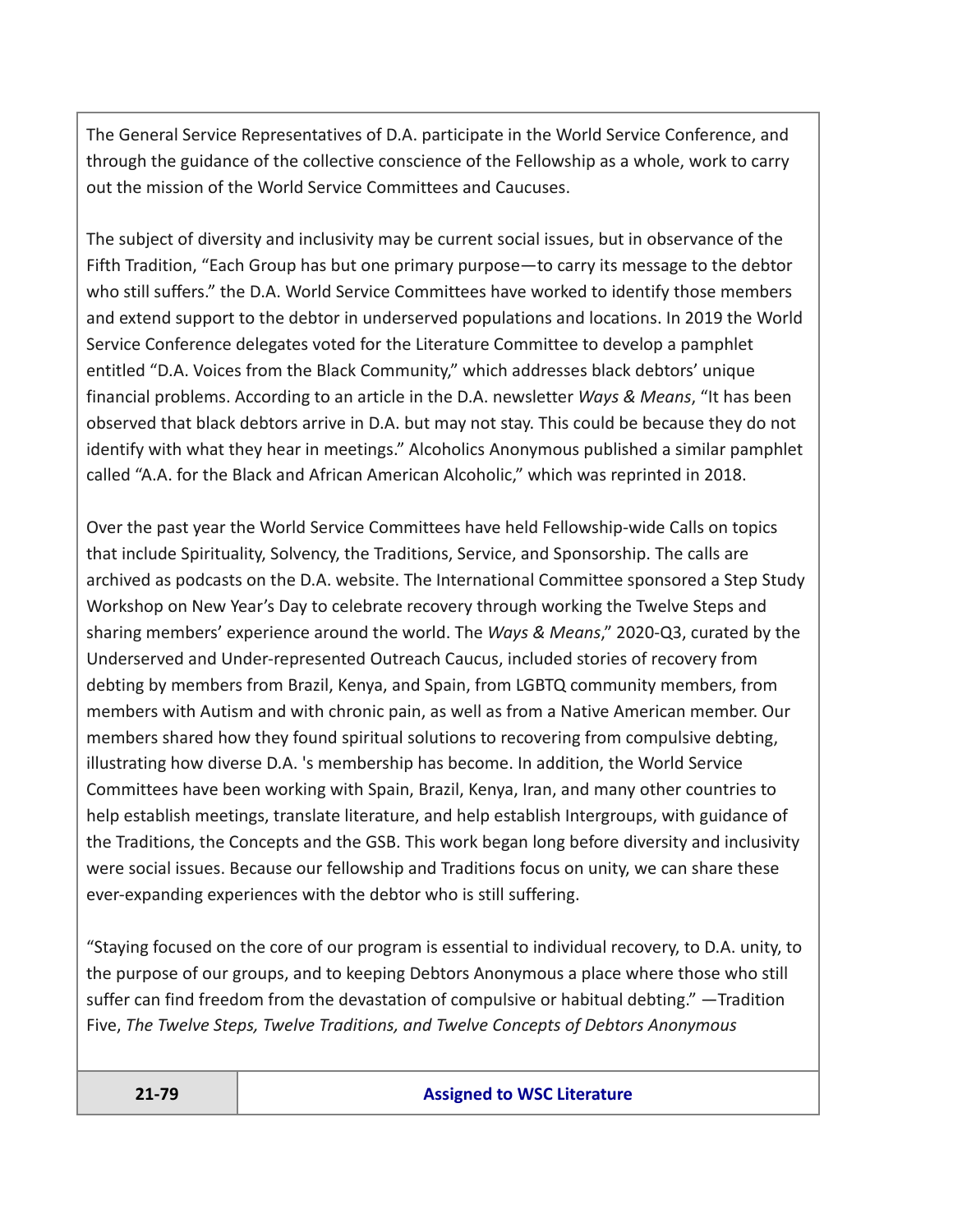### **Issue or Concern for the D.A. World Service Conference:**

The Second Promise was rewritten a few years ago in response to a copyright issue with A.A.: "Clarity will replace vagueness. Confidence and intuition will replace confusion and chaos. We will live engaged lives, make decisions that best meet our needs, and become the people we were meant to be."

The current text is too wordy and out of line with all the other Promises which are cogent and reflect a single D.A. principle each. Suggestion: remove the vacuous general third sentence in its entirety. Too long, too many unrelated concerns: 'engagement,' 'decisions,' 'life meaning.' What does all that have to do with our well-focused purpose?

**Submitted March 30, 2021 by Robert of Westport, CT [Submitter #39]**

**Response:** Thank you for submitting Issue and Concern 21-79 to the 2021-2022 World Service Conference Literature Committee. The members of the Literature Committee have endeavored to address your concerns to the best of our ability while seeking the wisdom of a loving Higher Power as expressed in our group conscience.

In 2013 Convocation a motion was passed to remove the plagiarized sections of the Promises. For the second Promise it was agreed to use the word 'engaged' to replace the original suggestion of 'active' The idea is to include everyone - not just those who could be physically active. This is the democracy of D.A. in action. The motions also include a historical reference to a John H saying, 'become the people we were meant to be.' D.A. is a twelve-step spiritual program that helps us manage the compulsion to debt and gain freedom from patterns of spending. Being focused on our prerequisite is not to debt one day at a time. We concluded that there is no need to make any changes to the second Promise. Thank you for the opportunity to be of service and we wish you well in your recovery.

#### **21-80 Assigned to WSC Resource Development**

#### **Issue or Concern for the D.A. World Service Conference:**

Since 9/11, the bank that our meeting deals with requires names of officers of that meeting and Social Security numbers of same. This requirement obviously means that our treasurer, and perhaps others, can no longer remain anonymous. As an alternative, the bank would require the group to have a Federal tax ID number which we have not been able to get. Does D.A. have guidance on overall best practices for accounting and banking that are consistent with the 12 Traditions?

**Submitted March 30, 2021 by Beverly of Group 240 [Submitter #40]**

**Response:** we share your concerns about the difficulties in groups engaging in banking relationships in the United States. We have no real guidance we can offer other than the need to comply with law in setting up such banking relationships. Compliance with the law does require use of social security numbers or Tax ID Numbers, and we know of no way to get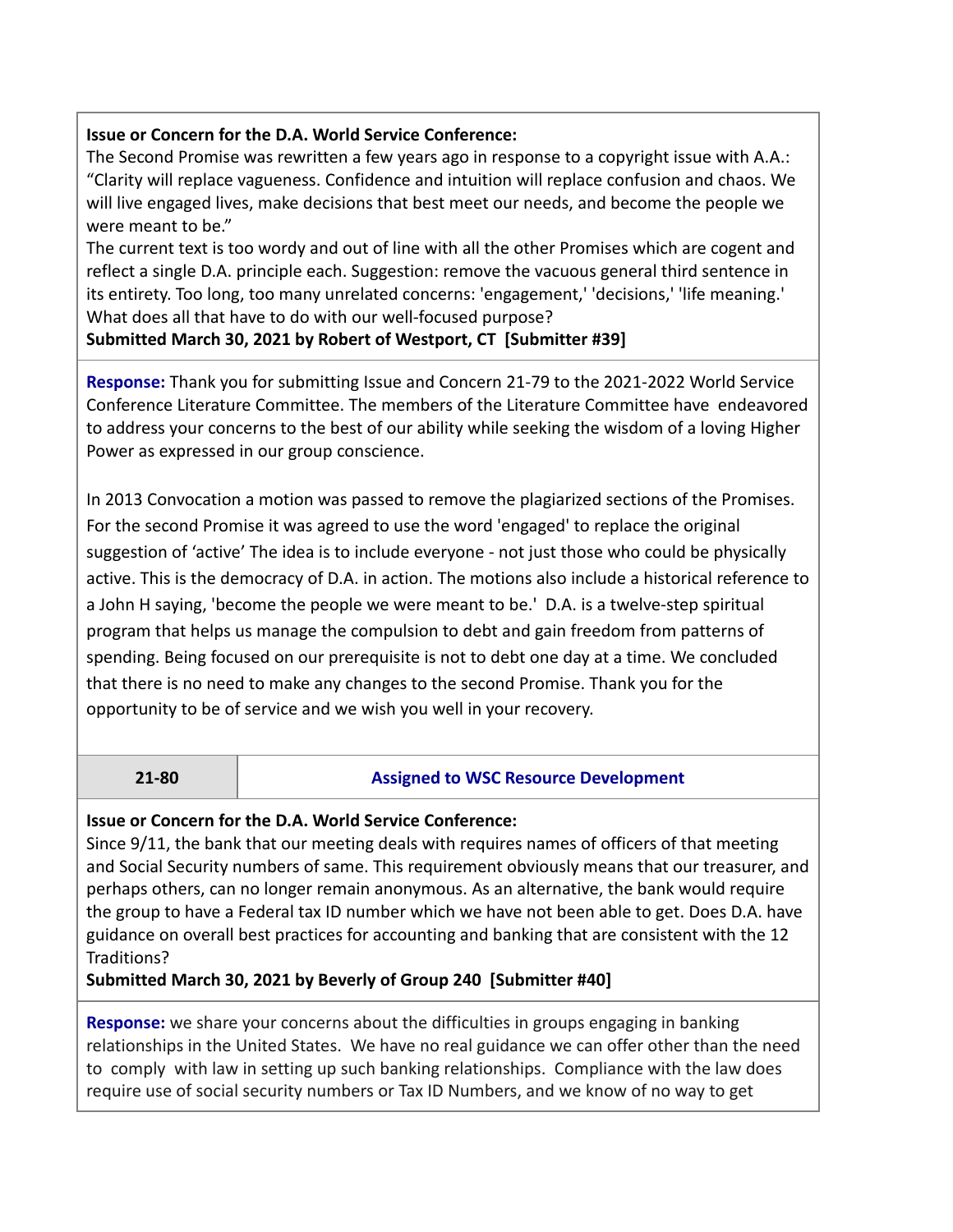around this requirement of law. We do note that this does not violate the  $11<sup>th</sup>$  Tradition, as this absence of anonymity is not at the level of press, radio, and films. A group treasurer or other trusted servant will not be able to maintain anonymity in banking relationships or many other legal or contractual relationships, such as in signing lease contracts. The D.A. Manual for Service provides the suggestions we have regarding service as a group treasurer.

### **21-81 Assigned to WSC Literature**

## **Issue or Concern for the D.A. World Service Conference:**

I am a member of both D.A. and B.D.A. in London, UK, and have been for about 10 years. I have benefited enormously from being involved in the Programme, and although I am not completely debt-free, I have made considerable progress clarifying my financial position overall.

However, I am writing to you as I have a serious problem with the Twelve Steps of Debtors Anonymous book, which was approved at the 2014 World Service Conference. This is because of its blatantly religious tone, which of course stems from the original Alcoholics Anonymous Big Book.

In that book, there are misguided and dangerous statements that say, quite clearly, that in order to recover from addiction one has to believe in God. These are:

"That no human power could have relieved our alcoholism."

"That God could and would if He were sought."

These are purely quasi-metaphysical assumptions masquerading as fact. That would be bad enough, but when frightened, desperate people are told that they have to subscribe to a religious regime in order to stay alive, that strikes me as nothing short of wicked.

So imagine my disappointment when reading the D.A. Twelve Steps book, I find that in a slim volume of 68 pages, God is mentioned 35 times and Higher Power 66. This trumps the original alcoholism literature several times over, and I'm afraid that I can no longer attend a meeting that I went to for several years because I can't bear to listen to the readings.

This is not just a matter of personal taste. I believe that many potential recoverees will shy away from the Programme because, at its core, it promotes the idea that an interventionist deity will guide them , help them, and remove defects that are hindering their progress. It may well be that some debtors coming to the Programme are quite happy to embrace these concepts, but there is a growing number who not only won't, but can't.

At this point, I would like to dispense with certain arguments that attempt to make the religious angle of the 12 Steps and the various commentaries more palatable.

1) It isn't a religious Programme, it's spiritual. This statement actually makes matters worse, because it substitutes a word that has a clear meaning (religious) with one that doesn't.

2) God can mean Good Orderly Direction. No it can't. It's not an acronym. God means God. I can't imagine how the world would operate if everyone started changing the meaning of words because they don't like the original one.

3) Eventually you will come round to the idea of God consciousness in relation to recovery from addiction.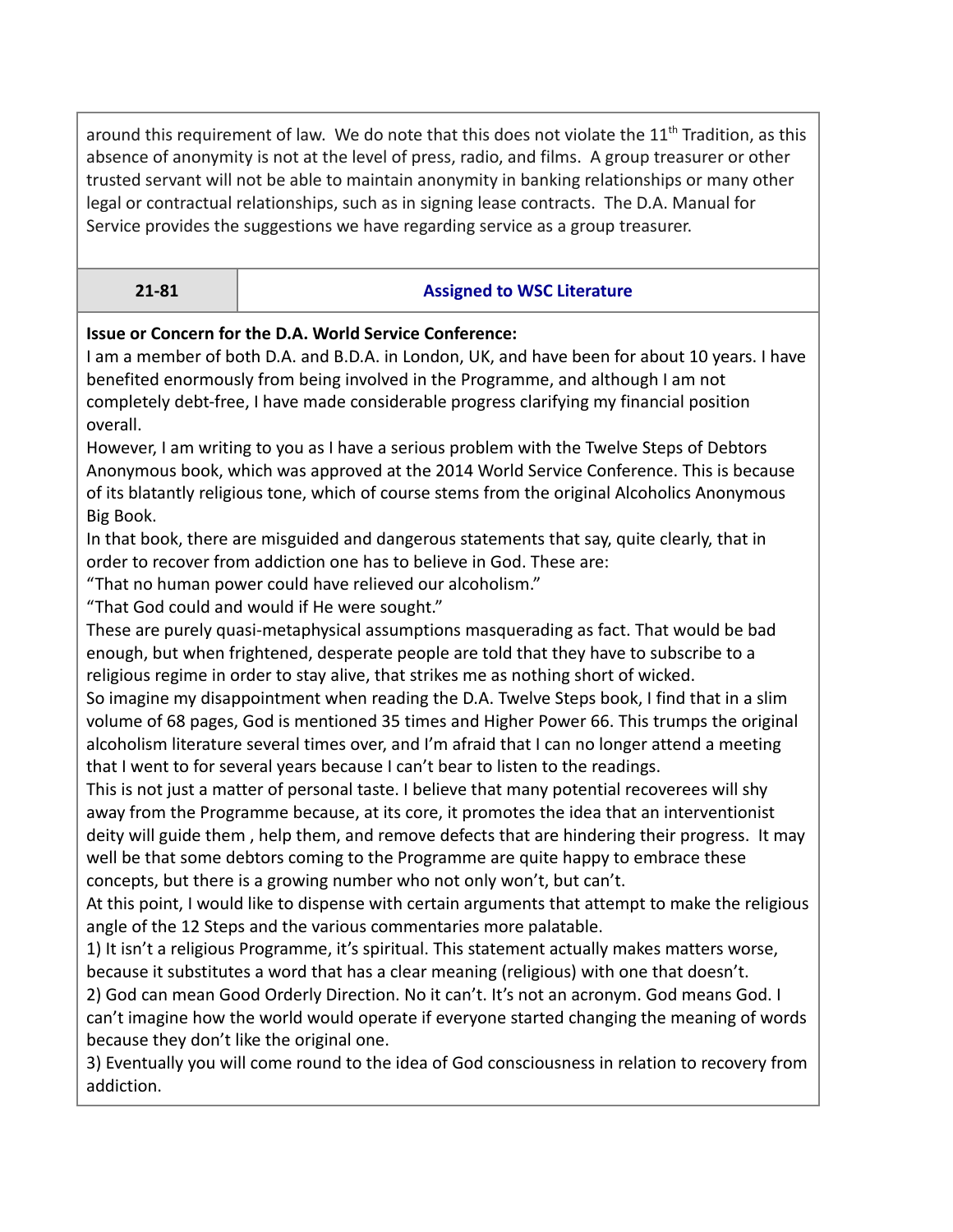I've been in the12 Step programme for over 40 years and I haven't. I should now ask myself "why am I writing to you?" It's mainly because I feel so strongly about this issue, and in the hope that alternative literature can be produced. I am not an atheist, but I know that there is a growing market among those wanting to recover from all kinds of addiction for literature with a more practical and secular bias. I have never personally been involved in the writing of D.A. literature, and understand that it's easy enough to criticise from afar without making a contribution. I would be more than happy to make a start from here in the UK.

I fervently hope that this Issue & Concern can be considered by the relevant committee and that there can eventually be a resolution. I could write more but I think that I've made my point, and I stress again that there are many others that feel the same as I do so this is not merely a personal complaint.

With best regards, In Fellowship, Neil M.

**Submitted March 31 by Member Neil M. in London of Group "D.A./B.D.A. Double Winners" [Submitter #41]**

**Response:** Thank you for submitting Issue and Concern 21-81 to the 2021-2022 World Service Conference Literature Committee. The members of the Literature Committee have endeavored to address your concerns to the best of our ability while seeking the wisdom of a loving Higher Power as expressed in our group conscience.

D.A. welcomes all who have a desire to stop incurring unsecured debt. Within our fellowship every member is encouraged to use what speaks to them and to share their own experience, strength and hope. There are currently no plans to produce an alternate version of D.A. literature that omits all reference to any deity, but we hope that all members of Debtor's Anonymous will continue to share their own experience in how the program has worked for them.

## **21-82 Assigned to WSC Literature**

#### **Issue or Concern for the D.A. World Service Conference:**

We, three long-term members of D.A., have been meeting regularly to review the literature of D.A. and reflect on how we can continue to not debt one day at a time as we age and either choose to or can no longer work. By the grace of the program, we have paid off our debts, built cash reserves, and have prudent reserves/savings for retirement. Yet, we are seeking more guidance from D.A. on how to achieve life-long solvency, especially given rising costs for health care and senior housing, as well as the ramifications of inflation and diminishing purchase power. Thank you for your service. Jean C., Mary Ann S., and Bob U. **Submitted March 31 [Submitter #42]**

## **Response:**

Thank you for submitting Issue and Concern 21-82 to the 2021-2022 World Service Conference Literature Committee. The members of the Literature Committee will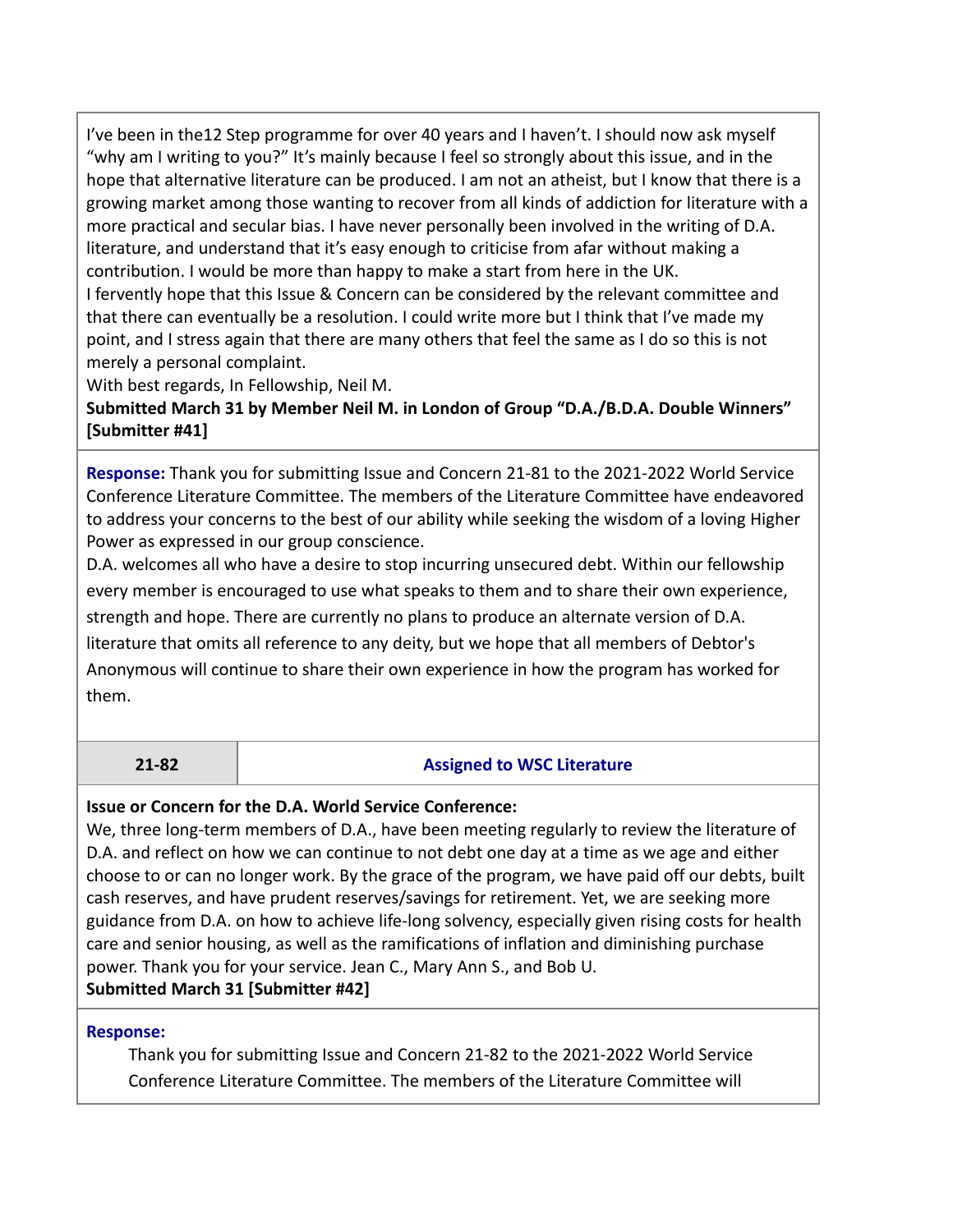endeavor to address your concerns to the best of our ability while seeking the wisdom of a loving Higher Power as expressed in our group conscience.

A pamphlet about solvency issues and retirement is under development. The 2019 World Service Conference (WSC) Convocation approved the concept for a conference approved retirement pamphlet. The General Service Board (GSB) of Debtors Anonymous assigned the concept to the 2019-2020 WSC Literature Committee for creation of a pamphlet outline. The WSC Literature Committee subsequently submitted a completed and approved outline to the GSB Literature Publications Committee for development into a pamphlet. Topics include suggestions for preparing for retirement; living in retirement using the Tools of Debtors Anonymous; and the Promises of Debtors Anonymous and retirement.

GSB note: During this Conference year, the GSB Literature Publications Committee reviewed this outline and suggested to the WSC Lit Comm that it become a booklet in the 'Voices' series. We felt the current literature has all the tools and suggestions necessary for recovering from incurring unsecured debt at any stage of life but perhaps some stories centering around growing older in recovery and how D.A. has helped us retire would be most welcome.

#### **21-83 Assigned to WSC Literature**

#### **Issue or Concern for the D.A. World Service Conference:**

Many Blacks and people of color are experiencing racial bullying while attempting to render service as a GSR within D.A. Past GSR's have also spoken of this difficulty. To offset this stifling of participation, we ask for a creation of a pamphlet and a service piece addressing both open and covert racial bullying within D.A.

#### **Submitted March 31 by Ruby in Los Angeles of Group "Rising Stars" [Submitter #43]**

#### **Response:**

Thank you for your issue and concern. In response the WSC literature Committee has formed a subcommittee to work on this very important subject. Every D.A. fellow (based on the Traditions 1, 2, 3, 12 and Concepts, 4, 5, 10), has the right to be heard, treated with respect and enjoy the right of participation in a safe and welcoming environment, free from unfair censure and harassment.After careful consideration, LitCom is recommending that I&C 21-83 be added to the D.A. Safety Guidelines for behavior and made available to the entire fellowship via posting on the D.A. website.

#### **21-84 Assigned to WSC Business Debtors Anonymous**

**Issue or Concern for the D.A. World Service Conference:**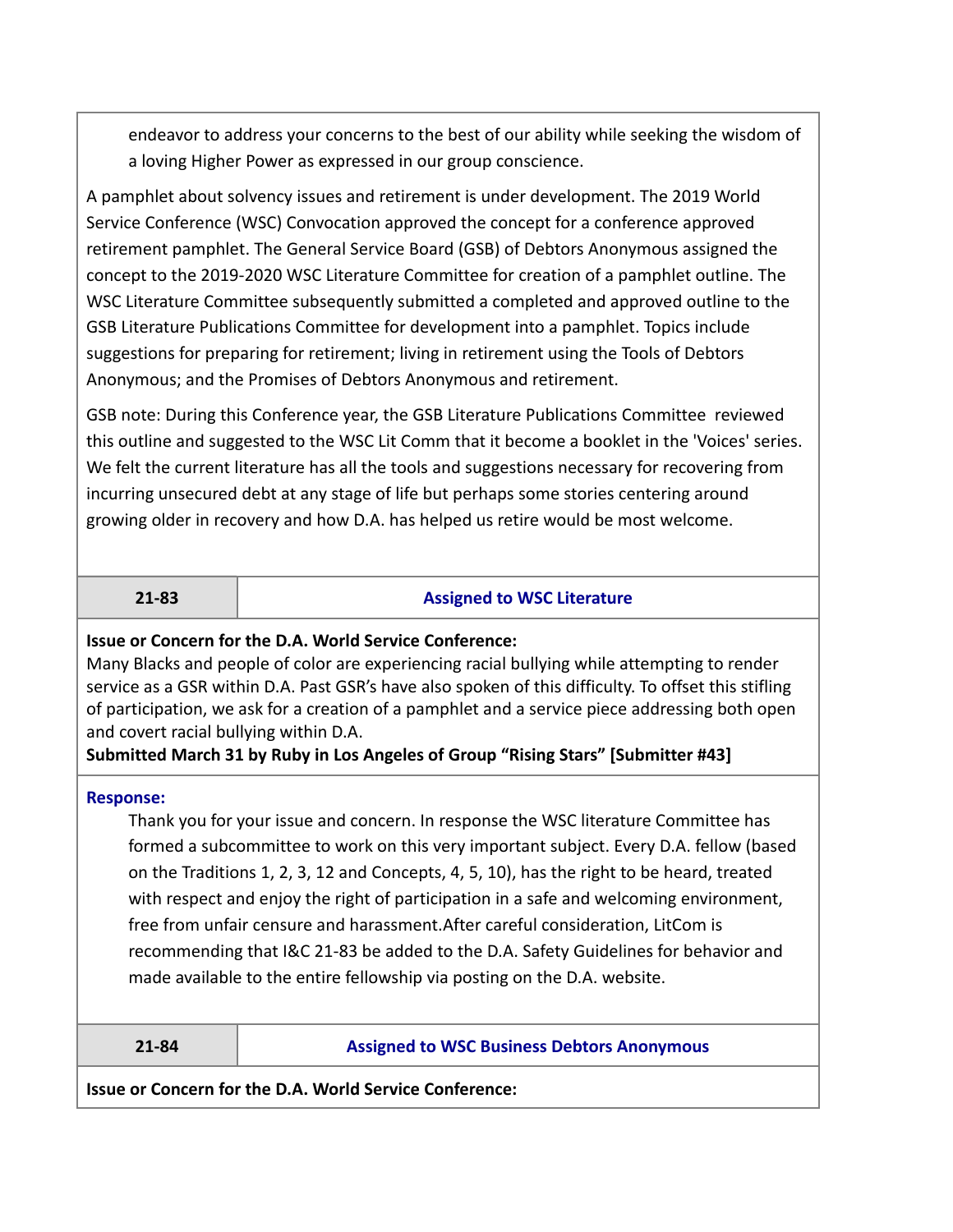The B.D.A. Committee is requesting that WSC Literature Committee create a pamphlet addressing the unique challenges faced by Black entrepreneurs using the Steps, Traditions, and Tools of the program. Given the limited access that Black entrepreneurs have to capital, maybe a collection of shares would be helpful to the newcomer to D.A.

**Submitted March 31 by Ruby in Los Angeles of Group "Rising Stars" [Submitter #43]**

**Response:** GSB note: The 2021/22 WSC B.D.A. Committee declined to answer this Issue and Concern. We encourage you to re-submit to next year's committee.

### **21-85 Assigned to GSB Conference Support**

### **Issue or Concern for the D.A. World Service Conference:**

During last year's World Service Conference, two members of our Fellowship attempted to bring to a vote a motion on the concept of a race and debt pamphlet. It is my understanding that another member of the Fellowship made a motion, presumably to block the matter from being discussed. When this failed, he made another motion, and the matter was sent back to committee, blocking the discussion for another year. I am very concerned about this because the intent of Robert's Rules of Order should be order. They should be used so that the Fellowship can have an orderly discussion and vote. They should not be used as a weapon that keep discussions from happening. I would like a review of the matter. I would like to see minutes of it at least, and a recording of it would be even better. I would like to see things slowed down if people are confused about what the motions mean before they vote. **Submitted March 31, 2021 by Angela in Seattle of Group "Building a Prosperous Business" [Submitter #44]**

**Response:** *Thank you for submitting your Issue & Concern.*

*The 2020 World Service Conference was the first WSC to be held virtually due to the pandemic. During the Convocation on the last day of the WSC, time was expiring. The delegates voted to extend the Conference for 15, but not 30, minutes. The discussion was unable to be completed to some members' satisfaction and the Motion was tabled until the next WSC in 2021.*

*The matter was addressed during the WSC in 2021. During this time, it became very evident that a virtual WSC has significant limitations to address matters of extreme importance to the fellowship. Recognizing delegates was – despite having two parliamentarians, an event moderator, and other hosts and special workers - almost impossible. Recognizing, and addressing Points of Order or other intervening Motions that may have been germane to this particular Motion was, to say the least, imperfect and has featured in our discussions of remote participation.*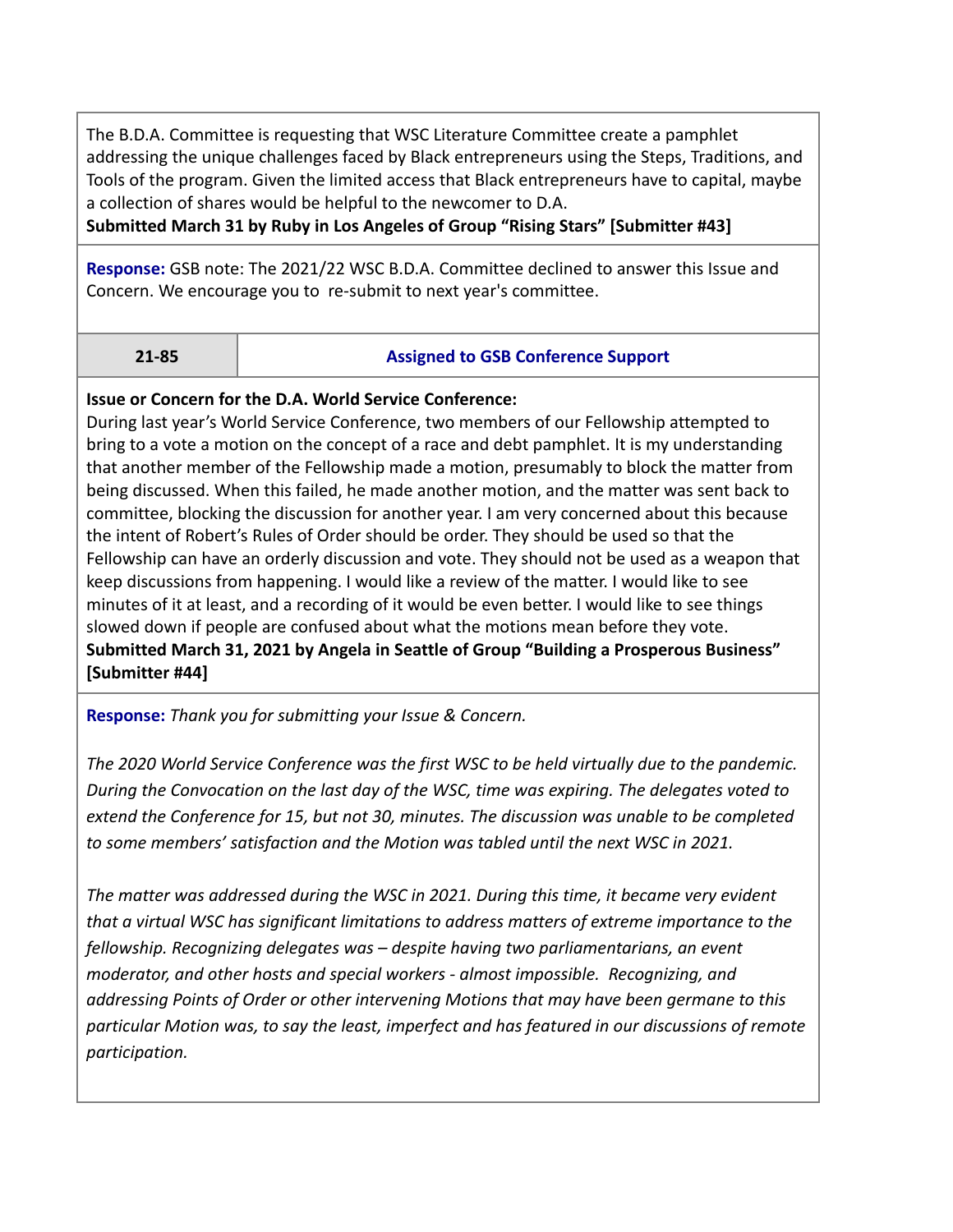*There were sometimes 30-50 people entering "Points of Order" in the chat. It became impossible to sort through and recognize all those who wanted to be heard, or to even identify legitimate "Points of Order." One person commented that it was like "having 30-50 people screaming at once." It would have been easier to address this in a systematic and respectful way at a live conference.*

*Despite these challenges, the Motion was ultimately addressed by the delegates assembled at the 2021 WSC. One "lesson learned" is that virtual or even hybrid conferences can present significant changes to the regular order that is usually observed at an in-person conference. At the WSC, we all do our best to rise to the challenges and always welcome the opportunity for improvement.*

*We wish you all the best in your recovery.*

#### **21-86 Assigned to WSC Literature**

### **Issue or Concern for the D.A. World Service Conference:**

For the purpose of clarity of compulsive Debting recovery language and vocabulary, remove the term Underearning from all D.A. literature to avoid confusion with another fellowship. In early D.A., terms like temporary austerity and pauperism (TAP) or temporary under-compensation were used. These describe better the broken relationship with money and the temporary "scramble" to pay down credit cards. More money will not help this debtor. Underearning has another fellowship. The term has come to mean those whose inability to earn a basic living is chronic and compulsive, or a broken relationship with energy and time. More money actually would help this individual, and that confusion negates the Debtor's Step 1. **Submitted April 1, 2021 [Submitter #34]**

#### **Response: Proposed response issue 21-86:**

Thank you for submitting this concern. The members of the 2021/22 Literature Committee have striven to address your concern to the best of our ability while seeking the wisdom of a loving Higher Power as expressed in our group conscience.

The question of whether underearning is an outside issue for D.A. has re-occurred many times before (for dates see I&C 65 above). Our Underearning Pamphlet repeatedly emphasizes the primary purpose of D.A., which is to stop incurring unsecured debt. Our history reflects a group conscience that underearning is within the scope of our recovery.

Therefore, our committee's group conscience is that the term underearning will remain as is.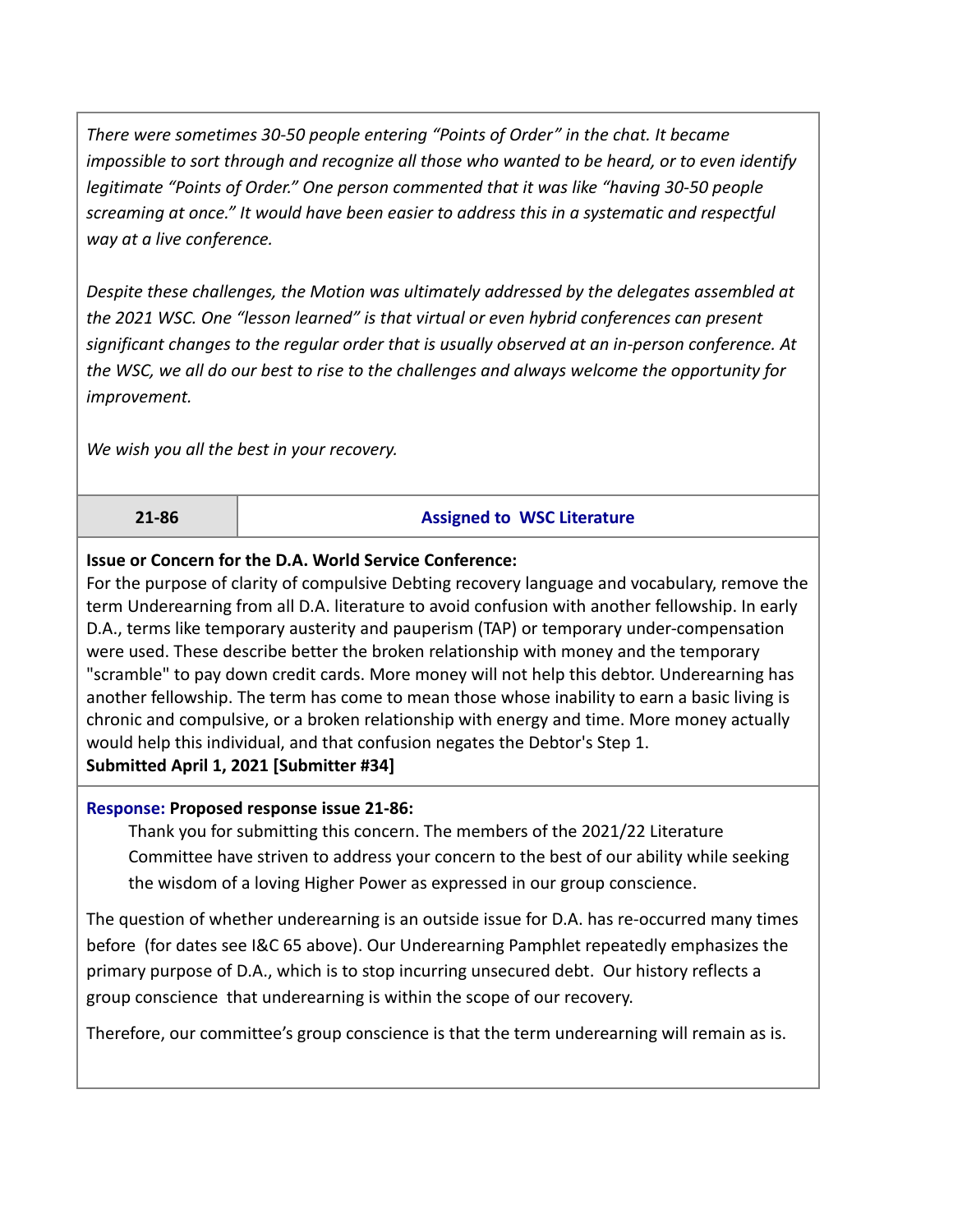#### **21-87 Assigned to WSC Resource Development**

#### **Issue or Concern for the D.A. World Service Conference:**

We have a threefold purpose:"In D.A., our purpose is threefold: to stop incurring unsecured debt, to share our experience with the newcomer, and to reach out to other debtors." Yet only the first two folds are consistently addressed throughout our Fellowship, and in some groups only the first fold. I wonder if it might be helpful if D.A.'s annual spending and service plans were broken down ⅓, ⅓, ⅓ in alignment with our purpose:

• One third of our spending and service focused on supporting the needs of our successfully solvent, recovering D.A. and B.D.A. members

• One third focused on the needs of our newcomers to D.A. and B.D.A.

• One third focused on the needs of the still-suffering debtor through public information and outreach

Simply a thought for consideration.

# **Submitted March 31, 2021 by Bob in Seattle [Submitter #5]**

**Response:** Reassigned Feb 2022 to GSB Finance at RDC's request Proposed Response:

Thank you for submitting your Issue and Concern regarding allocation of funds in D.A.'s Income and Spending Plan.

It would be difficult, if not impossible, to ascertain and earmark funds in the manner you describe. Our general expenses, including those to support GSO (which include, for example, rent, utilities, snow removal, and taxes), and salaries for employees arguably support *all* members. Technological services, including website maintenance, benefit *all* debtors.

Additionally, literature development, writing, and publication provides support for *all* debtors, including newcomers and longer-term members. Ideas for new literature are generated by members and are evaluated by the WSC Literature Committee.

The concepts are evaluated by the WSC delegates for relevance and, if approved, are developed by the fellowship with volunteer and paid writers. In approving and developing D.A. literature, the collective conscience of the fellowship is expressed by the WSC delegation when a newly proposed piece of literature is presented and voted on. In recent years, the WSC delegates have approved literature concepts for newcomers, longer-term members, members who identify as business owners, and other general and more specific topics.

The GSB includes line-items in the spending plan for public information and outreach and outlay of those funds are determined with the advice and care of several WSC and GSB Committees, including WSC Public Information (WSC PI) and Hospitals, Institutions, and Prisons Committees, (WSC HIP) and the GSB Public Information Committee (GSB PI).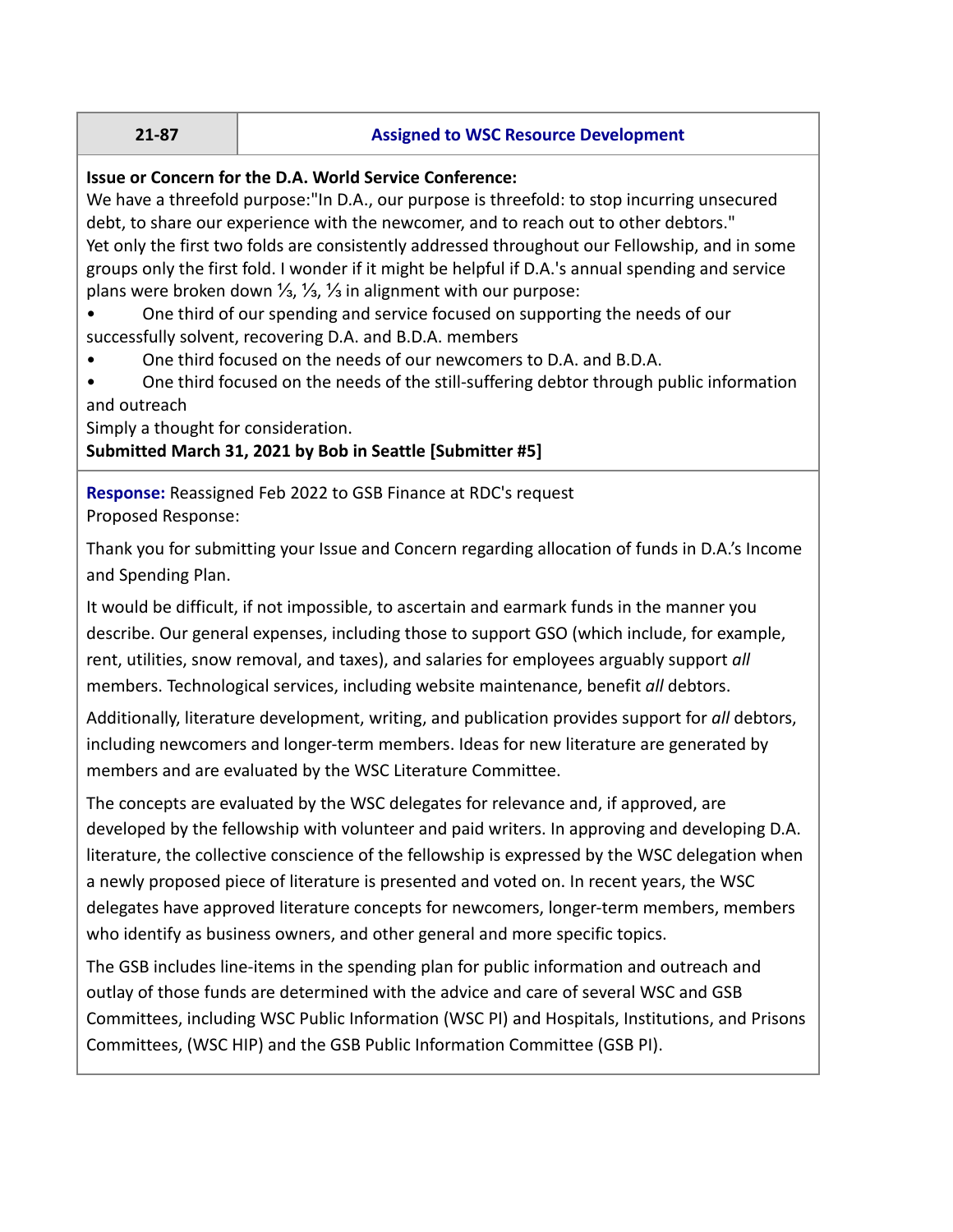Those line-item funds are available to support projects and outreach as requested by WSC PI and WSC HIP committees. The members of those WSC committees set their agendas and priorities for resource allocation, including, but not limited to, in-reach, outreach, resources for professionals, media, and other initiatives as determined by the delegates working on those committees each conference year.

Finally, as you know, an Income and Spending Plan is dynamic and must accommodate ebbs and flows, and D.A.'s is no exception. Categorizing every expenditure according to your rubric would be difficult and we are not inclined to undertake this level of accounting detail at this time. We appreciate the thought and attention you brought to this issue.

### **21-88 Not Meeting Criteria**

# **Issue or Concern for the D.A. World Service Conference:**

Regarding the instructions on this Issues and Concerns page:

"Anyone can submit an Issue & Concern at any time of year. All Issues & Concerns submitted before each year's deadline of April 1 will be considered at the World Service Conference (WSC) that year by delegates serving at the world level on behalf of the Fellowship of Debtors Anonymous."

A deadline is: "the latest time or date by which something should be completed." So to say that something should be submitted before the deadline is to move the deadline to before the date listed. That feels very confusing. Please clarify this language for next year. **Submitted March 31, 2021 by Bob in Seattle [Submitter #5]**

**Response:** The Issue & Concern was immediately addressed and the instructions have been clarified to "on or before" on the webpage. For any suggestion like this that might be easily implemented, we suggest you might bring something like this to the attention of the General Service Office before submitting as an Issue & Concern.

# **21-89 Assigned to GSB Communications & Technology**

# **Issue or Concern for the D.A. World Service Conference:**

Hello! After listing our new pandemic-inspired Russian-language meeting on the D.A. website, I noticed that there is no filter available in the meeting search function by "LANGUAGE." Because non-English resources are extremely limited for debtors who speak other languages, it would serve the Fellowship to enable an additional meeting search function by language only. In particular, Russia is the largest country in the world and covers 11 time zones (vs. only 3 time zones in the US). Yet Russian D.A. is still very young and growing slowly having started around 2014. Currently, there are only 10 or so Russian D.A. meetings registered with Russian Intergroup, including a number of Skype meetings, several face-to-face meetings located in large cities only, and now one virtual Zoom meeting (our meeting). I believe that it is vitally important to fulfill our mission of carrying the message to debtors who still suffer all over the